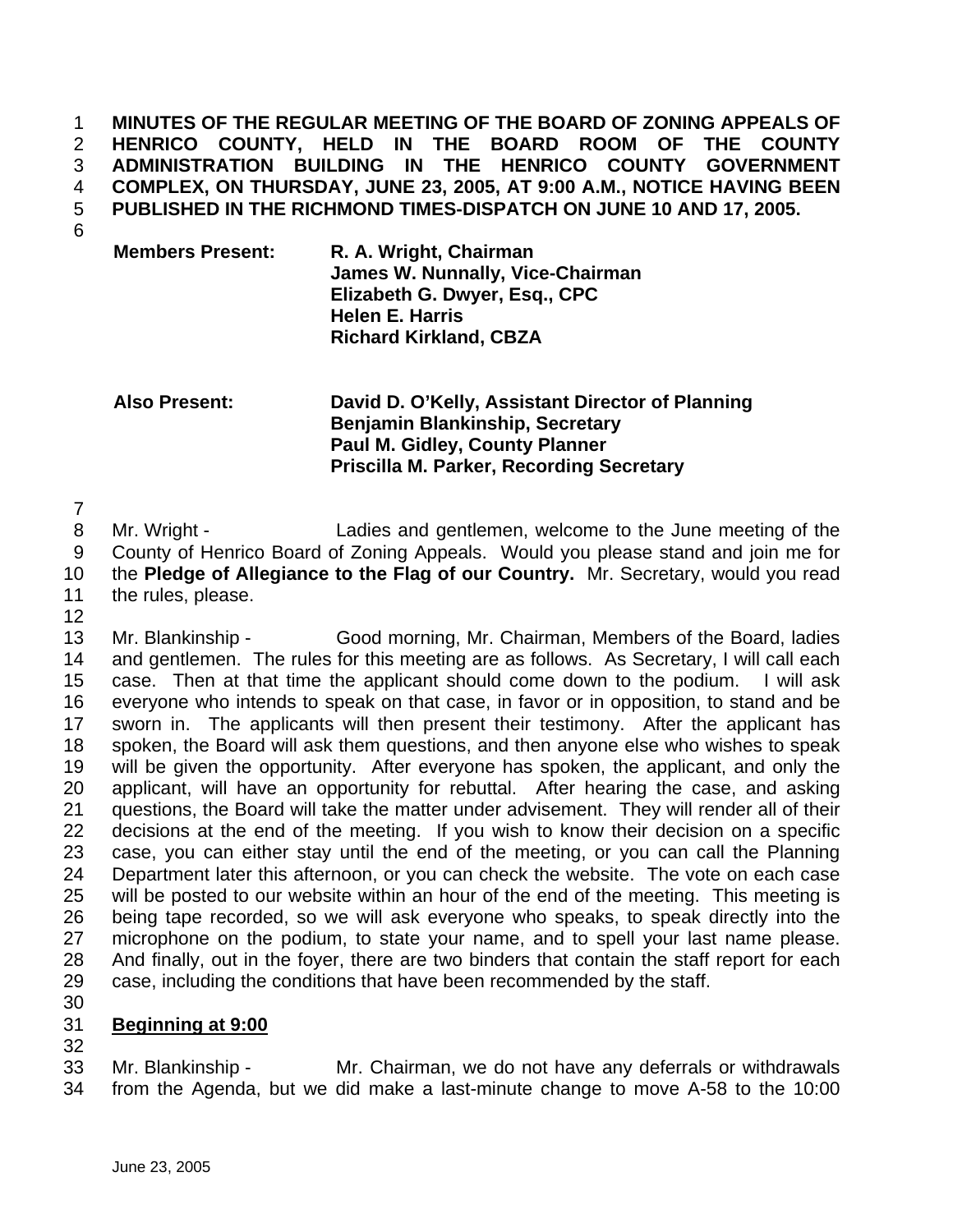| 35<br>36                                                       | o'clock Agenda.                           |                                                                                                                                                                                                                                                                                                                                                                                                                                                                                                                                                                                                                                                                                          |
|----------------------------------------------------------------|-------------------------------------------|------------------------------------------------------------------------------------------------------------------------------------------------------------------------------------------------------------------------------------------------------------------------------------------------------------------------------------------------------------------------------------------------------------------------------------------------------------------------------------------------------------------------------------------------------------------------------------------------------------------------------------------------------------------------------------------|
| 37<br>38                                                       | Mr. Wright -                              | Please call the first case.                                                                                                                                                                                                                                                                                                                                                                                                                                                                                                                                                                                                                                                              |
| 39<br>40<br>41<br>42<br>43<br>44<br>45<br>46<br>47<br>48<br>49 | A-59-2005                                 | <b>MARIA ANDERSON-DAVIS</b> requests a variance from Section 24-<br>94 to build a one-family dwelling at 5130 Springfield Road (Parcel<br>755-768-5065), zoned A-1, Agricultural District (Brookland). The lot<br>width requirement, minimum side yard setback, and total side yard<br>setback are not met. The applicant has 118 feet lot width, 15 feet<br>minimum side yard setback and 31 feet total side yard setback,<br>where the Code requires 150 feet lot width, 20 feet minimum side<br>yard setback and 50 feet total side yard setback. The applicant<br>requests a variance of 32 feet lot width, 5 feet minimum side yard<br>setback and 19 feet total side yard setback. |
| 50<br>51<br>52                                                 | Mr. Wright -                              | Does anyone else desire to speak with reference to this<br>matter? Would you raise your right hand and be sworn please?                                                                                                                                                                                                                                                                                                                                                                                                                                                                                                                                                                  |
| 53<br>54<br>55                                                 | Mr. Blankinship -                         | Do you swear that the testimony you are about to give is the<br>truth, the whole truth, and nothing but the truth, so help you God?                                                                                                                                                                                                                                                                                                                                                                                                                                                                                                                                                      |
| 56<br>57<br>58<br>59<br>60<br>61<br>62<br>63<br>64             | Mr. Edwards -<br>had twice before.        | Yes sir. Frederick D. Edwards. There was a variance<br>approved, actually twice in this case, hardship case, and before the first approval could<br>be built upon, the owner next door, who is the father, passed away. That sent<br>everything into a turmoil for about a year or so. Ms. Davis took another run at it to build<br>her home next door to her parents, and her husband unexpectedly died. So now we<br>have a mother and a daughter, and we're taking another run at it, so we'd like to<br>expedite things a little bit faster this time, and we just ask for the same approval that we                                                                                 |
| 65<br>66<br>67                                                 | Mr. Wright -<br>one that was made before? | Is this the same application that was made, identical to the                                                                                                                                                                                                                                                                                                                                                                                                                                                                                                                                                                                                                             |
| 68<br>69                                                       | Mr. Edwards -                             | Yes sir.                                                                                                                                                                                                                                                                                                                                                                                                                                                                                                                                                                                                                                                                                 |
| 70<br>71                                                       | Ms. Dwyer -                               | What was your name sir?                                                                                                                                                                                                                                                                                                                                                                                                                                                                                                                                                                                                                                                                  |
| 72<br>73                                                       | Mr. Edwards -                             | <b>Frederick Edwards.</b>                                                                                                                                                                                                                                                                                                                                                                                                                                                                                                                                                                                                                                                                |
| 74<br>75<br>76                                                 | Ms. Dwyer -                               | If you rezoned this property to a residential zoning, rather<br>than an A-1 zoning, you would not need a variance, is that correct?                                                                                                                                                                                                                                                                                                                                                                                                                                                                                                                                                      |
| 77<br>78<br>79<br>80                                           | Mr. Edwards -<br>$1$ lot.                 | That's correct. R-4, or R-3AC, I believe, is behind us, and R-<br>3AC across the street, so the setbacks are basically those setbacks, but just a larger A-                                                                                                                                                                                                                                                                                                                                                                                                                                                                                                                              |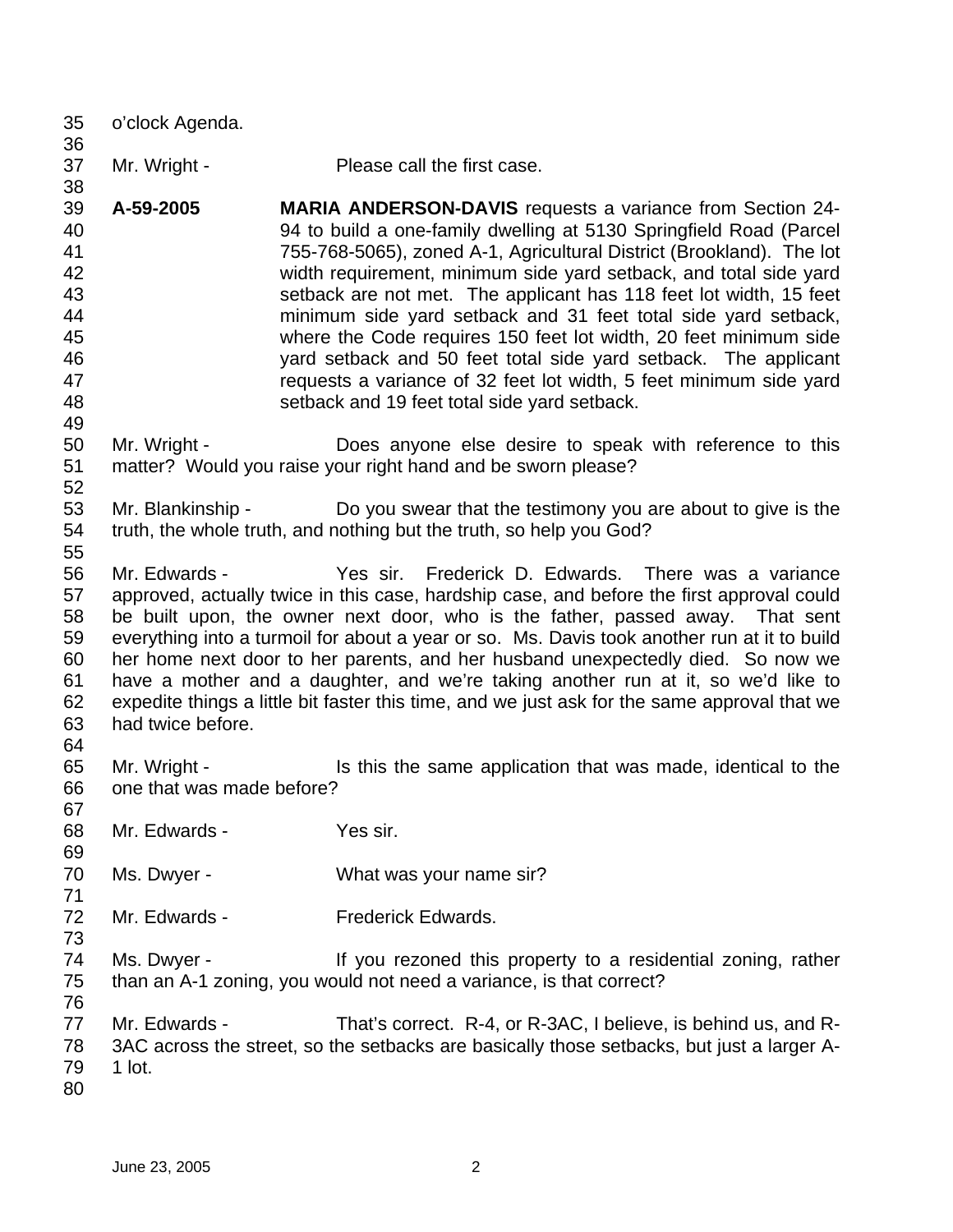81 Ms. Dwyer - So re-zoning is an appropriate avenue for you to pursue to 82 be able to build this without obtaining a variance?

83

84 Mr. Edwards - I cannot believe that re-zoning would help this situation in 85 that the cost and the time involved with it, as opposed to doing the variance and putting 86 the house on a one-acre lot. I feel like the re-zoning case would be detailed and cost a 87 lot more in engineering costs, simply to put a family member next door. I think the 88 setbacks are pretty close to the same as all the houses around it. Nothing's really 89 changed as far as the roadway and the conditions of the area since the original variance 90 was approved.

91

94

92 Mr. Kirkland - Mr. Edwards, is there any reason you couldn't build a guest 93 suite on the existing home for a person to live in?

95 Mr. Edwards - Well, it's possible, except that Ms. Davis and Ms. Morris are 96 two different people, of course, and through marriages and through deaths, if Ms. Morris 97 decided to sell her house and move on, and Ms. Davis decided to sell her house and 98 move on, then we have a situation that might cause, even in a duplex situation, where 99 the guest house – there's a specialty buyer for a house like that. It's okay if they've 100 lived there all their lives, and they decide to sell it, but if they do sell it, being in the real 101 estate business, I know that a house with a guest house, because of the cost of doing it, 102 it's a specialty buyer. I think two separate properties and two separate lots would be a 103 much better situation.

- 105 Ms. Harris Do you know why the lots were divided in 1999? Why was 106 this lot divided from the original lot?
- 107

104

108 Mr. Edwards - It was divided for this very reason, just so there could be a 109 separate lot. When I was involved in Winterberry Subdivision, which Ms. Morris owned 110 the land, we actually saved a sewer tap, had a sewer tap installed in the stream in 111 Winterberry to provide sewer for this dwelling that we thought we would build one day 112 for the daughter.

113

114 Ms. Dwyer - One of the things that it may be appropriate to let you know 115 about is that the law has, if not changed, become quite clear in terms of what limitations 116 have been placed upon Boards of Zoning Appeals to grant variances. We're operating 117 under some different mandates from the Supreme Court, in determining when and 118 under what circumstances variances may be approved. The rules are much stricter 119 now than perhaps they were when you were originally granted a variance.

120

121 Mr. Edwards - I understand. 122

- 123 Mr. Wright Any further questions of the Board? Is anyone here in 124 opposition to this request? Hearing none, that concludes the case. A-59-2005. 125
- 126 Mr. Kirkland I make a motion we deny it.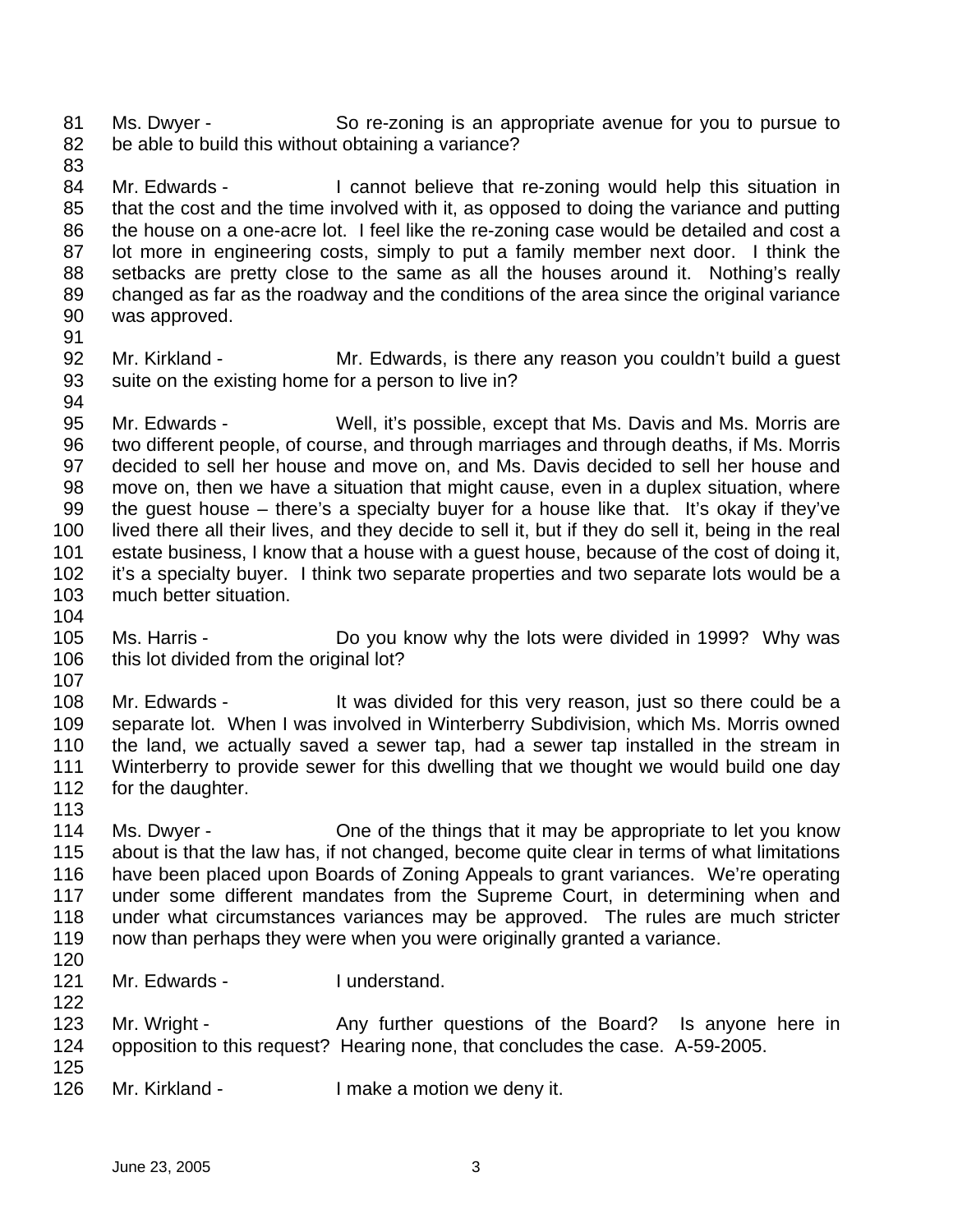127 128 Ms. Dwyer - Second. 129 130 Mr. Wright - Motion's made and seconded that we deny it. Any further 131 discussion? Basis? 132 133 Mr. Kirkland - They have reasonable use of the property. It was part of the 134 property. They're just splitting it off. I have no reason why they're doing that. They 135 have use of the property. They can also rezone it. We talked about this. Thank you, 136 Dave. 137 138 Ms. Dwyer - They could rezone the property and comply with the 139 statutes. 140 141 Mr. Wright - Any further discussion? Hearing none, all in favor of a 142 denial, say aye. Opposed, say no. It's denied. 143 144 After an advertised public hearing and on a motion by Mr. Kirkland, seconded by Ms. 145 Dwyer, the Board **denied** application **A-59-2005** for a variance to build a one-family 146 dwelling at 5130 Springfield Road (Parcel 755-768-5065). 147 148 Affirmative: Dwyer, Harris, Kirkland, Nunnally, Wright 5 149 Negative: 0 150 Absent: 0 151 152 The Board denied the request as it found from the evidence presented that there was 153 no "hardship approaching confiscation" as required by § 15.2-2309 of the Code of 154 Virginia to justify a variance. 155 156 **A-60-2005 JULIE STEVENS AND LINDA HAMILTON** request a variance from 157 Section 24-95(i)(2) to build a shed at 1206 Haverhill Road 158 (Wildwood) (Parcel 787-754-6989), zoned R-2, One-family 159 Residence District (Fairfield). The accessory structure location 160 requirement is not met. The applicants propose a shed in the side 161 yard, where the Code allows accessory structures in the rear yard. 162 163 Mr. Wright - Does anyone else desire to speak with reference to this 164 case? Would you raise your right hand and be sworn please? 165 166 Mr. Blankinship - Do you swear that the testimony you are about to give is the 167 truth, the whole truth, and nothing but the truth, so help you God? 168 169 Ms. Hamilton - Yes. I'm Linda Hamilton. 170 171 Ms. Stevens - I do. I'm Julie Stevens. 172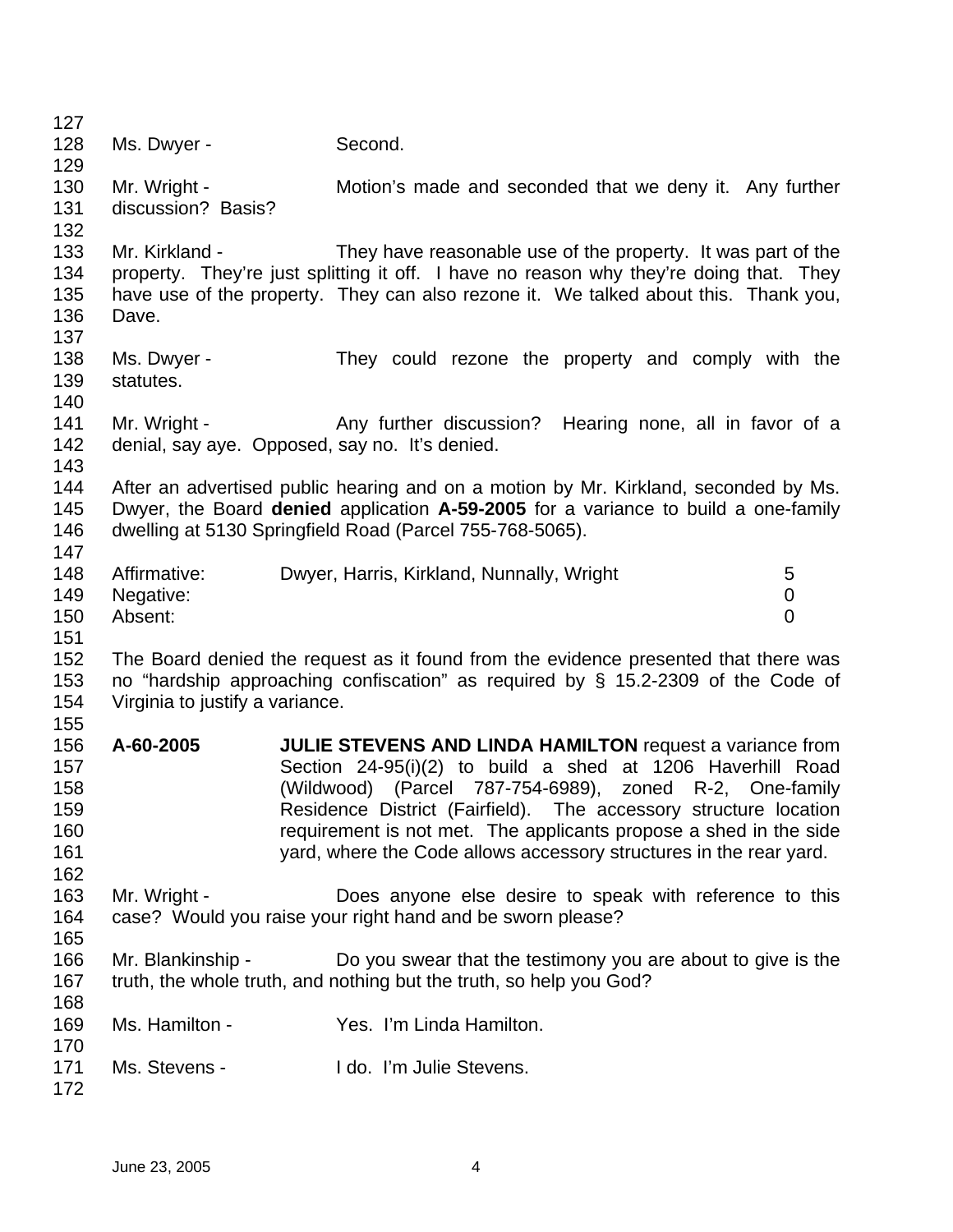173 Ms. Hamilton - We bought this house about a year ago and for a matter of 174 correction, the request isn't actually to build a shed; it's a pre-fab shed that's already in 175 existence and actually there. I don't know where that came from, but the shed is on the 176 side of the house. The house itself is a structure where it's a Colonial, and then it's got 177 what could have been an attached garage, but it's never been a garage, but it's been a 178 part of the house, and the shed is right next to that on an asphalt slab and the ultimate 179 thing is, in moving the shed back, it would just be back exactly ten feet, which would put 180 it behind the house, but it would have the same aesthetic presentation that it has right 181 now, although meeting the Code, so our request was that we are able to have a 182 variance to have it to the side of the house. It meets the requirements of the yard that 183 it's five feet from the edge of the property line, as well as ten feet from the house. 184 185 Mr. Wright - Any questions of members of the Board? 186 187 Ms. Harris - What is your objection to moving the shed to comply with the 188 Zoning Ordinance? 189 190 Ms. Hamilton - The way the yard is, it's on a hill, so going back means we'd 191 actually have to bring in several truckloads of dirt to build it up, as well as build an 192 additional structure to support the shed for the yard, because the house is built, and 193 then the yard drops down, and it's on a hill. 194 195 Ms. Harris - Thad you considered putting it on the other side of the 196 house? 197 198 Ms. Hamilton - There's not enough room on the other side of the house, nor 199 is there access. It's all grass and trees, so there's not access to be able to get things in 200 and out. It's a shed that houses motorcycles. 201 202 Ms. Dwyer - One of the comments made in our staff report was that a 203 wooden base on piers could be built at the end of your driveway, and then the shed 204 could be placed on that, and you wouldn't necessarily have to have a cinder block or 205 earthen foundation. 206 207 Ms. Hamilton - That is true; of course there's the expense of that, and I 208 guess in my opinion, the aesthetics, it is the exact same; it would still be just as visible, 209 the exact same aesthetics, as well as it's housing a couple of vehicles where you now 210 have the ability to find a way to build a ramp that carries over so you can bring the 211 vehicles in and out, versus the ability that it's right there on the slab. You're absolutely 212 right; it just seems for what it is and the aesthetics, and I would require a bit more, the 213 expense of putting in that structure to house it, would be a bit high. 214 215 Mr. Blankinship - When we were out doing our site visits, you mentioned some 216 work that you had done in the rear yard recently. Could you tell the Board about that? 217 218 Ms. Hamilton - The shed had been there when we bought the house, and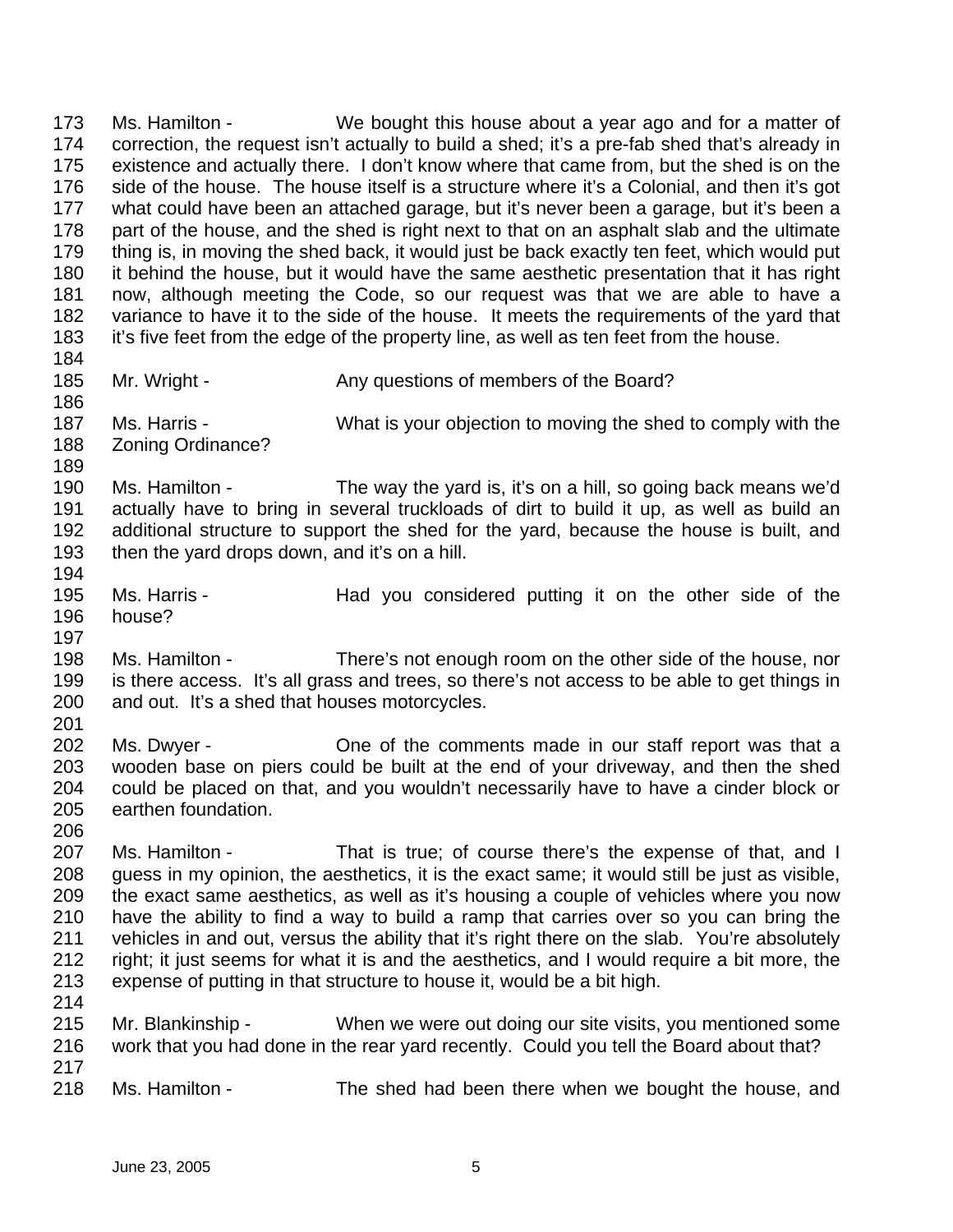219 what happened is we had to move it temporarily to bring in some dirt for some work we 220 were doing in the back yard – it was very wooded and overgrown, so we were trying to 221 improve the house there, so the shed was temporarily moved and then moved back to 222 its original spot. That's where it got the attention of the surveyors. 223 224 Mr. Blankinship - Were you building a new deck at that time? 225 226 Ms. Hamilton - Yes, we had put a deck – in this picture, that fence doesn't 227 exist anymore, but there is a deck that's in the back of the house. 228 229 Ms. Dwyer - I know that issues of aesthetics and cost are important, but 230 that's not necessarily the basis upon which we're obligated to make our decision. The 231 standard that we have to look at is to determine if you still have reasonable use of the 232 property if we don't grant the variance, then we don't have the authority to grant the 233 variance. So the question is, do you still have reasonable use of this property without 234 this shed, and your response would be yes, because you can still use the property as a 235 residence. 236 237 Ms. Hamilton - That would be true with almost any additional structure, so 238 it's not a requirement that we can't live without it. 239 240 Mr. Wright - That fence that's in one of these pictures, is that on the 241 property line? 242 243 Mr. Blankinship - If you look at the plat, it clearly shows both the fence and the 244 property line. We looked into that when we were on site, because I was thinking the 245 same thing you are, that the building is right up against the fence. It's about six feet off 246 the property line at that point; the two diverge. It starts pretty close to the property line, 247 but then they diverge as they go back from the street. 248 249 Ms. Harris - Have any of your neighbors said anything to you about it, as 250 far as complaining about where the shed is? 251 252 Ms. Hamilton - No, not one complaint, and we've asked all of our direct 253 neighbors, in front and around us. 254 255 Mr. Wright - Any further questions of the Board? Is anyone here in 256 opposition to this request? Hearing none, that concludes the case. A-60-2005. 257 258 Ms. Harris - I move that we deny. 259 260 Mr. Wright - Motion's made that we deny it. 261 262 Ms. Dwyer - Second. 263 264 Mr. Wright - And there's a second. Basis for denial?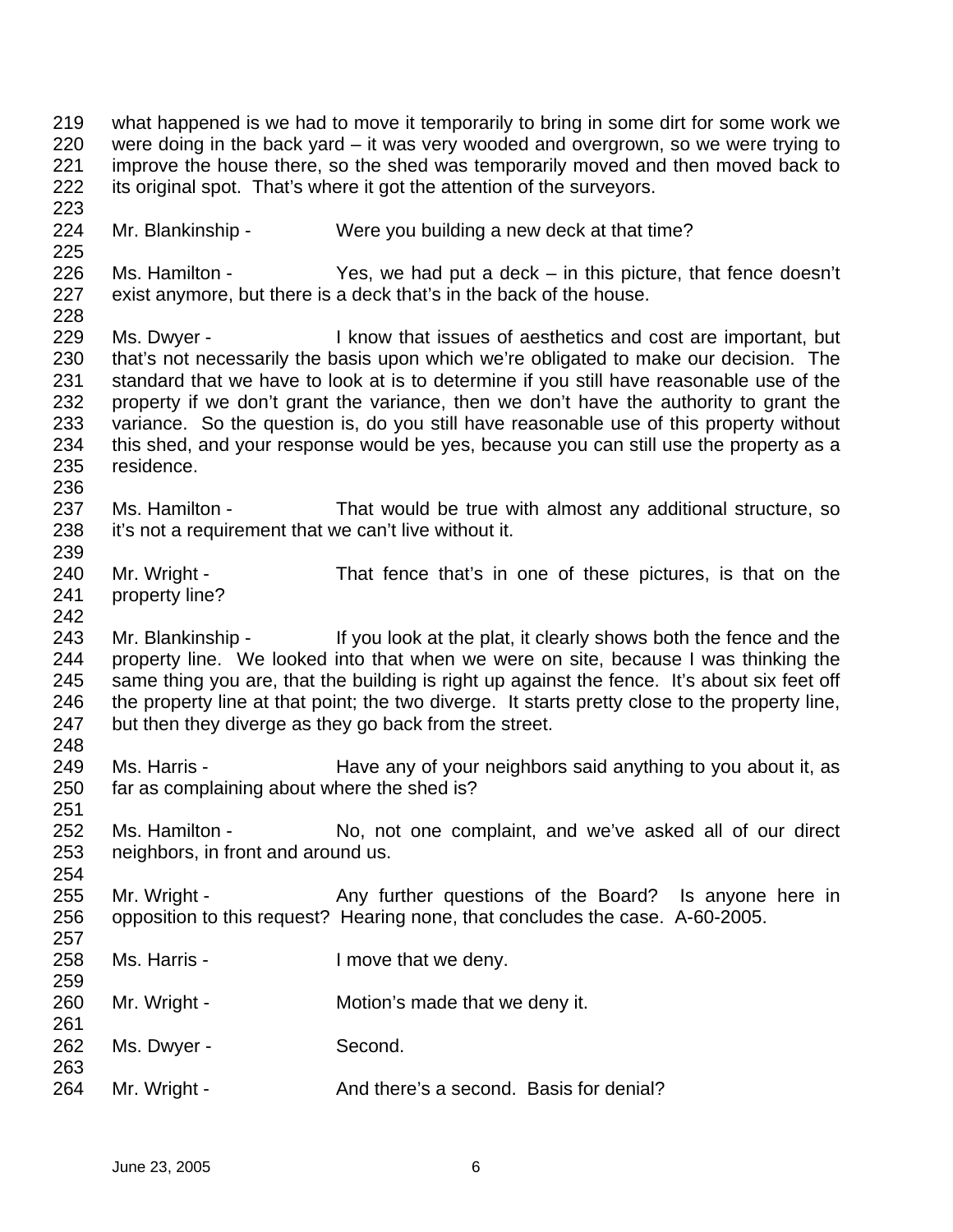| 265 |                                                                             |  |                                                                                       |                |
|-----|-----------------------------------------------------------------------------|--|---------------------------------------------------------------------------------------|----------------|
| 266 | Ms. Harris -                                                                |  | It's a shame it was built before checking the Code, and it's                          |                |
| 267 |                                                                             |  | not in compliance with the Code. Of course they have the use of the house without the |                |
| 268 | shed, and they can build whatever they need to support the shed to move it. |  |                                                                                       |                |
| 269 |                                                                             |  |                                                                                       |                |
| 270 | Ms. Dwyer -                                                                 |  | And they have reasonable and beneficial use of the property                           |                |
| 271 | without the variance.                                                       |  |                                                                                       |                |
| 272 |                                                                             |  |                                                                                       |                |
| 273 | Ms. Harris -                                                                |  | And it's an eyesore. I went by there to look at it.                                   |                |
| 274 |                                                                             |  |                                                                                       |                |
| 275 | Mr. Wright -                                                                |  | If they move it to comply, it'll be an eyesore too.                                   |                |
| 276 |                                                                             |  |                                                                                       |                |
| 277 | Ms. Dwyer -                                                                 |  | But it'll be a little bit farther back.                                               |                |
| 278 |                                                                             |  |                                                                                       |                |
| 279 | Mr. Wright -                                                                |  | All in favor of denial, say aye. Opposed, no. It's denied.                            |                |
| 280 |                                                                             |  |                                                                                       |                |
| 281 |                                                                             |  | After an advertised public hearing and on a motion by Ms. Harris, seconded by Ms.     |                |
| 282 |                                                                             |  | Dwyer, the Board denied application A-60-2005 for a variance to build a shed at 1206  |                |
| 283 |                                                                             |  | Haverhill Road (Wildwood) (Parcel 787-754-6989).                                      |                |
| 284 |                                                                             |  |                                                                                       |                |
| 285 | Affirmative:                                                                |  | Dwyer, Harris, Kirkland, Nunnally, Wright                                             | 5              |
| 286 | Negative:                                                                   |  |                                                                                       | 0              |
| 287 | Absent:                                                                     |  |                                                                                       | $\overline{0}$ |
| 288 |                                                                             |  |                                                                                       |                |
| 289 |                                                                             |  | The Board denied your request as it found from the evidence presented that there was  |                |
| 290 |                                                                             |  | no "hardship approaching confiscation" as required by $\S$ 15.2-2309 of the Code of   |                |
| 291 | Virginia to justify a variance.                                             |  |                                                                                       |                |
| 292 |                                                                             |  |                                                                                       |                |
| 293 | A-62-2005                                                                   |  | MICHELE VANDELINDE requests a variance from Section 24-9 to                           |                |
| 294 |                                                                             |  | build a one-family dwelling at 2917 Cottrell Road (Cedar Chase)                       |                |
| 295 |                                                                             |  | (Parcel 746-754-3163), zoned R-3, One-family Residence District                       |                |
| 296 |                                                                             |  | (Three Chopt). The public street frontage requirement is not met.                     |                |
| 297 |                                                                             |  | The applicant has 0 feet public street frontage, where the Code                       |                |
| 298 |                                                                             |  | requires 50 feet public street frontage. The applicant requests a                     |                |
| 299 |                                                                             |  |                                                                                       |                |
|     |                                                                             |  | variance of 50 feet public street frontage.                                           |                |
| 300 |                                                                             |  |                                                                                       |                |
| 301 | Mr. Wright -                                                                |  | Is there anybody here on A-62-2005? Please come to the                                |                |
| 302 | podium.                                                                     |  |                                                                                       |                |
| 303 |                                                                             |  |                                                                                       |                |
| 304 | Mr. Blankinship -                                                           |  | Mr. Chairman, we passed out some information that pertains                            |                |
| 305 | to this case.                                                               |  |                                                                                       |                |
| 306 |                                                                             |  |                                                                                       |                |
| 307 | Mr. Wright -                                                                |  | Does anyone else desire to speak with reference to this                               |                |
| 308 |                                                                             |  | case? Please stand and be sworn at the same time. Would all of you then please raise  |                |
| 309 | your right hands.                                                           |  |                                                                                       |                |
| 310 |                                                                             |  |                                                                                       |                |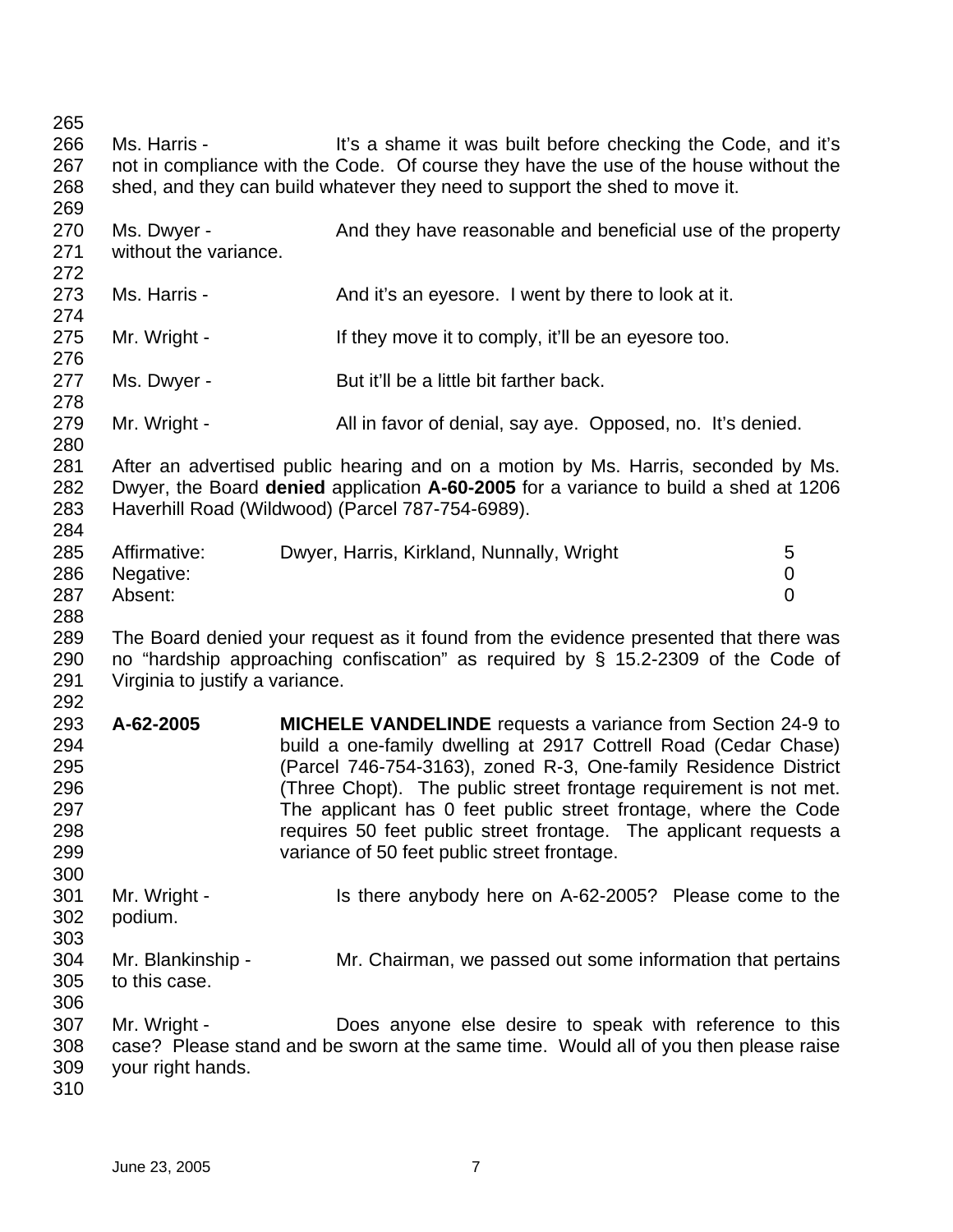311 Mr. Blankinship - Do you swear that the testimony you are about to give is the 312 truth, the whole truth, and nothing but the truth, so help you God? 313 314 Mr. Henry - I do. My name is Michael Henry. I'm the contract owner of 315 the property, seeking he variance. As it stands right now, without the public road 316 frontage to be abated, the lot cannot be built on. We're looking for that variance. 317 318 Mr. Wright - I believe a variance was already granted for this property, is 319 that correct? 320 321 Mr. Henry - It had expired before I came in to purchase it, so when I 322 went to apply for a building permit, they said I had to reapply. 323 324 Mr. Wright - Your contract is subject to approval of this variance? 325 326 Mr. Henry - Correct. 327 328 Mr. Kirkland - You had a septic system proposed on this before? 329 330 Mr. Henry - Before they did, I went and did further research and made 331 arrangements to connect sewer to the property. It's going to be an additional \$20,000 332 to run the line, but it's going to be \$10,000 to put in a septic system, so I figured it was 333 better to make the connection now. 334 335 Ms. Dwyer - What was this originally reserved for, this particular lot? 336 Why was it reserved? 337 338 Mr. Henry - That's beyond me. 339 340 Mr. Blankinship - I think the problem was just in the lot design. This was a 341 fairly narrow strip of land that just wasn't big enough to make another lot out of, so it 342 was reserved; then at the previous application, they adjusted the boundary line between 343 this and the lot to the south to make it wider, so that it would meet the area and width 344 requirements. I don't think it was reserved as a well lot or as a recreation area, or 345 anything like that; it was just one of those little leftover parcels, and they used to handle 346 those by leaving them reserved. Today we would require them to probably to include it 347 in one of the lots. 348 349 Ms. Dwyer - By looking at the survey, on Cottrell Road, it looks like a 350 notch has been carved out of this lot. Was that originally for a roadway, to provide 351 enough space for a public street? 352 353 Mr. Blankinship - Again, I'm not certain of all the history on this, but if you look 354 at the aerial or the site map, off to the right there where the property lines come to an 355 angle, is where the County park is, and I think the County just reserved the right-of-way 356 back far enough to have access to the park and then just ended the right-of-way there.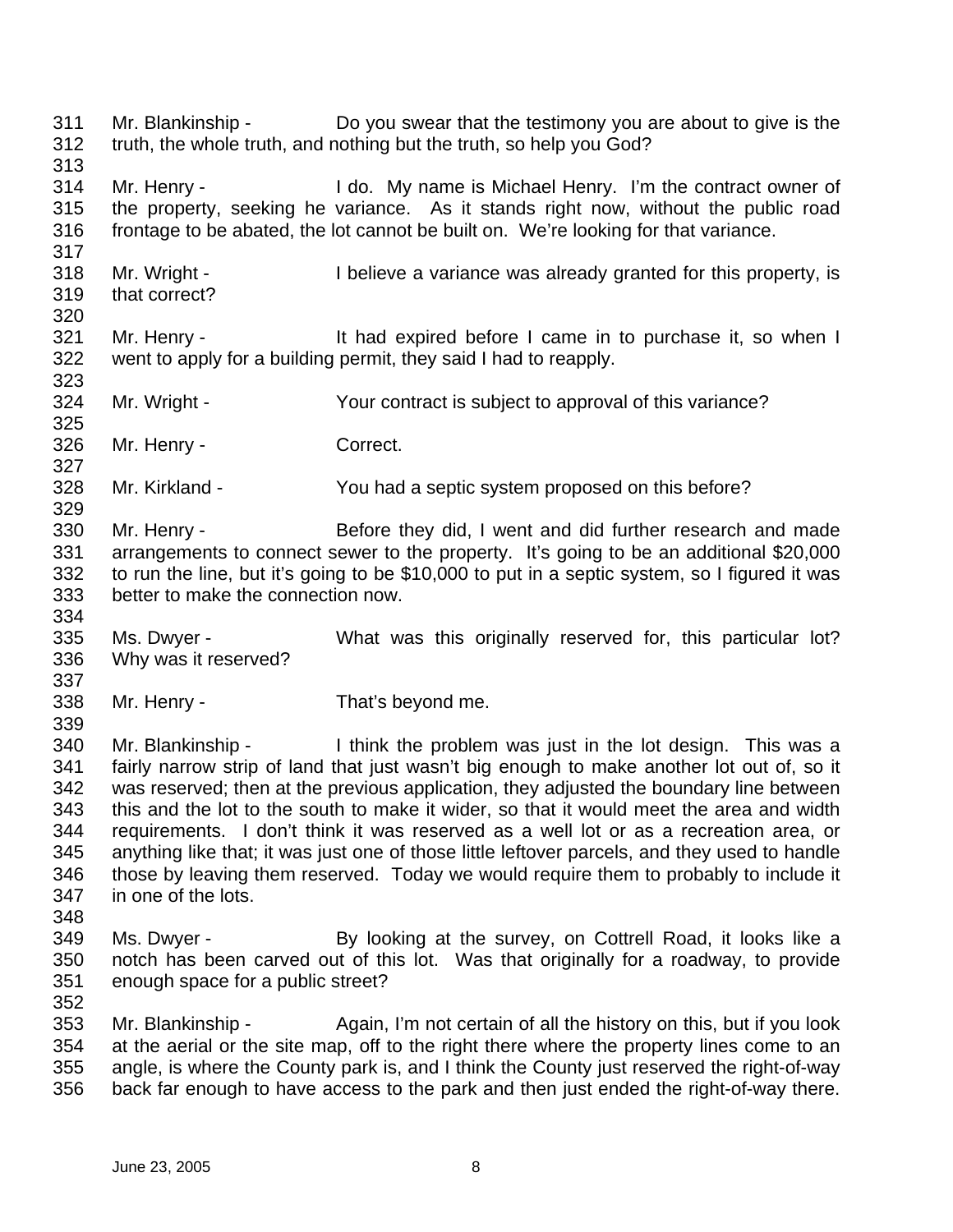357 That used to be the end of the reserved lot as well, and where that notch is cut out, 358 used to be where the property to the south began. 359 360 Ms. Harris - Mr. Blankinship, do we know if a variance was granted for 361 2910? 362 363 Mr. Blankinship - That did not require a variance. At the time the house was 364 built, the lot was large enough. It must have required one for public street frontage. I 365 don't know the answer to that. Do we have the old file? 366 367 Ms. Dwyer - While he's looking that up, Mr. Henry, I'm wondering why we 368 have in our packet a survey for 2491 Cedar Cone Drive. Was that included for any 369 particular reason? 370 371 Mr. Henry - Not to my knowledge. 372 373 Ms. Dwyer - It's a completely different lot; I'm just wondering why it was 374 included in our packet. 375 376 Mr. Kirkland - I was wondering that too. 377 378 Ms. Dwyer - Does the Board see what I'm talking about? Parcel A, which 379 doesn't even adjoin this parcel, so I'm just curious why there was some point to that. 380 381 Mr. Wright - Has the applicant seen this? He needs to see this. 382 383 Ms. Harris - Where would the driveway be on the property you're 384 proposing to construct? 385 386 Mr. Henry - It would come through the same access that 2910 is using. 387 388 Ms. Harris - The driveway for the house? I know the road would be 389 shared, but would there be a driveway to the house, not leading from the public road? 390 391 Mr. Henry - There's already an existing driveway along Cottrell that leads 392 back to the park and also to 2910. 393 394 Ms. Harris - There are so many right-of-ways, I'm just wondering which 395 one they are going to use if this variance is granted. We see something coming in from 396 Cedar Knoll, and then we understand there is a park entrance across the street. How 397 would they drive up on their property – where would that driveway be? 398 399 Mr. Henry - There is an existing driveway along Cottrell, so all you'd 400 have to do now is connect where you see the yellow dash directly in front of 2917 – it 401 connects. 402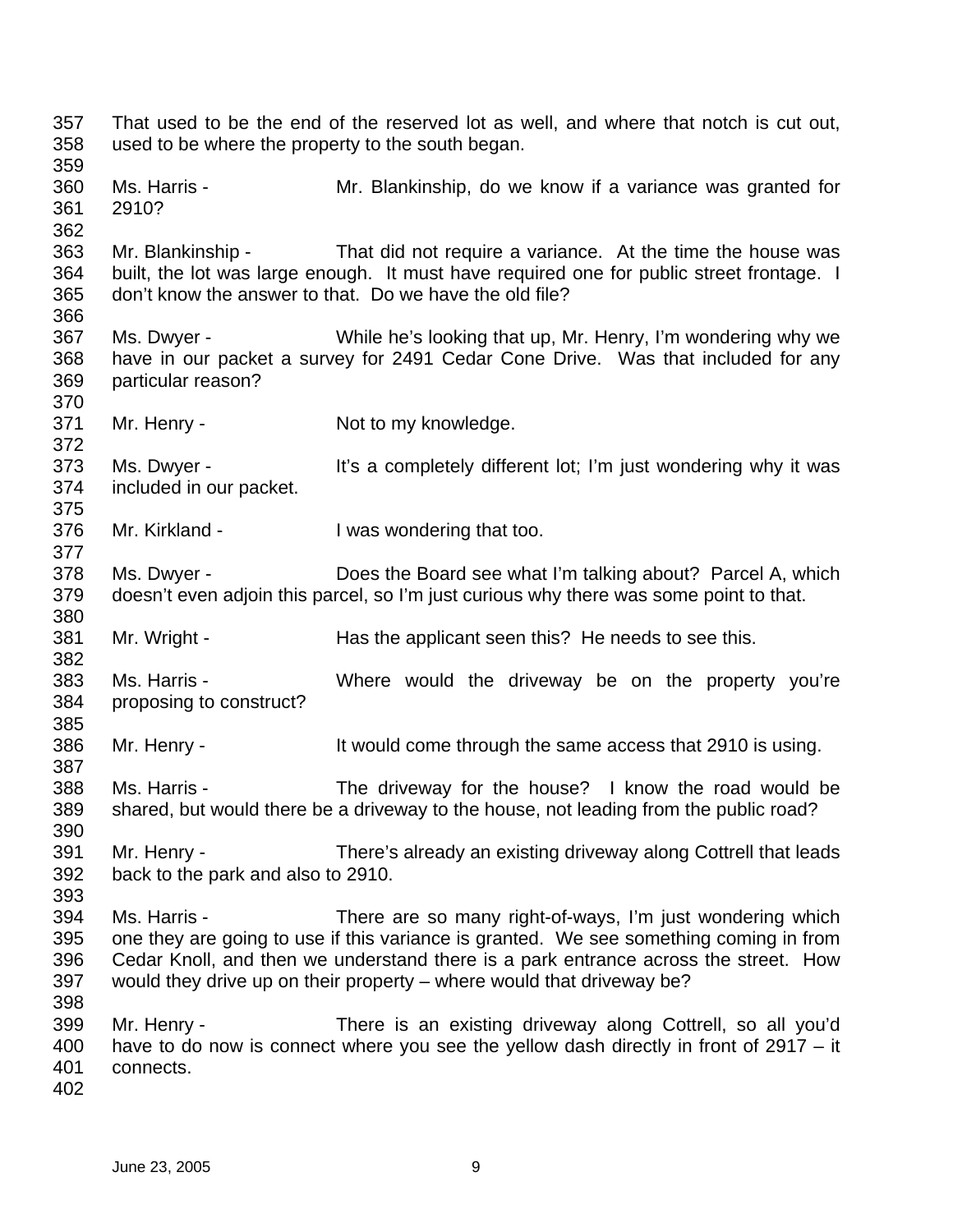403 Mr. Kirkland - I think what she's asking is if you come to 2910, would they 404 drive across your property at 2917? 405 406 Mr. Henry - There's a paper right-of-way existing. 407 408 Mr. Kirkland - Is it on your property or on the other side? 409 410 Mr. Henry - I think it runs along this front. It should show it on that 411 survey. 412 413 Mr. Kirkland - It looks like fifteen feet is on your property, and fifteen feet is 414 on the other property. I didn't know where the road is in reference to that. Is it over on 415 the property that we're talking about, 2917, or is it on the other side of the line? 416 417 Mr. Blankinship - I think it runs down the center line. 418 419 Mr. Kirkland - So it's possible that a piece of the road could be on 2917's 420 property, is that what you're saying? 421 422 Mr. Blankinship - Right, the easement is centered on the property line. 423 424 Mr. Kirkland - So they would need an access across this property. 425 426 Mr. Blankinship - They have it already; that's already deeded. I did look up – 427 that house at 2910 is shown as having been built in 1960, so I presume the building 428 permit was approved in 1959, prior to the requirement for public street frontage. 429 430 Ms. Dwyer - Does this lot otherwise meet all the requirements for an R-3 431 residence district? The reason I ask is that in our staff report, it doesn't say anything 432 about lot width, but in the document that we received from opposition, it states that there 433 was a need for a five-foot width lot variance. 434 435 Mr. Blankinship - Right, there is an increase in the lot area and the lot width 436 requirement if you don't have public water and public sewer. They no longer need the 437 lot width requirement because it will have public water and sewer. 438 439 Mr. Wright - So all he needs is a 0 road frontage. Did you show the 440 applicant this. Is anyone here in opposition to this request? 441 442 Mr. Henry - I'd like to just – one of the conditions here, # 4, the 2500 443 square foot minimum – the surrounding houses, I feel like they'll put a further burden, an 444 unnecessary burden onto this lot. I think the burden of maintaining it within the 445 consistent covenants of Cedar Chase would be adequate to protect the surrounding 446 property owners' values, because it would be built in accordance to all the other houses 447 around it, but it's putting a 2500 square foot minimum, it's larger than any of the other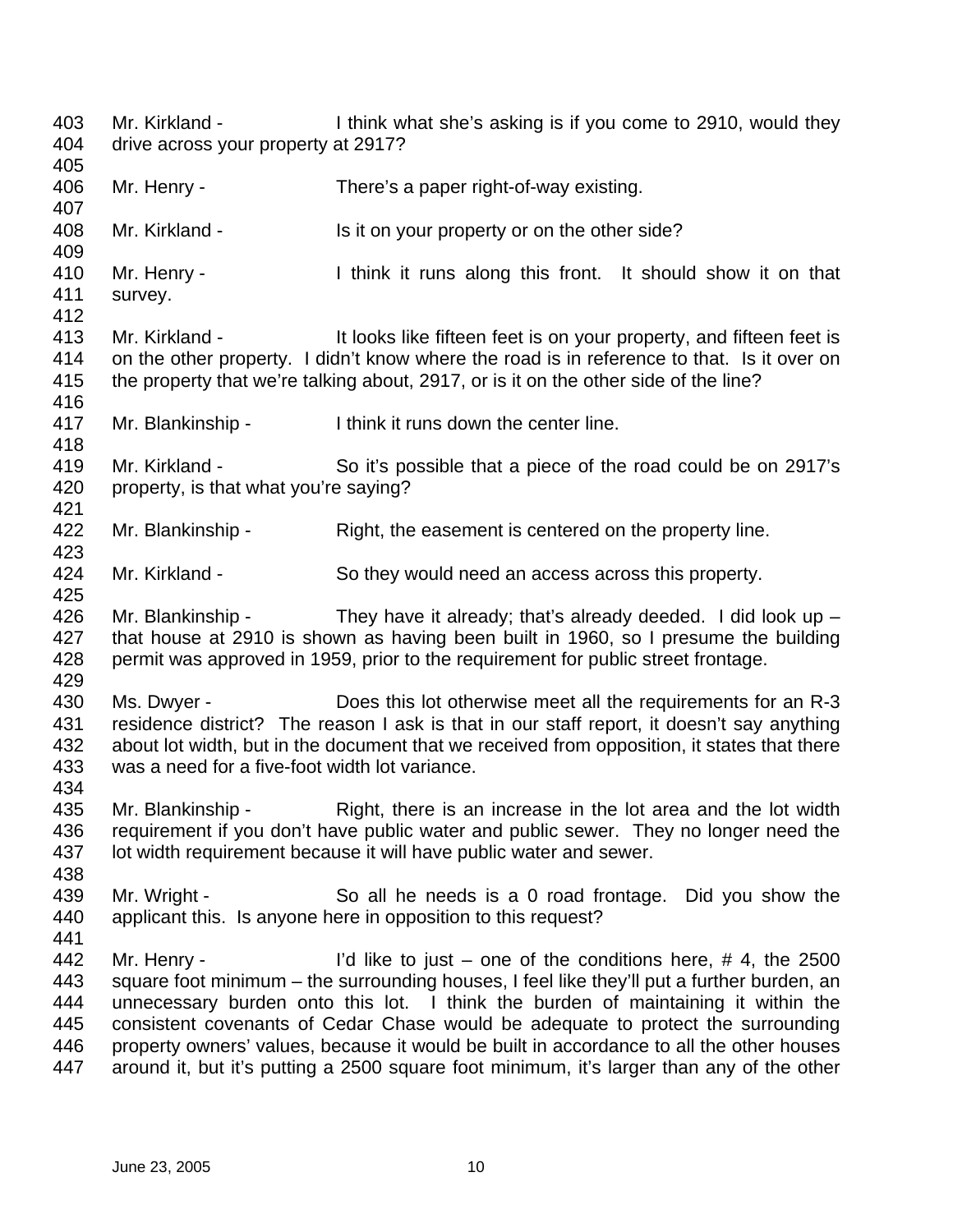448 houses that border it. There's a 1700 square-foot house adjacent to it, 1900, 2100, one 449 2400, and the brick house. 450 451 Mr. Wright - Which ones are these? Can you identify them by house 452 number? 453 454 Mr. Henry - 2495, which is directly behind us, is according to my records, 455 is 1704 square feet. 2497 is 1906 square feet. 10099 is 1956 square feet. 10097 is 456 2478 square feet. 10095 is 2108. 457 458 Mr. Nunnally - What is the minimum requirement of Cedar Chase? 459 460 Mr. Henry - I didn't have a chance to pull that up, but I assume it must be 461 1700; they wouldn't have built a house 1700 square feet if that weren't at least close to 462 what it should have been. 463 464 Mr. Wright - Mr. Blankinship can answer that question. 465 466 Mr. Blankinship - Let's see if I've got that covenant. It may be that 1700- 467 square-foot house has some space that can be finished to bring it up to 2,000. 468 Sometimes that's allowed, and it may be that's an error in the record. I'm going to look 469 while we speak. I'm not sure whether we have a copy in here of not. 470 471 Ms. Dwyer - Are there any other conditions that you object to, as listed by 472 staff? 473 474 Mr. Henry - Since I'm connecting to the public water and sewer, that's 475 not an issue for me. But the lot design, by the time you put 2500 square feet, a two-car 476 garage, it's going to be difficult to make everything work. 477 478 Ms. Harris - Will you be able to build a house consistent with the 479 surrounding neighborhood? 480 481 Mr. Henry - Yes, it's actually for my parents, and they like that style. 482 They live in the next subdivision over, off of Cox Road, so they like that area, so they do 483 want to build that style. 484 485 Ms. Dwyer - Is that a contemporary style? 486 487 Mr. Henry - It's kind of a mix. Don't know the technical term, but they 488 live in a very similar house already. 489 490 Ms. Dwyer - Transitional? 491 492 Mr. Blankinship - We don't have a copy of their covenants, but the next 493 speaker may be able to address that.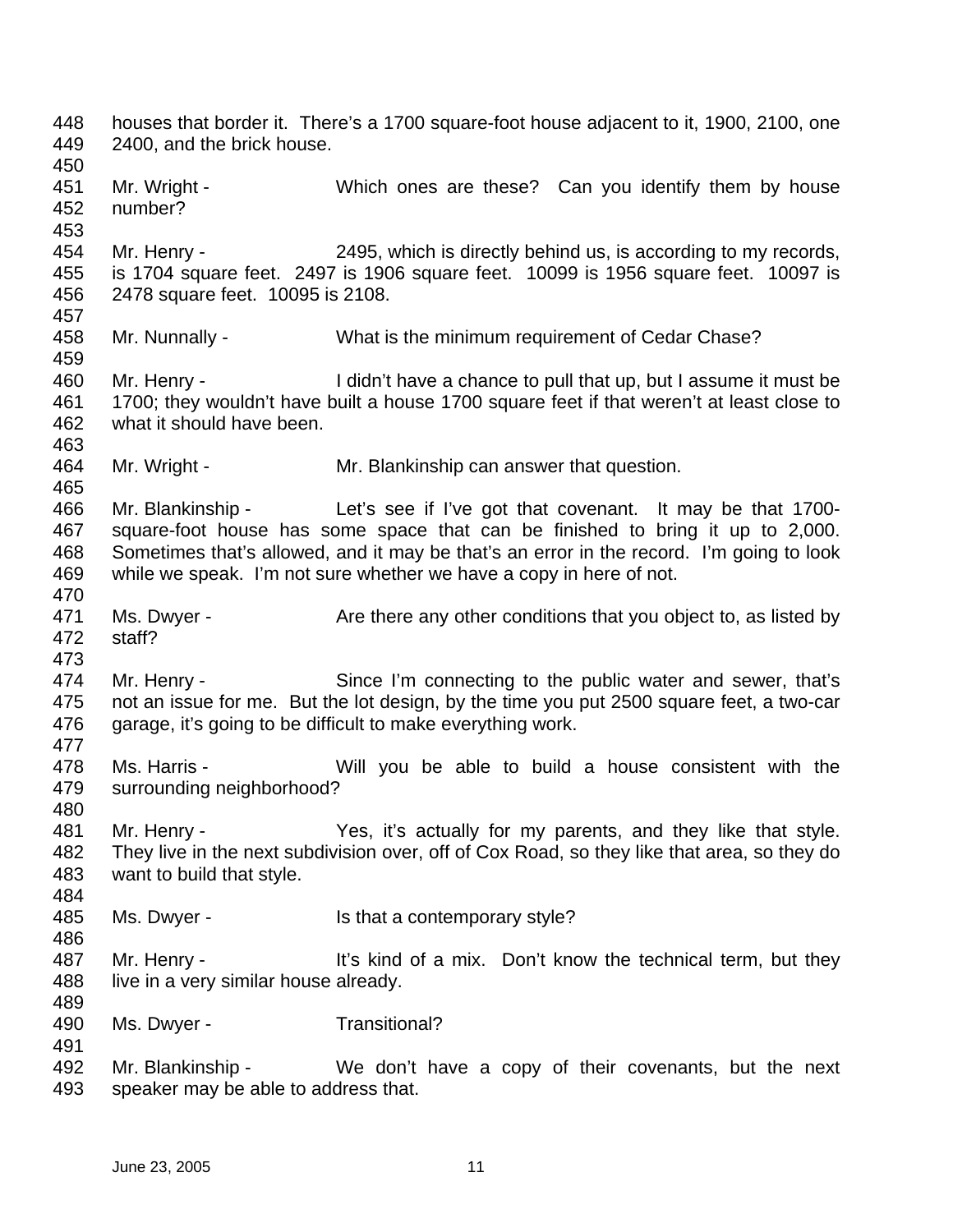495 Mr. Wright - While we listen to the opposition, if you could find the answer 496 to that, is that all right sir. Is there anyone to speak in opposition, please come forward.

497 498 Mr. Wilson - Thank you very much. James Wilson, 10097 Cedar Knoll 499 Lane. It's the property directly north of the property asking for the variance. In May of 500 2003 I stood before this group. Mr. Wright, you heard it at that point, and some of the 501 others of you may have still been on the Board. At that point, I opposed the variance; I 502 clearly understood that the reserve that was on the plat when I bought my house was 503 there a part of Cedar Chase, and a house could not be built on it, and that I would be 504 given first rights to buy the land if it were sold. Unfortunately I did not follow through, 505 and thus I am here today to speak in opposition to someone building on that property. 506 The property, when requested in May of 2003 was pointed out that it was property that 507 the young lady had walked through when she was going to school and that obviously 508 needed to be hers to be built on. It was nine months later when I received the letter 509 from her giving me the right to buy the property at \$129,000. She bought it for \$65,000. 510 Since we did not buy it at \$129,000, she put it on the market, where it stayed on the 511 market for the last year, and I'm told, as I hear this morning, that there is a buyer who is 512 willing to pay the price. That has nothing to do with the land; it has to do with intentions. 513 The property that was mentioned before – did we find out why that was included in the 514 package? That was my question too. 515

516 Mr. Blankinship - Just for clarification of the adjustment of the other property.

518 Mr. Wilson - Show me the clarification if you would, why it needs to be 519 there. They didn't see that; I didn't see it either. Show me the plot up there like we 520 were looking for it before, please. 521

522 Mr. Blankinship - It doesn't absolutely need to be in the packet. There was a 523 change in the boundary lines between the 2003 request and the current request, so we 524 were just documenting what the change in the boundary line was. 525

526 Mr. Wilson - Okay, didn't need to be there.

528 Mr. Blankinship - It's not germane directly to this request, but it just clarifies a 529 change from the previous request.

531 Mr. Wilson - How does it clarify it? Please, I'm just trying to understand, 532 because it had nothing to do with this at all last time, and this time it doesn't have 533 anything to do with it either.

535 Mr. Blankinship - Someone looking at the documents from the previous 536 request could see that there's a difference in this request, and that's why. 537

538 Mr. Wilson - Ckay, may I put up this lot? I think you have pictures that I 539 gave to you. I asked Mr. Blankinship to send you a package. I sent that out before I

494

517

527

530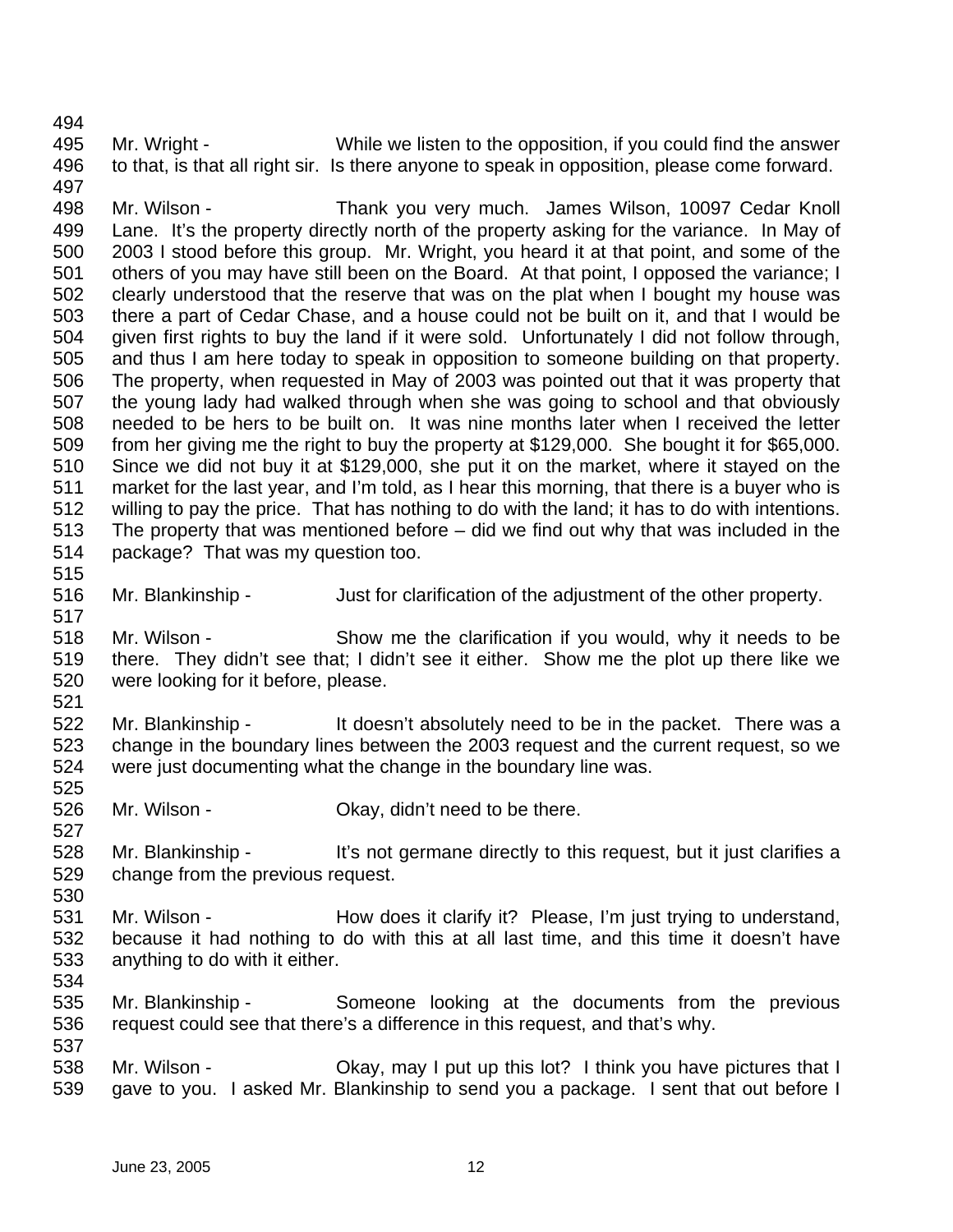540 received recommendation from his committee to you today, and I'd planned to update 541 that document, but it wasn't till Monday morning that I called him, and since he had not 542 faxed it to me, I had to come in to get it. If you'll notice on this plot, the plot called 543 "reserve natural" was the land that I was referring to before. It is fully lotted with trees; 544 the house directly on the other side, south of the property, is a 1200-foot, small, brick 545 rancher, which obviously would expose, by cutting down the trees and building a house 546 in there, would have detrimental effect on the property we own. I don't understand how 547 a house can be built in there, but that is what I am being told today. 2500 square feet is 548 apparently what we determined last time, because it came out of the covenant, but I do 549 not have that specifically before me. That may be why the lady did not choose to build 550 on the property. I also believe with my neighbors that it is a hazard. As you will see, 551 directly across from this little piece of property abutting the road, is entrance to Deep 552 Run Park. There's a lot of traffic, people, bicycles, there; also if you will note, the 553 pictures I gave you on the other side, the piece that Mr. Blankinship said had nothing to 554 do with this particular property, is a piece that now houses trucks, a garage, and trucks 555 are coming in and out of there. It has been used as a lawn care company for some 556 time, so in this very narrow road coming into the property, we believe that it is a hazard 557 and not something that should be allowed. 558

559 Ms. Dwyer - Mr. Wilson, there is no vehicular access to the Park from 560 this. 561

562 Mr. Wilson - That is correct, no vehicular.

564 Ms. Dwyer - And where are the large trucks with the lawn care business?

566 Mr. Wilson - They are back on that piece of property that Mr. Blankinship 567 put in your package that had nothing to do with this. If you will notice in pictures I have 568 that shoot through to the other side, you will see trucks. That's the property that 569 apparently Mrs. Rueger rebounded.

- 571 Ms. Dwyer That's 2491 Cedar Cone Drive, and that's the rear section, 572 and the rear section of that is being used for a business you say? 573
- 574 Mr. Wilson It has been used for a business, and there are trucks in and 575 out of there, and the pictures are accurate, yes.
- 577 Ms. Dwyer And the trucks into that business are accessing Cedar Knoll 578 Lane through Cottrell Road? 579
- 580 Mr. Wilson Cottrell Road is the only entrance into that property. The 581 Park developed that in essence so that it could be used for the park, and that's why it's 582 there. 583

| 584 | Ms. Dwyer - | The landscaping business is a County business? |
|-----|-------------|------------------------------------------------|
| 585 |             |                                                |

563

565

570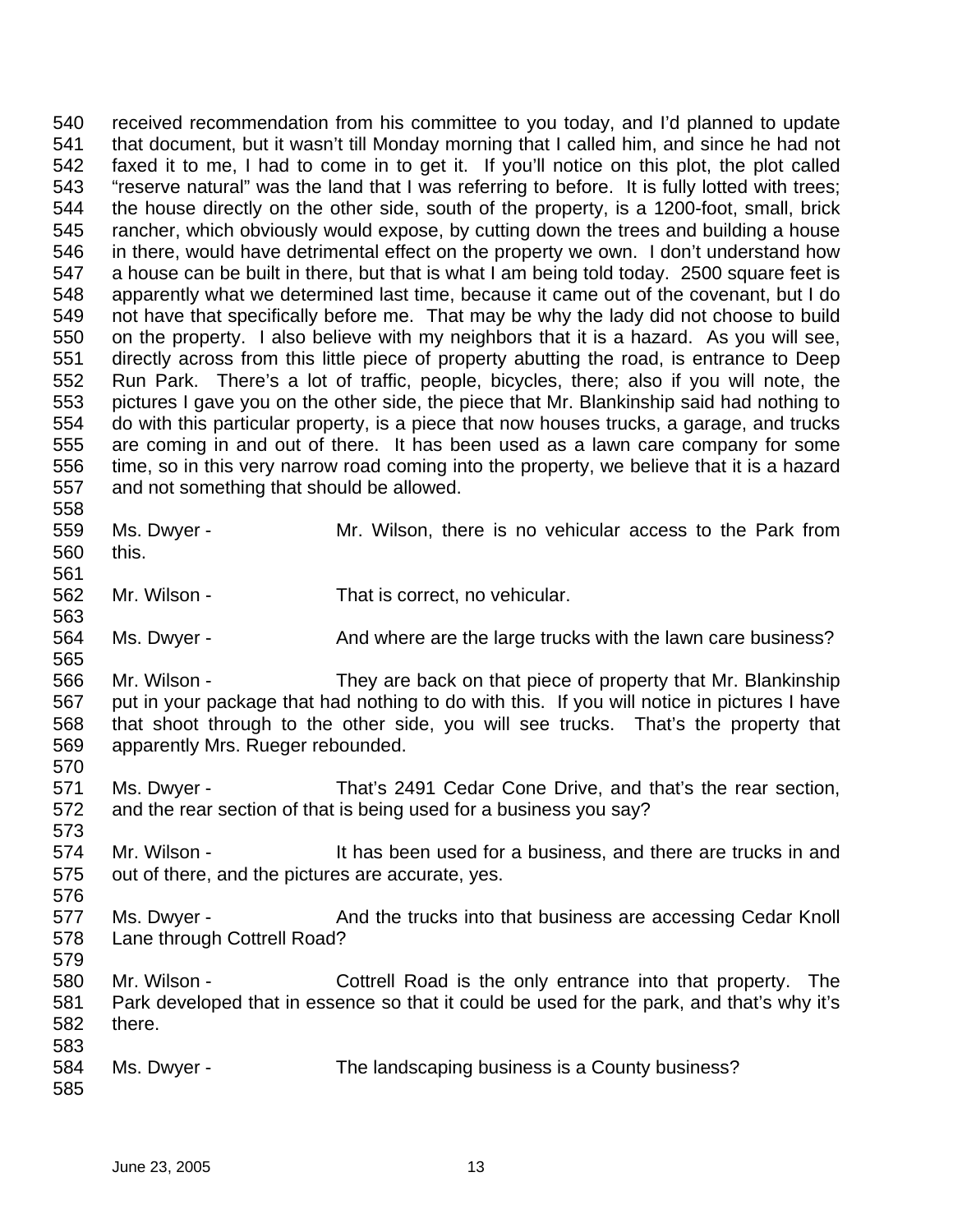586 Mr. Wilson - No, it's not. Whoever's it is, Anderson had it at one point. 587 588 Ms. Dwyer - Mr. Blankinship, is that an appropriate use for a residential 589 district? 590 591 Mr. Blankinship - That's in an A-1 Zoning District, so it's at least questionable, 592 but if it's a lawn care business, it should not be operated out of A-1. 593 594 Ms. Dwyer - It looks like it's R-3. 595 596 Mr. Blankinship - Is that within the R-3? I'm sorry, I'm thinking about the …… 597 598 Mr. Kirkland - I see a rather large truck from this aerial photo. 599 600 Mr. Wilson - That is true; they've built coverings in there within the last 601 year, so that makes it unattractive to me, as far as the access in and out of the road, as 602 well as to the property, which we're talking about being built on. It will have complete 603 exposure to that on the south side. 604 605 Ms. Dwyer - It seems to me that we should have a County Compliance 606 Officer check the use of that particular lot. 607 608 Mr. Wilson - I don't have any complaint with that, only that the road is 609 being used for more than just to residential housing, and I think that is incorrect to state 610 to you today. Giving a variance to this piece of property, with no frontage, to me doesn't 611 make any sense. 612 613 Mr. Kirkland - Mr. Wilson, is your statement that you do not know what the 614 minimum square footage is in the covenant? 615 616 Mr. Wilson - That is correct. I do not have that. I know last time we 617 talked about it, and I believe it was 25, and that's why it got put down as 25. 618 619 Mr. Wright - We've had testimony that houses around this property are 620 not 2500 square feet. 621 622 Mr. Wilson - My property is 2478, and they've all been built on in various 623 ways so that they could be added on. Mine has been added on two times. 624 625 Mr. Wright - You said that was exactly right, but there's some 2100? 626 Anything further, Mr. Wilson? Next? 627 628 Mr. Leggette - Hi, my name is Johnnie Leggette. I live at 10093 Cedar 629 Knoll Lane. I'm coming here today, Mr. Chairman and Members of the Board; I do not 630 have a prepared statement, but I want to speak from the heart. I live on that piece of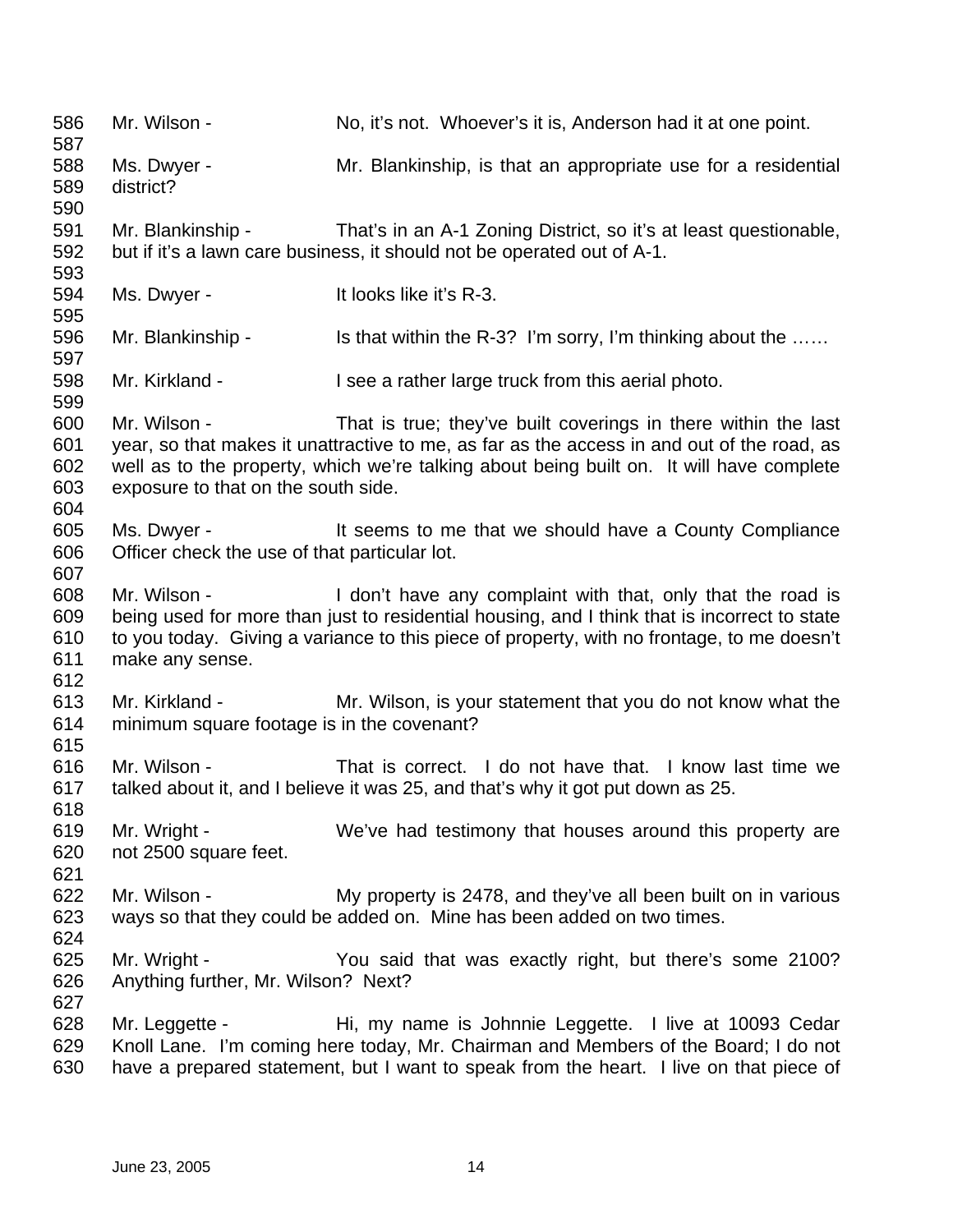- 631 property that you see, off to the right there at an angle going into the Park, right directly 632 across from where the gentleman wishes to build on.
- 633

- 634 Ms. Dwyer What's your address?
- 636 Mr. Leggette 10093 Cedar Knoll. My square footage is 2500, and I 637 believe it's fifty or 2537 square feet.
- 638 639 Mr. Wright - You front on Cedar Knoll Lane? You would be at the corner 640 of Cedar Knoll and this private road that comes in.
- 641
- 642 Mr. Leggette First of all, I do not understand why someone has bought a 643 piece of property which did not meet Code and you could not build on. To me, it's kind 644 of like someone's going to make a profit off of someone else's misery. Either they're 645 going to take address 97 and 95 and say "do you wish to buy the property, or I'm going 646 to build on it," and then they're going to come in and ask for a variance so they can 647 build. It's like having a stick in each hand. I'm going to beat you with this one if we can 648 build. I just feel like no house should be built on a property that doesn't meet Code. To 649 come in after the fact and say that I wish to build a house, it's kind of an unfair 650 advantage to everyone else. I took my life savings and bought this property. I've only 651 lived in it for a year, and I took a look around, and I just don't think it's fair for someone 652 else to come in on a piece of property and try to build a structure that doesn't meet 653 Code, then ask for a zero lot frontage. Their plan on using this small private road, which 654 does lead back to the park trail; they plan on using, I feel, this private road as a 655 driveway. They can pull up a structure and build that structure, if they have a zero-foot 656 frontage, right dead on that private road there. That would pull the structure up close, 657 and even though my property, when I bought it, has cedar and Leyland cypresses that 658 try to block that right there, that would bring that structure up where it towers over me 659 when I go out my door and onto my deck; I would see it. 660
- 661 Ms. Dwyer Pardon me if I'm wrong, Mr. Blankinship, but I believe that 662 the house would still have to meet all the other requirements of the R-3 Zoning, that is, it 663 would have to be set back from Cottrell Road, with the appropriate front yard setback. 664 The only variance that's being requested is that the house be able to obtain access from 665 Cottrell Road, which is not a public street. All the other requirements in terms of side 666 yard, rear yard, front yard setbacks, would still have to be met. 667
- 668 Mr. Blankinship Yes ma'am.
- 669
- 
- 670 Mr. Wright We have a plat showing the proposed dwelling, and it looks 671 like it's back at least 80 feet from that road. Anything further? 672
- 673 Mr. Leggette I just again wish to be in opposition of it and the fact that 674 someone can buy the piece of property, which you cannot build on, and then come back 675 and expect everybody else to go ahead and grant this. It's a very unfair advantage to 676 everyone else and will pull down my surrounding neighborhood.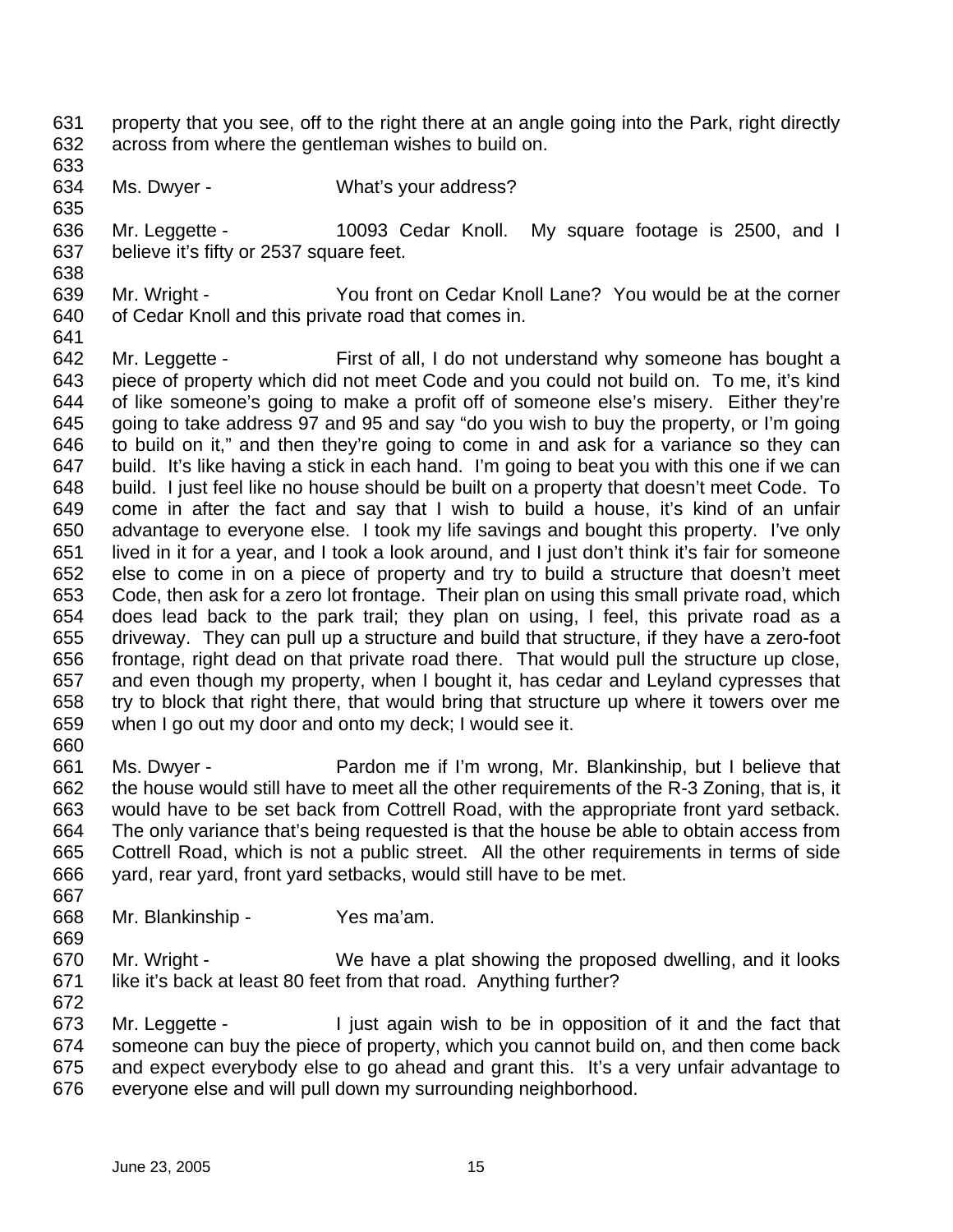677 678 Mr. Wright - Anyone else in opposition? Yes sir, you can ask a question? 679 680 Mr. Wilson - This first part, which is shown as sort of a skew, that is 681 whose property, the County's property, that dogleg? And so they have the right to use 682 that property, I suspect. 683 684 Mr. Wright – They will have to prove to the Planning Department that they 685 have a legal right to access that property. 686 687 Mr. Wilson - But they can clean it up and do anything to it they want to it, 688 like they can take all the trees down in that piece? 689 690 Mr. Wright - I don't think they can do that. 691 692 Mr. Wilson - They could, I'm told, unless I ask you that question, and then 693 figure out how to follow up. 694 695 Mr. Wright - They will have to prove to the Planning Department they 696 have a legal right to access the property over that road, whatever that may be, and you 697 say it's already there. 698 699 Mr. Blankinship - They'll also have to get a permit from the Department of 700 Public Works to attach the driveway to the County Road. 701 702 Mr. Wilson - How may I follow up. Would Ben give me all the names to 703 follow up. 704 705 Mr. Wright - Mr. Blankinship can give you all that information. 706 707 Mr. Wilson - As I did not follow up on this property prior to it happening to 708 me, I would like to follow up if in case the Board does approve the variance. 709 710 Mr. Wright - Anyone else in opposition? Any further questions of the 711 Board? Hearing none, you have a brief time to rebut, if you care to say anything further. 712 That concludes the case. A-62-2005. 713 714 Mr. Nunnally - Move we approve it. 715 716 Ms. Harris - Second. 717 718 Mr. Wright - Motion made and seconded, that we approve it. Any further 719 discussion? All in favor, say aye. Opposed, no. It's approved. 720 721 After an advertised public hearing and on a motion by Mr. Nunnally, seconded by Ms. 722 Harris, the Board **granted** application **A-62-2005** for a variance to build a one-family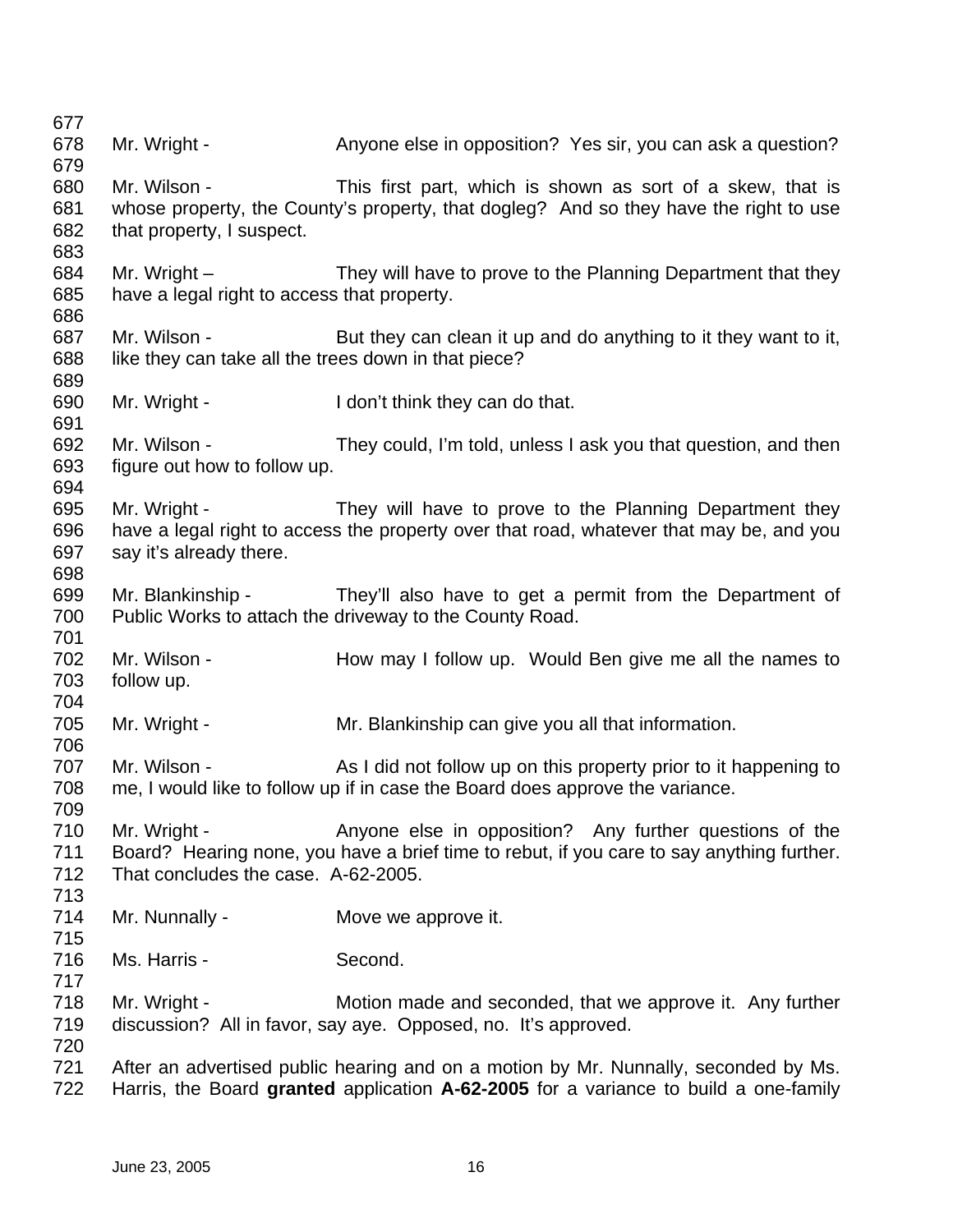- 723 dwelling at 2917 Cottrell Road (Cedar Chase) (Parcel 746-754-3163). The Board 724 granted the variance subject to the following conditions: 725
- 726 1. This variance applies only to the public street frontage requirements. All other 727 applicable regulations of the County Code shall remain in force.
- 729 2. The owners of the property, and their heirs or assigns, shall accept responsibility 730 for maintaining access to the property until such a time as the access is improved to 731 County standards and accepted into the County road system for maintenance. 732
- 733 3. Any dwelling on the property shall be served by public water and sewer.
- 735 4. Any dwelling on the property shall contain at least 2,500 square feet of livable 736 floor area.
- 738 5. The property shall be developed and maintained consistent with the covenants of 739 Cedar Chase subdivision.

| 741 | Affirmative:  | Dwyer, Harris, Kirkland, Nunnally, Wright |  |
|-----|---------------|-------------------------------------------|--|
|     | 742 Negative: |                                           |  |
| 743 | Absent:       |                                           |  |

- 744 745 The Board granted this request, as it found from the evidence presented that, due to the 746 unique circumstances of the subject property, strict application of the County Code
	- 747 would produce undue hardship not generally shared by other properties in the area, and 748 authorizing this variance will neither cause a substantial detriment to adjacent property 749 nor materially impair the purpose of the zoning regulations. 750
	- 751 **A-63-2005 MILTON R. JEFFERS** requests a variance from Section 24- 752 95(i)(2)b to build a 2-story detached garage at 1733 Old Oakland 753 Road (Parcel 807-705-5976), zoned A-1, Agricultural District 754 (Varina). The accessory structure height requirement is not met. 755 The applicant proposes a detached garage 20 feet in height, where 756 the Code allows accessory structures 15 feet in height. The 757 applicant requests a variance of 5 feet accessory structure height.
	- 758 759 Mr. Wright - Does anyone else desire to speak with reference to this 760 matter? Would you raise your right hand and be sworn please?
	- 761

728

734

737

- 762 Mr. Blankinship Do you swear that the testimony you are about to give is the 763 truth, the whole truth, and nothing but the truth, so help you God? 764
- 765 Mr. Jeffers Yes sir. Milton R. Jeffers. I'm requesting a variance for a 766 detached garage. It is five feet over what the required height is, and that's why I'm here 767 today.
- 768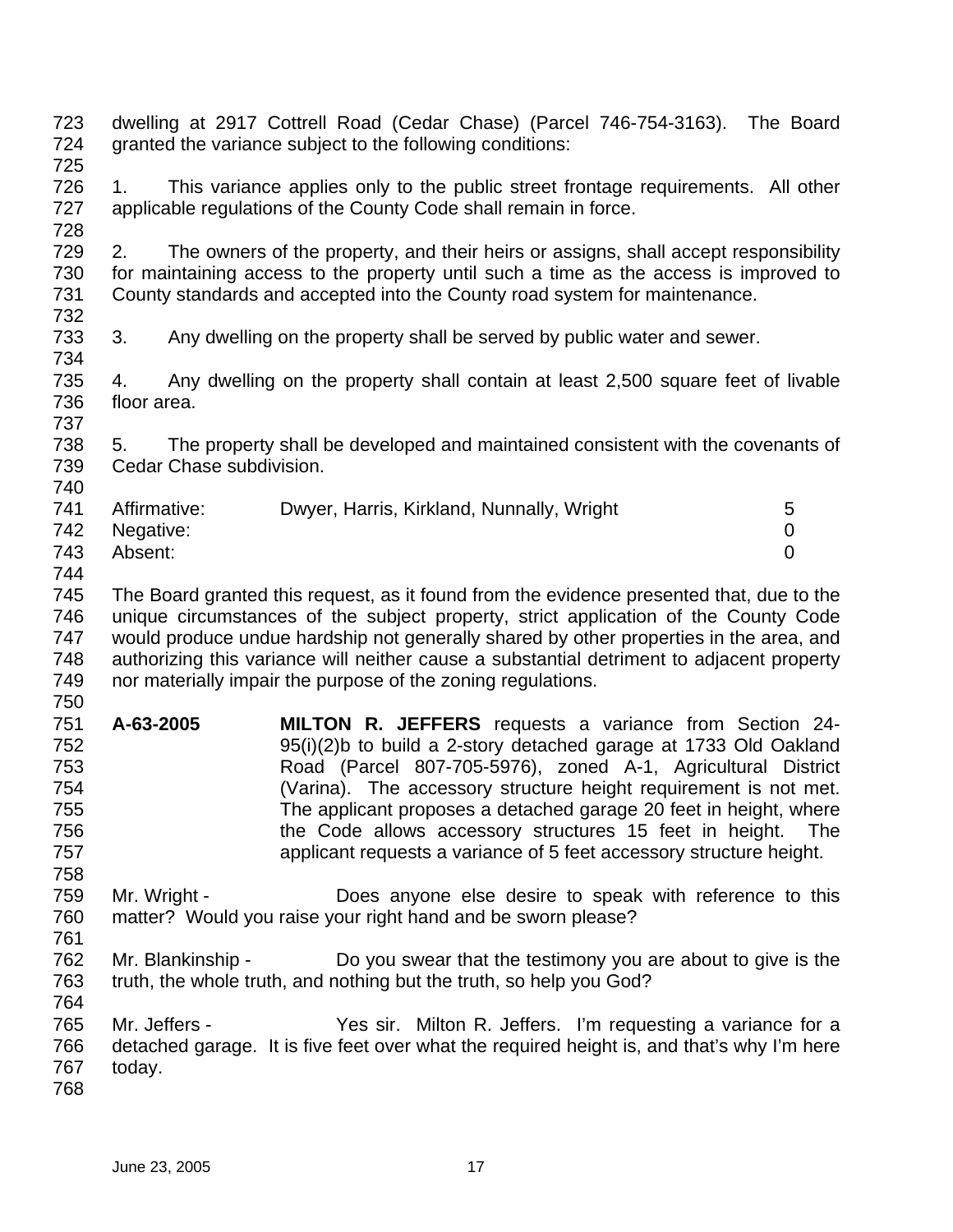769 Ms. Dwyer - Has the garage already been built? 770 771 Mr. Jeffers - Yes, the contractor who built it, he told me when he built it, 772 that he had everything, all the paperwork, together. When he came back for his last two 773 payments, I asked him to show me his paperwork, and he said to give him a day and 774 he'd bring it all back, and I haven't seen him since. At that time, I called my broker, Mr. 775 Leroy Charles, and asked him what I should do, and he told me we needed to go down 776 to the County and request a variance. 777 778 Ms. Dwyer - You haven't paid him the total amount yet? 779 780 Mr. Jeffers - I haven't paid him the total amount. He hasn't even come 781 back with the paperwork, so apparently he didn't even go to the County like he said and 782 get the variance and all that stuff. 783 784 Ms. Dwyer - What are you using the second floor of this building for? 785 786 Mr. Jeffers - The second floor will basically be for a workshop. 787 788 Ms. Dwyer - That's a shower? 789 790 Mr. Jeffers - Yes, I have a shower in there, but there's no water in to it 791 right now, because my septic tank and my water are on the other side of the house. 792 793 Mr. Blankinship - Is there any kind of kitchen? 794 795 Mr. Jeffers - No kitchen. 796 797 Ms. Dwyer - So you're not using it and do not intend to use it as an 798 apartment? 799 800 Mr. Jeffers - No ma'am. 801 802 Mr. Wright - This garage is already built? 803 804 Mr. Jeffers - Yes, he already has it built. He said he had everything 805 straight, but when he came back for that last payment, he said he'd be back in a day 806 with all the paperwork, and I haven't seen him since. 807 808 Mr. Wright - You can't find him? 809 810 Mr. Jeffers - I've been trying to call him. 811 812 Mr. Nunnally - Didn't you realize that you had to get a building permit to 813 build a garage like that? 814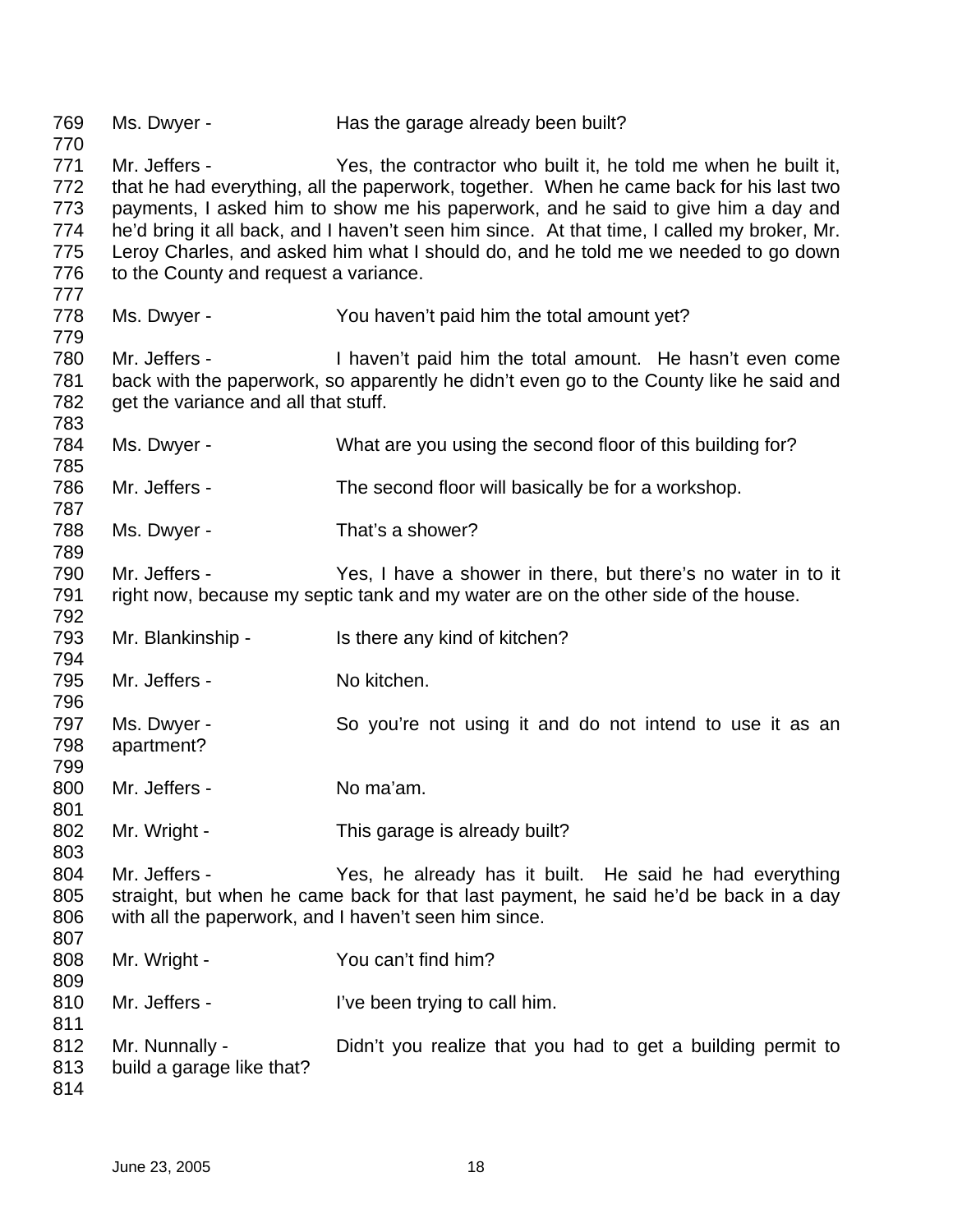815 Mr. Jeffers - I didn't realize. He said he was going to take care of 816 everything like that, because he was supposed to work on another job. I asked him if 817 he could come out and give me an estimate on building the garage, and he came out 818 and gave me a price and said this is what he needed down, and he'd start and get 819 everything straight and all the paperwork he needed. 820 821 Mr. Nunnally - What size is the garage? 822 823 Mr. Jeffers - It's five feet over the variance; it's 24 by 20. 824 825 Mr. Nunnally - You're going to use it for what purpose, other than putting a 826 car in it? Or are you going to put a car in there? 827 828 Mr. Jeffers - Downstairs, it's a garage for storage space. I own a limo 829 service, so one of my cars will be inside of the garage. 830 831 Mr. Kirkland - Where is your limo service office at? It's not on this site, is 832 it? 833 834 Mr. Jeffers - No sir. 835 836 Mr. Nunnally - Where is it located? 837 838 Mr. Jeffers - It's located in Richmond, 1717 North 19<sup>th</sup> Street. 839 840 Ms. Dwyer - You realize that an apartment used for that space is a 841 violation of the Zoning Ordinance? So it could never be used as an apartment. 842 843 Mr. Jeffers - Yes ma'am, understood. 844 845 Mr. Wright - Cur report shows that you've got five inoperative vehicles on 846 the property – a truck, trailer, and commercial limousines. What's permitted on this 847 property, Mr. Blankinship? 848 849 Mr. Blankinship - The dwelling is a permitted use, and anything that's 850 accessory to the dwelling, such as a garage that meets the height requirement. You are 851 allowed to conduct certain types of businesses, within certain regulations, as a home 852 occupation. One of those regulations is that you can have one commercial vehicle of 853 less than 5,000 pounds, but you can't have any more than one, and you can't have any 854 that are over 5,000 pounds. I know that the Community Maintenance Division is 855 investigating other issues on this site. 856 857 Mr. Wright - Do you realize, Mr. Jeffers, that you can't have all these 858 vehicles parked or left on the property? 859 860 Mr. Jeffers - I went down and talked with them at the Revitalization, and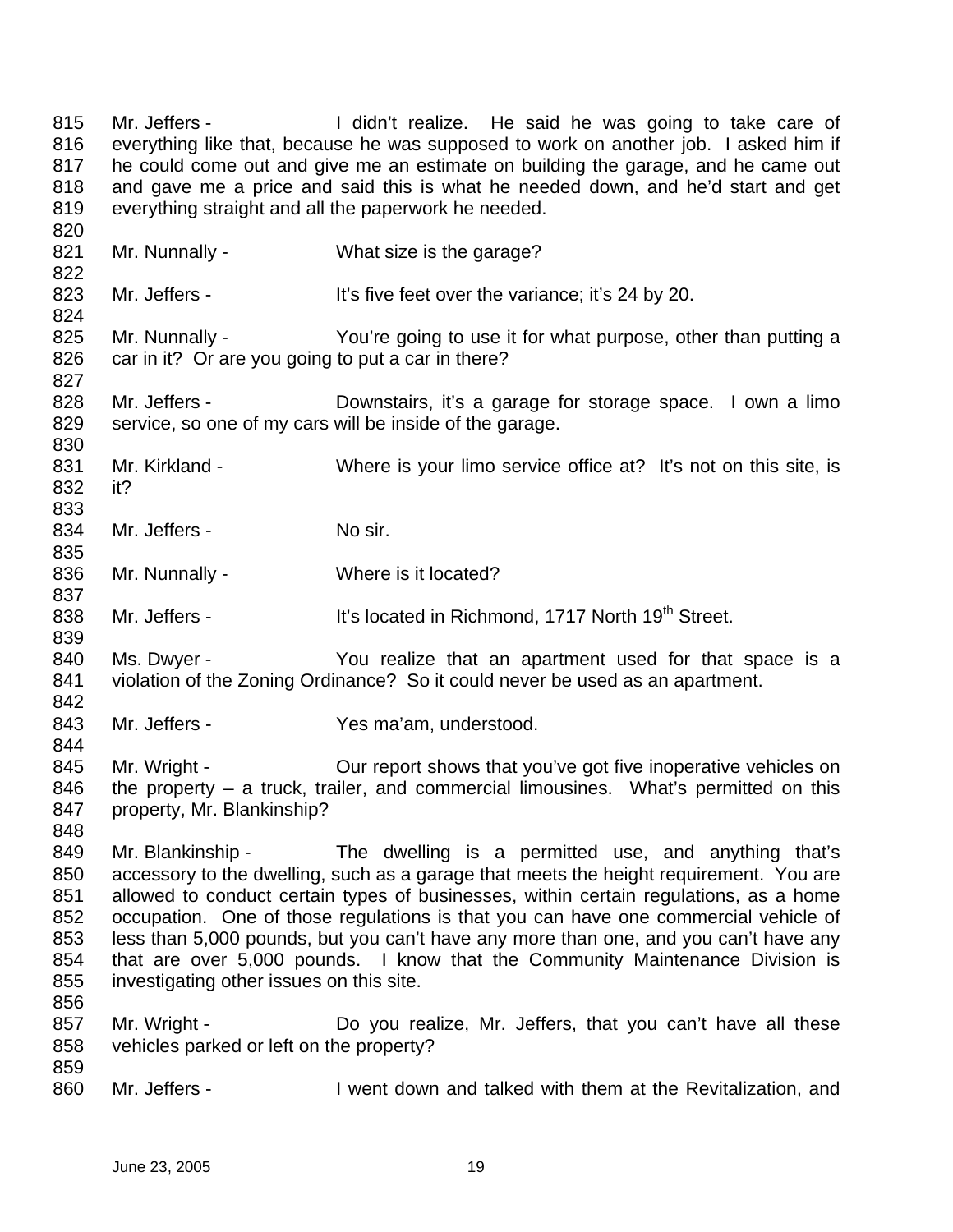861 as of now, everything is pretty much in Code except the trailer, and we're working on 862 that now. 863 864 Mr. Wright - You're taking care of it? 865 866 Mr. Jeffers - Yes sir, I have donated two of the vehicles. One of the 867 vehicles I was using for restoration of an antique vehicle, so we had to put it under the 868 shed, and the other two vehicles have been removed from the property. He said he 869 would be back in ten days; I haven't seen a notice from him yet, so he probably hasn't 870 been back, since then. Since he came, I've had cars removed. 871 872 Mr. Kirkland - And you're getting the trailer taken care of? 873 874 Mr. Jeffers - Yes sir. When I talked to the young lady at Henrico, she 875 said I needed to first get the letter from the engineer, which I'm in the process of getting. 876 If the trailer is structured to fit, then I can get a permit to put a slab down to put the 877 trailer on. 878 879 Mr. Wright - Do you propose to put a driveway to this garage, because 880 the picture that we have doesn't show a driveway. 881 882 Mr. Jeffers - No, I don't propose to put a driveway to it. 883 884 Mr. Wright - You're just going to drive over the yard. 885 886 Mr. Jeffers - Yes sir. Right now it's basically just storage space from the 887 house and things like that. 888 889 Mr. Wright - It looks like a single-car garage, just to accommodate one 890 vehicle, is that correct? What are you going to use the area adjacent to the 891 entranceway for? It looks like there's a window there; it looks like a dwelling. 892 893 Mr. Jeffers - Yes sir. Downstairs – I guess that window was already 894 there; there's no apartment or anything downstairs. 895 896 Mr. Wright - What will you use that area for, downstairs? 897 898 Mr. Jeffers - Right now it's full of tools and things like that. 899 900 Mr. Blankinship - What's the oil tank for? 901 902 Mr. Jeffers - The oil tank came from my existing property at the house. 903 We got a new oil tank put in, so I just removed that one from the house. 904 905 Mr. Blankinship - It's not connected to anything? 906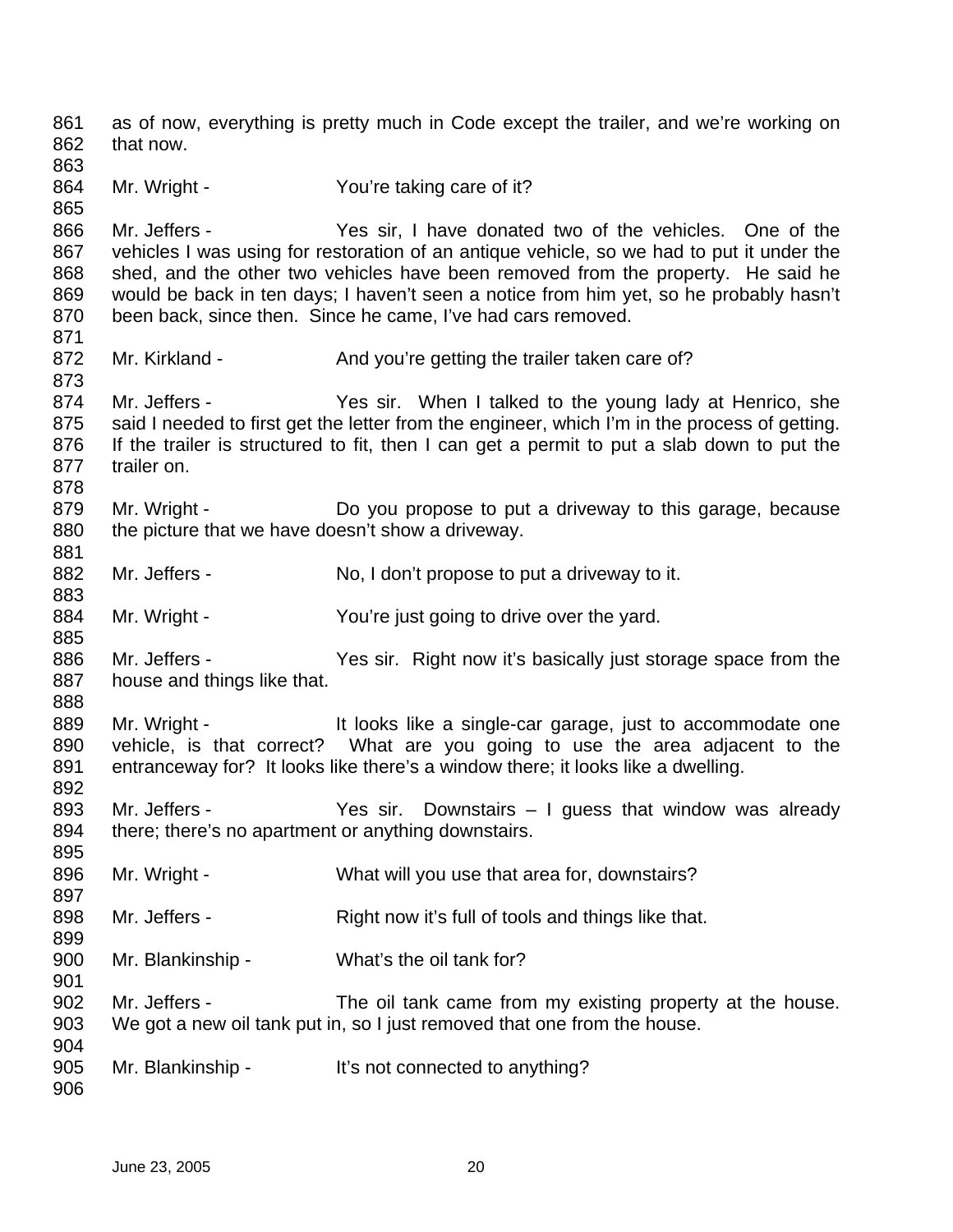| 909<br>Ms. Harris -<br>Have you secured an estimate to bring the garage into<br>910<br>compliance? Do you know what would be required financially to bring that garage into<br>911<br>compliance, lowering the ceiling height? Would your agent know?<br>912<br>913<br>Mr. Jeffers -<br>No ma'am. No ma'am.<br>914<br>915<br>Mr. Nunnally -<br>You have steps on the side of that garage $-$ are those steps<br>916<br>on the outside like that so you can have a separate entrance instead of going in the<br>917<br>bottom of the garage?<br>918<br>919<br>Mr. Jeffers -<br>Yes sir.<br>920<br>921<br>Mr. Nunnally -<br>And you're not going to use that for any type of dwelling or<br>922<br>anything?<br>923<br>924<br>Mr. Jeffers -<br>No sir; there's no kitchen or anything like that in there. I<br>925<br>don't even have any plumbing in there right now anyway.<br>926<br>927<br>Mr. Wright -<br>How do you access your property?<br>928<br>929<br>Mr. Jeffers -<br>As you see from the plat, we've got a driveway that comes<br>930<br>off of Old Oakland Road, and that's how we access the property there. There's a right-<br>931<br>of-way that goes to the house that passes by my neighbor's house.<br>932<br>933<br>Mr. Wright -<br>Mr. Blankinship, did he have to get a variance to build on this<br>934<br>property initially? It doesn't seem to have any road frontage.<br>935<br>936<br>Mr. Blankinship -<br>It does not have any road frontage. I don't know.<br>937<br>938<br>Mr. Kirkland -<br>When did you build your dwelling, your home? The one on<br>939<br>this property right here.<br>940<br>941<br>Mr. Jeffers -<br>The one we're staying in or the garage?<br>942<br>943<br>The house.<br>Mr. Kirkland - | 907<br>908 | Mr. Jeffers - | No sir. |
|-------------------------------------------------------------------------------------------------------------------------------------------------------------------------------------------------------------------------------------------------------------------------------------------------------------------------------------------------------------------------------------------------------------------------------------------------------------------------------------------------------------------------------------------------------------------------------------------------------------------------------------------------------------------------------------------------------------------------------------------------------------------------------------------------------------------------------------------------------------------------------------------------------------------------------------------------------------------------------------------------------------------------------------------------------------------------------------------------------------------------------------------------------------------------------------------------------------------------------------------------------------------------------------------------------------------------------------------------------------------------------------------------------------------------------------------------------------------------------------------------------------------------------------------------------------------------------------------------------------------------------------------------------------------------------------------------------------------------------------------------|------------|---------------|---------|
|                                                                                                                                                                                                                                                                                                                                                                                                                                                                                                                                                                                                                                                                                                                                                                                                                                                                                                                                                                                                                                                                                                                                                                                                                                                                                                                                                                                                                                                                                                                                                                                                                                                                                                                                                 |            |               |         |
|                                                                                                                                                                                                                                                                                                                                                                                                                                                                                                                                                                                                                                                                                                                                                                                                                                                                                                                                                                                                                                                                                                                                                                                                                                                                                                                                                                                                                                                                                                                                                                                                                                                                                                                                                 |            |               |         |
|                                                                                                                                                                                                                                                                                                                                                                                                                                                                                                                                                                                                                                                                                                                                                                                                                                                                                                                                                                                                                                                                                                                                                                                                                                                                                                                                                                                                                                                                                                                                                                                                                                                                                                                                                 |            |               |         |
|                                                                                                                                                                                                                                                                                                                                                                                                                                                                                                                                                                                                                                                                                                                                                                                                                                                                                                                                                                                                                                                                                                                                                                                                                                                                                                                                                                                                                                                                                                                                                                                                                                                                                                                                                 |            |               |         |
|                                                                                                                                                                                                                                                                                                                                                                                                                                                                                                                                                                                                                                                                                                                                                                                                                                                                                                                                                                                                                                                                                                                                                                                                                                                                                                                                                                                                                                                                                                                                                                                                                                                                                                                                                 |            |               |         |
|                                                                                                                                                                                                                                                                                                                                                                                                                                                                                                                                                                                                                                                                                                                                                                                                                                                                                                                                                                                                                                                                                                                                                                                                                                                                                                                                                                                                                                                                                                                                                                                                                                                                                                                                                 |            |               |         |
|                                                                                                                                                                                                                                                                                                                                                                                                                                                                                                                                                                                                                                                                                                                                                                                                                                                                                                                                                                                                                                                                                                                                                                                                                                                                                                                                                                                                                                                                                                                                                                                                                                                                                                                                                 |            |               |         |
|                                                                                                                                                                                                                                                                                                                                                                                                                                                                                                                                                                                                                                                                                                                                                                                                                                                                                                                                                                                                                                                                                                                                                                                                                                                                                                                                                                                                                                                                                                                                                                                                                                                                                                                                                 |            |               |         |
|                                                                                                                                                                                                                                                                                                                                                                                                                                                                                                                                                                                                                                                                                                                                                                                                                                                                                                                                                                                                                                                                                                                                                                                                                                                                                                                                                                                                                                                                                                                                                                                                                                                                                                                                                 |            |               |         |
|                                                                                                                                                                                                                                                                                                                                                                                                                                                                                                                                                                                                                                                                                                                                                                                                                                                                                                                                                                                                                                                                                                                                                                                                                                                                                                                                                                                                                                                                                                                                                                                                                                                                                                                                                 |            |               |         |
|                                                                                                                                                                                                                                                                                                                                                                                                                                                                                                                                                                                                                                                                                                                                                                                                                                                                                                                                                                                                                                                                                                                                                                                                                                                                                                                                                                                                                                                                                                                                                                                                                                                                                                                                                 |            |               |         |
|                                                                                                                                                                                                                                                                                                                                                                                                                                                                                                                                                                                                                                                                                                                                                                                                                                                                                                                                                                                                                                                                                                                                                                                                                                                                                                                                                                                                                                                                                                                                                                                                                                                                                                                                                 |            |               |         |
|                                                                                                                                                                                                                                                                                                                                                                                                                                                                                                                                                                                                                                                                                                                                                                                                                                                                                                                                                                                                                                                                                                                                                                                                                                                                                                                                                                                                                                                                                                                                                                                                                                                                                                                                                 |            |               |         |
|                                                                                                                                                                                                                                                                                                                                                                                                                                                                                                                                                                                                                                                                                                                                                                                                                                                                                                                                                                                                                                                                                                                                                                                                                                                                                                                                                                                                                                                                                                                                                                                                                                                                                                                                                 |            |               |         |
|                                                                                                                                                                                                                                                                                                                                                                                                                                                                                                                                                                                                                                                                                                                                                                                                                                                                                                                                                                                                                                                                                                                                                                                                                                                                                                                                                                                                                                                                                                                                                                                                                                                                                                                                                 |            |               |         |
|                                                                                                                                                                                                                                                                                                                                                                                                                                                                                                                                                                                                                                                                                                                                                                                                                                                                                                                                                                                                                                                                                                                                                                                                                                                                                                                                                                                                                                                                                                                                                                                                                                                                                                                                                 |            |               |         |
|                                                                                                                                                                                                                                                                                                                                                                                                                                                                                                                                                                                                                                                                                                                                                                                                                                                                                                                                                                                                                                                                                                                                                                                                                                                                                                                                                                                                                                                                                                                                                                                                                                                                                                                                                 |            |               |         |
|                                                                                                                                                                                                                                                                                                                                                                                                                                                                                                                                                                                                                                                                                                                                                                                                                                                                                                                                                                                                                                                                                                                                                                                                                                                                                                                                                                                                                                                                                                                                                                                                                                                                                                                                                 |            |               |         |
|                                                                                                                                                                                                                                                                                                                                                                                                                                                                                                                                                                                                                                                                                                                                                                                                                                                                                                                                                                                                                                                                                                                                                                                                                                                                                                                                                                                                                                                                                                                                                                                                                                                                                                                                                 |            |               |         |
|                                                                                                                                                                                                                                                                                                                                                                                                                                                                                                                                                                                                                                                                                                                                                                                                                                                                                                                                                                                                                                                                                                                                                                                                                                                                                                                                                                                                                                                                                                                                                                                                                                                                                                                                                 |            |               |         |
|                                                                                                                                                                                                                                                                                                                                                                                                                                                                                                                                                                                                                                                                                                                                                                                                                                                                                                                                                                                                                                                                                                                                                                                                                                                                                                                                                                                                                                                                                                                                                                                                                                                                                                                                                 |            |               |         |
|                                                                                                                                                                                                                                                                                                                                                                                                                                                                                                                                                                                                                                                                                                                                                                                                                                                                                                                                                                                                                                                                                                                                                                                                                                                                                                                                                                                                                                                                                                                                                                                                                                                                                                                                                 |            |               |         |
|                                                                                                                                                                                                                                                                                                                                                                                                                                                                                                                                                                                                                                                                                                                                                                                                                                                                                                                                                                                                                                                                                                                                                                                                                                                                                                                                                                                                                                                                                                                                                                                                                                                                                                                                                 |            |               |         |
|                                                                                                                                                                                                                                                                                                                                                                                                                                                                                                                                                                                                                                                                                                                                                                                                                                                                                                                                                                                                                                                                                                                                                                                                                                                                                                                                                                                                                                                                                                                                                                                                                                                                                                                                                 |            |               |         |
|                                                                                                                                                                                                                                                                                                                                                                                                                                                                                                                                                                                                                                                                                                                                                                                                                                                                                                                                                                                                                                                                                                                                                                                                                                                                                                                                                                                                                                                                                                                                                                                                                                                                                                                                                 |            |               |         |
|                                                                                                                                                                                                                                                                                                                                                                                                                                                                                                                                                                                                                                                                                                                                                                                                                                                                                                                                                                                                                                                                                                                                                                                                                                                                                                                                                                                                                                                                                                                                                                                                                                                                                                                                                 |            |               |         |
|                                                                                                                                                                                                                                                                                                                                                                                                                                                                                                                                                                                                                                                                                                                                                                                                                                                                                                                                                                                                                                                                                                                                                                                                                                                                                                                                                                                                                                                                                                                                                                                                                                                                                                                                                 |            |               |         |
|                                                                                                                                                                                                                                                                                                                                                                                                                                                                                                                                                                                                                                                                                                                                                                                                                                                                                                                                                                                                                                                                                                                                                                                                                                                                                                                                                                                                                                                                                                                                                                                                                                                                                                                                                 |            |               |         |
|                                                                                                                                                                                                                                                                                                                                                                                                                                                                                                                                                                                                                                                                                                                                                                                                                                                                                                                                                                                                                                                                                                                                                                                                                                                                                                                                                                                                                                                                                                                                                                                                                                                                                                                                                 |            |               |         |
|                                                                                                                                                                                                                                                                                                                                                                                                                                                                                                                                                                                                                                                                                                                                                                                                                                                                                                                                                                                                                                                                                                                                                                                                                                                                                                                                                                                                                                                                                                                                                                                                                                                                                                                                                 |            |               |         |
|                                                                                                                                                                                                                                                                                                                                                                                                                                                                                                                                                                                                                                                                                                                                                                                                                                                                                                                                                                                                                                                                                                                                                                                                                                                                                                                                                                                                                                                                                                                                                                                                                                                                                                                                                 |            |               |         |
|                                                                                                                                                                                                                                                                                                                                                                                                                                                                                                                                                                                                                                                                                                                                                                                                                                                                                                                                                                                                                                                                                                                                                                                                                                                                                                                                                                                                                                                                                                                                                                                                                                                                                                                                                 |            |               |         |
|                                                                                                                                                                                                                                                                                                                                                                                                                                                                                                                                                                                                                                                                                                                                                                                                                                                                                                                                                                                                                                                                                                                                                                                                                                                                                                                                                                                                                                                                                                                                                                                                                                                                                                                                                 |            |               |         |
|                                                                                                                                                                                                                                                                                                                                                                                                                                                                                                                                                                                                                                                                                                                                                                                                                                                                                                                                                                                                                                                                                                                                                                                                                                                                                                                                                                                                                                                                                                                                                                                                                                                                                                                                                 |            |               |         |
|                                                                                                                                                                                                                                                                                                                                                                                                                                                                                                                                                                                                                                                                                                                                                                                                                                                                                                                                                                                                                                                                                                                                                                                                                                                                                                                                                                                                                                                                                                                                                                                                                                                                                                                                                 |            |               |         |
| 944<br>945<br>Mr. Jeffers -                                                                                                                                                                                                                                                                                                                                                                                                                                                                                                                                                                                                                                                                                                                                                                                                                                                                                                                                                                                                                                                                                                                                                                                                                                                                                                                                                                                                                                                                                                                                                                                                                                                                                                                     |            |               |         |
| The house was built in 1965. I didn't build it; it was built<br>946<br>when we moved in. We've been there now for five years.                                                                                                                                                                                                                                                                                                                                                                                                                                                                                                                                                                                                                                                                                                                                                                                                                                                                                                                                                                                                                                                                                                                                                                                                                                                                                                                                                                                                                                                                                                                                                                                                                   |            |               |         |
| 947                                                                                                                                                                                                                                                                                                                                                                                                                                                                                                                                                                                                                                                                                                                                                                                                                                                                                                                                                                                                                                                                                                                                                                                                                                                                                                                                                                                                                                                                                                                                                                                                                                                                                                                                             |            |               |         |
| 948<br>So you acquired it from a prior owner?<br>Mr. Wright -                                                                                                                                                                                                                                                                                                                                                                                                                                                                                                                                                                                                                                                                                                                                                                                                                                                                                                                                                                                                                                                                                                                                                                                                                                                                                                                                                                                                                                                                                                                                                                                                                                                                                   |            |               |         |
| 949                                                                                                                                                                                                                                                                                                                                                                                                                                                                                                                                                                                                                                                                                                                                                                                                                                                                                                                                                                                                                                                                                                                                                                                                                                                                                                                                                                                                                                                                                                                                                                                                                                                                                                                                             |            |               |         |
| Mr. Jeffers -<br>950<br>Yes sir. It was a foreclosure home when we got it.                                                                                                                                                                                                                                                                                                                                                                                                                                                                                                                                                                                                                                                                                                                                                                                                                                                                                                                                                                                                                                                                                                                                                                                                                                                                                                                                                                                                                                                                                                                                                                                                                                                                      |            |               |         |
| 951                                                                                                                                                                                                                                                                                                                                                                                                                                                                                                                                                                                                                                                                                                                                                                                                                                                                                                                                                                                                                                                                                                                                                                                                                                                                                                                                                                                                                                                                                                                                                                                                                                                                                                                                             |            |               |         |
| 952<br>Mr. Nunnally -<br>When did you purchase it?                                                                                                                                                                                                                                                                                                                                                                                                                                                                                                                                                                                                                                                                                                                                                                                                                                                                                                                                                                                                                                                                                                                                                                                                                                                                                                                                                                                                                                                                                                                                                                                                                                                                                              |            |               |         |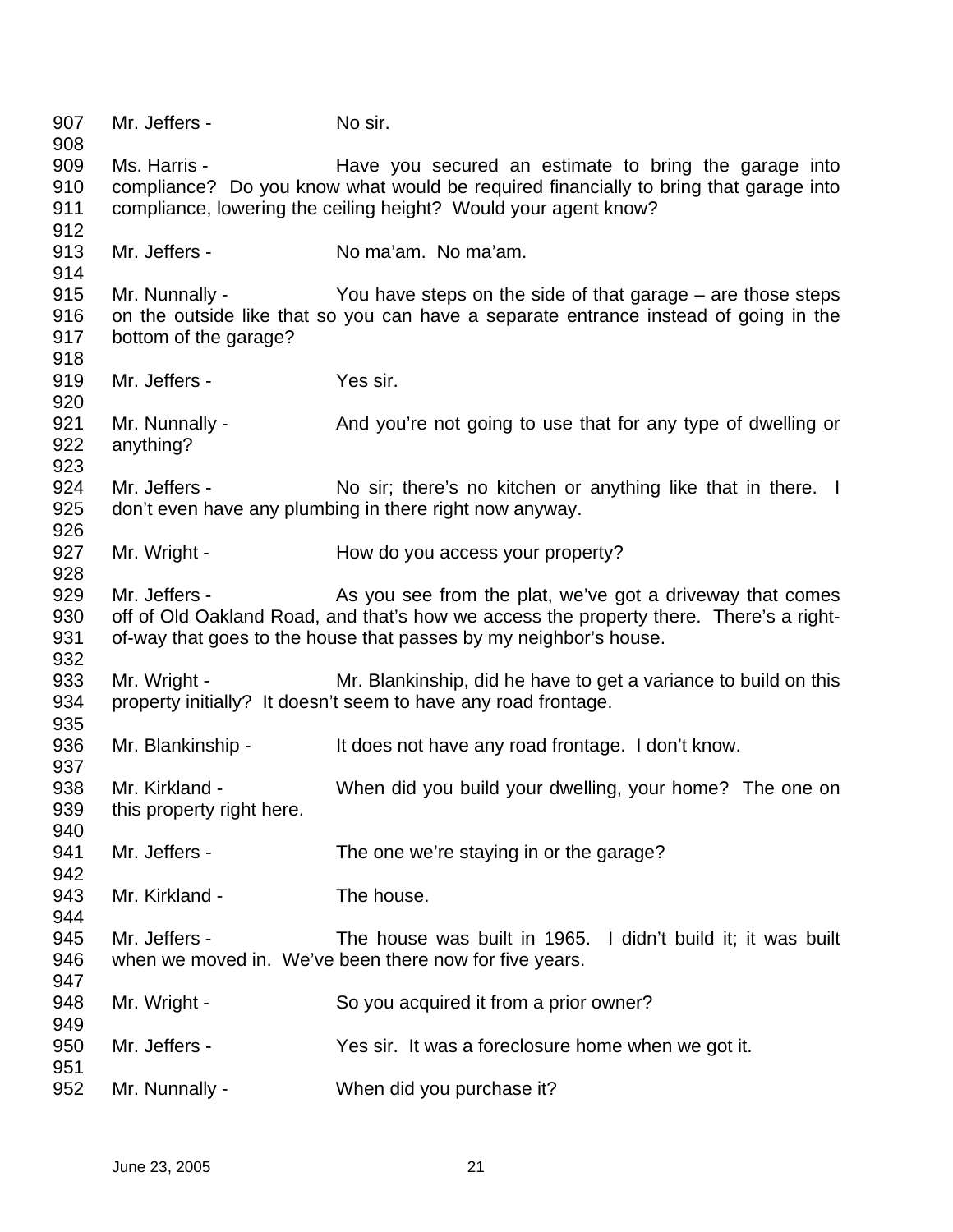953 954 Mr. Jeffers - In 2000. My wife and I are staying there now. 955 956 Mr. Wright - Any further questions of the Board? Is anyone here in 957 opposition to this request? Hearing none, that concludes the case. 958 959 Mr. Blankinship - I don't immediately see the answer to that question. It may 960 be that this property was still connected out to Midview Road. It looks like it was divided 961 from 6212 Midview Road, and it may be that it was all one parcel in '65 when the house 962 was built, or it may be an old variance that we don't have. 963 964 Mr. Wright - A-63-2005. 965 966 Ms. Harris - I move we deny this. 967 968 Ms. Dwyer - Second. 969 970 Mr. Wright - Motion's made by Ms. Harris that we deny, seconded by Ms. 971 Dwyer. Any discussion? 972 973 Ms. Harris - The reason is that we're just in noncompliance with quite a 974 few things here, and at some point we do have to uphold the Code. 975 976 Mr. Wright - You might say that there were some question marks. 977 978 Mr. Kirkland - To build a garage with a garage door and no driveway 979 leading to it could be a real good question mark, a set of steps on the outside, and a 980 shower with no plumbing connected to it. 981 982 Mr. Wright - **Motion's made and seconded that we deny A-63.** Any 983 further discussion? 984 985 Ms. Dwyer - I think the reason we should deny it is because he has 986 reasonable use of his property without the variance, and the fact that he went ahead 987 and built it without getting the appropriate approvals should not allow him to then 988 circumvent the law. 989 990 Mr. Wright - I think that's part of it. All in favor of denial, say aye. 991 Opposed, say no. It's denied. 992 993 After an advertised public hearing and on a motion by Ms. Harris, seconded by Ms. 994 Dwyer, the Board **denied** application **A-63-2005** for a variance to build a 2-story 995 detached garage at 1733 Old Oakland Road (Parcel 807-705-5976). 996 997 Affirmative: Dwyer, Harris, Kirkland, Nunnally, Wright 5 998 Negative: 0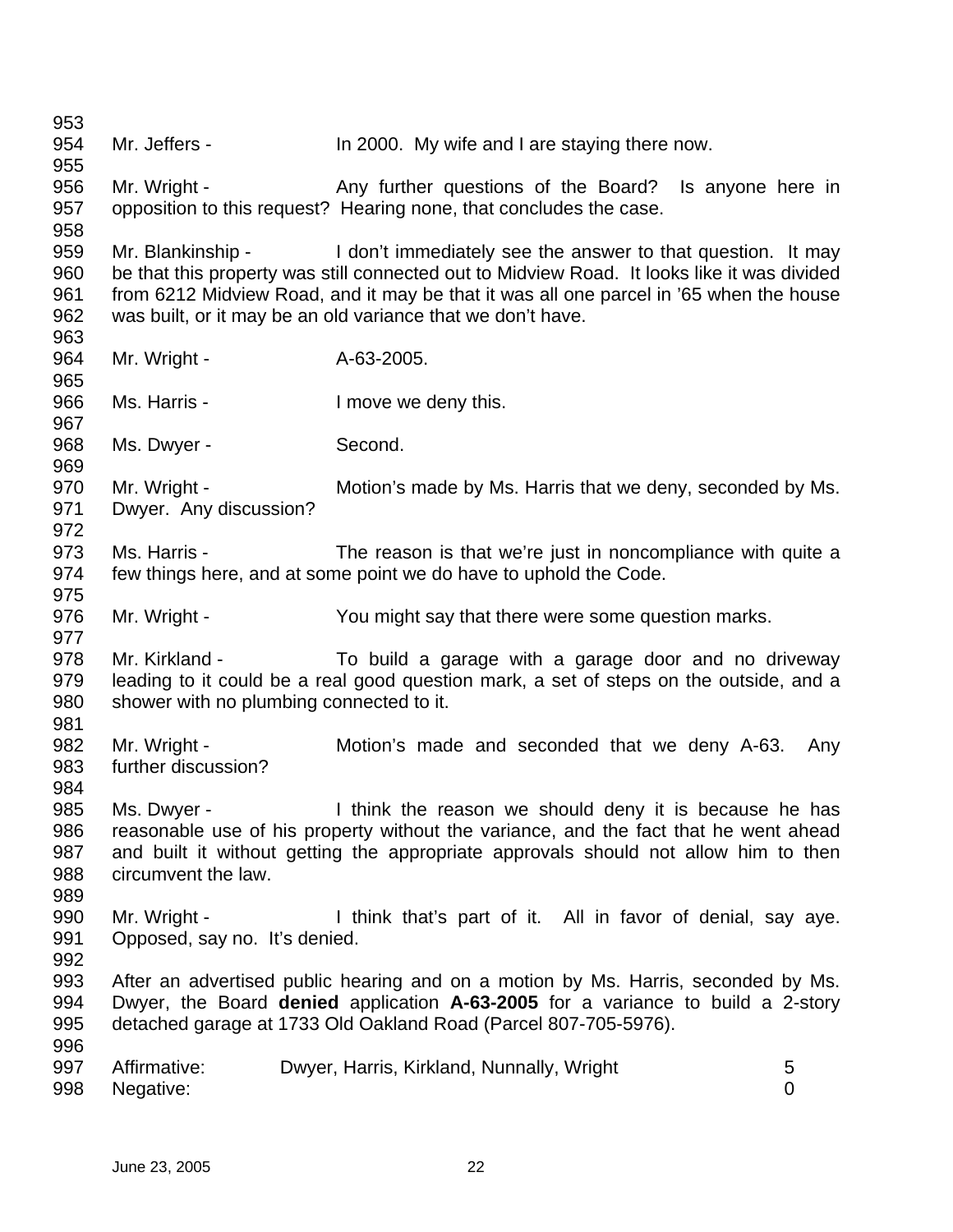999 Absent: 0

1000

1004

1011

1014

1024

1026

1030

1001 The Board denied the request as it found from the evidence presented that there was 1002 no "hardship approaching confiscation" as required by § 15.2-2309 of the Code of 1003 Virginia to justify a variance.

- 1005 **A-64-2005 JASON S. KELLY** requests a variance from Section 24-9 to build a 1006 one-family dwelling at 7978 Turner Road (Parcel 829-688-2319), 1007 zoned A-1, Agricultural District (Varina). The public street frontage 1008 requirement is not met. The applicant has 0 feet public street 1009 frontage, where the Code requires 50 feet public street frontage. 1010 The applicant requests a variance of 50 feet public street frontage.
- 1012 Mr. Wright Does anyone else desire to speak with reference to this 1013 matter? Would you raise your right hand and be sworn please?
- 1015 Mr. Blankinship Do you swear that the testimony you are about to give is the 1016 truth, the whole truth, and nothing but the truth, so help you God? 1017
- 1018 Mr. Kelly I do. My name is Jason Kelly. I'm here today to request a 1019 variance. I have no street frontage. What I have here is a 20-acre farm that was 1020 subdivided within the family, and the part circled in red is my piece of property, and I 1021 would like to build a home on it. 1022
- 1023 Mr. Wright When was that done?
- 1025 Mr. Kelly 2003.
- 1027 Mr. Wright 2003 the subdivision was done, a family subdivision? 1028
- 1029 Mr. Kelly Yes.
- 1031 Mr. Wright And what type of legal access do you have to the property? 1032
- 1033 Mr. Kelly There is a right-of-way from Turner Road up to my mother's 1034 house, and it goes all the way back to a barn, and I would use that driveway and go 1035 around and come back from behind the house. 1036
- 1037 Mr. Wright It appears that we have a copy of the deed, dated March 17, 1038 2003, by which you acquired title, and that deed grants you a right-of-way in width. 1039
- 1040 Mr. Kelly Fifty feet. 1041 1042 Mr. Wright - I see that.
	- 1043 1044 Ms. Dwyer - How many other divisions have been made of this property,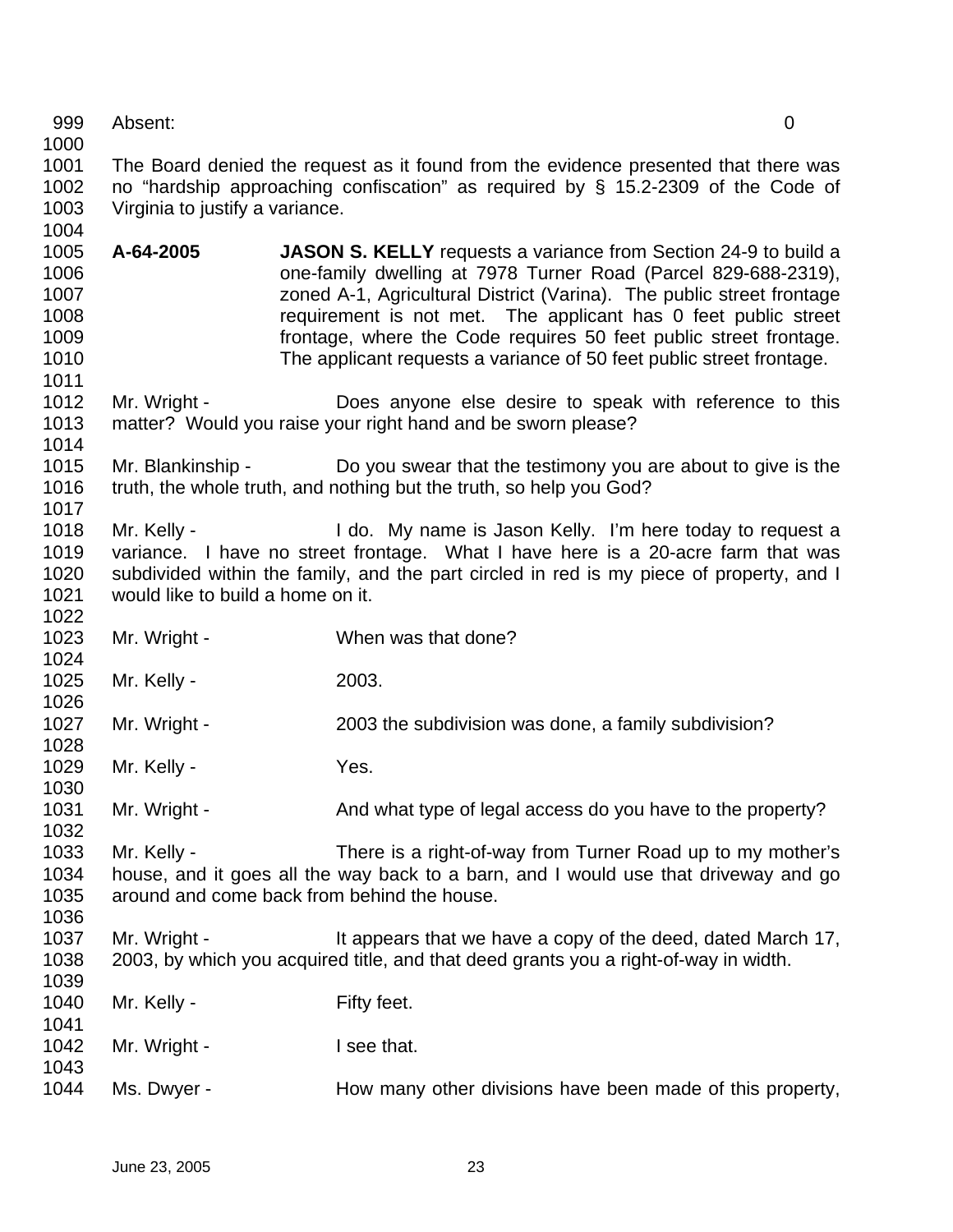| 1045 | this original farm?                          |                                                                                        |
|------|----------------------------------------------|----------------------------------------------------------------------------------------|
| 1046 |                                              |                                                                                        |
| 1047 | Mr. Kelly -                                  | Just this one time.                                                                    |
| 1048 |                                              |                                                                                        |
| 1049 | Mr. Nunnally -                               | Is this going to be for your personal use, Mr. Kelly?                                  |
| 1050 |                                              |                                                                                        |
| 1051 | Mr. Kelly -                                  | Personal use? My house.                                                                |
| 1052 |                                              |                                                                                        |
| 1053 | Mr. Nunnally -                               | Have you read the conditions on this property, about legal                             |
| 1054 | access and you've got to be a family member? |                                                                                        |
| 1055 |                                              |                                                                                        |
| 1056 | Mr. Kelly -                                  | The problem is that she deeded it to all the grandchildren,                            |
| 1057 |                                              | four of us, and my property is sort of sandwiched in between their property, so that's |
| 1058 | why I don't have road frontage.              |                                                                                        |
| 1059 |                                              |                                                                                        |
| 1060 | Mr. Wright -                                 | Do the others have road frontage?                                                      |
| 1061 |                                              |                                                                                        |
| 1062 | Mr. Kelly -                                  | The two up front do. There's a piece behind my piece, that                             |
| 1063 |                                              |                                                                                        |
|      |                                              | obviously doesn't have road frontage. The ones in front of me do.                      |
| 1064 |                                              |                                                                                        |
| 1065 | Ms. Dwyer -                                  | It sounds like there have been four divisions of this property                         |
| 1066 | then.                                        |                                                                                        |
| 1067 |                                              |                                                                                        |
| 1068 | Mr. Kelly -                                  | Amongst four people, yes.                                                              |
| 1069 |                                              |                                                                                        |
| 1070 | Ms. Dwyer -                                  | When were the other divisions made?                                                    |
| 1071 |                                              |                                                                                        |
| 1072 | Mr. Kelly -                                  | At the same time?                                                                      |
| 1073 |                                              |                                                                                        |
| 1074 | Ms. Dwyer -                                  | So four divisions at the same time. Mr. Blankinship, doesn't                           |
| 1075 | that require zoning?                         |                                                                                        |
| 1076 |                                              |                                                                                        |
| 1077 | Mr. Blankinship -                            | As long as they're family divisions, they're exempt from the                           |
|      |                                              |                                                                                        |
| 1078 | subdivision requirement.                     |                                                                                        |
| 1079 |                                              |                                                                                        |
| 1080 | Mr. Kelly -                                  | It's a family farm; it's been in the family for probably a                             |
| 1081 | hundred years.                               |                                                                                        |
| 1082 |                                              |                                                                                        |
| 1083 | Mr. Wright -                                 | Any further questions of members of the Board? Is anyone                               |
| 1084 |                                              | here in opposition to this request? Hearing none, that concludes the case. A-64-2005.  |
| 1085 |                                              |                                                                                        |
| 1086 | Mr. Nunnally -                               | Move we approve it.                                                                    |
| 1087 |                                              |                                                                                        |
| 1088 | Ms. Harris -                                 | Second.                                                                                |
| 1089 |                                              |                                                                                        |
| 1090 | Mr. Wright -                                 | Motion's been made, and seconded, we approve it.<br>Any                                |
|      |                                              |                                                                                        |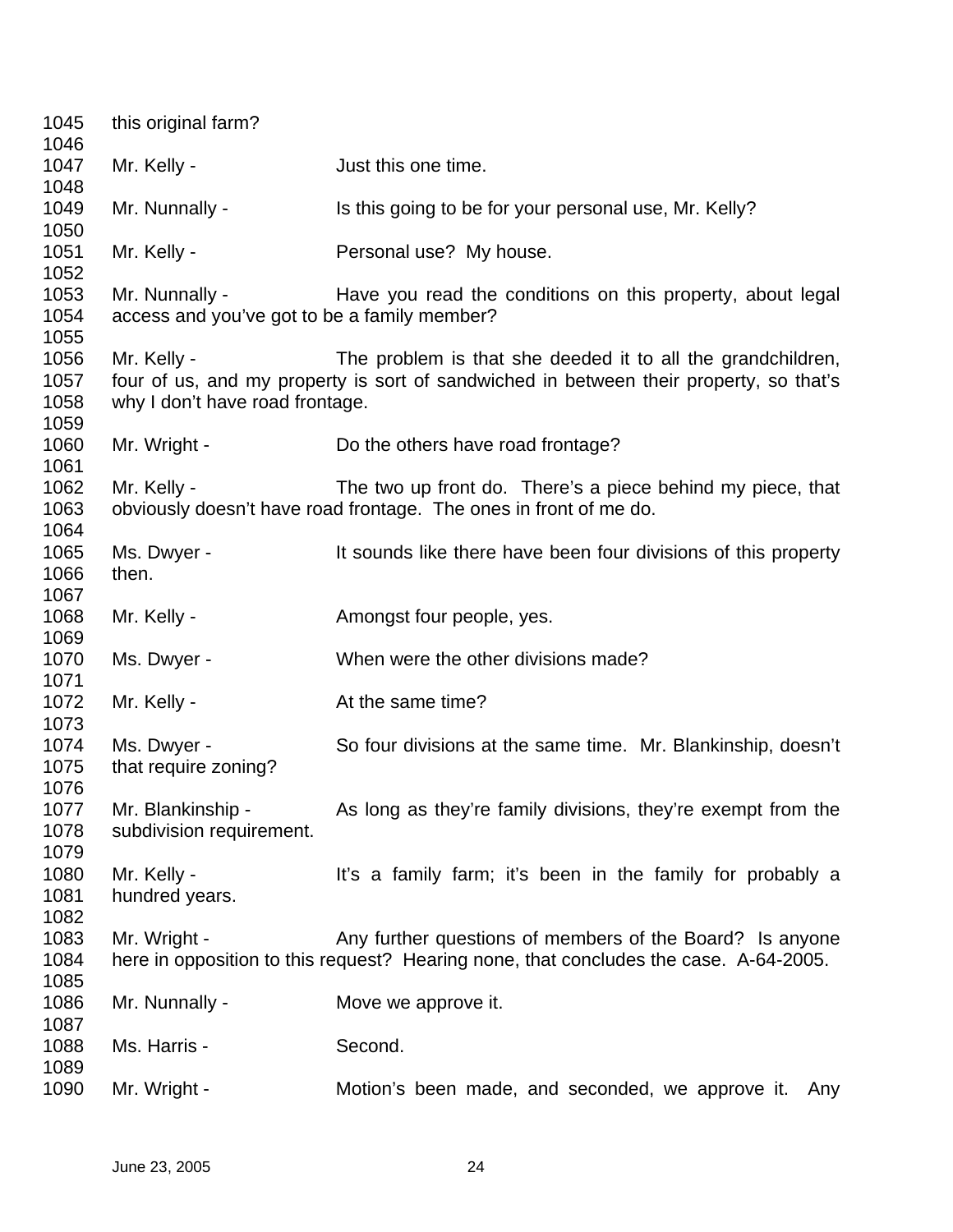1091 further discussion? All in favor, say aye. Opposed, say no. It's approved. 1092 1093 After an advertised public hearing and on a motion by Mr. Nunnally, seconded by Ms. 1094 Harris, the Board **granted** application **A-64-2005** for a variance to build a one-family 1095 dwelling at 7978 Turner Road (Parcel 829-688-2319). The Board granted the variance 1096 subject to the following conditions: 1097 1098 1. This variance applies only to the public street frontage requirement. All other 1099 applicable regulations of the County Code shall remain in force. 1100 1101 2. Approval of this request does not imply that a building permit will be issued. 1102 Building permit approval is contingent on Health Department requirements, including, 1103 but not limited to, soil evaluation for a septic drainfield and reserve area, and approval 1104 of a well location. 1105 1106 3. At the time of building permit application, the applicant shall submit the 1107 necessary information to the Department of Public Works to ensure compliance with the 1108 requirements of the Chesapeake Bay Preservation Act and the code requirements for 1109 water quality standards. 1110 1111 4. At the time of building permit application the owner shall demonstrate that the 1112 parcel created by this division has been conveyed to members of the immediate family, 1113 and the subdivision ordinance has not been circumvented. 1114 1115 5. The applicant shall present proof with the building permit application that a legal 1116 access to the property has been obtained. 1117 1118 6. The owners of the property, and their heirs or assigns, shall accept responsibility 1119 for maintaining access to the property until such a time as the access is improved to 1120 County standards and accepted into the County road system for maintenance. 1121 1122 Affirmative: Dwyer, Harris, Kirkland, Nunnally, Wright 5 1123 Negative: 0 1124 Absent: 0 1125 1126 The Board granted this request, as it found from the evidence presented that, due to the 1127 unique circumstances of the subject property, strict application of the County Code 1128 would produce undue hardship not generally shared by other properties in the area, and 1129 authorizing this variance will neither cause a substantial detriment to adjacent property 1130 nor materially impair the purpose of the zoning regulations. 1131 1132 **A-66-2005 CHRISTINE W. PEARSON** requests a variance from Section 24-9 1133 to build a one-family dwelling at 1301 Hatteras Road (Parcel 839- 1134 724-2208), zoned A-1, Agricultural District and C-1, Conservation 1135 District (Varina). The public street frontage requirement is not met. 1136 The applicant has 0 feet public street frontage, where the Code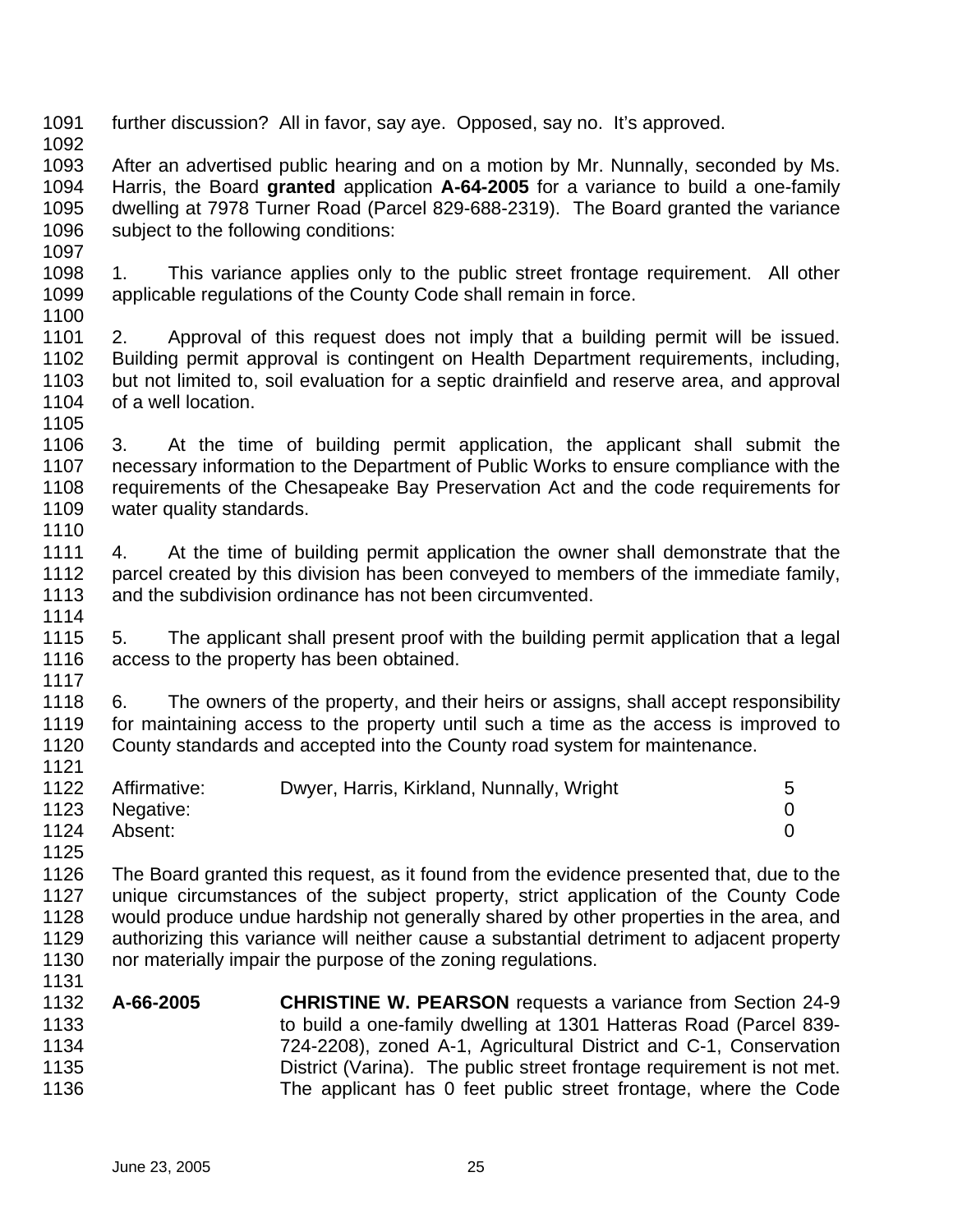1137 **1137** requires 50 feet public street frontage. The applicant requests a 1138 variance of 50 feet public street frontage. 1139 1140 Mr. Wright - Does anyone else desire to speak with reference to this 1141 matter? Would you raise your right hand and be sworn please? 1142 1143 Mr. Blankinship - Do you swear that the testimony you are about to give is the 1144 truth, the whole truth, and nothing but the truth, so help you God? 1145 1146 Ms. Pearson - I do. My name is Christine Pearson. My family owned 1300 1147 Hatteras Road and all the way out to Grapevine, and my father and mother owned it, 1148 and I guess they sold the property at 1300 and split among me and my brother and 1149 sister, and we all received about a seven-acre lot. The lot that I have does not meet the 1150 road frontage requirements. It's on a dead end, and from what I understand, on the plat 1151 there is thirty feet road frontage, and it requires fifty, but because it's on an unofficial 1152 dead end, without the sewage thing at the bottom, that they consider it zero road 1153 frontage. I'm selling my property, and I have a contract on it, and then we found out that 1154 we needed a variance for road frontage. 1155 1156 Mr. Wright - So the public road dead ends right at your property? 1157 1158 Ms. Pearson - Yes sir. 1159 1160 Mr. Wright - And how large is your property? 1161 1162 Ms. Pearson - It's seven acres. 1163 1164 Ms. Dwyer - How much of that seven acres is buildable? 1165 1166 Ms. Pearson - There's only one area that's buildable that we found that's 1167 perkable, and I guess that doesn't meet the road frontage requirement from the way the 1168 house is built, is that correct. 1169 1170 Ms. Dwyer - So we're not requiring public water and sewer here? 1171 1172 Ms. Pearson - I don't know. This is my stepfather; he's my helper here to 1173 help me understand. 1174 1175 Mr. Wright - State your name for the record if you're going to speak. 1176 1177 Mr. Seay - Yes sir. My name is Bernard Seay. I'm an ex County 1178 employee; I used to do real estate appraisals for you. In this situation, the lot has a lot 1179 of slope to it, and the proposed site (we're just getting this from the realtor because the 1180 gentleman who wanted to buy the land tried to get a variance, but since it was not in his 1181 name, Christy had to come and get the variance, so that we could go ahead and sell the 1182 property), the proposed house is going to be a two-story house. I think it shows on the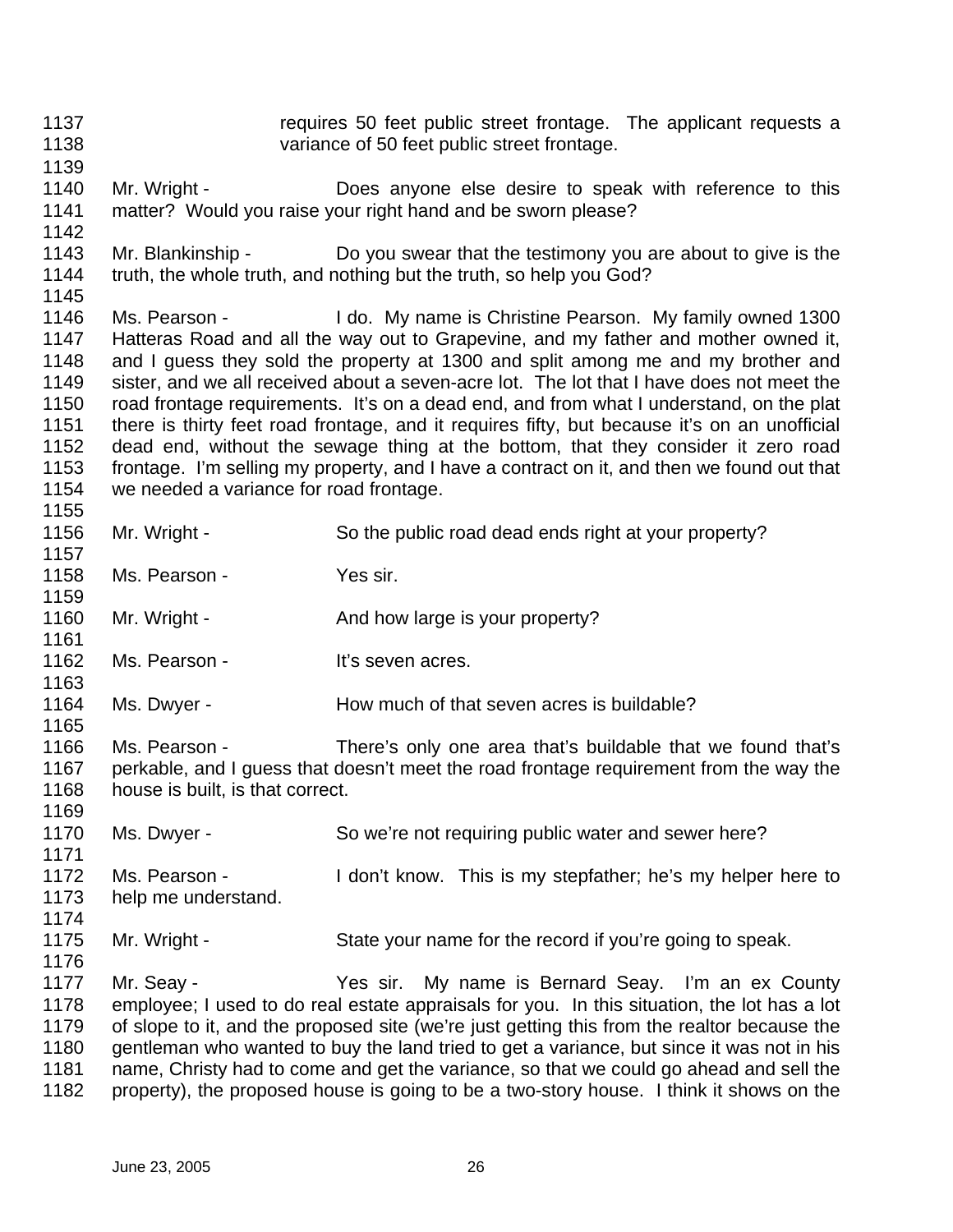| 1183<br>1184<br>1185                 | subdivision that this property abuts.                           | plat around 1900 square feet, and it's going to be in line with the other houses in the                                                                                                                                             |
|--------------------------------------|-----------------------------------------------------------------|-------------------------------------------------------------------------------------------------------------------------------------------------------------------------------------------------------------------------------------|
| 1186<br>1187                         | Mr. Wright -                                                    | When was this lot created?                                                                                                                                                                                                          |
| 1188<br>1189<br>1190                 | Mr. Seay -<br>like to see that.                                 | It was created on June 11, 2001, and I have a plat if you'd                                                                                                                                                                         |
| 1191<br>1192<br>1193                 | Mr. Wright -<br>1975. I don't understand that.                  | Mr. Blankinship, in your notes, you say the lot was created in                                                                                                                                                                      |
| 1194<br>1195<br>1196<br>1197<br>1198 | Ms. Pearson -<br>moved there in 1976.                           | The whole land was owned by my mother's family, and they<br>gave a certain amount to my father and my mother when they moved to that area, so<br>that's when we moved to the area. I guess they bought the property in 1975, and we |
| 1199<br>1200                         | Mr. Wright -                                                    | So in 1975 this particular lot was created?                                                                                                                                                                                         |
| 1201<br>1202<br>1203                 | Ms. Pearson -                                                   | This particular lot was just part of the large lot that was<br>owned; it was 20-some acres. It was separated and divided in 2001.                                                                                                   |
| 1204<br>1205                         | Mr. Nunnally -                                                  | But the total property was 20-some acres?                                                                                                                                                                                           |
| 1206<br>1207                         | Ms. Pearson -                                                   | Yes sir.                                                                                                                                                                                                                            |
| 1208<br>1209<br>1210                 | Mr. Nunnally -<br>builder?                                      | You say you're selling this property, seven acres, to a                                                                                                                                                                             |
| 1211<br>1212<br>1213                 | Ms. Pearson -<br>builder or not.                                | Whoever's going to build on the land. I don't know if he's a                                                                                                                                                                        |
| 1214<br>1215                         | Mr. Nunnally -                                                  | Does he have a contract subject to getting this variance?                                                                                                                                                                           |
| 1216<br>1217                         | Ms. Pearson -                                                   | Yes sir.                                                                                                                                                                                                                            |
| 1218<br>1219                         | Mr. Nunnally -                                                  | Who is the buyer? Is it a contractor or individual or who?                                                                                                                                                                          |
| 1220<br>1221                         | Ms. Pearson -                                                   | It's an individual.                                                                                                                                                                                                                 |
| 1222<br>1223<br>1224                 | Ms. Dwyer -<br>about it being further subdivided in the future. | Do we know how many acres are buildable? I'm concerned                                                                                                                                                                              |
| 1225<br>1226                         | Mr. Seay -                                                      | Are you talking about the 7.335 acres? Very little.                                                                                                                                                                                 |
| 1227<br>1228                         | Ms. Dwyer -                                                     | We don't know exactly?                                                                                                                                                                                                              |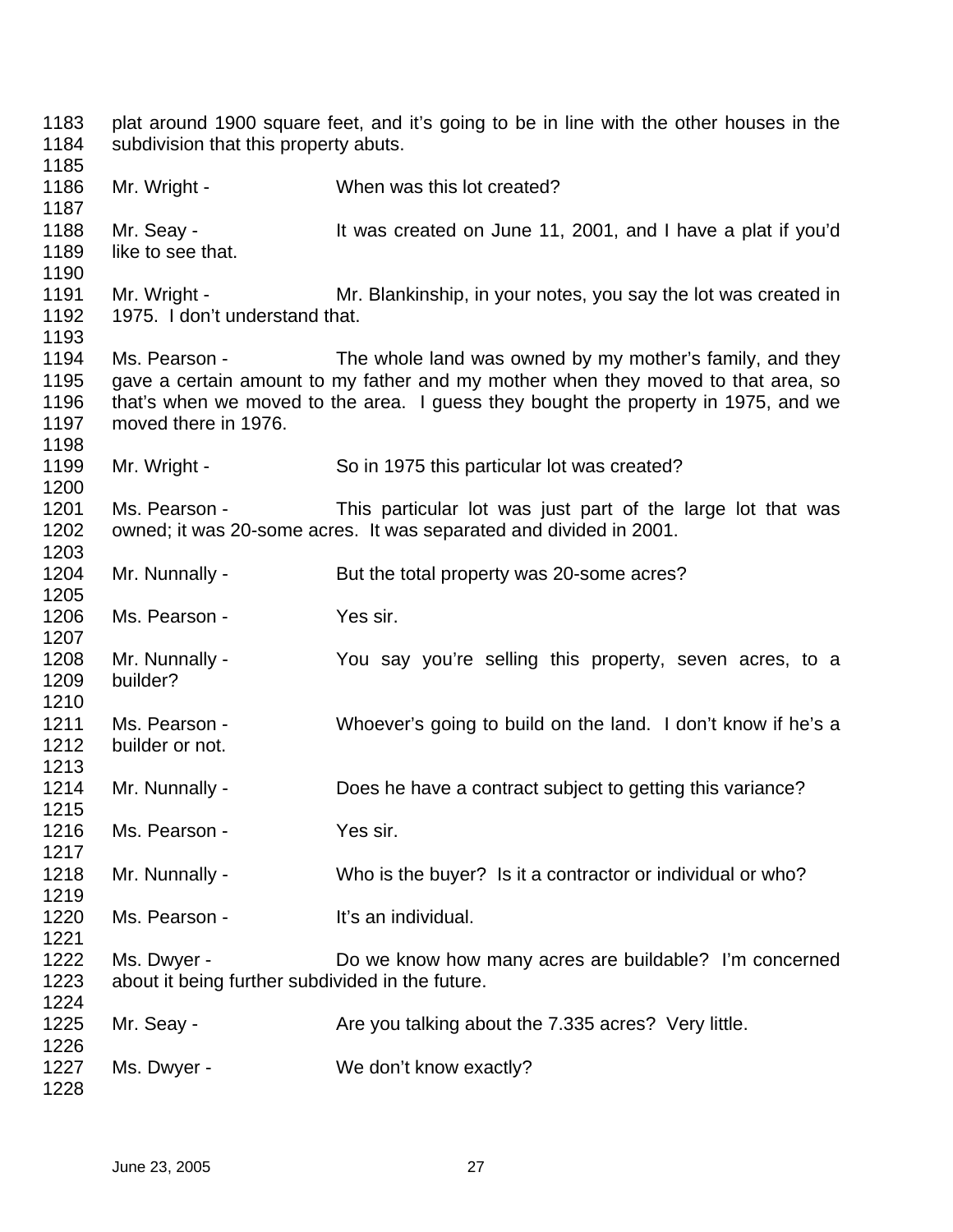| 1229<br>1230 | Mr. Seay -                                    | I would guess two.                                                                      |
|--------------|-----------------------------------------------|-----------------------------------------------------------------------------------------|
| 1231         | Ms. Dwyer -                                   | Two acres out of the seven, and that's if you have septic                               |
| 1232         | systems as opposed to public water and sewer? |                                                                                         |
|              |                                               |                                                                                         |
| 1233         |                                               |                                                                                         |
| 1234         | Mr. Seay -                                    | I think it's going to be well, and I think it's got to be above                         |
| 1235         | ground, not septic system.                    |                                                                                         |
| 1236         |                                               |                                                                                         |
| 1237         | Ms. Dwyer -                                   | But if we had public water and sewer, probably more                                     |
| 1238         | acreage would be buildable.                   |                                                                                         |
| 1239         |                                               |                                                                                         |
| 1240         | Mr. Seay -                                    | I wouldn't think so.                                                                    |
| 1241         |                                               |                                                                                         |
| 1242         | Ms. Dwyer -                                   | Not without a variance                                                                  |
| 1243         |                                               |                                                                                         |
|              |                                               |                                                                                         |
| 1244         | Mr. Wright -                                  | Any further questions of the Board? Anything further you                                |
| 1245         | wish to present?                              |                                                                                         |
| 1246         |                                               |                                                                                         |
| 1247         | Ms. Pearson -                                 | Personally, it's very important to us because my husband                                |
| 1248         |                                               | and I are moving to South America, so our moving is dependent upon this variance, so    |
| 1249         |                                               | that's why we're having to come. We actually move July 7, so we're trying to take care  |
| 1250         | of this before we're out of the country.      |                                                                                         |
| 1251         |                                               |                                                                                         |
| 1252         |                                               | Mr. Wright - Is anyone here in opposition to this request? Hearing none,                |
| 1253         | that concludes the case. A-66-2005.           |                                                                                         |
| 1254         |                                               |                                                                                         |
| 1255         | Mr. Blankinship -                             | Mr. Chairman, Mr. O'Kelly noticed a typo in the first                                   |
|              |                                               |                                                                                         |
| 1256         |                                               | condition. We referred to the lot width, and it should say frontage. This variance only |
| 1257         | applies to the lot frontage.                  |                                                                                         |
| 1258         |                                               |                                                                                         |
| 1259         | Ms. Harris -                                  | Which case?                                                                             |
| 1260         |                                               |                                                                                         |
| 1261         | Mr. Blankinship -                             | A-66-2005.                                                                              |
| 1262         |                                               |                                                                                         |
| 1263         | Mr. Wright -                                  | Do I hear a motion?                                                                     |
| 1264         |                                               |                                                                                         |
| 1265         | Mr. Nunnally -                                | Move to approve it.                                                                     |
| 1266         |                                               |                                                                                         |
| 1267         | Ms. Harris -                                  | Second.                                                                                 |
|              |                                               |                                                                                         |
| 1268         |                                               |                                                                                         |
| 1269         | Mr. Wright -                                  | Motion's made and seconded that we approve A-66-2005,                                   |
| 1270         |                                               | with the correction to the frontage. Basis for the approval, that they would not have   |
| 1271         | beneficial use without the variance.          |                                                                                         |
| 1272         |                                               |                                                                                         |
| 1273         | Ms. Harris -                                  | Division among relatives.                                                               |
| 1274         |                                               |                                                                                         |
|              |                                               |                                                                                         |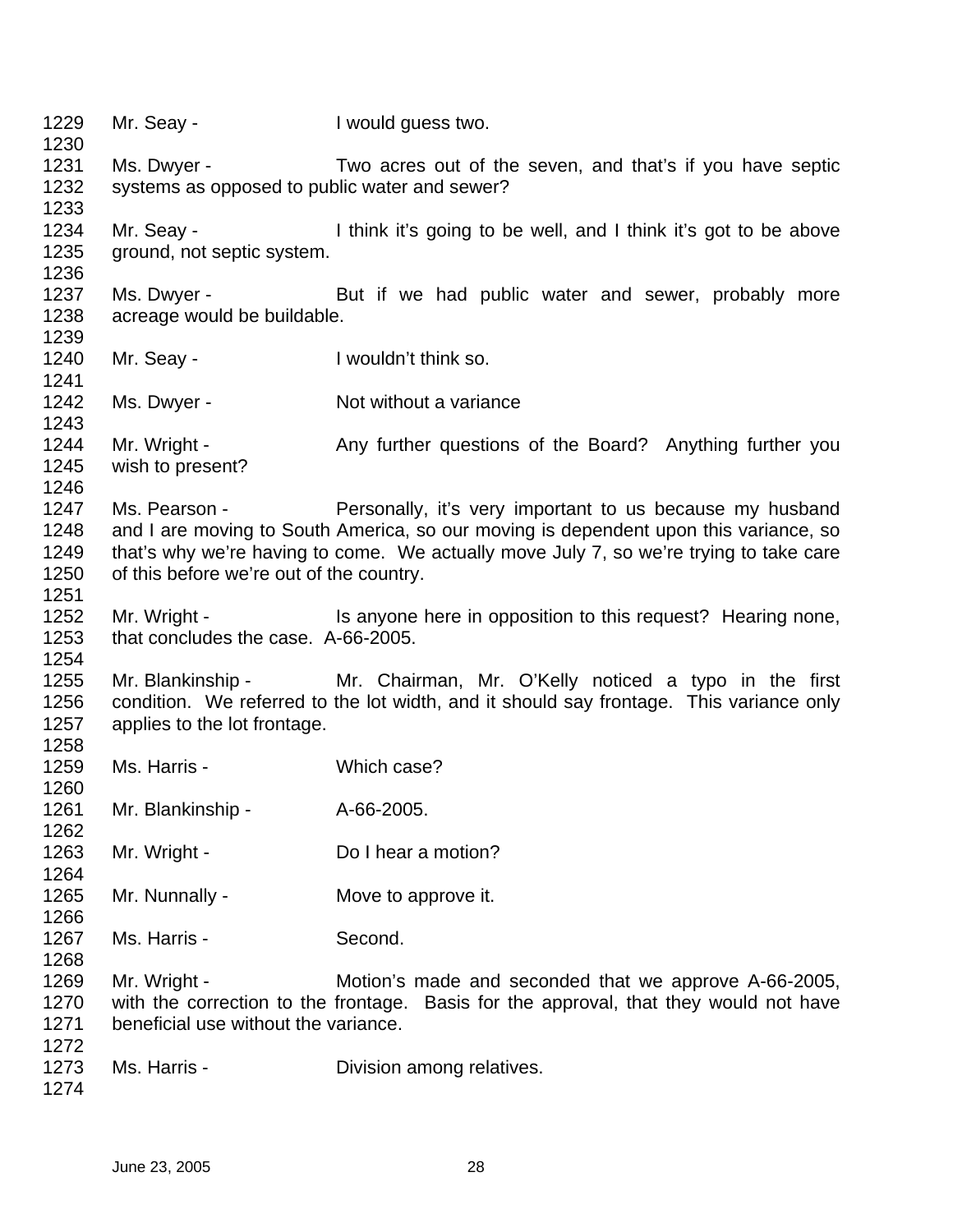1279 Mr. O'Kelly - I Think a good portion of that lot is zoned C-1 Conservation. 1280 I don't know how much is outside of the C-1. 1281 1282 Mr. Wright - I think we can put whatever conditions we want. Whether 1283 that would stand up as an unconstitutional restriction, I don't know. 1284 1285 Mr. Blankinship - I think it would have to come back to you in either case. 1286 They would need an additional variance, and in the research of that variance, we would 1287 see that you had made a conscious decision only to allow one house. I think it serves 1288 that purpose. 1289 1290 Mr. Wright - Motion is made and seconded that we approve A-66. Is 1291 there any further discussion? 1292 1293 Ms. Dwyer - What about adding a condition that only one house be put on 1294 as a condition to this variance being granted? 1295 1296 Mr. Nunnally - That would be fine with me. 1297 1298 Ms. Harris - No, I don't feel we have to restrict what a person can do with 1299 their property to this extent. I think we're creating a Code, and we don't have the 1300 authority to write a Code, not from this seat. 1301 1302 Ms. Dwyer - Would you be comfortable with multiple houses being on 1303 this? 1304 1305 Ms. Harris - Not necessarily. Let's say the subdivision, the whole section 1306 might have been subdivided, but I agree with what Mr. Blankinship says. It has to come 1307 before this Board, the next variance, if there is going to be another one, and we can 1308 make a decision. I don't see the need to legislate what a person can build on his own 1309 property. 1310 1311 Mr. Wright - Each case stands on its own. So your motion is that we 1312 approve it "as is," with the conditions as stated. And the second was to that affect. 1313 1314 Mr. Blankinship - Actually Mr. Nunnally made the motion; Ms. Harris seconded 1315 the motion. In effect, I think Ms. Dwyer proposed an amendment. 1316 1317 Mr. Wright - You still stick with that? We'll vote on it, whether you want to 1318 add that condition. 1319 1320 Mr. Kirkland - It comes back to us, no matter what.

1275 Ms. Dwyer - Can we say that only one house can be built on this 1276 particular lot, as a condition to the variance? I guess I'm concerned about, we have a 7

1277 ½-acre parcel here.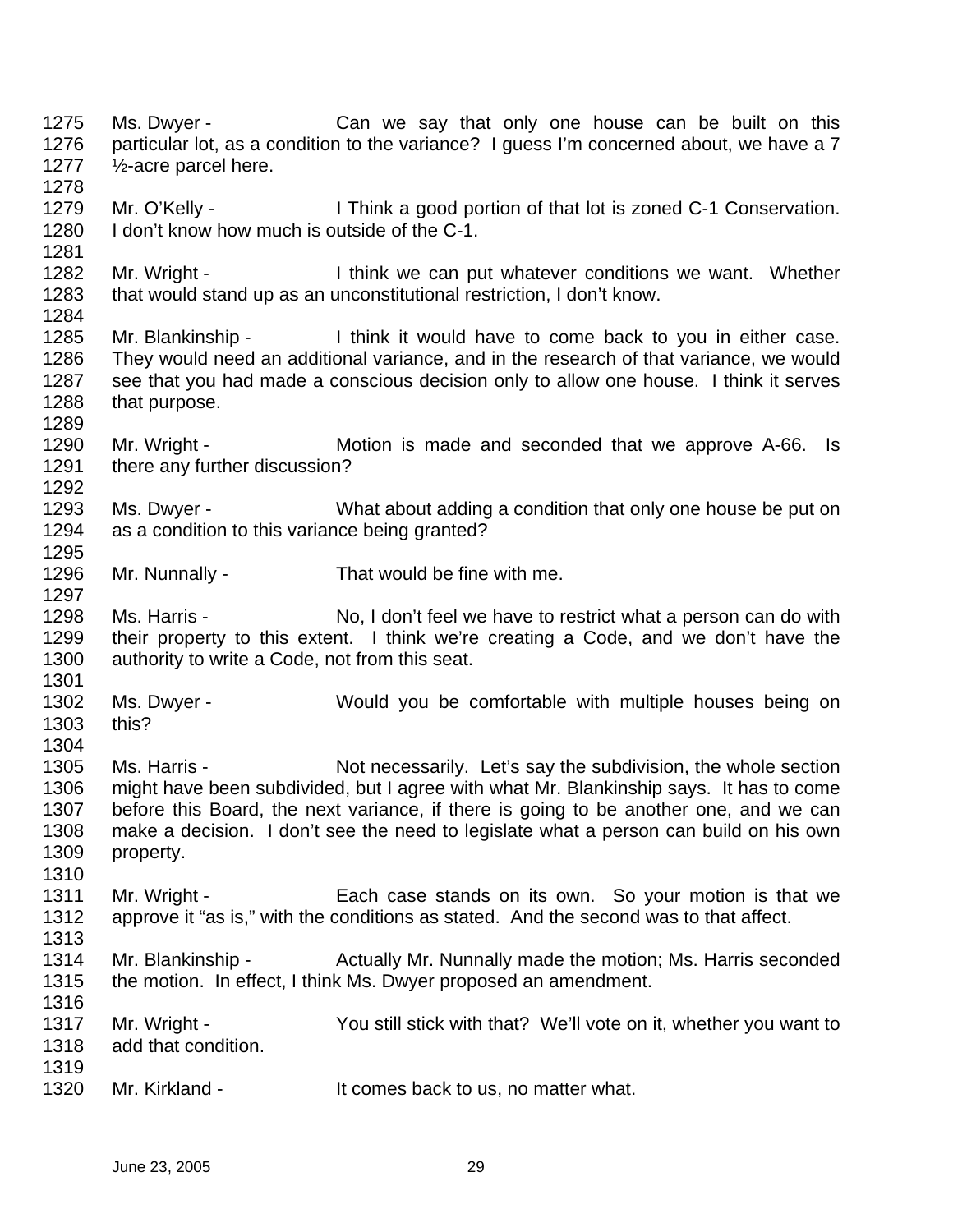1321 1322 Ms. Dwyer - Right, but I think the fact that a variance has been granted 1323 does set some sort of precedent, and that would make it clear that this is what we had 1324 in mind, that we did not have in mind a subdivision coming from the terminus of this 1325 road. It was a family division, one person building a home. 1326 1327 Mr. Kirkland - I think that all the wetlands, and by the time she puts the 1328 septic in and the well, there's not going to be enough room to put but one house on 1329 there, and that's going to be tight. You've got to have a lot of room for a drain field. 1330 1331 Mr. Wright - If you want to pursue that, then we'll vote it up or down, 1332 whether you want to amend it. 1333 1334 Ms. Dwyer - I'll withdraw my amendment. 1335 1336 Mr. Wright - All in favor of the motion as made that we approve it, say 1337 aye. Opposed, no. Approved, with the conditions as stated in the report. 1338 1339 After an advertised public hearing and on a motion by Mr. Nunnally, seconded by Ms. 1340 Harris, the Board **granted** application **A-66-2005** for a variance to build a one-family 1341 dwelling at 1301 Hatteras Road (Parcel 839-724-2208). The Board granted the 1342 variance subject to the following conditions: 1343 1344 1. This variance applies only to the public street frontage. All other applicable 1345 regulations of the County Code shall remain in force. 1346 1347 2. Approval of this request does not imply that a building permit will be issued. 1348 Building permit approval is contingent on Health Department requirements, including, 1349 but not limited to, soil evaluation for a septic drainfield and reserve area, and approval 1350 of a well location. 1351 1352 3. At the time of building permit application, the applicant shall submit the 1353 necessary information to the Department of Public Works to ensure compliance with the 1354 requirements of the Chesapeake Bay Preservation Act and the code requirements for 1355 water quality standards. 1356 1357 4. Approval from the Public Works Department to access the property off the 1358 terminus of Hatteras Road is required. 1359 1360 Affirmative: Dwyer, Harris, Kirkland, Nunnally, Wright 5 1361 Negative: 0 1362 Absent: 0 1363 1364 The Board granted this request, as it found from the evidence presented that, due to the 1365 unique circumstances of the subject property, strict application of the County Code 1366 would produce undue hardship not generally shared by other properties in the area, and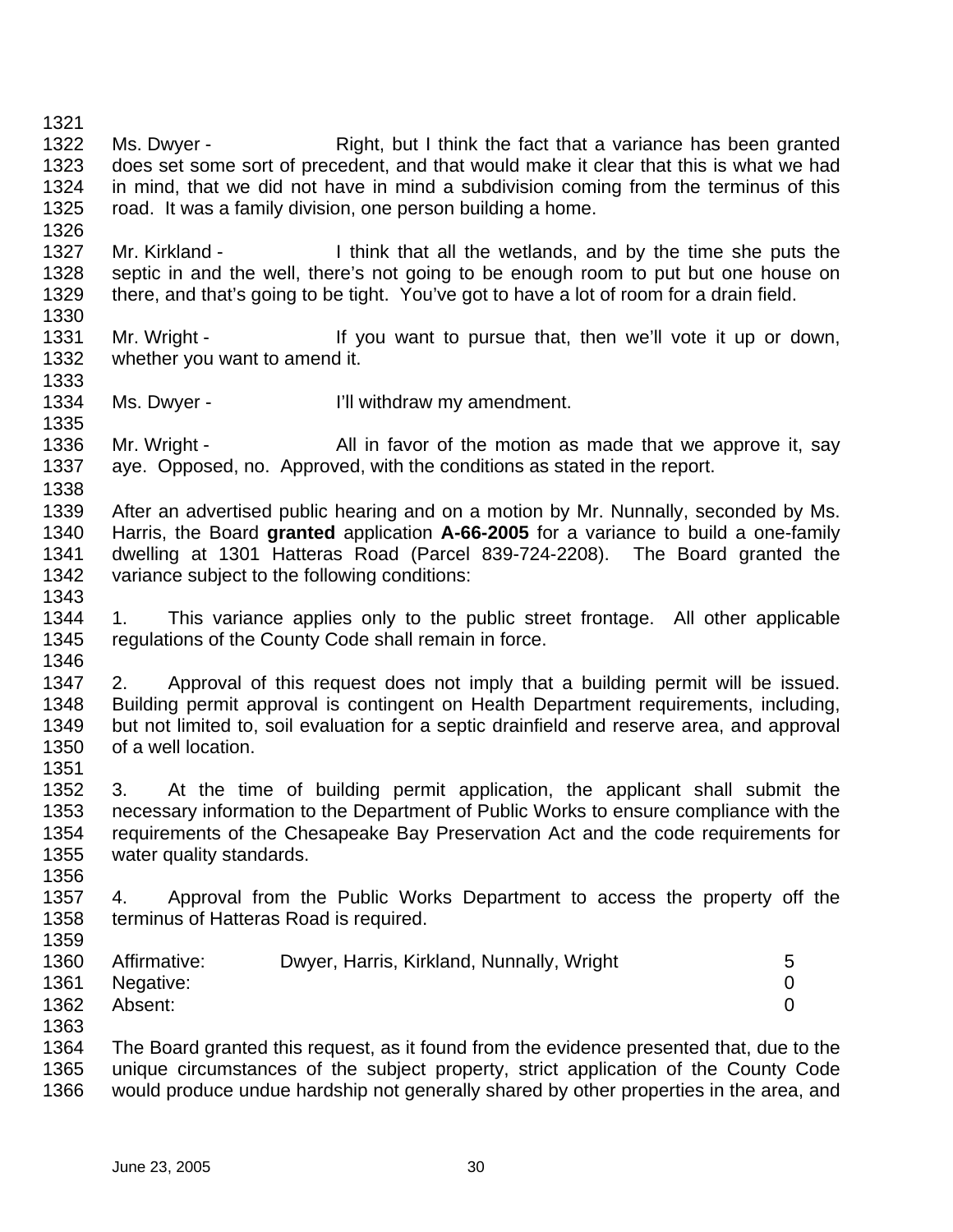- 1367 authorizing this variance will neither cause a substantial detriment to adjacent property 1368 nor materially impair the purpose of the zoning regulations.
- 1370 **A-67-2005 DR. SHOBA GHOSH** requests a variance from Section 24-94 to 1371 build an addition at 11701 Park Forest Court (Aubury at Wyndham) 1372 (Parcel 740-777-9427), zoned R-4AC, One-family Residence 1373 District (Conditional) (Three Chopt). The rear yard setback is not 1374 met. The applicant proposes 24 feet rear yard setback, where the 1375 code requires 35 feet rear yard setback. The applicant requests a 1376 variance of 11 feet rear yard setback.
- 1378 Mr. Wright Does anyone else desire to speak with reference to this 1379 case? Would you raise your right hand and be sworn please? 1380
- 1381 Mr. Blankinship Do you swear that the testimony you are about to give is the 1382 truth, the whole truth, and nothing but the truth, so help you God?
- 1384 Mr. Yates I do. John Yates. I am here on behalf of Dr. Ghosh, and 1385 what we are trying to do is build an in-law suite off the rear of this house. The in-law 1386 suite will be approximately 548 square feet, 14 by 32. It will comply with all the County 1387 Codes, of course, and the actual addition will match the existing dwelling, in foundation, 1388 siding and roof, and that's pretty much what we're trying to do. We're actually putting a 1389 room with a full bath on it for the occupants' mother, who is 76 years old. 1390
- 1391 Mr. Wright Right now there's a house on the property.
- 1393 Mr. Yates That's correct, yes sir.
- 1394 1395 Mr. Wright - Being utilized.

1369

1377

1383

1392

1396

- 1397 Mr. Yates That's correct, and Dr. Ghosh and their family are the 1398 original occupants. They've been there since 1997 and don't really wish to move. They 1399 have a family and children in that neighborhood and wish to stay.
- 1401 Mr. Wright The problem we face is a recent Supreme Court case which 1402 pretty well removes any authority from this Board to grant any kind of variance of this 1403 type. 1404
- 1405 Mr. Yates Really? Okay.
- 1406 1407 Ms. Dwyer - The test is if there is reasonable and beneficial use of the 1408 property without the variance, which would be the case here, because they would still 1409 have reasonable use of the property as a residence. Then we don't have the authority 1410 to grant the variance. 1411
	- 1412 Mr. Yates Do we go before the Board of Supervisors, or is there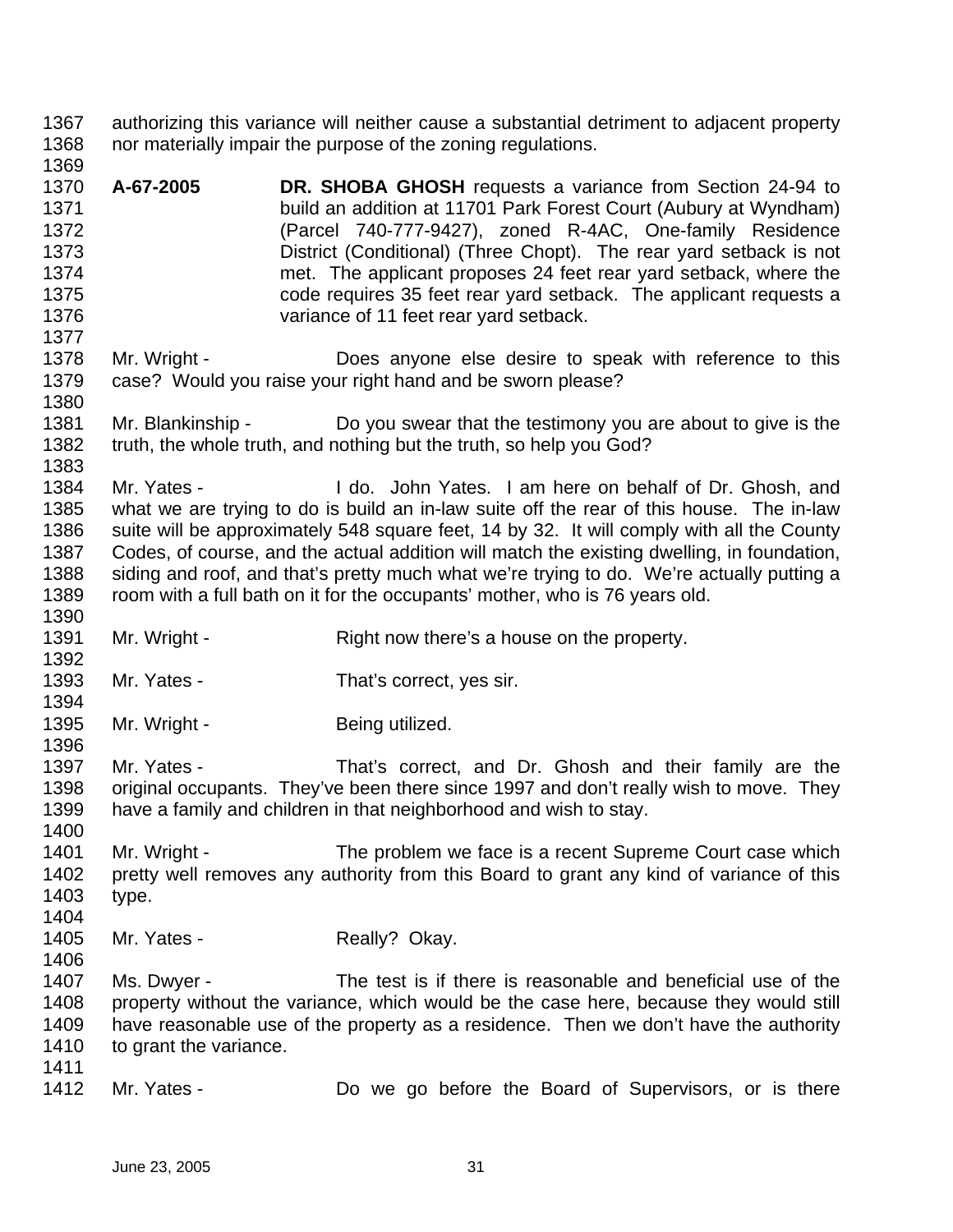1413 nothing that we can do?

1414

1418

1415 Mr. Wright - The only relief would be if the Legislature would amend the 1416 State Law to enlarge the powers of this Board or some Board to do it. That would be 1417 the only thing that I could suggest.

1419 Mr. Yates - When did that go into effect? I'm just curious. 1420 1421 Ms. Dwyer - Several months ago. 1422 1423 Mr. Wright - The Supreme Court decided last year. 1424 1425 Mr. Kirkland - It's called the Cochran case if you'd like to look it up. 1426 1427 Mr. Yates - I will; I'll look it up. I appreciate your help. Thank you. 1428 1429 Mr. Wright - A-67-2005. 1430 1431 Mr. Nunnally - Move we deny it. 1432 1433 Mr. Wright - Motion is made that we deny it. Is there a second? 1434 1435 Mr. Kirkland - Second. 1436 1437 Mr. Wright - Motion's made and seconded that we deny A-67. Is there 1438 any further discussion? Basis for the denial? 1439 1440 Mr. Nunnally - Cochran case. 1441 1442 Mr. Wright - Any discussion? All in favor of denial, say aye. Opposed, 1443 no. It's denied. 1444 1445 After an advertised public hearing and on a motion by Mr. Nunnally, seconded by Mr. 1446 Kirkland, the Board **denied** application **A-67-2005** for a variance to build an addition at 1447 11701 Park Forest Court (Aubury at Wyndham) (Parcel 740-777-9427). 1448 1449 Affirmative: Dwyer, Harris, Kirkland, Nunnally, Wright 5 1450 Negative: 0 1451 Absent: 0 1452 1453 The Board denied your request as it found from the evidence presented that there was

1454 no "hardship approaching confiscation" as required by § 15.2-2309 of the Code of 1455 Virginia to justify a variance. 1456

1457 Mr. Wright - Next case.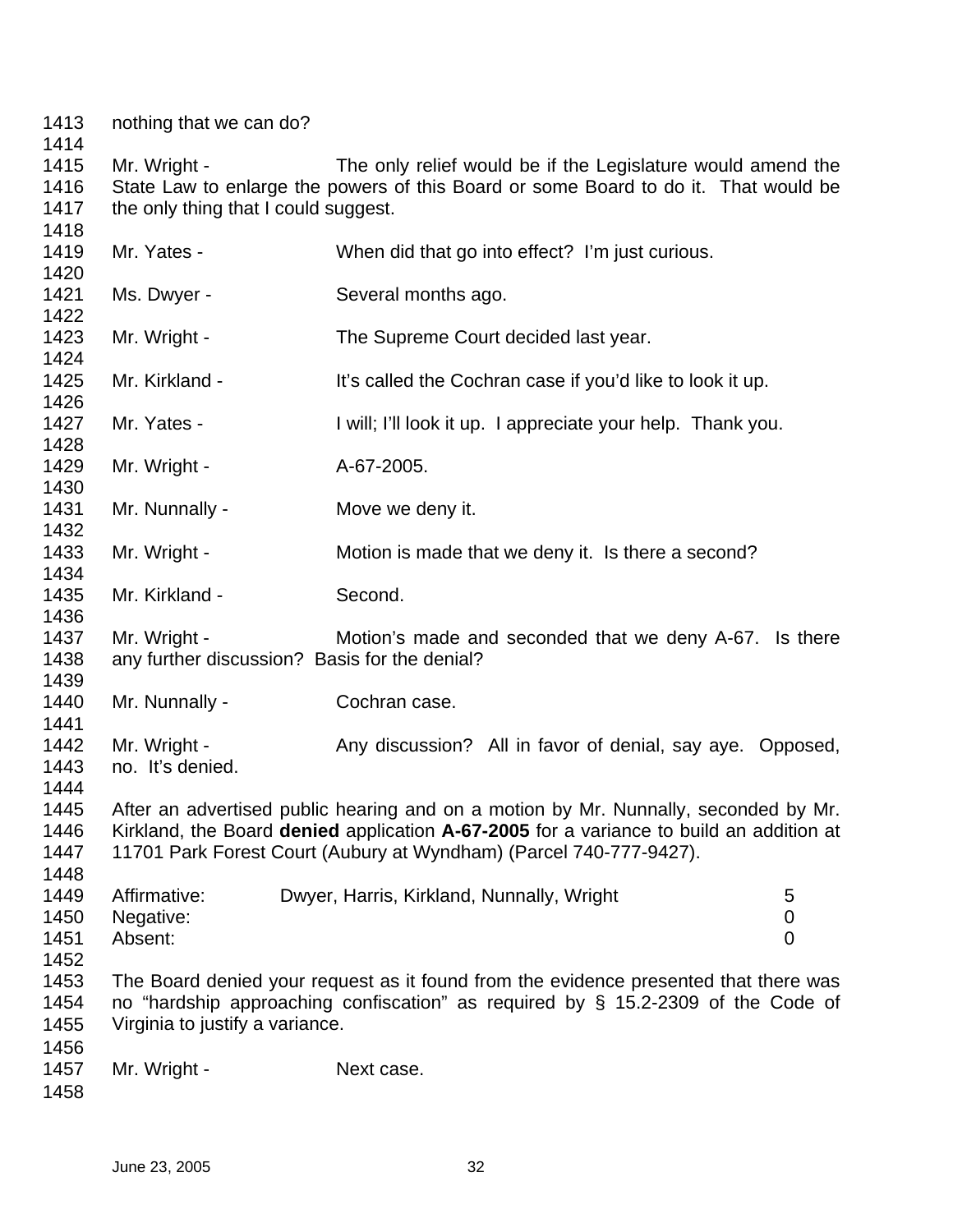1459 **A-68-2005 MATTHEW HAWKINS** requests a variance from Section 24-94 to 1460 build an attached garage at 9621 Fireside Drive (Hearthside Ridge) 1461 (Parcel 755-766-5739), zoned R-3AC, One-family Residence 1462 District (Conditional) (Brookland). The minimum side yard setback 1463 and total side yard setback are not met. The applicant has 8 feet 1464 minimum side yard setback and 20 feet total side yard setback, 1465 where the Code requires 10 feet minimum side yard setback and 1466 25 feet total side yard setback. The applicant requests a variance 1467 of 2 feet minimum side yard setback and 5 feet total side yard 1468 setback. 1469

- 1470 Mr. Wright Does anyone else desire to speak with reference to this 1471 case? Would you raise your right hand and be sworn please? 1472
- 1473 Mr. Blankinship Do you swear that the testimony you are about to give is the 1474 truth, the whole truth, and nothing but the truth, so help you God? 1475
- 1476 Mr. Hawkins I do. My name is Matthew Hawkins. My wife and I 1477 purchased this house last fall, and when we were in the market for a house, we were 1478 hoping to get a house with a garage. It didn't look like it was going to be in our budget 1479 at the time though. We found this house that we really fell in love with, so we went 1480 ahead and purchased it. Since then, we have come into some additional funding, and 1481 really would like to build onto our home in the form of an attached garage, partly for 1482 storage of an automobile, increased storage of lawn tools, additional items, etc., so we 1483 have been looking into the possibility of building on.
- 1484

1485 The current location of the driveway, including the contour and sloping of where the 1486 curb meets the road, when the driveway goes straight back, it comes up beside the 1487 house. On the side of the house, there is an existing, not really an addition, but a small 1488 shed-like area, which includes a mudroom, a small outdoor shed, and a small porch. 1489 What we're proposing is tearing down that existing structure, which is approximately five 1490 feet wide, and over top of it and extending outward, building an attached garage onto 1491 the property, such that the garage door would be in line with the current driveway, so 1492 that we would be able to drive straight into our garage.

1493

1494 We haven't made a final decision about the depth of the garage at this point. We're still 1495 trying to evaluate some costs and see what's going to be financially feasible, but we 1496 would like for the garage to be able to extend out to the outer edge of the driveway. We 1497 think that would help aesthetically, work better with the property, and would be again 1498 more in line with the way the driveway points straight up to the house like that. That's 1499 what we are proposing to do.

1500

1501 Mr. Kirkland - Mr. Blankinship, would there be any reason they couldn't 1502 build a detached garage in the back yard, meeting the setback requirements? 1503

1504 Mr. Blankinship - It looks like there's plenty of room in the rear of the lot.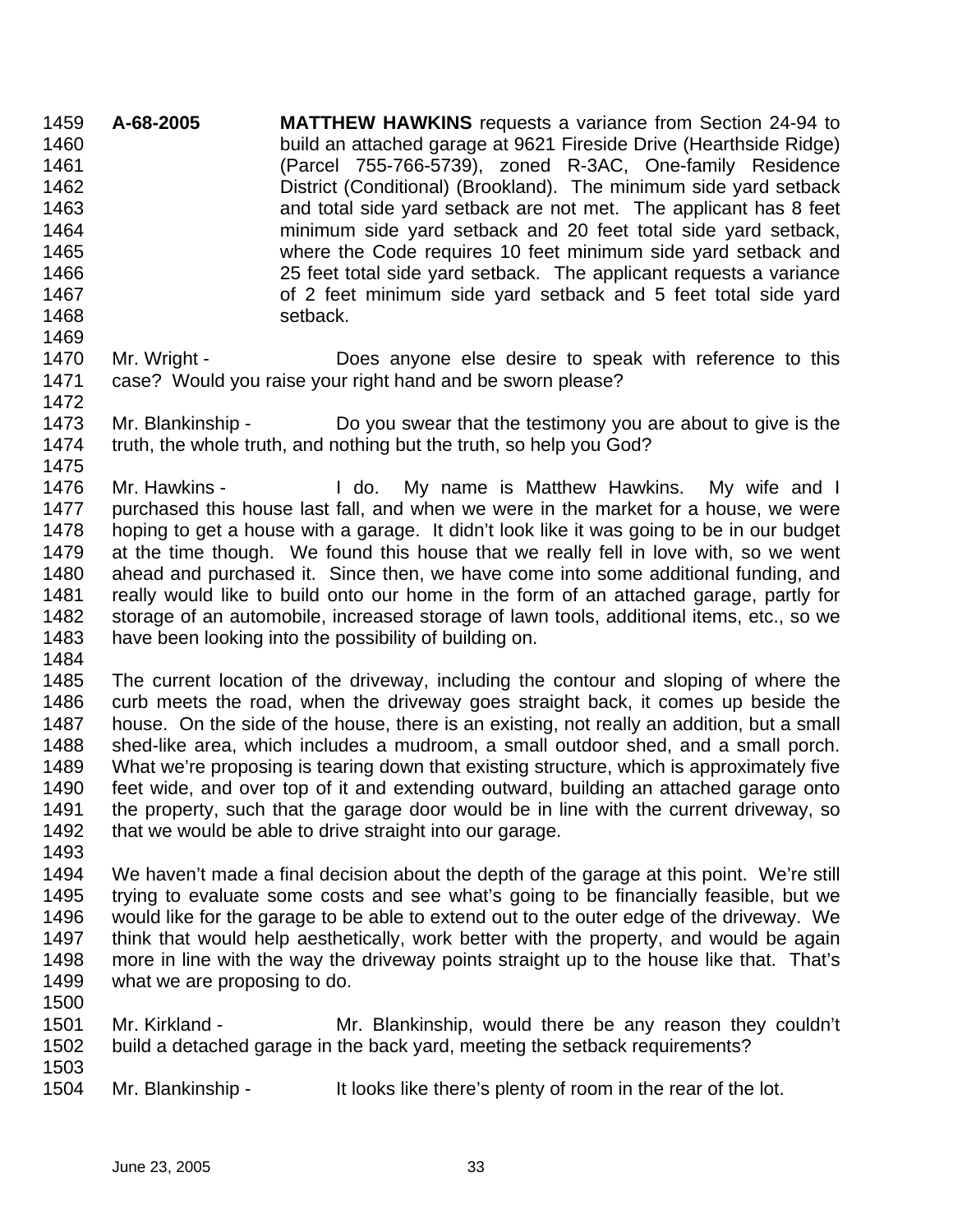1505 1506 Mr. Wright - Mr. Hawkins, I think we're faced with the same problem on 1507 this case as we were on the prior case. The Supreme Court decision basically removes 1508 authority from this Board to grant a variance where you already have a reasonable use 1509 of the property. You have a residence, and you have reasonable use. We're in the 1510 same predicament here with respect to this type of request. 1511

1512 Mr. Hawkins - I understand. Could I ask for a point of clarification perhaps? 1513 The setback numbers measurements that I received in the packet were a foot or two off, 1514 or different, from the numbers that I had surmised, based on my own measurements 1515 and the survey that we had obtained shortly before purchasing the property, so I was 1516 curious to know where the discrepancy in measurements came from

1518 Mr. Blankinship - We round down to the whole foot. Oftentimes, people 1519 submit a plan; then what they actually build is a matter of inches larger than what they 1520 had actually looked at, or there's a survey error of three or four inches; then you'd have 1521 to come back before the Board to revise your variance if it was anything greater than 1522 what was originally requested. So we round down to the whole foot, just to allow for 1523 that sort of difference. 1524

1525 Mr. Hawkins - My measurements had shown that I had about twelve and a 1526 half feet to work with, where I was actually proposing a sixteen-foot wide garage, but it 1527 sounds like according to the measurements I received in my package, that it was more 1528 like eleven feet to work with, rather than the twelve and a half that I had thought.

1530 Mr. Wright - It doesn't make a whole lot of difference because if it violates 1531 the requirement, we don't have the authority to vary it. 1532

1533 Mr. Hawkins - I guess what I'm trying to determine is, if I need to make 1534 other arrangements to build within the set requirements, I guess I'm trying to clarify 1535 where that is, so I know how far I can come. 1536

1537 Mr. Wright - What I would suggest is that you go have a conference with 1538 Mr. Blankinship or his office, because he can help you with that and ensure that it is 1539 within the required limits. .

1541 Mr. Wright - Any further questions of the Board? Is anyone here in 1542 opposition to this request? Hearing none, that concludes the case. A-68-2005.

1544 Mr. Kirkland - I make a motion that we deny it, on the basis that a detached 1545 garage could be built and meet all the side and rear setback requirements and no need 1546 for the variance.

| 1548 | Ms. Dwyer -  | Seconded.                                           |  |
|------|--------------|-----------------------------------------------------|--|
| 1549 |              |                                                     |  |
| 1550 | Mr. Wright - | Motion's made and seconded. Any further discussion? |  |

1517

1529

1540

1543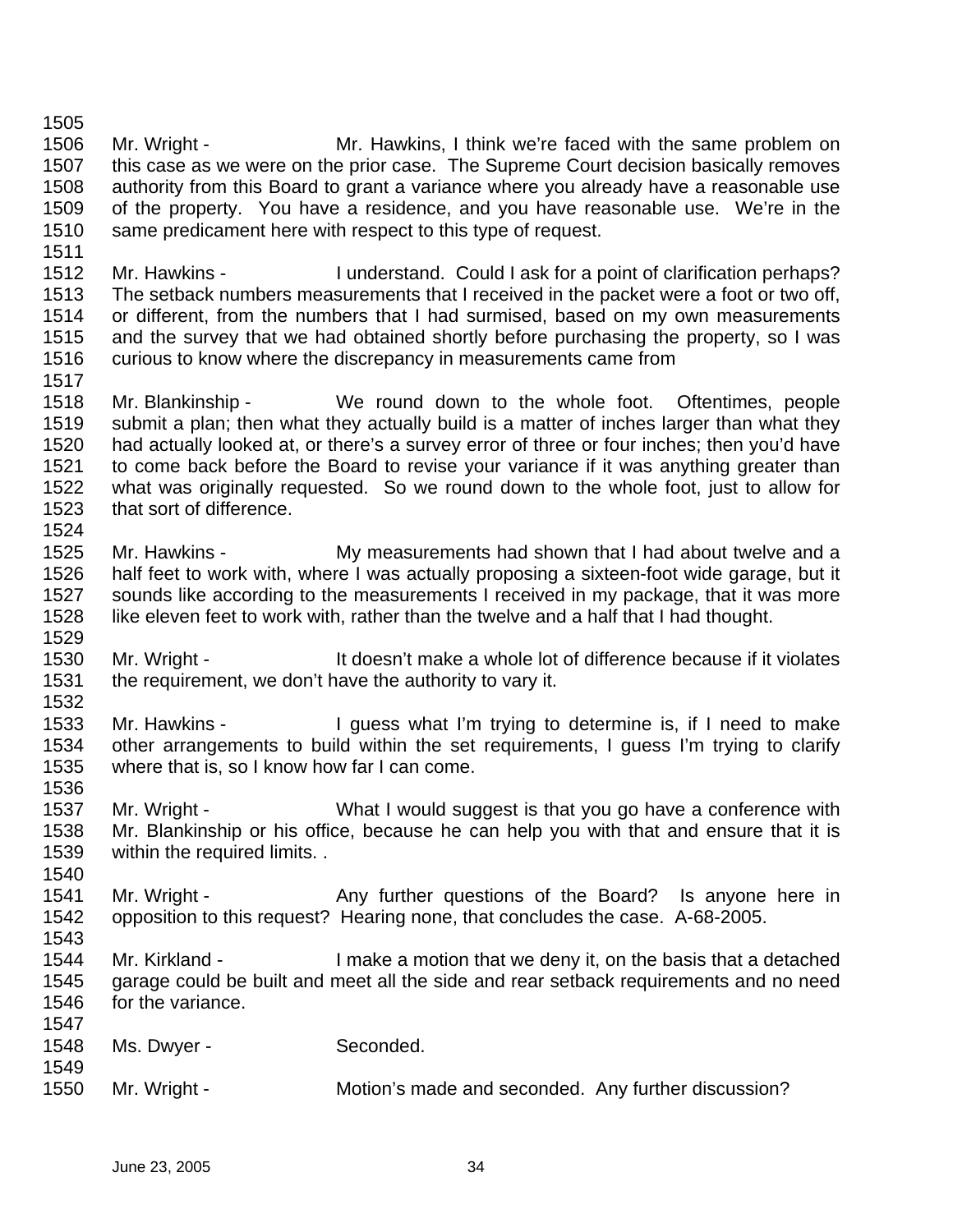1551 1552 Ms. Dwyer - I would just like to add that they do have the option of putting 1553 the garage in the back yard, but even without that, they still have reasonable use of the 1554 property. 1555 1556 Mr. Wright - They have an option there. All in favor of denial, say aye. 1557 Opposed, no. It's denied. 1558 1559 After an advertised public hearing and on a motion by Mr. Kirkland, seconded by Ms. 1560 Dwyer, the Board **denied** application **A-68-2005** for a variance to build an attached 1561 garage at 9621 Fireside Drive (Hearthside Ridge) (Parcel 755-766-5739). 1562 1563 Affirmative: Dwyer, Harris, Kirkland, Nunnally, Wright 5 1564 Negative: 0 1565 Absent: 0 1566 1567 The Board denied the request as it found from the evidence presented that there was 1568 no "hardship approaching confiscation" as required by § 15.2-2309 of the Code of 1569 Virginia to justify a variance. 1570 1571 Mr. Wright - The Board will take a five-minute recess. 1572 1573 **Beginning at 10:00** 1574 1575 **A-58-2005 DAVID A. MORSE** appeals a decision of the Director of Planning 1576 pursuant to Section 24-116(a) regarding the property at 11008 1577 Ryall Road (Parcel 776-770-4876), zoned A-1, Agricultural District 1578 (Brookland). 1579 1580 Mr. Shumate - May it please the Board, my name is William Shumate. Mr. 1581 Morse had consulted with me a couple of months ago before he filed this, and he 1582 discussed the possibility of my representing him. I hadn't heard back from him, but he 1583 evidently listed me on the application to be contacted. I've tried to reach Mr. Morse the 1584 last two or three days, without success. I know I saw a copy of a letter dated May 9, 1585 when he was requesting to have a date sometime in June, because I told him I'd try to 1586 keep a date open in case he retained me. In the letter it inadvertently referred to the 1587 meeting as June 26, 2005. I'm concerned that Mr. Morse may be somewhat confused 1588 about the date of this hearing. I would respectfully request, I'm not representing him 1589 here at this point, but I felt the duty to come down when I saw that, to ask that you defer 1590 the case if he did not appear. I will be glad to take it upon myself to try to contact him, 1591 both by phone and in writing, but I would make that request. 1592 1593 Mr. Wright - What letter are you referring to? 1594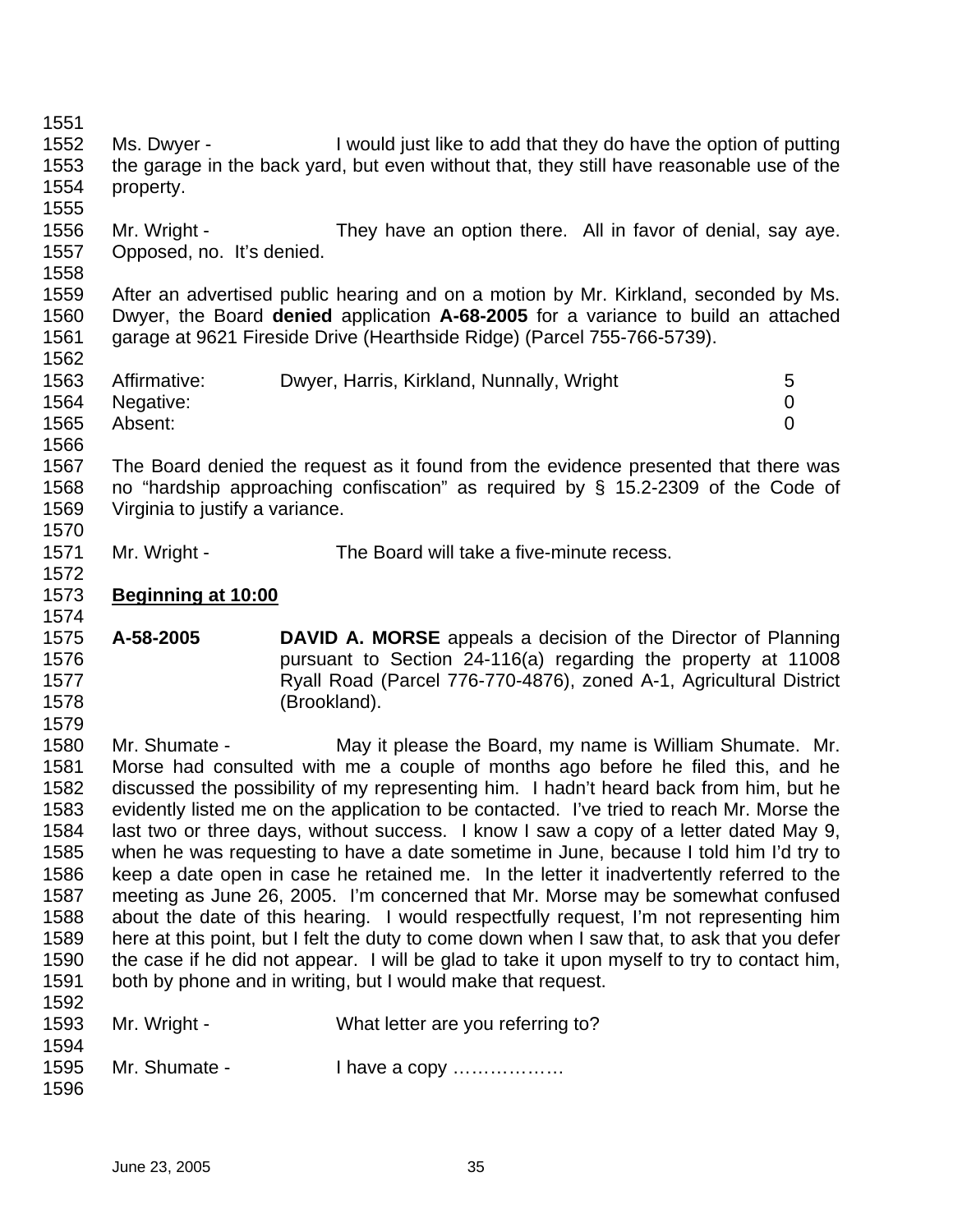1597 Mr. Wright - From the County? 1598 1599 Mr. Shumate - From the County dated May 9, 2005. I can tender it if you 1600 would like. 1601 1602 Mr. Wright - If you would give it to Mr. Blankinship, I'd like to see that. 1603 1604 Mr. Blankinship - He originally thought, for some reason, that he would be 1605 heard on the May Agenda, so we sent him a letter notifying him that it would be the 1606 June Agenda, and it does appear to be a typo here where we put June 26, rather than 1607 June 23. 1608 1609 Mr. Tokarz - Mr. Chairman, Tom Tokarz, from the County Attorney's 1610 Office. Given the date error on the letter, I would concur with Mr. Shumate that the case 1611 ought to be continued for a month to give Mr. Morse an opportunity to appear. He 1612 would think the hearing is on the  $26<sup>th</sup>$ . 1613 1614 Mr. Wright - I know we have people here .................. 1615 1616 *(Female voice from audience)* - I'm the neighbor. I'm the lady next door to them, and 1617 they asked me if I was going to be here yesterday, so they know it's today. 1618 1619 Mr. Blankinship - They must know it. 1620 1621 *(Same female voice)* - They all know it; the whole road knows it. 1622 1623 Mr. Shumate - They know it's supposed to be here, Mr. Tokarz. 1624 1625 Mr. Wright - Mr. Morse, do you know for a fact that he knows that the 1626 hearing is today? 1627 1628 *(Same female voice) -* Oh my gosh, yes, the whole neighborhood knows it. 1629 1630 Mr. Kirkland - Ma'am, would you state your name and be sworn if you're 1631 going to testify. 1632 1633 Mr. Blankinship - Sir, if you're going to speak, you might as well too. Do you 1634 swear that the testimony you are about to give is the truth, the whole truth, and nothing 1635 but the truth, so help you God? 1636 1637 Ms. Vincent - So help me God. Candy Denise Vincent, 11062 Ryall Road. 1638 I am the lady who owns the property adjacent to the property that has the issues and 1639 with which we're dealing with, with Community Maintenance, Aaron Graves. He has 1640 helped me. We had a lot of issues, and it is not even a question, one in a billion, that he 1641 knew it was today. It is today; he knew it. 1642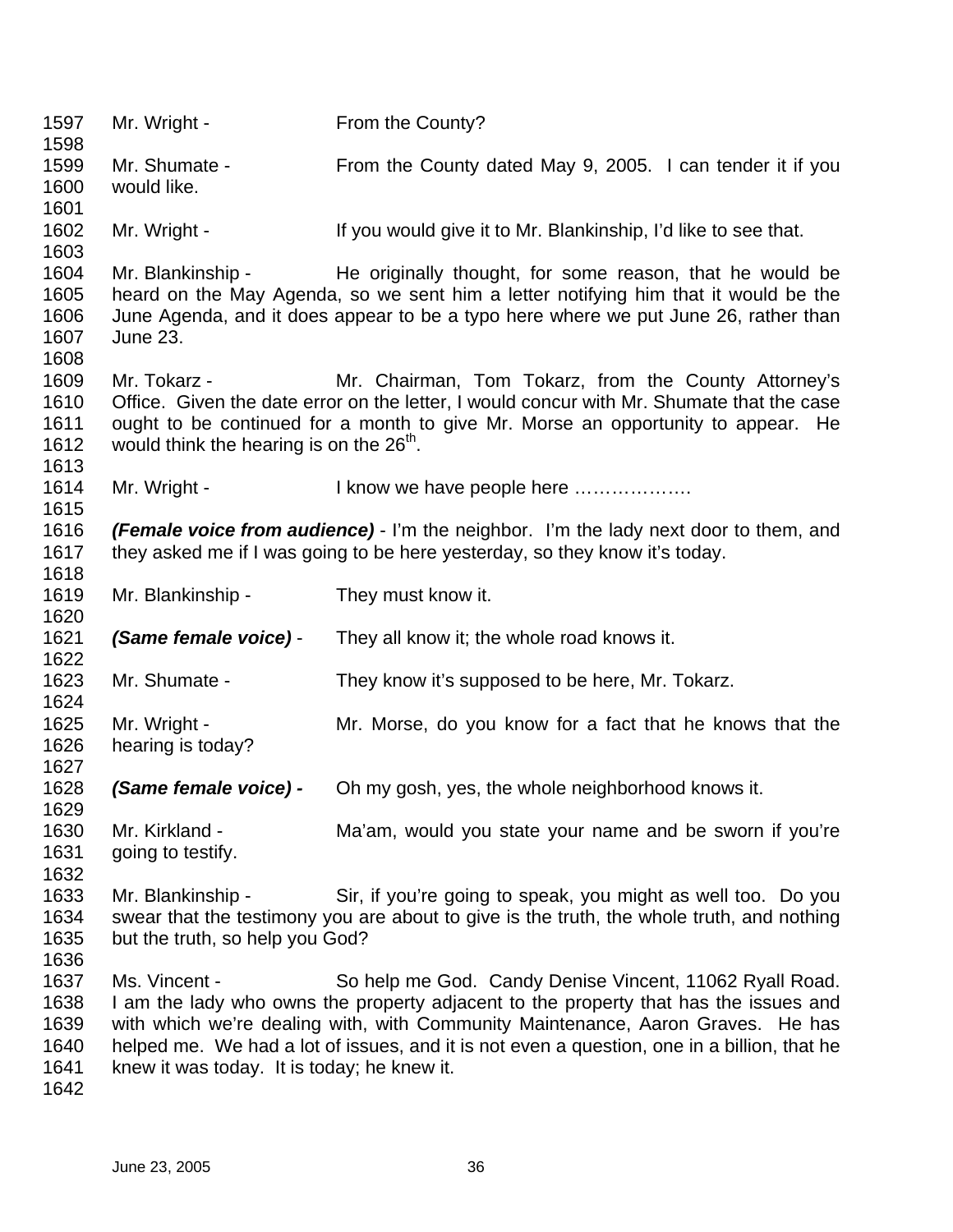1643 Mr. Blankinship - I tried to call him yesterday to tell him about rescheduling it 1644 from 9:00 to 10:00 and got no answer and no answering machine, so I haven't spoken 1645 to the appellant. 1646 1647 Mr. Wright - What is the basis for your statement that he knows we're 1648 having the hearing today? 1649 1650 Ms. Vincent - I was called by Catherine Walsh yesterday and asked if we 1651 were coming today, and she told me that there was no sense in going, that he had 1652 already sold the equipment. I've sold the house now. I've had my house for sale, and 1653 there were some issues as far as visual issues with adjacent neighbors. Aaron Graves 1654 with Community Maintenance has helped me to do everything legally and to clean it up. 1655 Consequently, I closed selling the house on the  $15<sup>th</sup>$ . I'll be gone, but the lady who's 1656 there, I don't think it's fair for them to have all these …………….. I've got pictures of all 1657 the work trucks and everything. 1658 1659 Ms. Dwyer - We're not necessarily going to hear the case right now. Who 1660 is Catherine Walsh? 1661 1662 Ms. Vincent - The neighbor across the street. 1663 1664 Ms. Dwyer - So you haven't spoken to Mr. Morse directly about today's 1665 hearing? 1666 1667 Ms. Vincent - They don't speak to me any more. They cut down my trees, 1668 but they don't speak to me. 1669 1670 Mr. Wright - We're in a little bind here, because the County sent him a 1671 letter and told him it was the  $26<sup>th</sup>$ . We want to make sure we do the right thing, so that 1672 we don't have another legal issue, and he comes up and we get into all of that. 1673<br>1674 Ms. Vincent - Right. I understand your position. 1675 1676 Mr. Wright - We've got the County has requested that we continue it to 1677 the next meeting of the Board to get this date clarification, and I don't want to do 1678 something that would cause us further legal problems. We think we're going to hear 1679 testimony that we're on solid ground. Do you have a comment, sir? 1680 1681 Mr. Smith - My name is Ronald J. Smith. I live at 11611 Bent Pine, right 1682 behind the location that's in question. The only problem I have is this gentleman's 1683 coming up; he's not retained; he doesn't represent him. I don't see how he can request 1684 it. I know Mr. Tokarz, the County Attorney, jumped up, to back him up on the letter, but 1685 I just don't think it's right. 1686 1687 Mr. Wright - No matter how we got it, we have information that a letter 1688 went out from the County telling him the hearing was going to be on the  $26<sup>th</sup>$ . That puts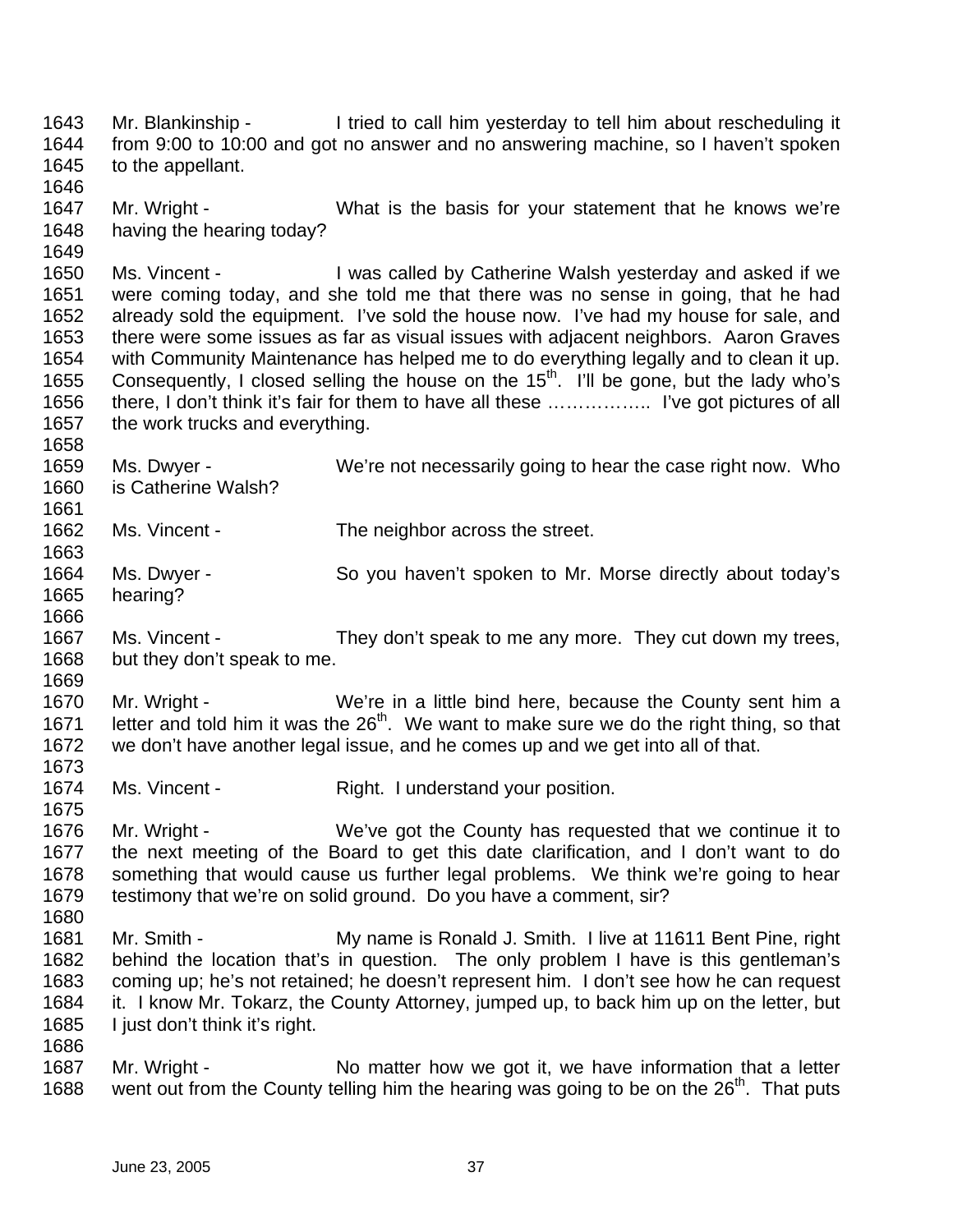1689 us in a little bind. If we continue it, it would be done at 9:00 at the next meeting of the 1690 Board, the first case on the docket, July 28 would be the hearing date. Mr. Blankinship, 1691 this letter's dated May 9 – when did the legal notice go out? 1692 1693 Mr. Blankinship - That would have gone three weeks ago today. 1694 1695 Mr. Wright - Was that before or after May 9? 1696 1697 Mr. Blankinship - The affidavit with the date on there is in the file there. The 1698 notice letters were mailed June  $2^{nd}$ , and the date on there is June 23. 1699 1700 Mr. Wright - So he has an official notice from the Planning Office. Mr. 1701 Tokarz, have you seen this? 1702 1703 Mr. Tokarz - Yes, I've seen the notice. 1704 1705 Mr. Wright - We have an official notice that went out on June 2, after that 1706 letter of May 9, that the hearing would be today, June 23. 1707 1708 Mr. Tokarz - Yes sir. 1709 1710 Mr. Wright - Looks like to me that would trump the May 9 letter. 1711 1712 Mr. Tokarz - Ithink it does. Technically speaking, I agree with you. If we 1713 were down to a throw-down, and it had to be heard today, I would agree that this notice 1714 would supercede the previous letter. The only thing that concerns me, Mr. Chairman, 1715 is, I want to make sure that you have a fair opportunity to hear from the applicant who's 1716 not here. I'm not saying this occurred, but I can see how the applicant would get this 1717 notice and would say "this is an official verification of what I got in the letter from Mr. 1718 Blankinship, which is on my calendar," and then go back and compare the dates. I 1719 personally would rather err on the side of caution and have Mr. Morse here, have Mr. 1720 Morse have the opportunity to be here and be heard, rather than go forward today, and 1721 then have him come back later and say he relied on the letter in April. I'm sorry I've got 1722 these people here, and it's inconvenient to them, but by the same token I don't have Mr. 1723 Morse here, and I think if you go ahead and hear it, you may come back next month and 1724 have him come back and say "you heard it because I relied on this letter from May 9." 1725 1726 Ms. Dwyer - And we may not have the witnesses that you've been able to 1727 get today. 1728 1729 Mr. Tokarz - What I'd like to do, to minimize the inconvenience to them, I 1730 think I've got enough evidence to completely argue this case before the Board, 1731 whenever the hearing is, but I would be glad to meet with these folks right after this and 1732 get with them and get whatever additional information they've got, so that I could 1733 present it at a later date, if it's your pleasure to continue the case. They wouldn't have 1734 to come back.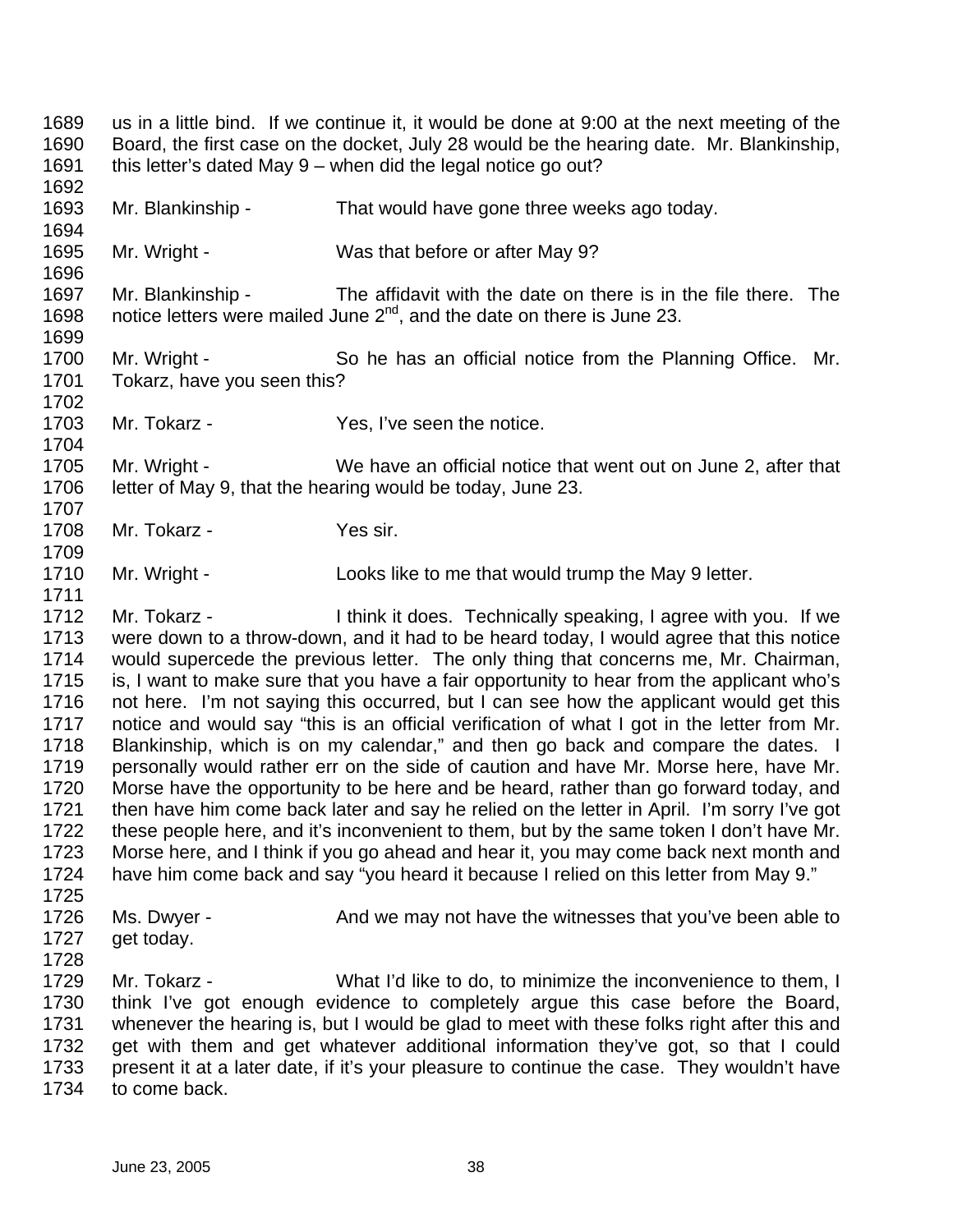| 1735         |                                                                           |                                                                                             |  |  |
|--------------|---------------------------------------------------------------------------|---------------------------------------------------------------------------------------------|--|--|
| 1736         |                                                                           | Mr. Blankinship - Since the hearing was advertised and noticed, do you think                |  |  |
| 1737         |                                                                           | it'd be appropriate to take their testimony now, but not make a decision, and then          |  |  |
| 1738         | continue the hearing to next month, so that they don't have to come back. |                                                                                             |  |  |
| 1739         |                                                                           |                                                                                             |  |  |
| 1740         | Mr. Tokarz -                                                              | Mr. Chairman, I'd be happy for the Board to do that.                                        |  |  |
| 1741         |                                                                           |                                                                                             |  |  |
| 1742         | Mr. Blankinship -                                                         | Mr. Shumate, you've stated that you're not here representing                                |  |  |
| 1743         |                                                                           | Mr. Morse, but do you have anything to add, since we've heard the attorney from one         |  |  |
| 1744         | side?                                                                     |                                                                                             |  |  |
| 1745         |                                                                           |                                                                                             |  |  |
| 1746         | Mr. Shumate -                                                             | No, your Honor, the only thing I would say is I felt an ethical                             |  |  |
| 1747         |                                                                           | duty to come down, and if I were Mr. Morse, I would be a little reluctant to have one side  |  |  |
| 1748         |                                                                           | heard and then a month goes by, and then he has to try to contest what happened a           |  |  |
| 1749         |                                                                           | month ago. I think it ought to be just deferred. I will take it upon myself, in addition to |  |  |
| 1750         |                                                                           | the notices, of personally writing, of making sure he knows when the date is, and I         |  |  |
| 1751         |                                                                           | apologize for the inconvenience, but I think discretion is the better part of valor, and I  |  |  |
| 1752         |                                                                           | would respectfully ask that you just defer it for a month.                                  |  |  |
| 1753         |                                                                           |                                                                                             |  |  |
| 1754         | Mr. Wright -                                                              | If we do, I want a guarantee that it would be heard at 9:00                                 |  |  |
| 1755         |                                                                           | o'clock, Mr. Tokarz, so that these people would not be inconvenienced.                      |  |  |
|              |                                                                           |                                                                                             |  |  |
| 1756         |                                                                           |                                                                                             |  |  |
| 1757         | Ms. Vincent -                                                             | I'm going to be out of state. (Unintelligible, away from                                    |  |  |
|              |                                                                           |                                                                                             |  |  |
| 1758         | microphone)                                                               |                                                                                             |  |  |
| 1759         |                                                                           |                                                                                             |  |  |
| 1760         | Mr. Wright -                                                              | You could submit a written statement, and that would be just                                |  |  |
| 1761         |                                                                           | as effective as your personal testimony; it would be introduced into the record.            |  |  |
| 1762         |                                                                           |                                                                                             |  |  |
| 1763         | Mr. Tokarz -                                                              | I will get her information, Mr. Wright. As soon as this is over,                            |  |  |
| 1764         | I will go outside and meet with her.                                      |                                                                                             |  |  |
| 1765         |                                                                           |                                                                                             |  |  |
| 1766         | Mr. Wright -                                                              | A written statement will be just as effective as your speaking.                             |  |  |
| 1767         |                                                                           |                                                                                             |  |  |
|              |                                                                           |                                                                                             |  |  |
| 1768         | Mr. Shumate -                                                             | May I ask one question?                                                                     |  |  |
| 1769         |                                                                           |                                                                                             |  |  |
| 1770         | Mr. Wright -                                                              | Yes sir.                                                                                    |  |  |
| 1771         |                                                                           |                                                                                             |  |  |
| 1772         | Mr. Shumate -                                                             | Who requested that this be set aside from 9:00 o'clock to                                   |  |  |
| 1773         | 10:00 o'clock?                                                            |                                                                                             |  |  |
| 1774         |                                                                           |                                                                                             |  |  |
| 1775         | Mr. Blankinship -                                                         | That was my decision.                                                                       |  |  |
| 1776         |                                                                           |                                                                                             |  |  |
| 1777         | Mr. Shumate -                                                             | On whose request? Just you alone, because of them, or                                       |  |  |
| 1778         | what?                                                                     |                                                                                             |  |  |
| 1779<br>1780 | Mr. Blankinship -                                                         | Mr. Tokarz requested it.                                                                    |  |  |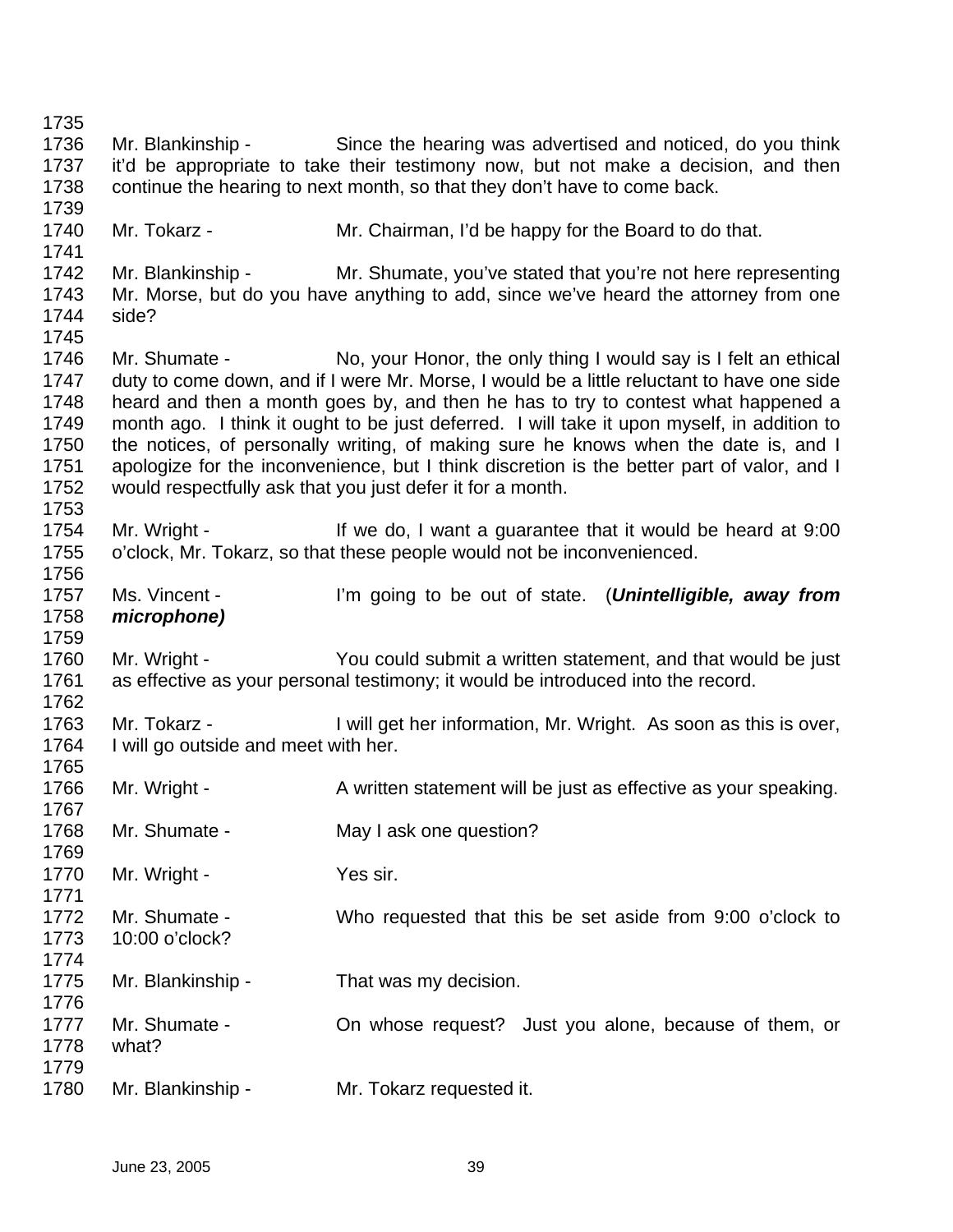1781 1782 Mr. Tokarz - I requested it because of a conflict. 1783 1784 Mr. Wright - We have to have the County Attorney here, and he was not 1785 able to get here at 9:00, because of some conflict, so that's why they shoved it back, but 1786 as I say, I guarantee you next time we'll have it at 9:00. 1787 1788 Ms. Vincent - Can I ask a quick question? With this case, the issue is 1789 whether he can park a truck that weighs over 5,000 pounds in the neighborhood, and 1790 then chickens – they're gone, and the trucks are gone. I don't know if they're planning 1791 on bringing them back, but I'm leaving. I don't want to leave the person that I've sold 1792 this house to, a month down the road, all that stuff coming right back. That's the issue 1793 that I want to try to make sure that she's ................................ 1794 1795 Mr. Wright - It won't come back. 1796 1797 Ms. Vincent - That's right. The rules are the rules. How can you keep 1798 stretching a rule out? I don't understand that. 1799 1800 Mr. Wright - Nothing's stretched. He's got a right, under the Virginia law, 1801 to appeal a decision of the Planning Director, and that's what he's done. The County's 1802 still standing by its rules. 1803 1804 Ms. Vincent - 5,000 pounds if it's over; 5,000 pounds if it's under. There's 1805 no argument. 1806 1807 Mr. Wright - That's why Mr. Tokarz is here. He's representing the 1808 County. 1809 1810 Ms. Dwyer - Mr. Chairman, maybe we could reconsider the notion of 1811 these folks testifying, because it's through no fault of their own that they're here, and we 1812 may not hold the hearing today, and their testimony would be a sworn statement, much 1813 like an affidavit, and the opposition would have an opportunity to read the transcript in 1814 preparation for their case next month, which would give them some sort of an 1815 advantage. 1816 1817 Mr. Wright - What's the pleasure of the Board, to go ahead and let these 1818 folks testify while they're here? 1819 1820 Mr. Kirkland - Their legal counsel, well, he's really not their legal counsel, -- 1821 Mr. Chairman, I agree, we go ahead and get their testimony and get it in the record, and 1822 therefore ……………….. 1823 1824 Mr. Wright - They'll have a chance to read it. 1825 1826 Ms. Dwyer - Mr. Morse will have a chance to look at the – we could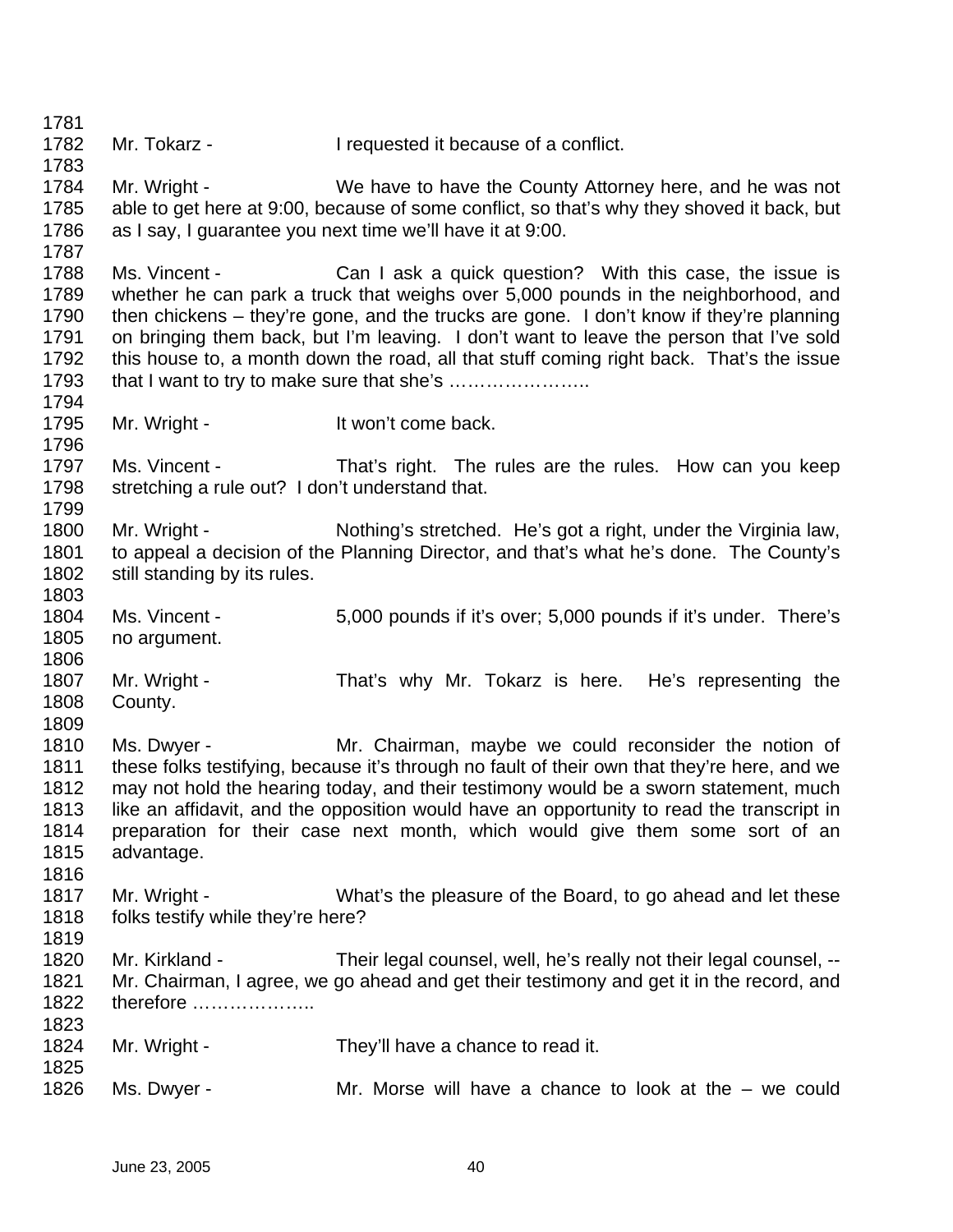1827 provide him with a transcript of your testimony, and he could use that in preparation for 1828 his case. 1829 1830 Mr. Wright - We ought to do what we can to help these folks. Is that the 1831 pleasure of the Board? Motion made – is there a second, that we go ahead and hear 1832 these folks? 1833 1834 Ms. Dwyer - We're going to go ahead and hear these folks and then hold 1835 in abeyance any decision until we hear from the other side next month. I second. 1836 1837 Mr. Wright - All in favor say aye. All right, we'll go ahead and take your 1838 testimony. 1839 1840 Upon a motion by Mr. Kirkland, seconded by Ms. Dwyer, the Board **determined to hear**  1841 **testimony on A-58-2005** to appeal a decision of the Director of Planning pursuant to 1842 Section 24-116(a) regarding the property at 11008 Ryall Road (Parcel 776-770-4876). 1843 1844 Affirmative: Dwyer, Harris, Kirkland, Nunnally, Wright 5 1845 Negative: 0 1846 Absent: 0 1847 1848 Mr. Wright - All right, we'll go ahead and take your testimony. 1849 1850 Mr. Kirkland - If you would, re-state your name again. 1851 1852 Ms. Vincent - Candy Denise Vincent, 11062 Ryall Road, until the 15<sup>th</sup>, 1853 when I close on selling the house. I bought the property that we're talking about, my 1854 house, 2 ½ years ago. When I got there, it was woods, just a line of trees, blocking the 1855 neighbors. A year ago they took the trees down, put in a driveway, with all illegal specs, 1856 and the County already knows about it. They put in a chicken pen, a fence which 1857 encroached a foot and a half over on my property ……………… 1858 1859 Mr. Wright - I hate to interrupt you, but that is not before us. The 1860 chickens, they're gone. The only issue we have is this truck. The rest of it he didn't 1861 appeal, and the rest of it will be enforced by the County. If they come back, all you have 1862 to do is call Mr. Blankinship, and the County will see to it that it is enforced, if it requires 1863 legal action, whatever. The only issue we've got here is the parking of this commercial 1864 vehicle exceeding 5,000 pounds. You'd save us a little time if we just address that 1865 issue. We guarantee that the rest of it's gone, or will be gone. The County will see that 1866 all these other things are complied with. 1867<br>1868 Ms. Vincent - I don't know what else to say, other than if you want all the 1869 pictures; I've faxed them all to Aaron Graves and Dick Glover. 1870 1871 Mr. Blankinship - Of the truck? 1872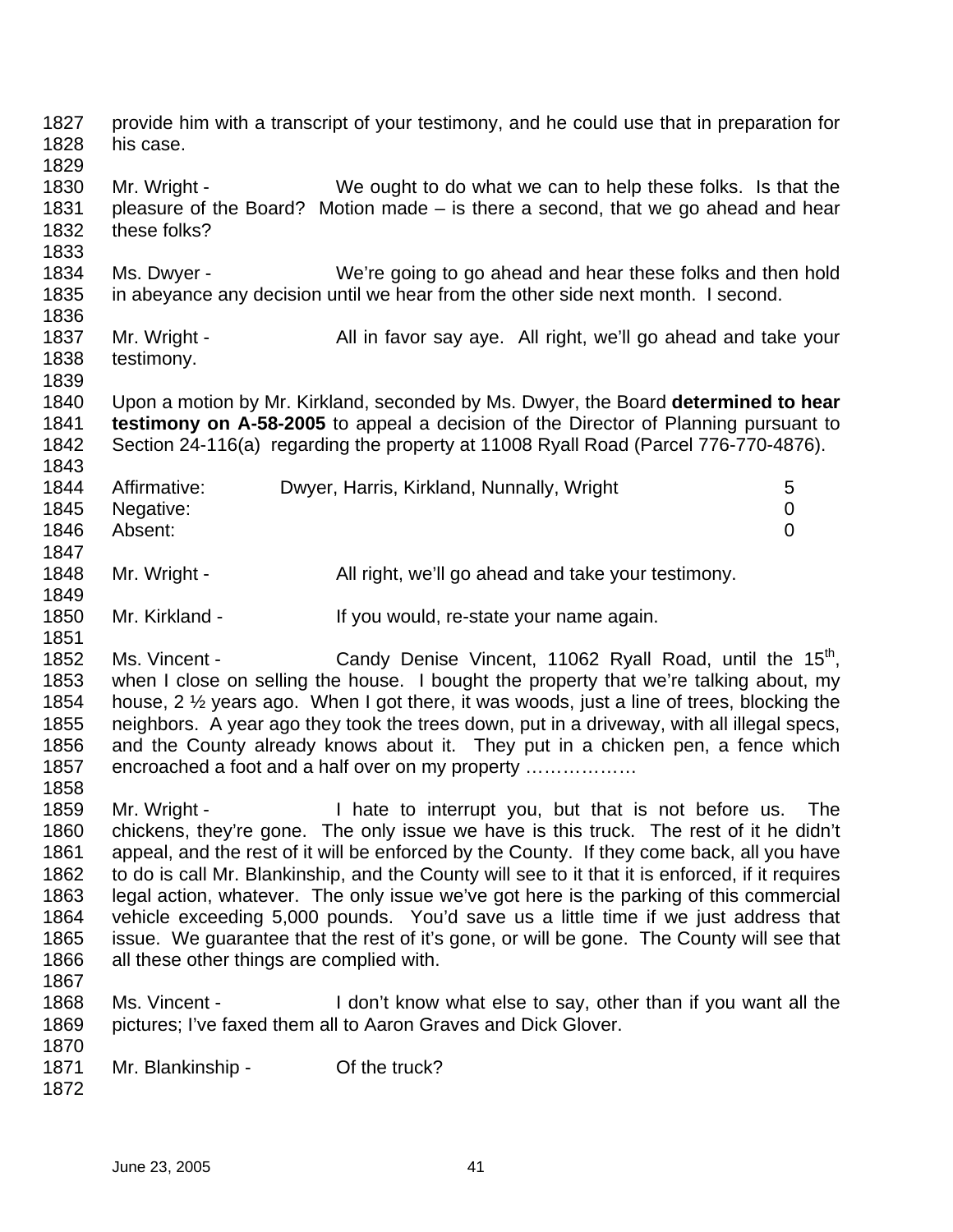1873 Ms. Vincent - License plates, and my car got egged after the chickens had 1874 to go. 1875 1876 Mr. Wright - If you can help us with anything concerning the truck. That 1877 is the only issue before the Board today. I don't mean to cut you off from all this other, 1878 but that testimony is not relevant to the case. 1879 1880 Mr. Blankinship - What can you tell us about the truck? 1881 1882 Ms. Vincent - It's just a commercial vehicle. He comes home at 6-ish at 1883 night. Of course it's all gone now. I don't know whether Catherine, the lady that I talked 1884 about before – she told me that he sold everything. 1885 1886 Mr. Wright - If you will pass those – we'd love to have those pictures. 1887 We'll make those part of the record. 1888 1889 *(Unintelligible male voice from audience)* 1890 1891 Mr. Wright - I can understand your frustration with these other things, but 1892 I just want to assure you, they will comply, we can guarantee you that. 1893 1894 Ms. Vincent - I just, I put my house up for sale; nobody was buying it, and 1895 everybody was questioning all that equipment, noise, etc. They've remedied the 1896 problem; my house is sold; I close on the  $15<sup>th</sup>$ . It's a Community Maintenance issue. 1897 1898 Mr. Wright - You can rest assured that all that stuff will be complied to. 1899 Yes sir, state your name for the record again. 1900 1901 Mr. Smith - Ronald J. Smith, Sr. I live at 11611 Bent Pine Road, located 1902 behind Ms. Vincent's address, right behind Mr. Morse. Same thing he had, commercial 1903 vehicle in his driveway, pulling a large, heavy-duty trailer, with a back hoe and 1904 everything else on it and stationed it in the property, which I didn't like, and he ran it 1905 over there, same as my neighbor does, but that's not in question. It has been missing 1906 now for the past thirty days or so. 1907 1908 Mr. Wright - So it's not there now? 1909 1910 Mr. Smith - It's not there now. He took the name off the side of the truck 1911 at one time and still left it there, but now the vehicle is removed. 1912 1913 Mr. Wright - Maybe that's why he didn't show up. 1914 1915 Mr. Smith - Or wait for the decision here to bring it back, we don't know, 1916 but there was a lot of contention in the neighborhood; we're not sure whether he's going 1917 to bring it back after she moves, but we can notify you if he does. 1918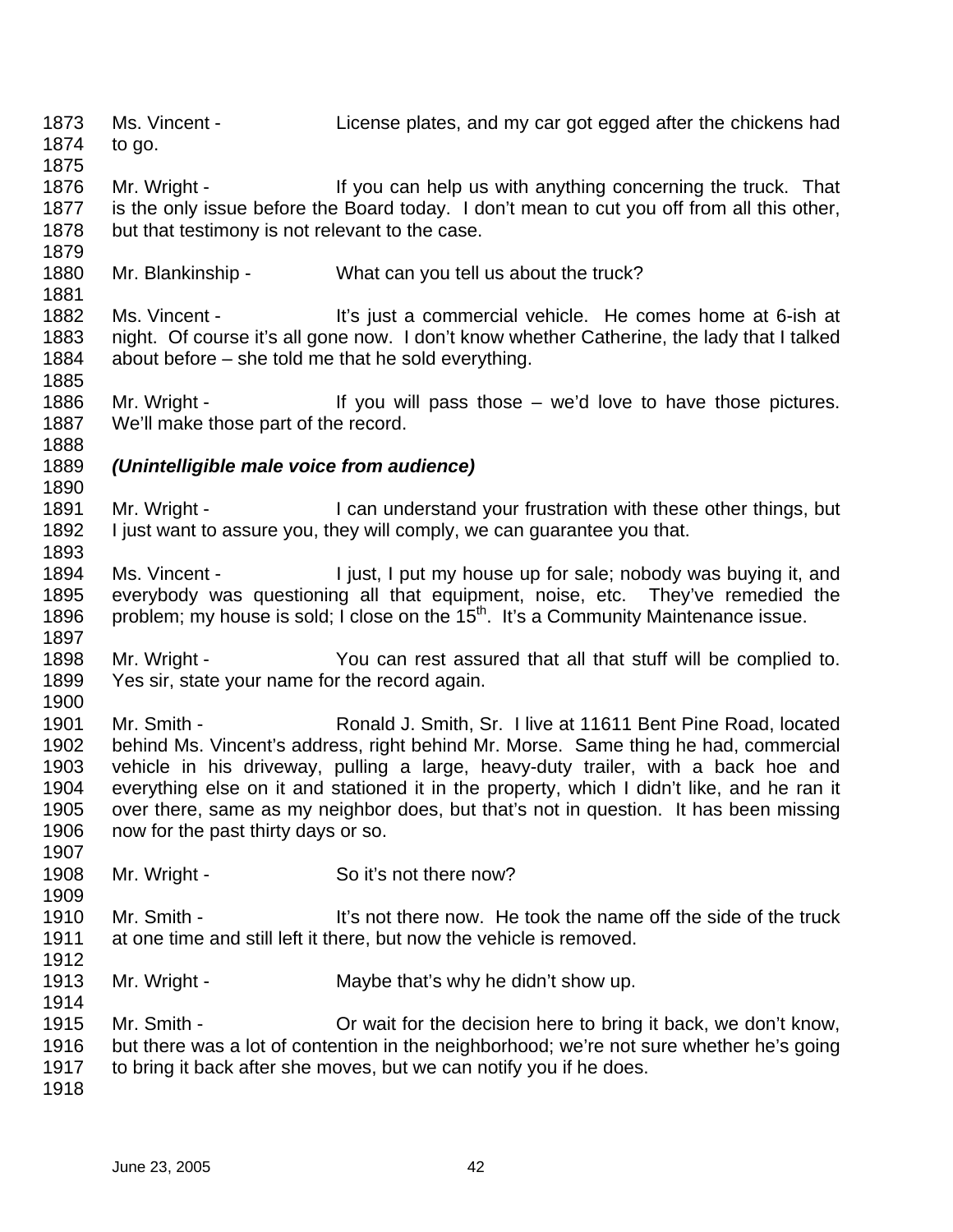1919 Mr. Wright - The best thing you can do is keep the County informed. If 1920 you see it back, call right away. After this hearing, if the County is upheld, we will see 1921 that the truck is not there. I apologize for deferring it from 9:00 to 10:00, but in this type 1922 of case we need legal counsel to represent the County, and Mr. Tokarz had a conflict at 1923 9:00 o'clock, and that's the reason we moved it to 10:00 o'clock. 1924 1925 Mr. Smith - The decision will be made ……………… 1926 1927 Mr. Wright - July 28, yes sir. This will be at 9:00 o'clock. 1928 1929 Ms. Dwyer - Mr. Shumate, if you would like to contact Mr. Blankinship to 1930 get a transcript of what was just said and see copies of what was admitted, that would 1931 be ……………….. 1932 1933 Mr. Shumate - I will advise him of it, and I appreciate your forbearance and 1934 consideration. Could I have the letter I handed up, back, or do you need that for the 1935 record? 1936 1937 Mr. Blankinship - Tom, did you keep that? 1938 1939 Mr. Wright - This is it. Is this it? 1940 1941 Mr. Shumate - That's just my only copy. I just want to make sure I send it to 1942 the right address. 1943 1944 Mr. Blankinship - We have the same thing in the file. 1945 1946 Mr. Wright - All right sir, thank you very much. A-58 has been continued 1947 until the next meeting. 1948 1949 Upon a motion by Mr. Kirkland, seconded by Ms. Dwyer, the Board **deferred** application 1950 **A-58-2005** appealing a decision of the Director of Planning regarding the property at 1951 11008 Ryall Road (Parcel 776-770-4876), from the June 23, 2005, until the July 28, 1952 2005, meeting. 1953 1954 Affirmative: Dwyer, Harris, Kirkland, Nunnally, Wright 5 1955 Negative: 0 1956 Absent: 0 1957 1958 Mr. Wright - Next case. 1959 1960 **A-69-2005 ARIEL SKELLEY** requests a variance from Section 24-95(i)(2) to 1961 build an in-ground pool and gazebo at 13 Highland Road 1962 (Westham) (Parcel 759-731-8984), zoned R-1, One-family 1963 Residence District (Tuckahoe). The accessory structure location 1964 requirement is not met. The applicant proposes a pool and gazebo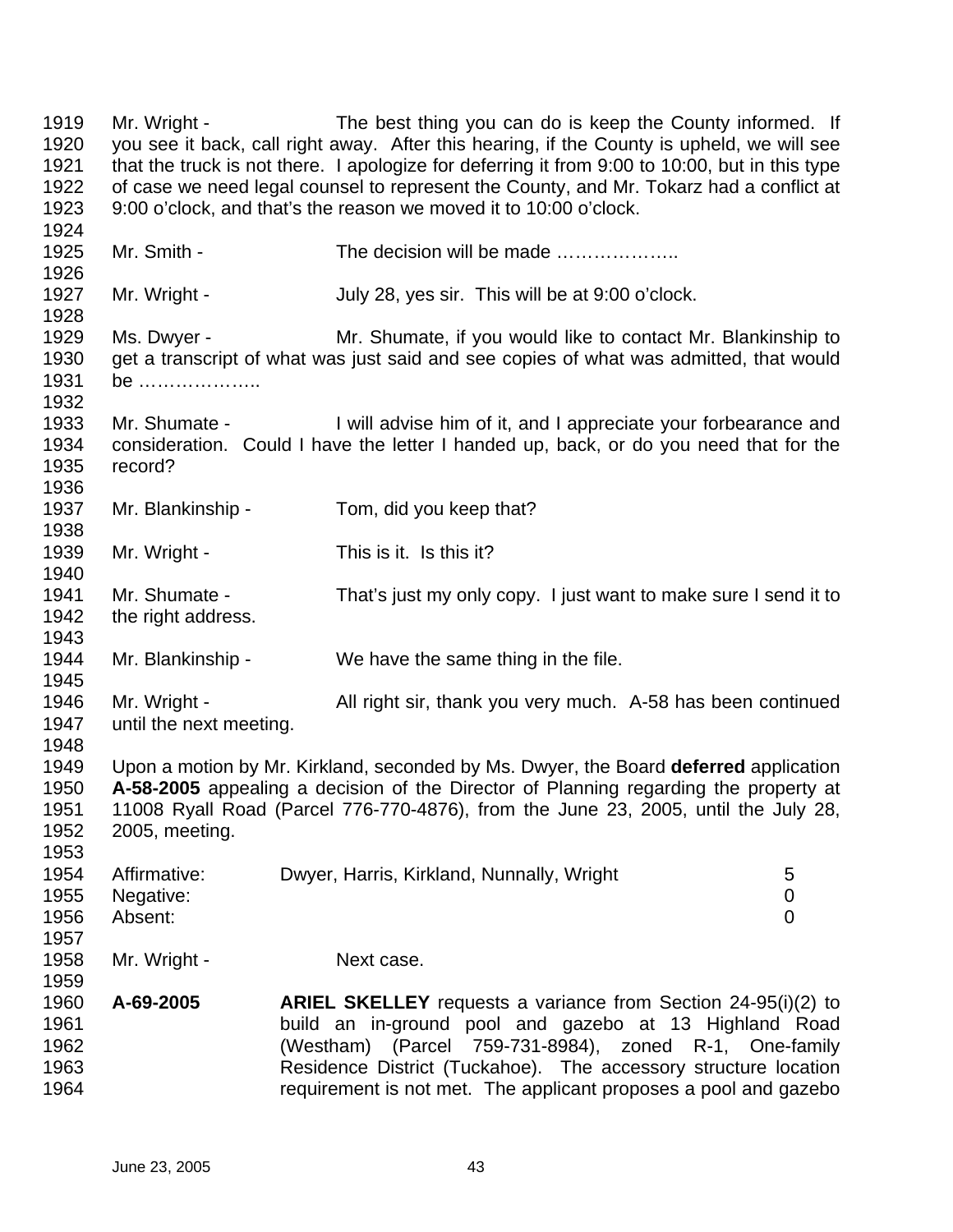1965 in the front yard, where the Code allows accessory structures in the 1966 **rear yard.** 

- 1967 1968 Mr. Wright - Does anyone else desire to speak with reference to this 1969 matter? Would you raise your right hand and be sworn please?
- 1971 Mr. Blankinship Do you swear that the testimony you are about to give is the 1972 truth, the whole truth, and nothing but the truth, so help you God?
- 1974 Ms. Skelley I do. My name is Ariel Skelley, and I live at 13 Highland 1975 Road.
- 1977 Mr. Clark I do. My name is H. E. Clark, and I live at 11 Highland Road.
- 1979 Ms. Skelley I've lived at 13 Highland Road for three years, and for two 1980 years this house has been under an extensive renovation. We're just finishing up the 1981 interior and the façade, and we have great plans for the landscape, and I was just 1982 incredibly surprised when I came in to get my permit for a swimming pool and was told 1983 that my back yard is actually my front yard. I have photographs, and I have a plat of the 1984 I and to show you. and I also have my neighbor here. Mr. Clark, who can address that land to show you, and I also have my neighbor here, Mr. Clark, who can address that 1985 historically, that has been the back yard, which is where I plan on putting the pool. I do 1986 have photographs; I have three copies if you would like me to approach and give them 1987 to you.
- 1989 Ms. Dwyer Ithink we already have the plat.
- 1991 Ms. Skelley On mine, I've drawn in where the pool would go, and it 1992 matches up with your photographs, and I also have an architectural rendering of what 1993 the pool will look like. This house is on a corner, of Highland Road and East Highland 1994 Road, which has only just recently been named East Highland, within the last six 1995 months. It was called Crescent Avenue, and Crescent Avenue/East Highland Road is a 1996 small road that accesses three driveways. My house, and historically the house before 1997 it, were all sited so that Crescent Avenue/East Highland is the back of the house, and if 1998 you see in the photographs, the driveway entrance to my house is on Highland Road, 1999 and the next photograph shows the entrance to my house, and the third photograph 2000 shows the area in question. You'll see that there's a large stone wall, and there's also a 2001 large border of hollies. It's behind this stone wall and this border of hollies, where I 2002 would propose to put the pool. The pool is to be sited twelve feet away from the house. 2003
- 2004 Ms. Dwyer As I look at the aerial photograph, I believe there's a new 2005 house that's been built at 13 East Highland Road, and that faces East Highland.
- 2007 Ms. Skelley That one does face East Highland. It has about a two 2008 hundred foot driveway, so it's a ways off East Highland, but yes, it does face East 2009 Highland.
- 2010

2006

1970

1973

1976

1978

1988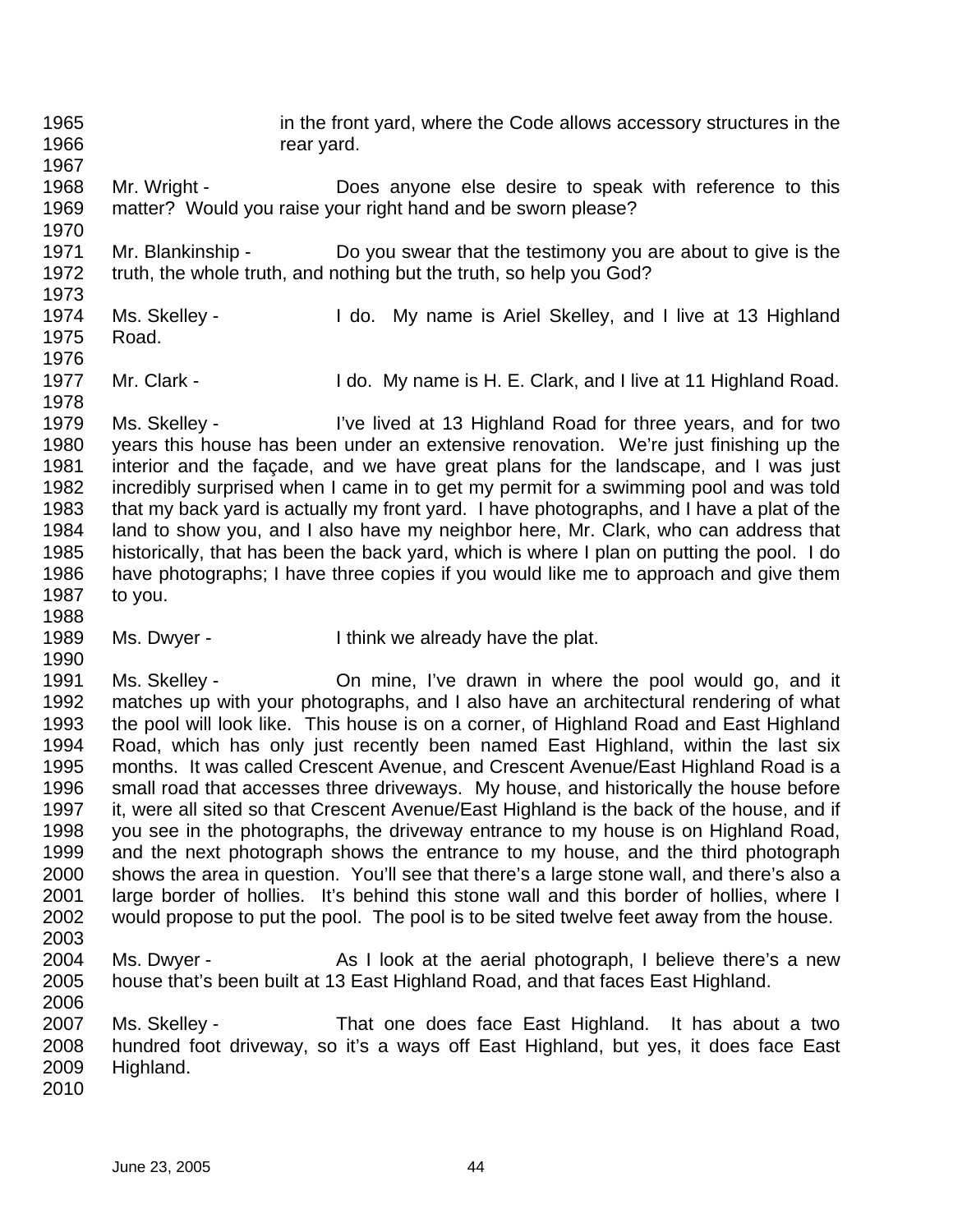2011 Ms. Dwyer - And the others, it appears at least from the aerial photograph 2012 that 19 East Highland also faces East Highland. How about 15? 2013 2014 Ms. Skelley - Fifteen does not face East Highland; fifteen you can see if 2015 they skew over a little bit, that one is on an east/west access, as opposed to a 2016 north/south, which would face it towards East Highland. 2017 2018 Ms. Dwyer - Mr. Blankinship, what are the circumstances of changing the 2019 road Crescent to East Highland. Why was that done, and did Crescent not used to be a 2020 public road, and East Highland now is, or …………………….. 2021 2022 Mr. Blankinship - I don't know why the name of the road was changed. As far 2023 as I know, it's always been public. 2024 2025 Ms. Skelley - I could address that if you'd like. Yes, it's always been 2026 public. It's a small access road. 2027 2028 Mr. Clark - It's a dead end. 2029 2030 Ms. Skelley - It's a dead end, right. And they changed the name because 2031 there was a problem with numbering. It seemed that by fitting that new house in, they 2032 ran out of numbers, and it was proposed to make it 13  $\frac{1}{2}$ , which would have been a 2033 problem because I'm 13, but I never disputed it. It seems the County no longer uses 2034 half numbers, so there was just no way to fit a number in, so they changed the name of 2035 the road. 2036 2037 Ms. Dwyer - To distinguish it from your road. 2038 2039 Ms. Skelley - To distinguish it, exactly. Crescent Avenue had never been 2040 marked; there was never any mark there. It had never been used. In fact, none of the 2041 neighbors used Crescent Avenue as an address. They all used Highland Road as an 2042 address. Therefore, that's the problem. The next neighbor over was 15 Highland Road, 2043 so there was no number to give them between 13 and 15. 2044 2045 Mr. Wright - Mr. Blankinship, where is the rear yard? 2046 2047 Mr. Blankinship - The rear yard, according to the definition of the Code, would 2048 be the north property line, adjoining 11 Highland Road. 2049 2050 Mr. Wright - That would be their driveway, wouldn't it? 2051 2052 Mr. Blankinship - Yes. 2053 2054 Mr. Wright - You said here that there's adequate room in the rear yard for 2055 the pool, but they'd have to put the pool in the middle of the driveway. 2056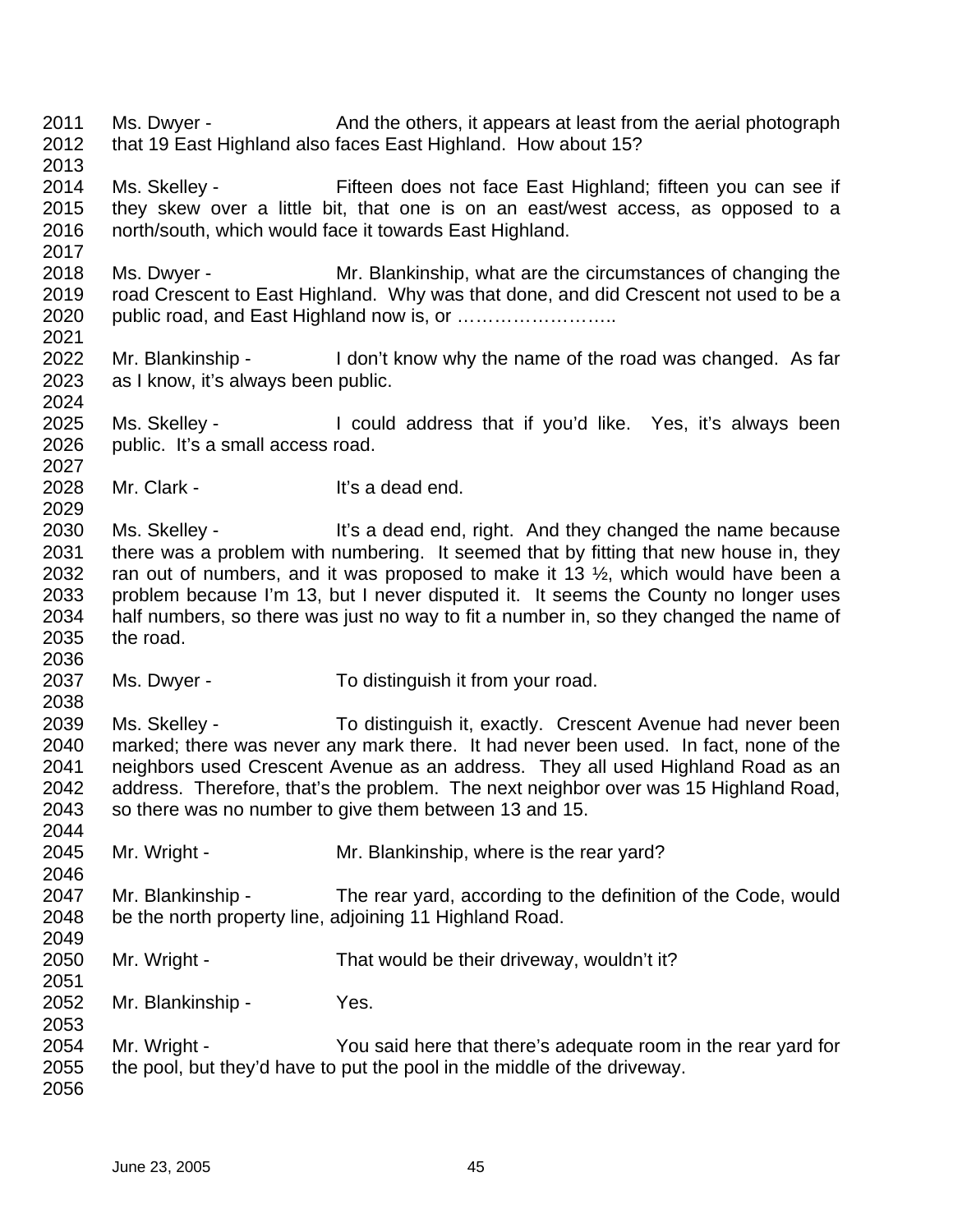2057 Mr. Kirkland - Is that correct?

2058

2082

2091

2100

2059 Mr. Wright - There's no room back there, other than, it looks like a 2060 driveway, a paved area, for access to the garage. 2061

2062 Ms. Skelley - Correct. If I put a swimming pool in my driveway, I would not 2063 be able to access my garage. This house was built in 1969, but even the house before 2064 1969 was sited in the same way. If you would like to hear from Mr. Clark, who has been 2065 at that address for 40 years. 2066

- 2067 Mr. Clark Thank you. My wife and I have been at 11 since 1966. 2068 When we moved there, there was a big two-story Colonial brick home at number 13. 2069 The two elderly ladies who lived there passed away. Their heirs sold the house and 2070 land to Edward and Virginia Gunst. They had the house removed and built the current 2071 house. They placed it with the front of the house facing the side of my property, and the 2072 back of the house facing what was Crescent Lane, which became Highland Road, 2073 which became East Highland Road. Of course that's a corner lot. Where Ms. Skelley is 2074 proposing to put the pool, is at the back of the house – the Gunsts built that house to 2075 even have a greenhouse onto it, which Ms. Skelley has removed from the back, but that 2076 was the back of the house, and now, as she mentioned, that area is shaded from view 2077 by the wall and by the large hollies that go down East Highland Road, so that if she puts 2078 a pool and anything else she wants to back there, it will be totally covered, hidden from 2079 view by anyone coming up either of the corners from East Highland Road to Highland 2080 Road, so it will be totally out of view. I don't see any reason why in the world that she 2081 can't put a pool or whatever she wants to back there.
- 2083 Ms. Dwyer Mr. Blankinship, how is it the County determines front yard 2084 versus rear yard, and I assume that how it's actually used has no relation to that 2085 definition. 2086
- 2087 Mr. Blankinship Right, the Code states that on a corner lot the shorter of the 2088 two street frontages shall be the front. How the house is oriented is a different issue 2089 from the lot. The front of the lot is on East Highland Road, no matter where the front of 2090 the house is.
- 2092 Mr. Clark There has never been an access from East Highland Road 2093 to the property. It has always been on Highland Road as shown in this picture. 2094
- 2095 Ms. Dwyer I guess it's not unusual for a corner lot to have access from a 2096 side street or the street that is not actually the front of the house. What Mr. Blankinship 2097 is explaining is what the County Code determines by definition, what is the front yard 2098 and what is the rear yard, and according to the County Code, the front yard is East 2099 Highland, even though it's not used as a front yard.
- 2101 Mr. Clark The address is Highland, 13 Highland, not 1 East Highland, 2102 and it was never Crescent. It's always been Highland Road, even though there's never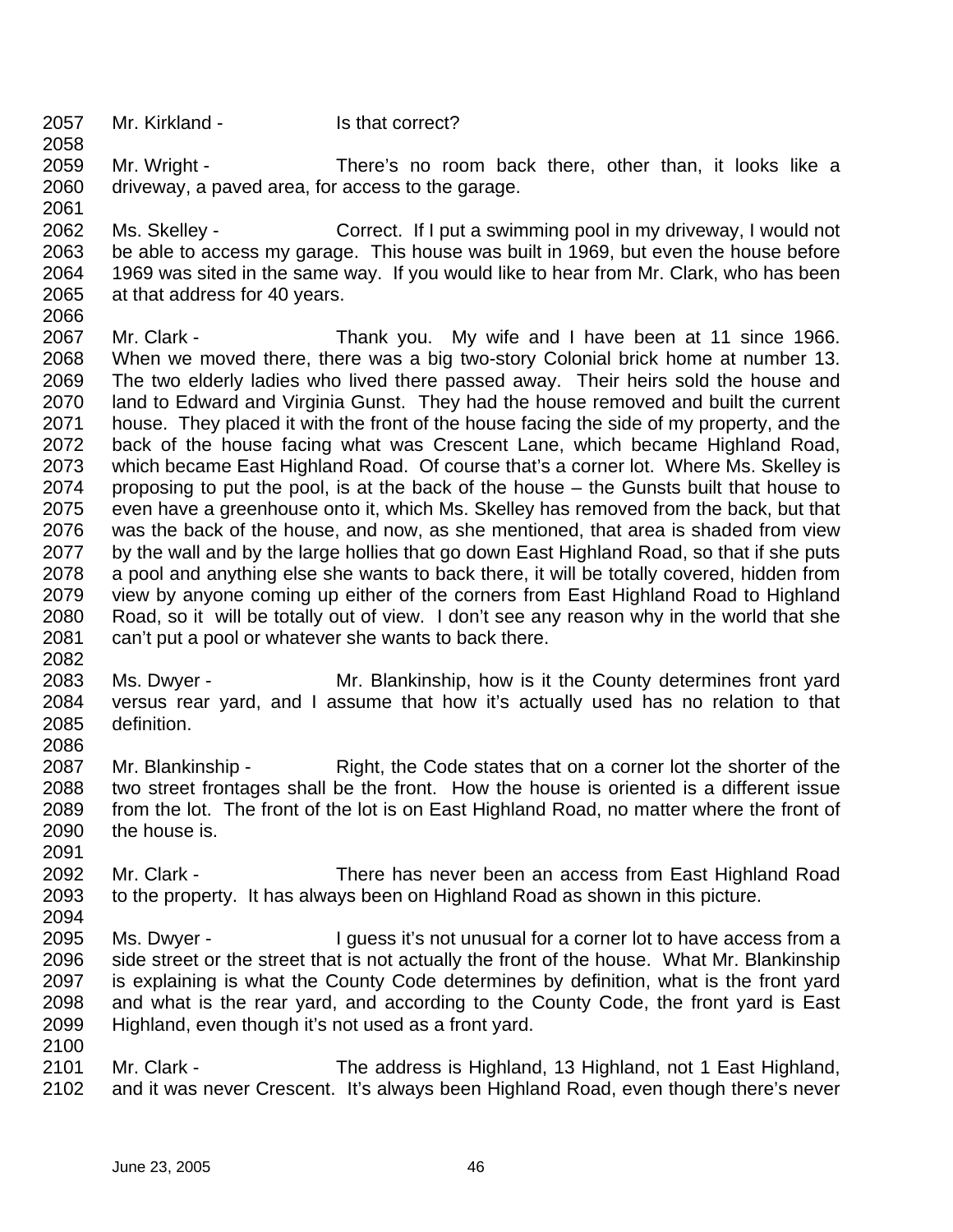2103 been an access from the other side.

2105 Ms. Dwyer - True. That's why I was trying to explore the history of East 2106 Highland and its name change. And East Highland is a public road and has been since 2107 this house was built?

2109 Mr. Blankinship - To the best of my knowledge. It doesn't look like it was built 2110 all the way through; it's built at both ends, but didn't connect all the way through. 2111 Whether it's maintained by the County, I'm not sure, but it does show as public right-of-2112 way. 2113

2114 Mr. Clark - It is **(unintelligible)**, and it is maintained by the County

2116 Mr. Wright - Mr. Blankinship, the County has no latitude, no discretion as<br>2117 to consider other things in determining where the front of the property is? to consider other things in determining where the front of the property is?

2119 Mr. Blankinship - No sir.

- 2121 Ms. Skelley Meaning that if you buy a corner lot, you always will have to 2122 site your house to the smaller ……………………. 2123
- 2124 Mr. Blankinship You can site your house however you want, but the shorter 2125 of the two street frontages is going to be the front, and so accessory structures can only 2126 be in the rear, as defined.
- 2128 Ms. Skelley It really limits the property are you saying there's no way to 2129 have a variance on that, even though it wouldn't disturb anyone. No one is here 2130 contesting it. I only have neighbors who are in favor of it.
- 2132 Mr. Blankinship If the application of the Code prohibited you from making any 2133 reasonable use of your property, then a variance would be an appropriate relief. 2134
- 2135 Ms. Skelley That's what I'm doing here today, am I not? 2136
- 2137 Ms. Dwyer What we're wrestling with is the Supreme Court case that 2138 has been very clear in limiting BZA authority, and that case says that if without the 2139 variance, the homeowner still has reasonable use of their property, then this Board does 2140 not have jurisdiction to grant a variance.
- 2141

2104

2108

2115

2118

2120

2127

- 2142 Ms. Skelley But in this case, I don't have reasonable use, because as 2143 you can see by the illustration, the driveway takes up the entire north side, which by the 2144 definition of the County would be my back yard, so there is no way to use the back yard. 2145
- 2146 Ms. Dwyer If you can use it as a residence, that's considered 2147 reasonable use.
- 2148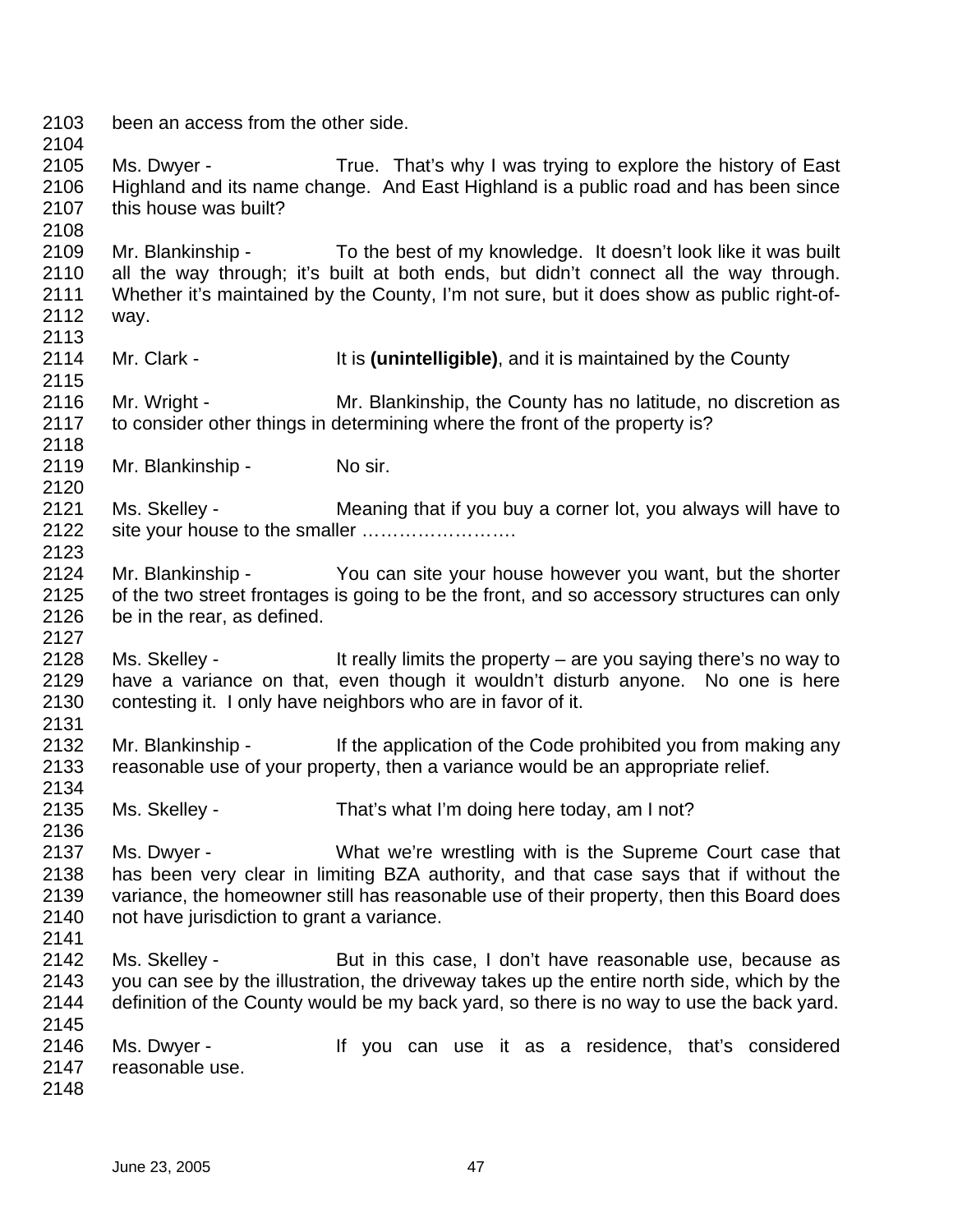2149 Ms. Skelley - It limits the use of that back yard totally, and I really would 2150 like to appeal to you that it does limit that back yard/front yard use. 2151 2152 Ms. Dwyer - It basically prevents you from putting anything between your 2153 house and East Highland, any sort of structure, other than landscaping. 2154 2155 Ms. Skelley - And there's no way to appeal that? 2156 2157 Ms. Dwyer - Not that I'm aware of. 2158 2159 Ms. Skelley - The argument that I'm not able to use the northern side 2160 doesn't hold? 2161 2162 Ms. Dwyer - The Supreme Court case has addressed this precisely and 2163 says if you have use of the residence without the variance, that is reasonable use of the 2164 property. 2165 2166 Mr. Wright - And that is stated so clearly that we can't get around it. 2167 2168 Mr. Clark - Her address is wrong. 2169 2170 Ms. Harris - You can appeal anything. We've been appointed by the 2171 Circuit Court. We have the jurisdiction that was outlined in the Code. 2172 2173 Ms. Skelley - But like Mr. Clark had just said, that my address is wrong, 2174 because my address goes to Highland Road, not East Highland Road, so therefore is 2175 there something we could address there, the fact that my number is on Highland Road? 2176 2177 Mr. Clark - They'll make you change your number. 2178 2179 Mr. Blankinship - The addresses are set so that emergency vehicles can find 2180 your home; that's the important thing there, and they need to make the turn off of 2181 Highland to get to you in case of an emergency, so we want the address to reflect that. 2182 2183 Mr. Wright - Looks like to me it's sort of inconsistent. 2184 2185 Ms. Skelley - It does seem to be inconsistent here. 2186 2187 Mr. Wright - I think it goes back to determining what your front yard is, 2188 and that's going to be the key here. 2189 2190 Ms. Skelley - That's why I feel that there's sort of a loop-hole, is because 2191 this house historically has always been sited this way, for as long as we can remember. 2192 Mr. Clark has lived there for forty years. I understand what the ruling is on the Supreme 2193 Court; however, that would hold if my address was East Highland, but my address has 2194 never been East Highland. Historically, no house has been on East Highland or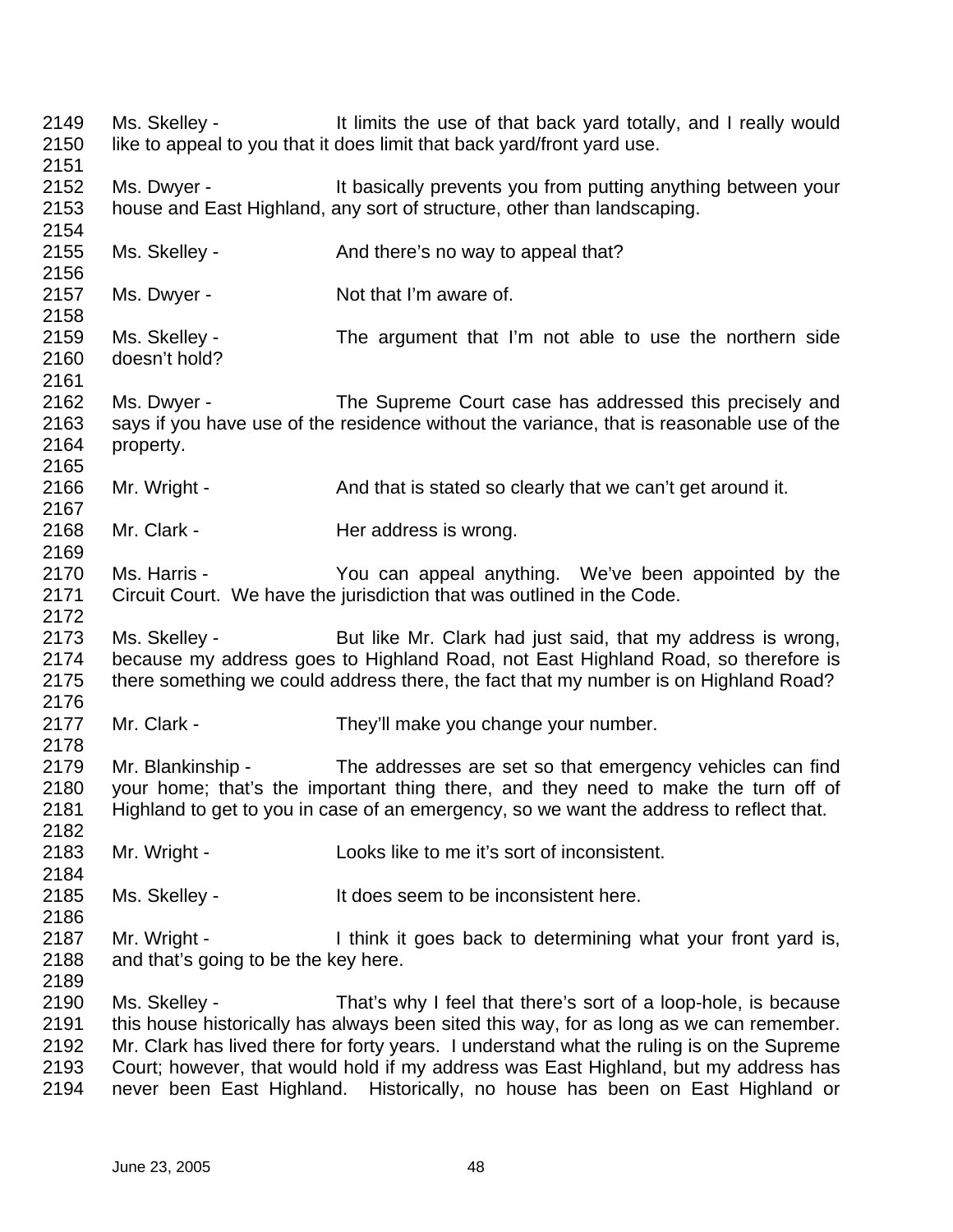2195 Crescent Avenue. That's why I feel that we have a little room here. 2196 2197 Mr. Blankinship - Let me read you the definition of "Lot Line, Front," from 2198 Section 24-3 of the County Code. "The front lot line is the line separating the lot from a 2199 street on which it fronts. On a corner lot, the front shall be deemed to be along the 2200 shorter dimension of the lot." 2201 2202 Ms. Skelley - When was that Code written? 2203 2204 Mr. Blankinship - 1960. 2205 2206 Mr. Clark - I think you ought to get an appeal. 2207 2208 Ms. Skelley - Yes, how do I appeal this? Particularly since no one is 2209 arguing this; it's so clearly the back yard. It just really limits, not only my property and 2210 my use of it, but quite frankly, it limits my ability to sell the property because it makes 2211 the back yard useless. This is a house that's invited to be on Garden Tour; this is a 2212 historic house; this is a very high-end house. I have architectural drawings; this is a 2213 very expensive pool going in. This is clearly something that would enhance the 2214 neighborhood. 2215 2216 Mr. Wright - I'm sure there's no question about that, but what you're 2217 asking us to do, in addition, is to amend the County Ordinance, and you might pursue 2218 with the Board of Supervisors to amend the Ordinance or something like that, but that's 2219 the second phase of it. We don't have the authority to amend the County Ordinance. 2220 2221 Ms. Skelley - That just seems so sad, because the truth is half the cases 2222 that I've seen here, you haven't really been able to hear them, and yet you're the people<br>2223 who are really helping our community to remain beautiful and organized. who are really helping our community to remain beautiful and organized, ………… 2224 2225 Mr. Wright - We try. 2226 2227 Ms. Skelley - **Exam a strateger and the set of the books** from so long ago 2228 seems so indiscriminate. If you look up on that drawing, you're looking at five lots. Of 2229 the five lots, three houses do not face the way that the County says that the back yards 2230 and front yards should be. More than half of the properties aren't even complying right 2231 now, and it just seems there should be some way to go around, and it seems we're 2232 cutting our own Board off at the knees, and that's a real shame. I'll do whatever it 2233 takes. If you want me to appeal higher up, I will do that. It just seems a shame. 2234 2235 Mr. Wright - I don't think there's any question; you certainly have a right 2236 to appeal the decision of this Board to the Circuit Court of Henrico County. You ought 2237 to discuss it with a lawyer before you go to that expense. I think there are other ways. 2238 Normally, people go to their Supervisor when they have problems like this, and things 2239 begin to happen, if enough people do it. 2240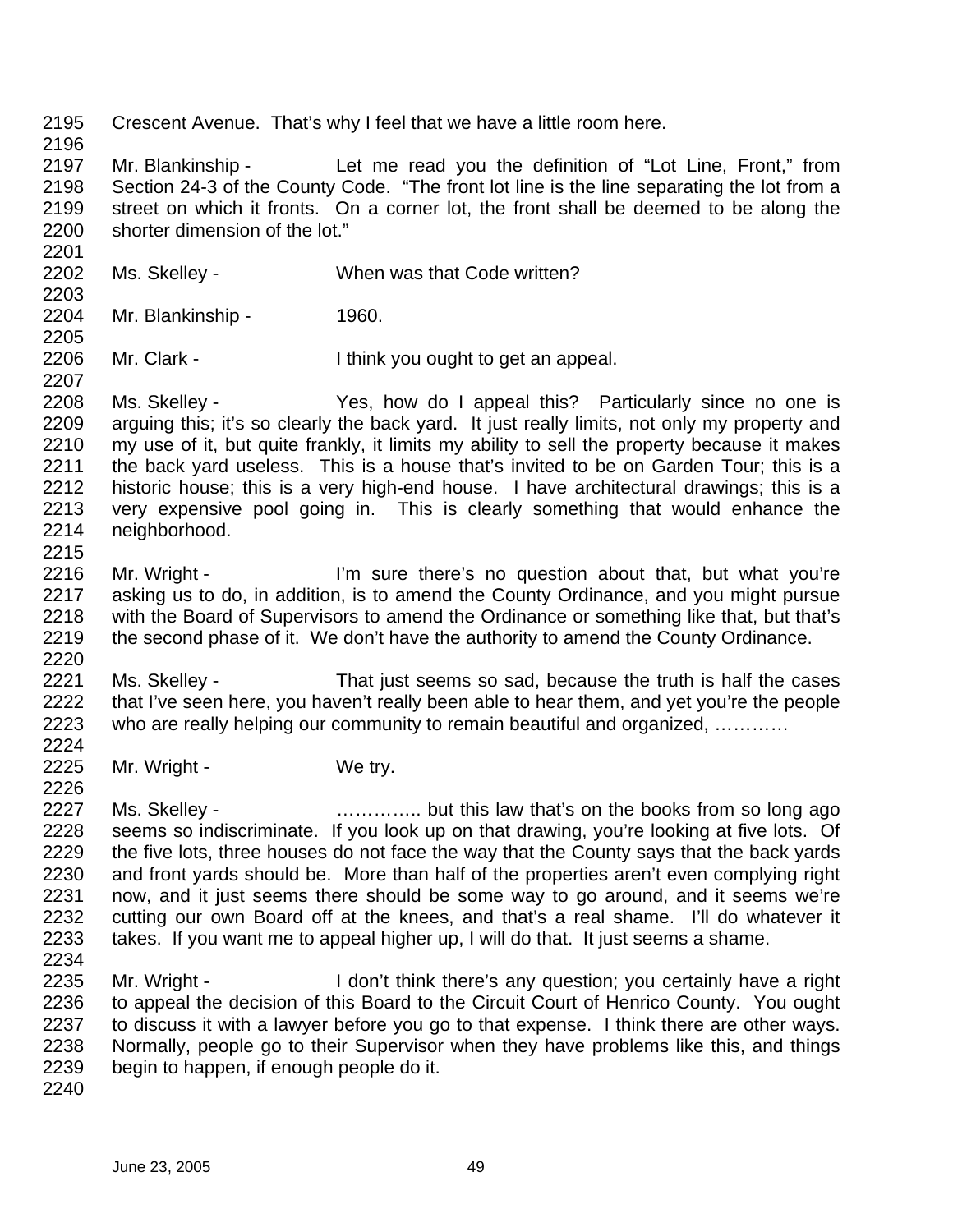2241 Ms. Skelley - Could you help me? In other words, you're suggesting my 2242 next step is to talk to the Supervisor. 2243 2244 Mr. Wright - It would be Ms. O'Bannon. 2245 2246 Ms. Skelley - In fact I did talk to him when I first came in. 2247 2248 Mr. Wright - The Her -- Mrs. O'Bannon. Tuckahoe. 2249 2250 Ms. Skelley - Oh, okay. 2251 2252 Ms. Dwyer - There would need to be a change to the County Ordinance, 2253 perhaps related to pool location, for example, permitting that in a different portion of the 2254 property. 2255 2256 Mr. Wright - Or to leave this Board some discretion in determining 2257 whether it impacts on the neighborhood, but we don't have that discretion. It's 2258 unfortunate. 2259 2260 Ms. Skelley - Thank you for hearing me, and I'll follow through. It is 2261 unfortunate. I appreciate it. 2262 2263 Mr. Wright - A-69-2005. 2264 2265 Ms. Dwyer - Mr. O'Kelly, did you see any opportunity to do additional 2266 research on this question of the roadways and the designation of the front yard because 2267 of the changing of the name of the roadways – do you see any reason to defer this case 2268 and do any research on that question? 2269 2270 Mr. O'Kelly - That's a good question, Ms. Dwyer. I'd have to defer to Mr. 2271 Blankinship. It looks like he has studied the existing conditions pretty carefully in the 2272 past six weeks. 2273 2274 Mr. Blankinship - The original plat shows it as a platted street; they testified 2275 that the County does maintain the street, which makes it in my mind, I don't see any 2276 guestion but that it's a public street. 2277 2278 Ms. Dwyer - I move that we deny A-69. 2279 2280 Ms. Harris - Second. 2281 2282 Mr. Wright - Motion's made and seconded that we deny A-69. Any 2283 discussion? 2284 2285 Ms. Dwyer - The basis for the denial would be that the homeowner in this 2286 case has reasonable and beneficial use of this property as a residence without the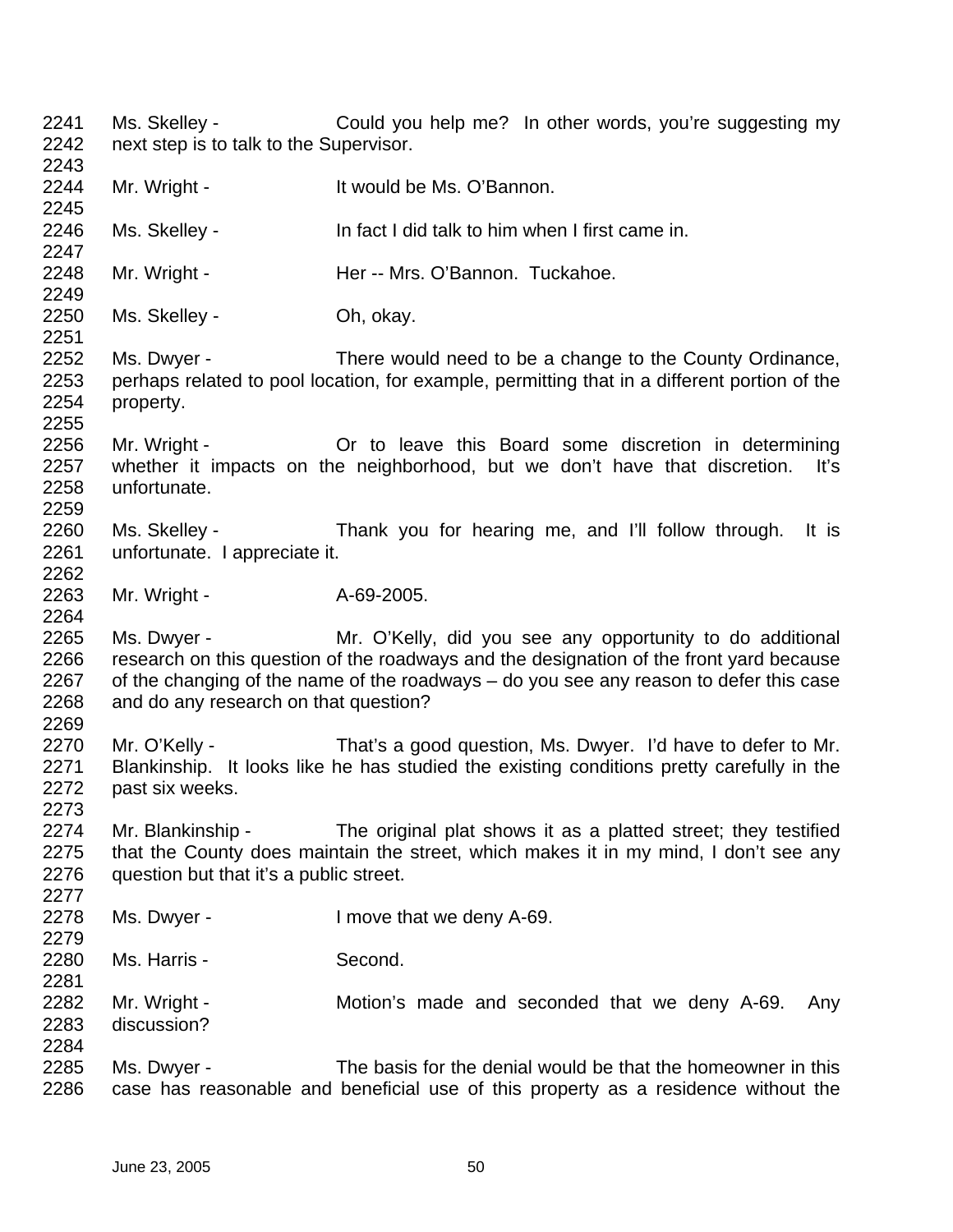2287 granting of this variance, which means that this Board does not have the authority to 2288 grant a variance in this case. 2289 2290 Ms. Harris - To me, if they differ with the Code as to rear and front yard 2291 requirements, they probably need to investigate that further, but not with this body. 2292 2293 Ms. Dwyer - I think that looking at it outside the law, that this would be a 2294 wonderful addition to this home and to this neighborhood. I see that there's no 2295 detriment whatsoever; unfortunately, the law, as I think Mr. Blankinship has indicated, is 2296 quite clear as to which portion of the property is considered the front yard, and Cochran 2297 is quite clear as to the authority of this Board, so I see no way around it under the law 2298 as it currently is written. 2299 2300 Mr. Wright - If they were to pursue that and get the front yard changed, 2301 they wouldn't need a variance. 2302 2303 Mr. Kirkland - It would be in the side yard though. 2304 2305 Mr. Wright - It can't be in the side yard, either way you cut it, so they 2306 would have to put it in the back yard.. 2307 2308 Ms. Dwyer - Che option might be to change the ordinance, with regard to 2309 placement of pools or accessory structures in general. 2310 2311 Mr. Wright - They should go to the Board of Supervisors. 2312 2313 Mr. O'Kelly - One other option is to suggest that the location of accessory 2314 structures may be located in other yards by approval of a conditional use permit, or a 2315 special exception, which would leave it with the Board of Zoning Appeals. 2316 2317 Mr. Wright - The motion's made and seconded. All in favor of denial, say 2318 aye. All opposed, no. It's denied. 2319 2320 After an advertised public hearing and on a motion by Ms. Dwyer, seconded by Ms. 2321 Harris, the Board **denied** application **A-69-2005** for a variance to build an in-ground 2322 pool and gazebo at 13 Highland Road (Westham) (Parcel 759-731-8984). 2323 2324 Affirmative: Dwyer, Harris, Kirkland, Nunnally, Wright 5 2325 Negative: 0 2326 Absent: 0 2327 2328 The Board denied your request as it found from the evidence presented that there was 2329 no "hardship approaching confiscation" as required by § 15.2-2309 of the Code of 2330 Virginia to justify a variance. 2331 2332 Mr. Wright - Next case.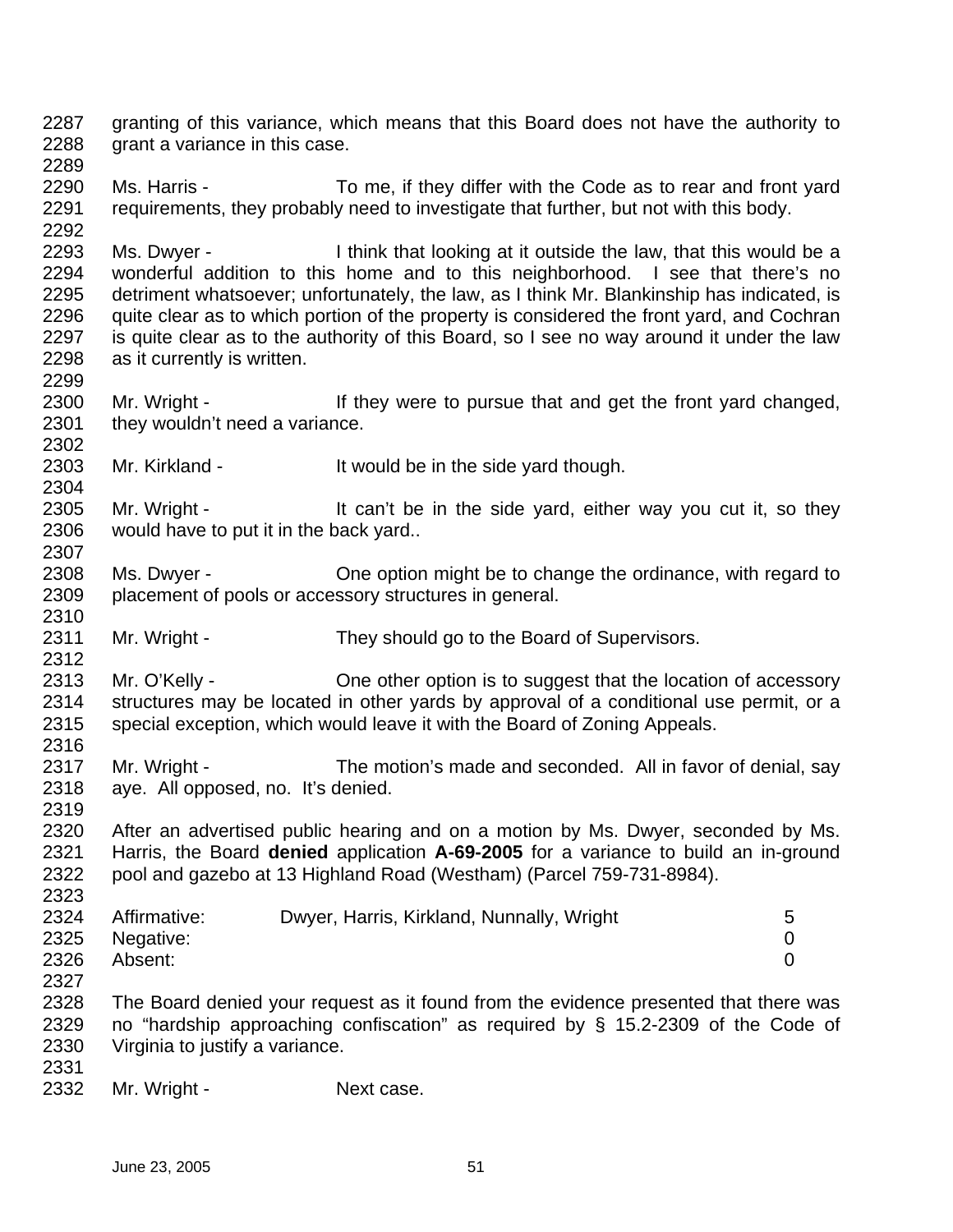2333 2334 **UP-11-2005 WESTHAMPTON MEMORIAL PARK** requests a conditional use 2335 permit pursuant to Section 24-52(h) to replace an existing 2336 maintenance building at 10000 Patterson Avenue (Parcel 744-742- 2337 5871), zoned A-1, Agricultural District and R-1, One-family 2338 Residence District (Tuckahoe).

- 2340 Mr. Wright Does anyone else desire to speak with reference to this 2341 case? Would you raise your right hand and be sworn please?
- 2343 Mr. Blankinship Do you swear that the testimony you are about to give is the 2344 truth, the whole truth, and nothing but the truth, so help you God?

2346 Mr. Keith - Mr. Chairman, my name is Jeff Keith, President of Keith 2347 Engineering, a firm in Crozier, Virginia. We're representing the Westhampton Memorial. 2348 They have a small maintenance building, about 900 square feet, which is not useful, 2349 kind of difficult to get into, and it's small, and they want to replace it with an 1800 square 2350 foot building that's built at ground level, so that a lot of the outside storage material will 2351 be able to be put inside this building. We're about 55 feet from the property line, and 2352 there's a large growth of trees between there and where we propose to put the building. 2353 The recommendations here from staff are that we plant trees, that we move the doors of 2354 the building so that they're not open to the residential area, so they open in towards the 2355 cemetery, and then we can do a lighting and landscaping plan for the staff. We're in 2356 agreement with all these comments.

- 2358 Mr. Wright You're saying that you're willing to change the entrance to 2359 the southwest side from the northwest. Would that be one of your conditions, Mr. 2360 Blankinship?
- 2362 Mr. Blankinship Yes sir, we had recommended that.
- 2364 Ms. Dwyer How far is the existing house from the property line where 2365 the residences are? 2366
- 2367 Mr. Keith Fifty-five feet. The nearest corner the other way is a lot 2368 more, but it's fifty-five feet to the property line.
- 2370 Ms. Dwyer What will the building be used for?
- 2372 Mr. Keith Maintenance, maybe maintenance of the backhoes, and 2373 storage of some of their equipment. Now you can't put a backhoe in their maintenance 2374 building, and a lot of equipment is not very accessible, so this would be accessible, so a 2375 lot of the outside material that you see there now that's sensitive to the weather, will be 2376 kept in this building.
- 2377

2339

2342

2345

2357

2361

2363

2369

2371

2378 Ms. Dwyer - How high does a building have to be to accommodate a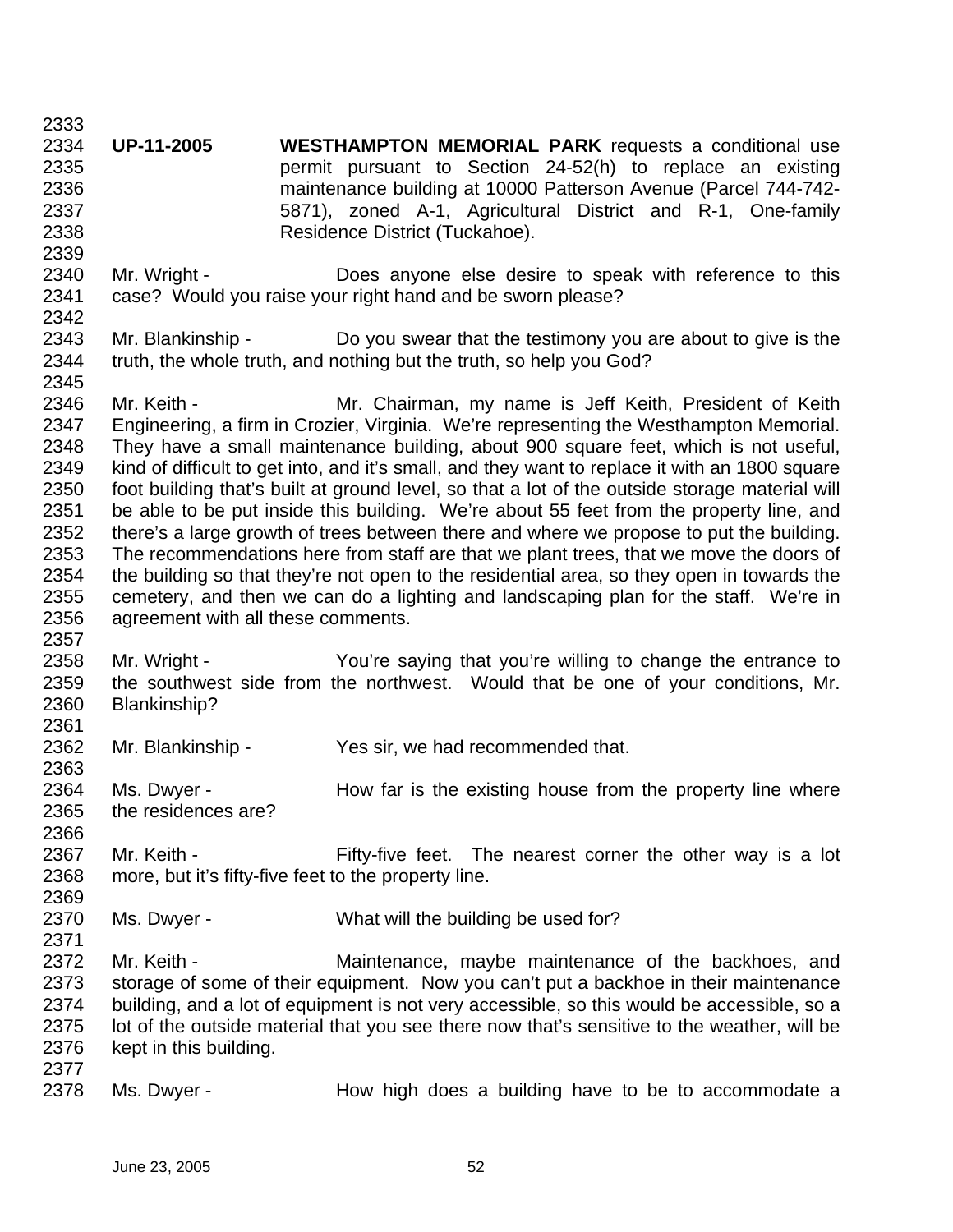2379 backhoe? 2380 2381 Mr. Keith - How high? I think I would need about ten or twelve feet. It's 2382 a sixteen-foot building. 2383 2384 Ms. Dwyer - These buildings are visible from the residences behind, 2385 when the trees lose their leaves. 2386 2387 Mr. Keith - If you went today, you absolutely wouldn't see anything. 2388 When the leaves are off the trees, you will see the building, so that's why we would 2389 agree to put a line of trees in there. 2390 2391 Ms. Dwyer - Aline of evergreens? 2392 2393 Mr. Keith - Yes. 2394 2395 Ms. Dwyer - The reason I asked, because when I visited the site, some of 2396 the neighbors were concerned about the spraying of creosote in this area, and that it 2397 drained down as the water flowed from this property, which is uphill from their homes. 2398 The smelling of creosote was draining into their yards. 2399 2400 Mr. Keith - I don't know that they're spraying creosote, but I'm thinking 2401 that the water flows down the other way, down towards the cemetery. There are 2402 ordinances against whatever they would use, but I don't know of anything they would 2403 use that would be different from what they're doing now. 2404 2405 Ms. Dwyer - Will this building have a floor, or will it be dirt? 2406 2407 Mr. Keith - It will be concrete slab. You'll be able to drive into it. 2408 2409 Ms. Dwyer - So it will be used for storage and materials and vehicles, but 2410 no spraying of creosote or anything like that will be done inside the building? 2411 2412 Mr. Keith - No. 2413 2414 Ms. Dwyer - You don't know where or how that's done now? 2415 2416 Mr. Keith - No, I have no idea how that's done now. What they're 2417 looking for is just more room to store inside and do maintenance work. 2418 2419 Ms. Dwyer - What color will it be? 2420 2421 Ms. Keith - I don't know that they've selected a color, probably a beige 2422 or some color that's ………………… 2423 2424 Mr. Wright - We could have a condition to regulate the color.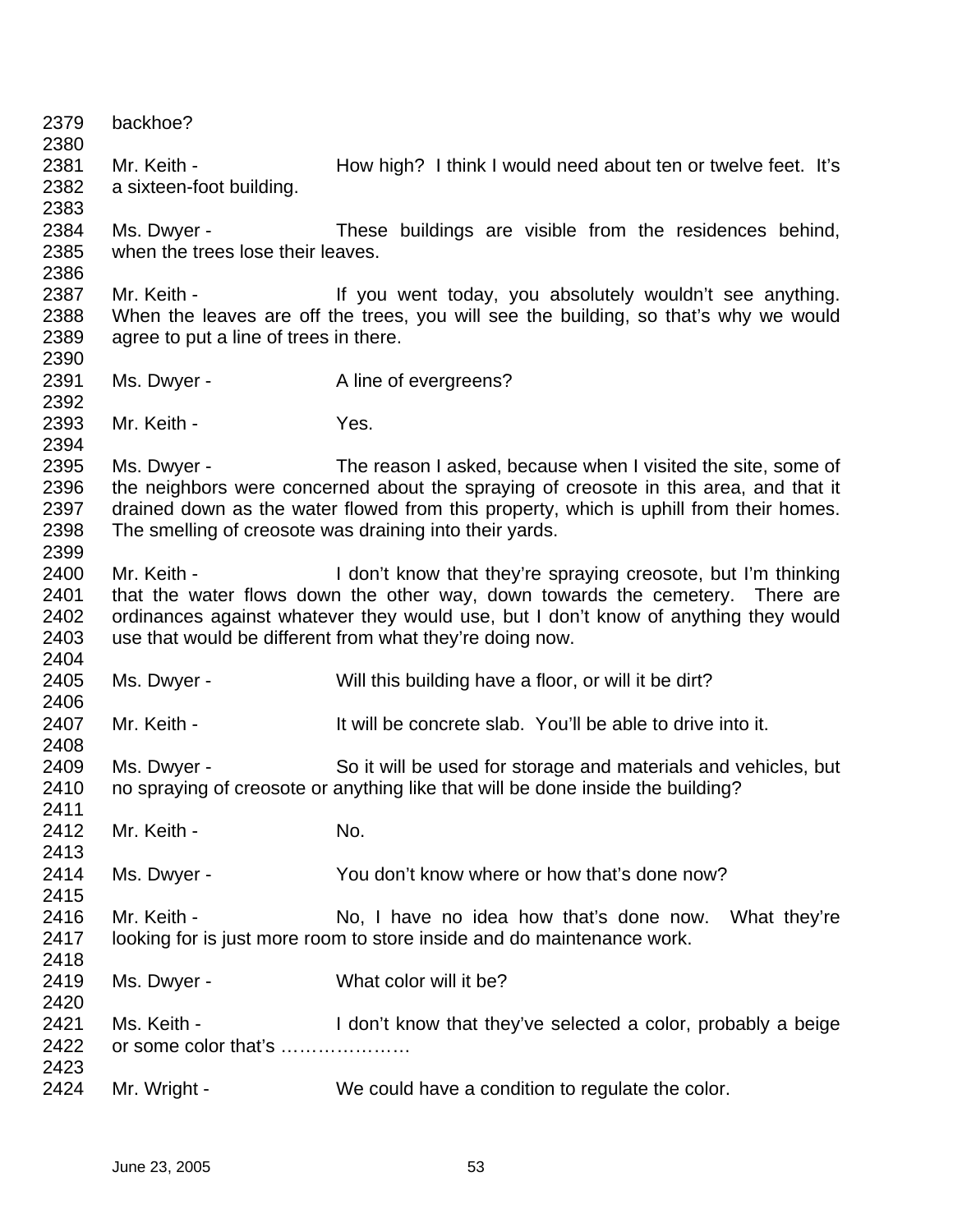| 2425 |                                                             |                                                                                              |
|------|-------------------------------------------------------------|----------------------------------------------------------------------------------------------|
| 2426 | Ms. Dwyer -                                                 | Probably a dark green or brown would be less visible.                                        |
| 2427 |                                                             |                                                                                              |
| 2428 | Mr. Keith -                                                 | I don't think they would object to any color that you would                                  |
| 2429 | suggest.                                                    |                                                                                              |
| 2430 |                                                             |                                                                                              |
| 2431 | Mr. Kirkland -                                              | Is this a pre-fab metal building?                                                            |
| 2432 |                                                             |                                                                                              |
| 2433 | Mr. Keith -                                                 | Yes, pre-engineered metal building.                                                          |
| 2434 |                                                             |                                                                                              |
| 2435 | Mr. Kirkland -                                              | What brand is this? What brand do you suggest?                                               |
| 2436 |                                                             |                                                                                              |
| 2437 | Mr. Keith -                                                 | They're looking; I don't think they've placed the order, but                                 |
| 2438 | Morton is the one.                                          |                                                                                              |
| 2439 |                                                             |                                                                                              |
| 2440 | Mr. Kirkland -                                              | I know a lot of them come in several colors.                                                 |
| 2441 |                                                             |                                                                                              |
| 2442 | Mr. Keith -                                                 | This one comes in a lot of different colors.                                                 |
| 2443 |                                                             |                                                                                              |
| 2444 | Mr. Kirkland -                                              | Is this going to be insulated, so noise wouldn't be a problem                                |
| 2445 |                                                             | if they're in there working on equipment, banging with hammers.                              |
| 2446 |                                                             |                                                                                              |
| 2447 | Mr. Keith -                                                 | No, especially if you move the doors the other way. If the                                   |
| 2448 |                                                             | doors were open toward the residences, you might hear some noise, but if you turn it         |
| 2449 |                                                             | around the other way, all the noise will go towards the cemetery.                            |
| 2450 |                                                             |                                                                                              |
| 2451 | Ms. Harris -                                                | We don't have an expiration date on this use permit. Is it                                   |
| 2452 |                                                             | possible that we could put an expiration date? I'm thinking that whereas there are no        |
| 2453 |                                                             | complaints or persons speaking against this use, but to give ourselves some leeway as        |
| 2454 |                                                             | far as future complaints. We've been told that the conditions are satisfactory to the        |
| 2455 |                                                             | contractor, but if residents do have a complaint who live 55 feet away, we're not giving     |
| 2456 | ourselves any type of comeback on this.                     |                                                                                              |
| 2457 |                                                             |                                                                                              |
| 2458 | Mr. Wright -                                                | I think that would be very difficult. Once you grant                                         |
| 2459 |                                                             | something like this, to put a limit on it; we're supposed to determine that at the time it's |
| 2460 | granted.                                                    |                                                                                              |
| 2461 |                                                             |                                                                                              |
| 2462 | Ms. Harris -                                                | Before it's granted, I'm asking can we have a                                                |
| 2463 |                                                             |                                                                                              |
| 2464 | Mr. Wright -                                                | I know that, but we should determine all this before it's                                    |
| 2465 |                                                             | granted, that it would not impact on the neighbors and put whatever conditions we want.      |
| 2466 |                                                             | If they violate these conditions, then they would be subject to revocation.                  |
| 2467 |                                                             |                                                                                              |
| 2468 | Mr. Blankinship -                                           | Mr. Keith, can you give us some idea of how much money                                       |
| 2469 | they will be investing in this $-$ just a ball park figure. |                                                                                              |
| 2470 |                                                             |                                                                                              |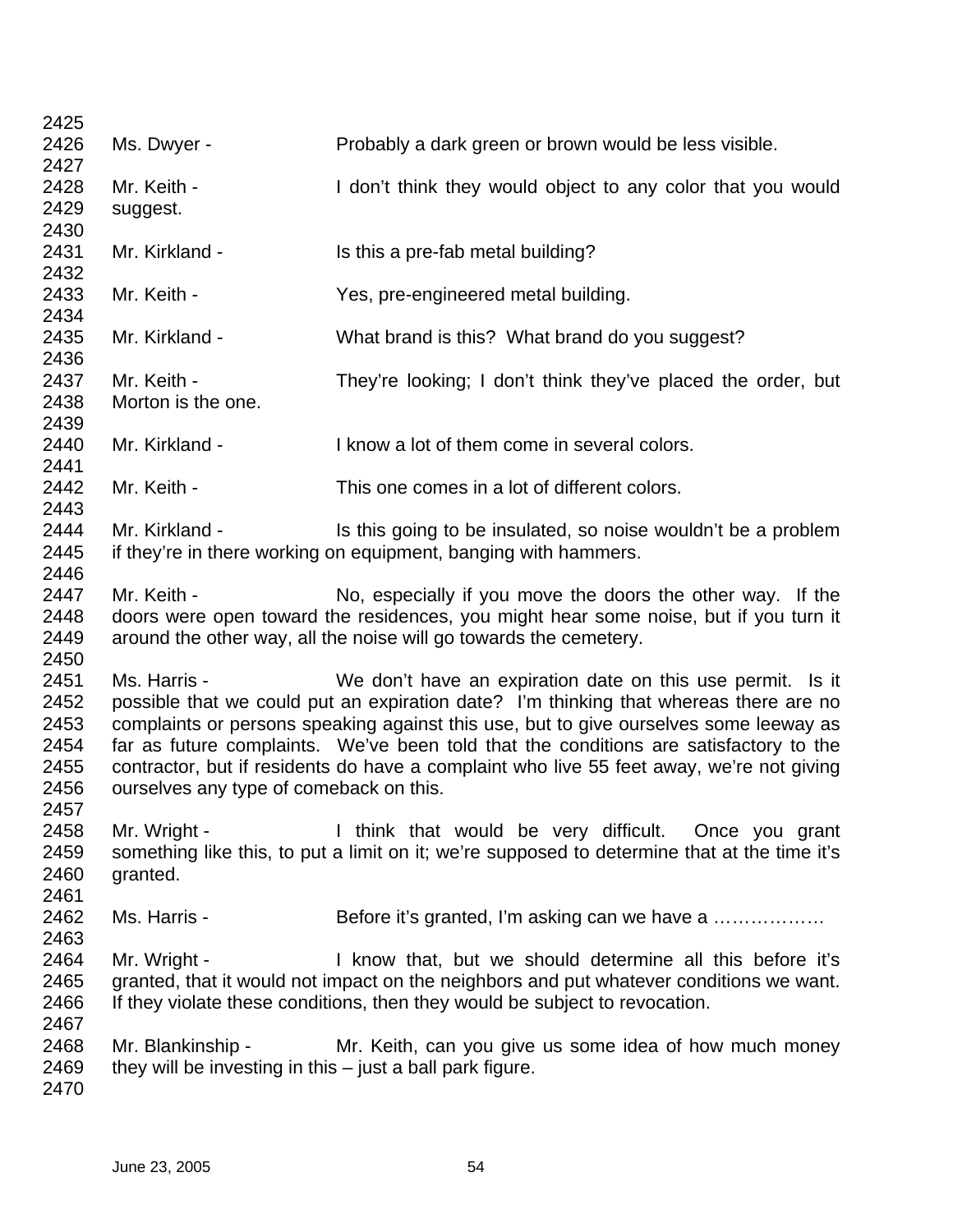2471 Mr. Keith - Probably around \$40-50,000, that range. It's an 1800 2472 square foot building, and it's \$20 a square foot, so \$40-50,000. 2473 2474 Ms. Harris - Okay, I'm still here. 2475 2476 Mr. Blankinship - If it were rescinded after a year, that money would be gone, 2477 and they would have no recourse. 2478 2479 Ms. Harris - I know in other cases we do have a health and safety type 2480 statement; I'm just wondering if we need to do that. 2481 2482 Mr. Wright - We could put all the conditions we want. That's what we 2483 need to do, to insure that when we grant it, that it doesn't cause any problems, but I 2484 don't have any problem with that. We could put some additional language that it would 2485 not impact on the health and safety of the vicinity – I think that's a good idea. 2486 2487 Mr. Keith - That would be true of almost any building you built 2488 anywhere. 2489 2490 Mr. Kirkland - You will be getting a building permit for this, correct? 2491 2492 Mr. Keith - Yes. 2493 2494 Ms. Dwyer - Is there any reason why the building couldn't be put on the 2495 opposite side of this little access drive that's drawn in here – it's not really a paved road. 2496 2497 Mr. Keith - It could be, but that's where they have all their equipment. 2498 That's where their storage building is now, and it might infringe some on the use of the 2499 cemetery if you put it somewhere else. They've sold out part of that property, and they 2500 have enough to do for quite a few years for a cemetery, but that would take some 2501 evaluation if you moved that. They're using the existing well and septic tank. 2502 2503 Ms. Dwyer - The well and septic that are there for the existing house? 2504 2505 Mr. Keith - Yes. 2506 2507 Ms. Dwyer - Is your testimony that the building couldn't be any lower? 2508 2509 Mr. Keith - I would say to make it functional, I wouldn't make it any 2510 lower than that. 2511 2512 Ms. Dwyer - Because ……………… 2513 2514 Mr. Keith - Because if you get a backhoe in, you might have to raise it 2515 inside to do repairs on it, or a lot of the equipment, you might have to get a lift in there to

2516 work on it. You need the ceiling height.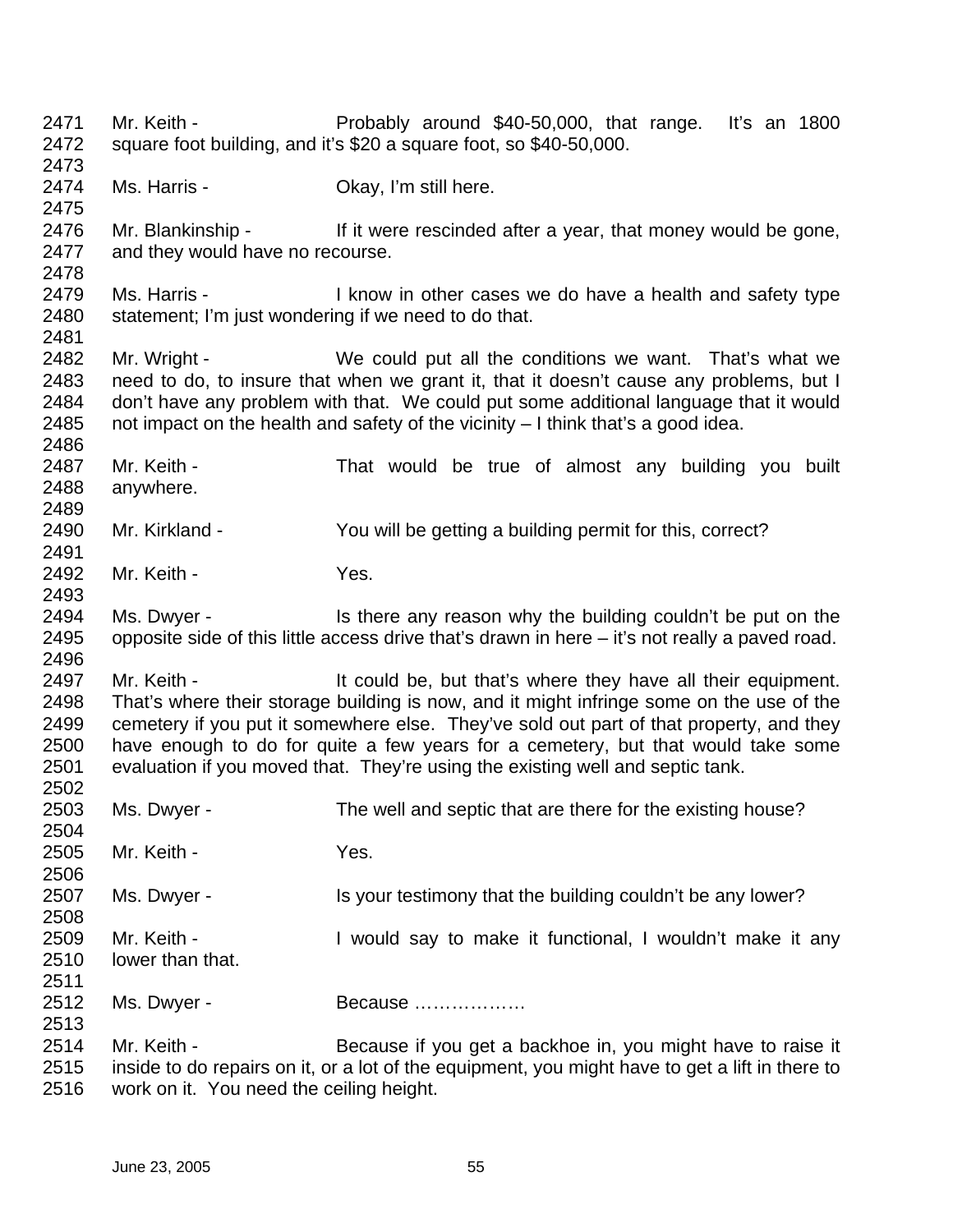2517 2518 Ms. Dwyer - What about the noise factor for doing mechanical work 2519 inside a metal building? It sounds to me that might create a lot more noise for the 2520 neighbors than the existing house. 2521 2522 Mr. Keith - It will be an insulated building, because we're going to heat 2523 it. The insulation will be part of the noise barrier. 2524 2525 Ms. Dwyer - Will the ceiling be insulated, or just the walls. 2526 2527 Mr. Keith - Ceiling and walls. Now all this work that we're talking about, 2528 most of it goes on outside right now, so we know it will be better. 2529 2530 Mr. Wright - Also, we could put a condition about noise. 2531 2532 Mr. Wright - Any further questions of the Board? Is anyone here in 2533 opposition to this request? Hearing none, that concludes the case. UP-11-2005. 2534 2535 Mr. Kirkland - I move we approve it. 2536 2537 Ms. Harris - Second the motion. 2538 2539 Mr. Wright - Motion's been made and seconded. Any discussion? 2540 2541 Ms. Harris - This is UP-11, right? Please add a condition having to do 2542 with noise, nuisance, health and safety, so we can head off a lot of neighbors coming in 2543 and complaining at a later date. 2544 2545 Mr. O'Kelly - Ms. Harris, how about if we added a condition that limited 2546 the hours of operation, rather than some indisputable noise level, or you could put both. 2547 2548 Mr. Wright - We need to address this, as Ms. Harris said, so that we can 2549 insure that the operation will not be detrimental to the surrounding properties now, and 2550 give us some out if they do something like that. Then we could call them in like we did 2551 the Quarry. 2552 2553 Ms. Dwyer - So typically, our hours of operation limitations, Mr. O'Kelly, 2554 would be 7:00 to 6:00, Monday through Friday? 2555 2556 Mr. O'Kelly - I think that would be reasonable based on this type of use. 2557 2558 Mr. Kirkland - *(Unintelligible)* if they've got the backhoe parked inside the 2559 maintenance shed, and they need to get stuff out for a funeral on Sunday or Saturday. 2560 They've got to open the building up, and it would be used at that time. 2561 2562 Ms. Harris - They may have a need to use it.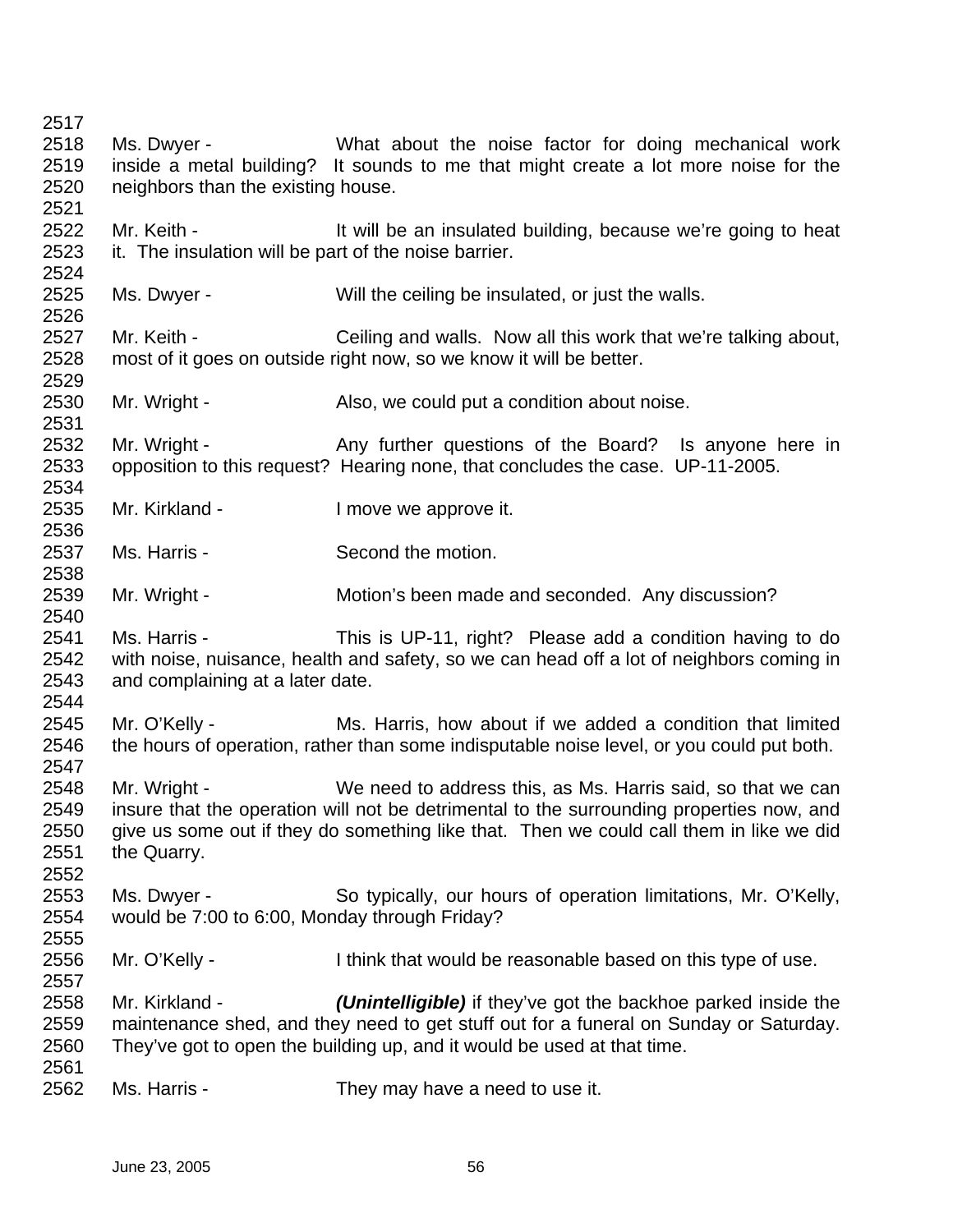| 2563<br>2564<br>2565                         | Mr. Kirkland -<br>something like that.                   | We might have to do it Monday through Saturday or                                                                                                                                                                                                                                                                                               |
|----------------------------------------------|----------------------------------------------------------|-------------------------------------------------------------------------------------------------------------------------------------------------------------------------------------------------------------------------------------------------------------------------------------------------------------------------------------------------|
| 2566<br>2567                                 | Ms. Dwyer -                                              | Sunday too.                                                                                                                                                                                                                                                                                                                                     |
| 2568<br>2569                                 | Mr. Kirkland -                                           | Yes, because they might have to get it out to dig the graves,                                                                                                                                                                                                                                                                                   |
| 2570<br>2571                                 |                                                          | have it ready for Monday morning, so you never know.                                                                                                                                                                                                                                                                                            |
| 2572<br>2573                                 | Ms. Dwyer -                                              | It's a seven-day-a-week possible operation.                                                                                                                                                                                                                                                                                                     |
| 2574<br>2575                                 | Mr. Kirkland -                                           | People don't stop on the weekends.                                                                                                                                                                                                                                                                                                              |
| 2576<br>2577<br>2578                         | Ms. Dwyer -<br>perhaps limit the hours but not the days. | No one was here from the cemetery to answer those kinds of<br>questions, but other faiths might have funerals on Sunday. Non-Christian faiths. So                                                                                                                                                                                               |
| 2579<br>2580<br>2581                         | Mr. Wright -                                             | What are we agreed upon not as far as conditions? 7:00 am<br>to 6:00 pm, limit the operation, seven days a week. Do you want to put something in for                                                                                                                                                                                            |
| 2582<br>2583                                 | noise and welfare and safety?                            |                                                                                                                                                                                                                                                                                                                                                 |
| 2584<br>2585<br>2586<br>2587                 | Ms. Dwyer -<br>nuisance to the neighborhood.             | Something about no activity conducted on the premises will<br>negatively affect the health, safety, and welfare of the adjacent neighborhood or be a                                                                                                                                                                                            |
| 2588<br>2589                                 | Mr. Blankinship -                                        | I see a Show Cause Hearing coming on.                                                                                                                                                                                                                                                                                                           |
| 2590<br>2591<br>2592                         | Ms. Dwyer -<br>to note that somewhere.                   | They did commit that the building would be insulated. I'd like                                                                                                                                                                                                                                                                                  |
| 2593<br>2594                                 | Mr. Wright -                                             | Put that in the conditions, insulated walls and roof.                                                                                                                                                                                                                                                                                           |
| 2595<br>2596<br>2597<br>2598<br>2599<br>2600 | Ms. Dwyer -<br>building and the sun shines off it        | In terms of color, I don't know what you think about that, but I<br>think it is visible from the adjacent neighbors. I could see that it was, although not as<br>much in the summertime with the leaves out. With the building to be dark green or dark<br>brown in color, and that would make it, but you know, if they have a bright aluminum |
| 2601<br>2602                                 | Mr. Kirkland -                                           | Make it bright red.                                                                                                                                                                                                                                                                                                                             |
| 2603<br>2604                                 | Mr. Nunnally -                                           | They did say something about green, didn't they?                                                                                                                                                                                                                                                                                                |
| 2605<br>2606<br>2607<br>2608                 | Ms. Dwyer -                                              | Either dark green or dark brown, and that would not be as<br>reflective, because it is going to be quite a bit taller and quite a bit larger than the<br>existing building. The only other thought that I had would be moving it farther away<br>from the existing location, but if they're going to be planting evergreens and having the      |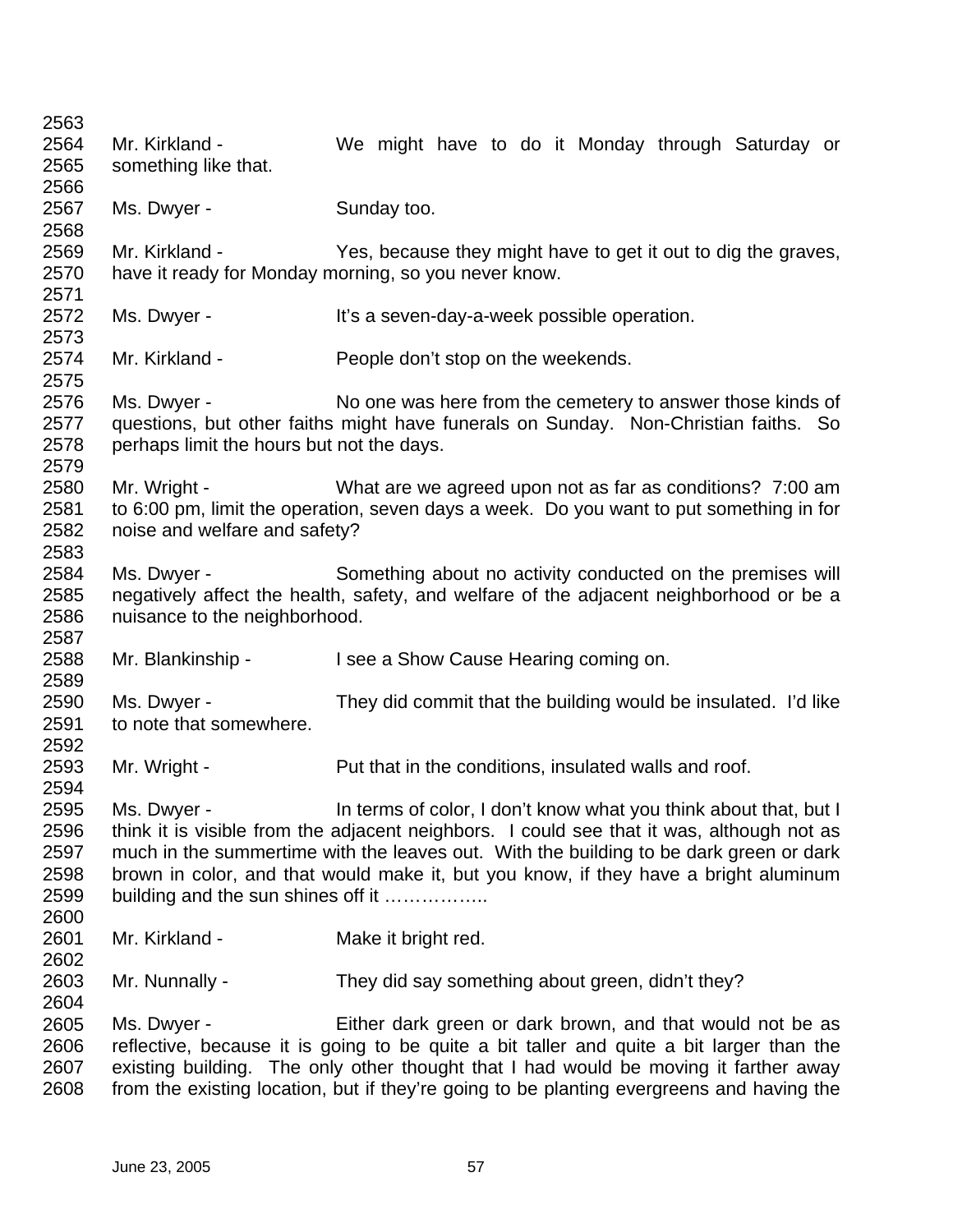| 2609<br>2610                         |                                      | building that color, I think it's because they wanted to use the existing septic system.                                                                                                                                                 |
|--------------------------------------|--------------------------------------|------------------------------------------------------------------------------------------------------------------------------------------------------------------------------------------------------------------------------------------|
| 2611<br>2612<br>2613                 | Mr. Blankinship -<br>conditions?     | Did we say anything about lighting in the suggested                                                                                                                                                                                      |
| 2614<br>2615                         | Ms. Dwyer -                          | No.                                                                                                                                                                                                                                      |
| 2616<br>2617                         | Ms. Harris -                         | Oh yes we did.                                                                                                                                                                                                                           |
| 2618<br>2619                         | Ms. Dwyer -                          | A landscape and lighting plan has to be submitted.                                                                                                                                                                                       |
| 2620<br>2621                         | Mr. Kirkland -                       | You can work that out.                                                                                                                                                                                                                   |
| 2622<br>2623<br>2624                 | Mr. Wright -<br>building.            | I don't know why they need any lighting, except inside the                                                                                                                                                                               |
| 2625<br>2626<br>2627                 | Mr. Blankinship -<br>pole light.     | We just want to make sure they don't put out the twenty-foot                                                                                                                                                                             |
| 2628<br>2629<br>2630                 | Mr. Wright -<br>they?                | They didn't ask for any lighting outside the building, did                                                                                                                                                                               |
| 2631<br>2632                         | Mr. Blankinship -                    | Not specifically.                                                                                                                                                                                                                        |
| 2633<br>2634                         | Mr. Wright -                         | We didn't approve any.                                                                                                                                                                                                                   |
| 2635<br>2636<br>2637<br>2638<br>2639 | Ms. Dwyer -<br>smelled of creosote.  | But they could put it in there, presumably, if we approve it.<br>One other question, Mr. Blankinship. The neighbors were concerned about this<br>spraying of creosote and the draining onto their property of water that included or     |
| 2640<br>2641                         | Mr. Kirkland -                       | Creosote's been illegal since the '70's.                                                                                                                                                                                                 |
| 2642<br>2643<br>2644                 | Ms. Dwyer -<br>like tar or creosote. | It may not be creosote, it may just be something that smells                                                                                                                                                                             |
| 2645<br>2646<br>2647<br>2648         | Mr. Kirkland -                       | What it is, is the parging that they put on the vaults that go<br>down in the ground. A lot of times they prep them on site, and they just smear this tar<br>all on it to make it waterproof, and that's probably what they're smelling. |
| 2649<br>2650                         | Mr. Wright -                         | That hasn't got anything to do with this building though.                                                                                                                                                                                |
| 2651<br>2652<br>2653<br>2654         | Ms. Dwyer -                          | It doesn't have anything to do with the condition. I'm just<br>asking that since we've been made aware of it, we refer it to the appropriate County<br>enforcement arm and have them look into that situation.                           |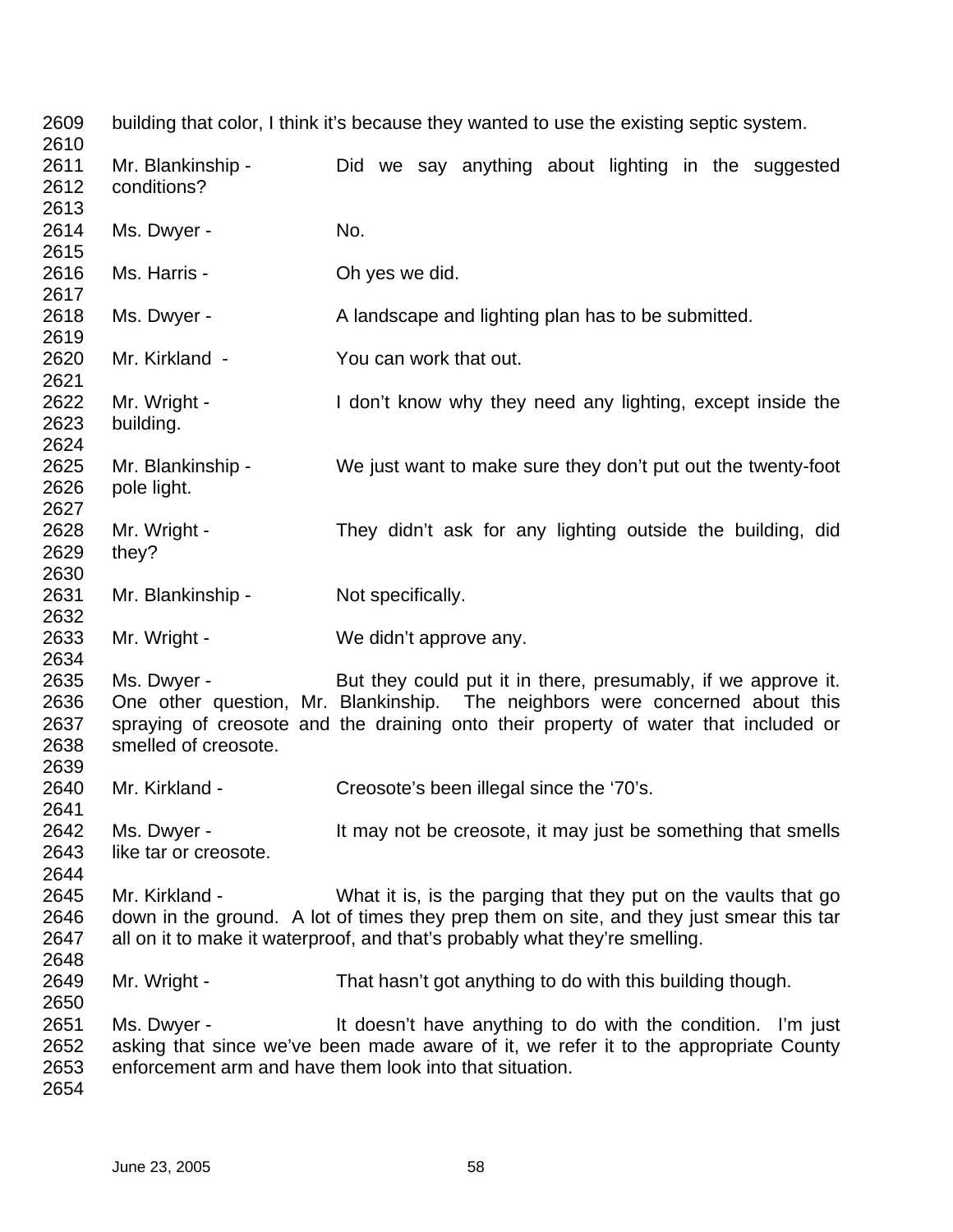2655 Mr. Wright - Do we have all the conditions straight, Ben?

2657 Mr. Blankinship - I have hours of operation limited to 7:00 am to 6:00 pm; a 2658 statement that no operations on the property shall endanger the public health or safety; 2659 or create a nuisance; the walls and roof shall be insulated or otherwise soundproofed; 2660 and that the color should be dark green or brown.

2662 Mr. Wright - Does that about satisfy? All in favor, say aye. Opposed, no. 2663 It's approved with those conditions. 2664

2665 After an advertised public hearing and on a motion by Mr. Kirkland, seconded by Ms. 2666 Harris, the Board **granted** application **UP-11-2005** for a conditional use permit to 2667 replace an existing maintenance building at 10000 Patterson Avenue (Parcel 744-742- 2668 5871). The Board granted the use permit subject to the following conditions: 2669

2670 1. Only the improvements shown on the plan filed with the application may be 2671 constructed pursuant to this approval. Any additional improvements shall comply with 2672 the applicable regulations of the County Code. Any substantial changes or additions 2673 may require a new conditional use permit. 2674

2675 2. A detailed landscaping and lighting plan shall be submitted to the Planning 2676 Department with the building permit for review and approval. The tree line north of the 2677 building shall be supplemented with evergreen screening, such as Cryptomeria 2678 japonica. Any lighting shall be shielded to protect the adjacent residences. 2679

2680 3. The overhead doors shall not be oriented towards the northwest or northeast.

2682 4. [ADDED] Hours of operation in and around the maintenance building shall be 2683 limited to 7:00 am to 6:00 pm. 2684

2685 5. [ADDED] No operations on the property shall endanger the public health or 2686 safety, or create a nuisance.

2688 6. [ADDED] The walls and roof shall be insulated or otherwise soundproofed.

2690 7. [ADDED] The building shall be dark green or brown in color.

|      | 2692 Affirmative: | Dwyer, Harris, Kirkland, Nunnally, Wright |  |
|------|-------------------|-------------------------------------------|--|
|      | 2693 Negative:    |                                           |  |
| 2694 | Absent:           |                                           |  |

2696 The Board granted the request because it found the proposed use will be in substantial 2697 accordance with the general purpose and objectives of Chapter 24 of the County Code. 2698

2699 **A-70-2005 THAGARD DEAN** requests a variance from Section 24-9 to build a 2700 one-family dwelling at 6079 White Oak Road (Parcel 858-708-1205

2656

2661

2681

2687

2689

2691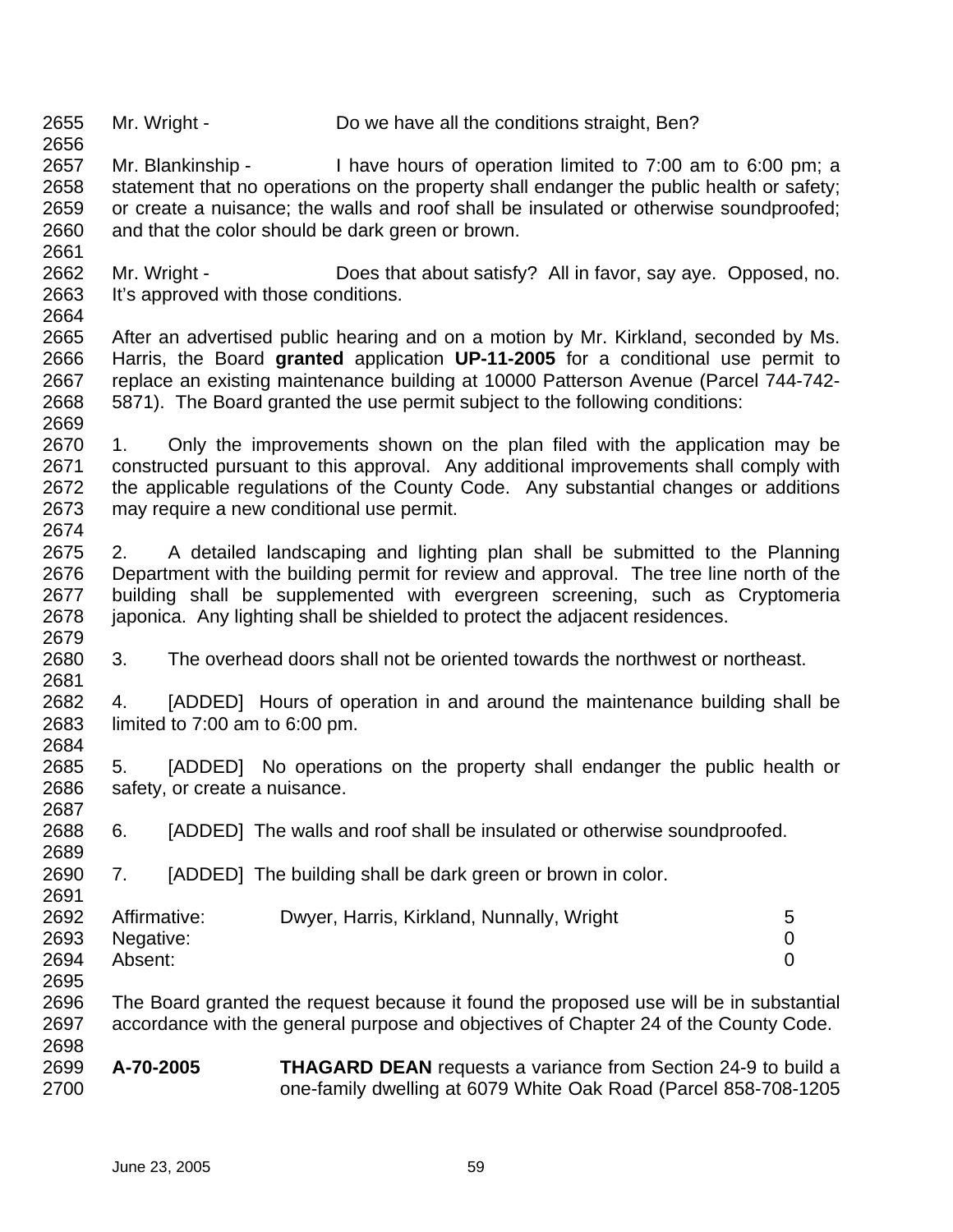- 2701 (part)), zoned A-1, Agricultural District (Varina). The public street 2702 frontage requirement is not met. The applicant has 0 feet public 2703 street frontage, where the Code requires 50 feet public street 2704 frontage. The applicant requests a variance of 50 feet public street 2705 **frontage.** 2706
- 2707 Mr. Wright Does anyone else desire to speak with reference to this 2708 case? Would you raise your right hand and be sworn please? 2709
- 2710 Mr. Blankinship Do you swear that the testimony you are about to give is the 2711 truth, the whole truth, and nothing but the truth, so help you God? 2712
- 2713 Mr. Dean Yes I do. The spelling of the first name is incorrect; it's 2714 spelled Thagard. I'd like to build a single-family dwelling on what I consider home. This 2715 parcel of land in 1950 was acquired by my grandfather, Lee O. Dean; in 1970 my father 2716 acquired it, you granted my brother a right-of-way to it, I don't remember when. I plan 2717 on moving back to the house where I was raised in Henrico County and build a house 2718 that my family can live in. 2719
- 2720 Mr. Nunnally Now you live on a 3-acre lot?
- 2722 Mr. Dean It's 3.46, I believe, which will have a fifty-foot right-of-way, 2723 which the road is about 1700 feet. 2724
- 2725 Mr. Nunnally You say your brother lives back in there?

2727 Mr. Dean - Yes sir, if you look where the proposed right-of-way goes in 2728 an angle, you can see John Aylett and Carol Dean – they own that piece right there, 2729 which is a parcel of the original 76 acres that my father, Arthur Dean, owns right now. 2730 What we're after here – my father has three sons. It's one of the largest tracts that 2731 hasn't been developed in the Elko area, where the new middle school's coming and the 2732 high school, etc. All we're really after is to keep the farm in the family. I believe that's 2733 our right, and my father is getting up in age. He can't maintain; it's a lot of land to take 2734 care of. This was my lifelong dream; I never have really moved out of that area right 2735 there. I'm in White Oak Hills, which is less than two miles from my parents' house right 2736 now, but I'm in a position right now where I've built two houses and gradually moved 2737 and moved until I can come back home without in the future, wanting to move, and 2738 maybe pass this land back to my kids. Everybody in this room knows land is going out 2739 of this world. This whole set-up right here, what I'm proposing is to keep it in the family. 2740 That's one thing that my father said when he gave me the land, was "You keep it." 2741 That's all we're after here right now. 2742

| _ _ _ _ |                |                                                   |
|---------|----------------|---------------------------------------------------|
| 2743    | Mr. Nunnally - | How much land do you have now?                    |
| 2744    |                |                                                   |
| 2745    | Mr. Dean -     | I guess the aerial photo will say about 76 acres. |
| 2746    |                |                                                   |

2721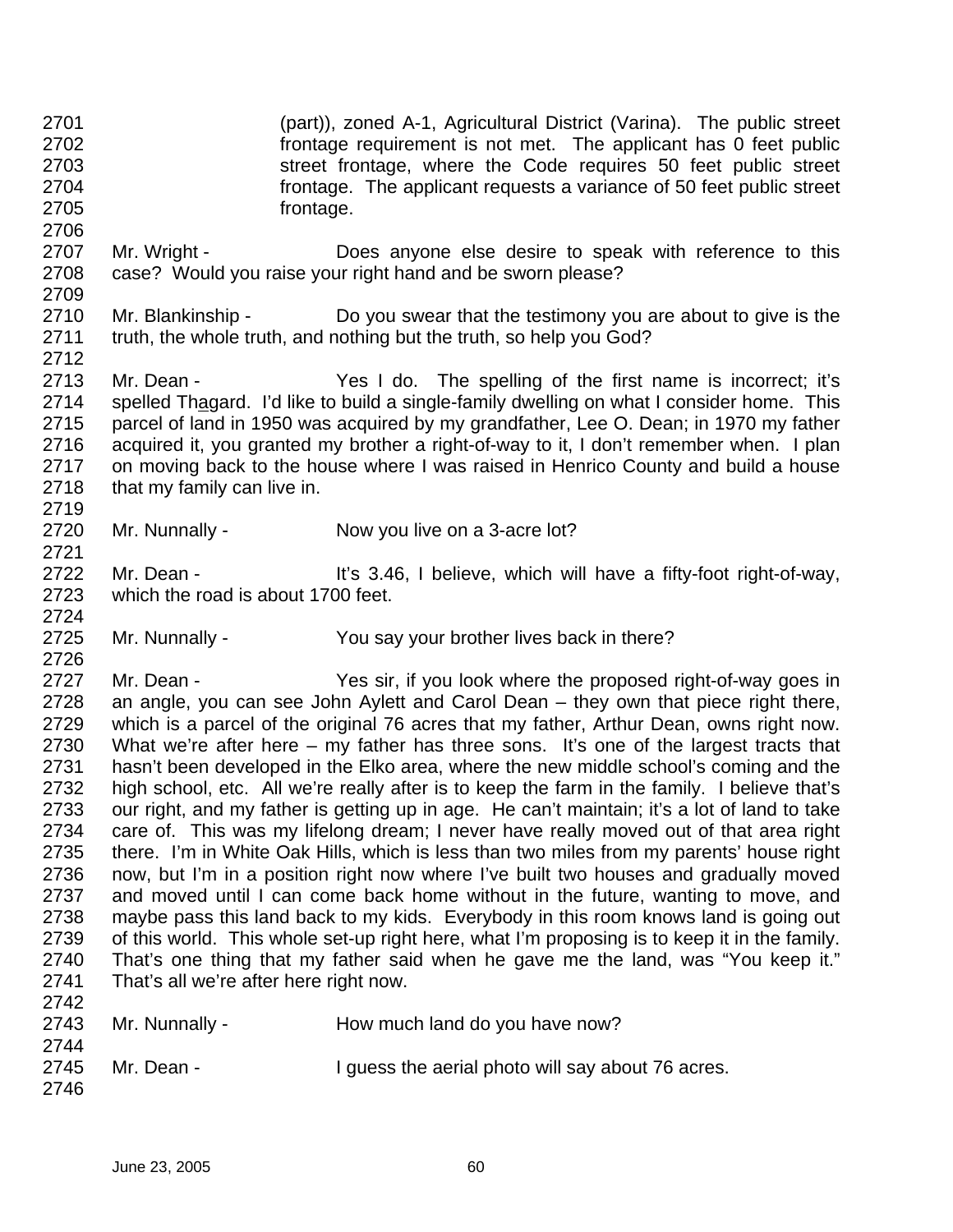2747 Ms. Dwyer - The staff report says that this 3.46-acre lot was split off from 2748 a 68.66-acre parcel.

2750 Mr. Dean - That is correct if you look at the new subdivision right there 2751 in yellow. Last year my father sold ten acres of that land right there which was of no 2752 use to him whatsoever. It was not accessible; there is a creek that runs right down 2753 through there. The aerial photo gives you a better look at what that is right now; it's 2754 nothing but woods. 2755

2756 Ms. Dwyer - I guess my concern right now is that as we begin to splinter 2757 off isolated pieces of land, so far from a public road, it diminishes the land's value to be 2758 developed in a concerted way. You may intend to keep it in the family, but fifty years 2759 from now, there may be a demand to have, probably sooner than that, but certainly fifty 2760 years from now we can't predict what will happen. Whatever we do today runs with the 2761 land forever. This is a very large piece of land that could be developed in a 2762 coordinated, planned way in the future, and we might be detracting from that by 2763 splintering off isolated parcels that are located so far from a public road. 2764

2765 Mr. Dean - It would be an immediate family member, which we came to 2766 the hearing when you were planning on going to 10-ace lots, switching over from our A-2767 1 zoning. I specifically came before you and asked the Board if this would hinder me 2768 from building a house on it. They said it wouldn't; I would be grandfathered in, that I 2769 could build a house on my father's property.

2771 Ms. Dwyer - That ordinance wasn't passed.

2773 Mr. Dean - That's what I'm saying; that's what I was told, and that's why 2774 I've gone through the process, and I've gotten in touch with Ray Jernigan, who is on the 2775 Board of Planning. He advised me of the steps to take to come to you right now. Have 2776 the land surveyed; have the soil analysis done, and then present this to you to show you 2777 what I'm after. 2778

2779 Ms. Dwyer - Family divisions are excepted from the regular zoning 2780 requirements, but that doesn't entitle you necessarily to a variance.

2782 Mr. Dean - I understand that. That's why I'm here asking.

2784 Mr. Wright - Of course down the road, if somebody wanted to get all that 2785 property together, they could acquire this and put it in a development. That doesn't 2786 prohibit somebody from acquiring this and adding it to the development area.

2788 Ms. Dwyer - It's hard to predict the future, but the more little pieces. We 2789 see so much of this; we've seen it in several cases today; so many little pieces that are 2790 pulled out from large parcels have no road frontage, and it will affect future 2791 development. Just that little reserve piece that caused such a controversy today is an 2792 example of what can happen in the future.

2749

2770

2772

2781

2783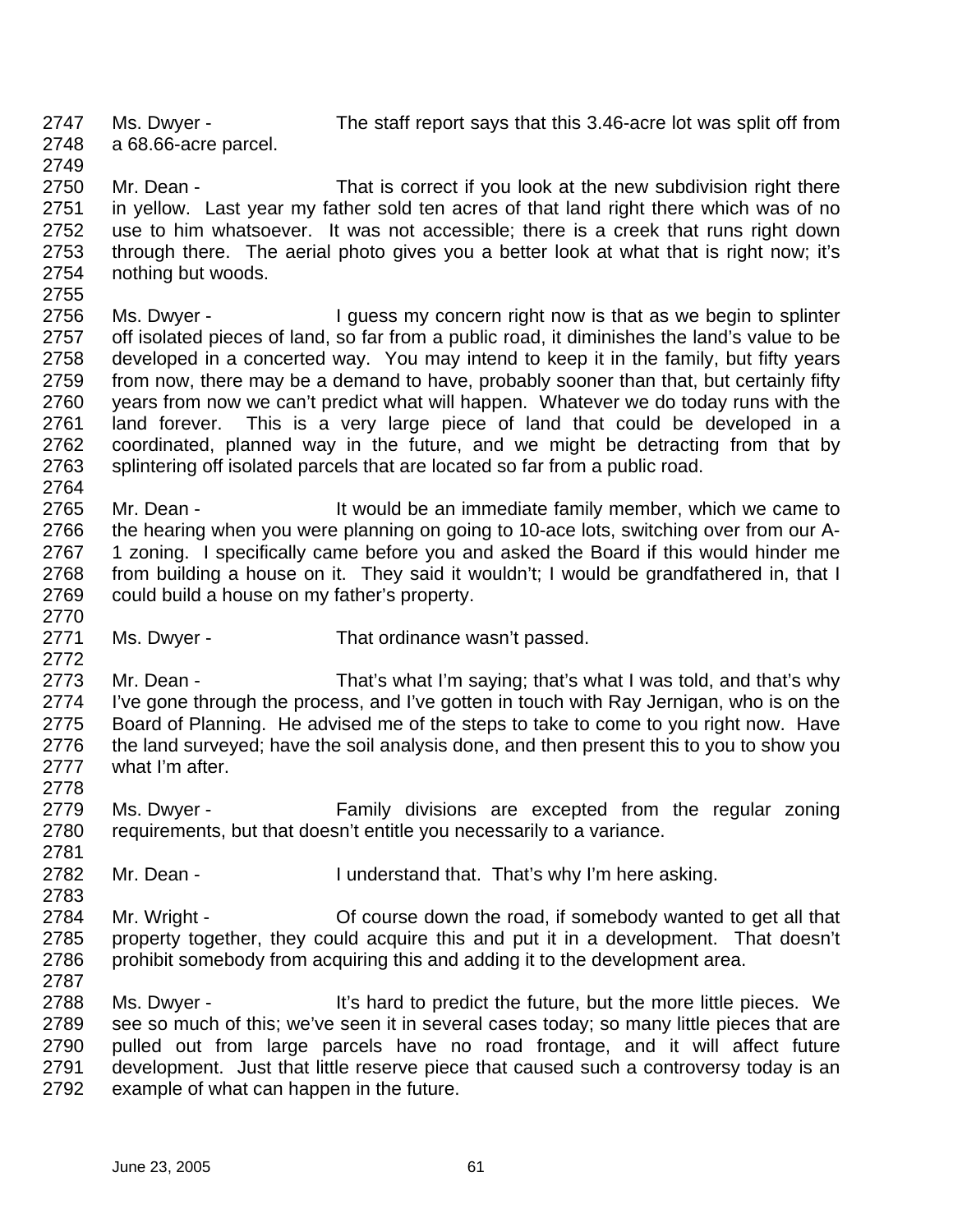| 2793 |                                             |                                                                                              |
|------|---------------------------------------------|----------------------------------------------------------------------------------------------|
| 2794 | Mr. Wright -                                | You've got to weigh that against the right of the person who                                 |
| 2795 |                                             | owns the property today, uses the property now, down to somewhere fifty or a hundred         |
| 2796 | years from now.                             |                                                                                              |
| 2797 |                                             |                                                                                              |
| 2798 | Mr. Dean -                                  |                                                                                              |
|      |                                             | I totally agree with you sir.                                                                |
| 2799 |                                             |                                                                                              |
| 2800 | Mr. Wright -                                | Any further questions of the Board? Is anyone here in                                        |
| 2801 |                                             | opposition to this request? Hearing none, that concludes the case.                           |
| 2802 |                                             |                                                                                              |
| 2803 | Mr. Dean -                                  | When would I know what the outcome is?                                                       |
| 2804 |                                             |                                                                                              |
| 2805 | Mr. Wright -                                | We're going to decide it at the end of the docket today. You                                 |
| 2806 |                                             | can call the Planning Office this afternoon. A-70-2005.                                      |
| 2807 |                                             |                                                                                              |
| 2808 | Mr. Nunnally -                              | Move we approve it.                                                                          |
| 2809 |                                             |                                                                                              |
| 2810 | Mr. Wright -                                | Motion's made we approve. Is there a second?                                                 |
| 2811 |                                             |                                                                                              |
| 2812 | Mr. Kirkland -                              | Second.                                                                                      |
| 2813 |                                             |                                                                                              |
| 2814 | Mr. Wright -                                | Any discussion? All in favor, say aye. Opposed, no. Four                                     |
| 2815 | ayes, one no.                               |                                                                                              |
| 2816 |                                             |                                                                                              |
| 2817 | Mr. Blankinship -                           | Is there an explanation on that one, Mr. Chairman?                                           |
| 2818 |                                             |                                                                                              |
| 2819 | Ms. Harris -                                | This is a family division.                                                                   |
| 2820 |                                             |                                                                                              |
| 2821 | Ms. Dwyer -                                 | The family division allows them to divide the property without                               |
| 2822 |                                             | rezoning it, but it doesn't necessarily entitle them to a variance for the road frontage, is |
| 2823 | that correct, Mr. Blankinship?              |                                                                                              |
| 2824 |                                             |                                                                                              |
| 2825 | Ms. Harris -                                | When else would we apply this Code that allows them to                                       |
| 2826 | divide it?                                  |                                                                                              |
| 2827 |                                             |                                                                                              |
| 2828 | Ms. Dwyer -                                 | They can have a family division that has sufficient road                                     |
| 2829 | frontage, and they wouldn't have to rezone. |                                                                                              |
|      |                                             |                                                                                              |
| 2830 |                                             |                                                                                              |
| 2831 | Ms. Harris -                                | It's not very realistic when you look at all the land that's in                              |
| 2832 |                                             | Varina District and the other rural areas; there's so much acreage that I think the Code     |
| 2833 | was written for cases like this.            |                                                                                              |
| 2834 |                                             |                                                                                              |
| 2835 | Mr. Wright -                                | They couldn't use it. Certainly looking at the property itself,                              |
| 2836 |                                             | there's no reasonable use once you have the lot. We voted on that, didn't we?                |
| 2837 |                                             |                                                                                              |
| 2838 | Mr. Kirkland -                              | We discussed later.                                                                          |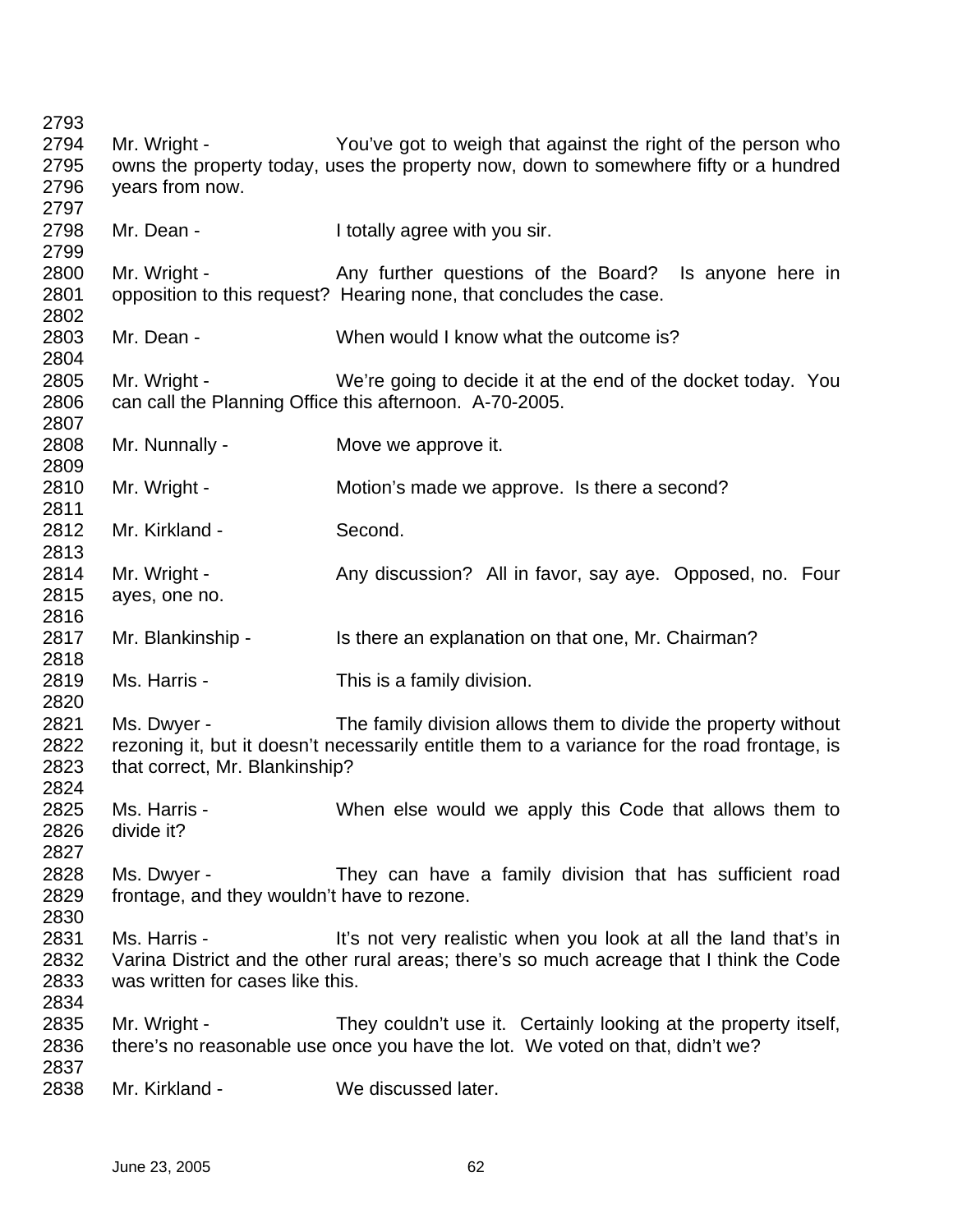2839

2840 After an advertised public hearing and on a motion by Mr. Nunnally, seconded by Mr. 2841 Kirkland, the Board **granted** application **A-70-2005** for a variance to build a one-family 2842 dwelling at 6079 White Oak Road (Parcel 858-708-1205 (part)). The Board granted the 2843 variance subject to the following conditions:

2845 1. This variance applies only to the public street frontage requirement. All other 2846 applicable regulations of the County Code shall remain in force.

2847

2844

2848 2. Approval of this request does not imply that a building permit will be issued. 2849 Building permit approval is contingent on Health Department requirements, including, 2850 but not limited to, soil evaluation for a septic drainfield and reserve area, and approval 2851 of a well location. 2852

2853 3. At the time of building permit application, the applicant shall submit the 2854 necessary information to the Department of Public Works to ensure compliance with the 2855 requirements of the Chesapeake Bay Preservation Act and the code requirements for 2856 water quality standards. 2857

2858 4. The applicant shall present proof with the building permit application that a legal 2859 access to the property has been obtained. 2860

2861 5. The owners of the property, and their heirs or assigns, shall accept responsibility 2862 for maintaining access to the property until such a time as the access is improved to 2863 County standards and accepted into the County road system for maintenance. 2864

2865 6. At the time of building permit application the owner shall demonstrate that the 2866 parcel created by this division has been conveyed to members of the immediate family, 2867 and the subdivision ordinance has not been circumvented. 2868

| 2869 | Affirmative:   | Harris, Kirkland, Nunnally, Wright |  |
|------|----------------|------------------------------------|--|
|      | 2870 Negative: | Dwyer                              |  |
| 2871 | Absent:        |                                    |  |

2872 2873 The Board granted this request, as it found from the evidence presented that, due to the 2874 unique circumstances of the subject property, strict application of the County Code 2875 would produce undue hardship not generally shared by other properties in the area, and 2876 authorizing this variance will neither cause a substantial detriment to adjacent property 2877 nor materially impair the purpose of the zoning regulations. 2878

2879 **A-71-2005 EDWARD N. MILLER** requests a variance from Section 24-95(q)(5) 2880 to build a two-story addition at 5908 Park Forest Lane (Park Forest 2881 at Wyndham) (Parcel 742-778-1113), zoned RTHC, Residential 2882 Townhouse District (Conditional) (Three Chopt). The rear yard 2883 setback is not met. The applicant has 31 feet rear yard setback, 2884 where the Code requires 35 feet rear yard setback. The applicant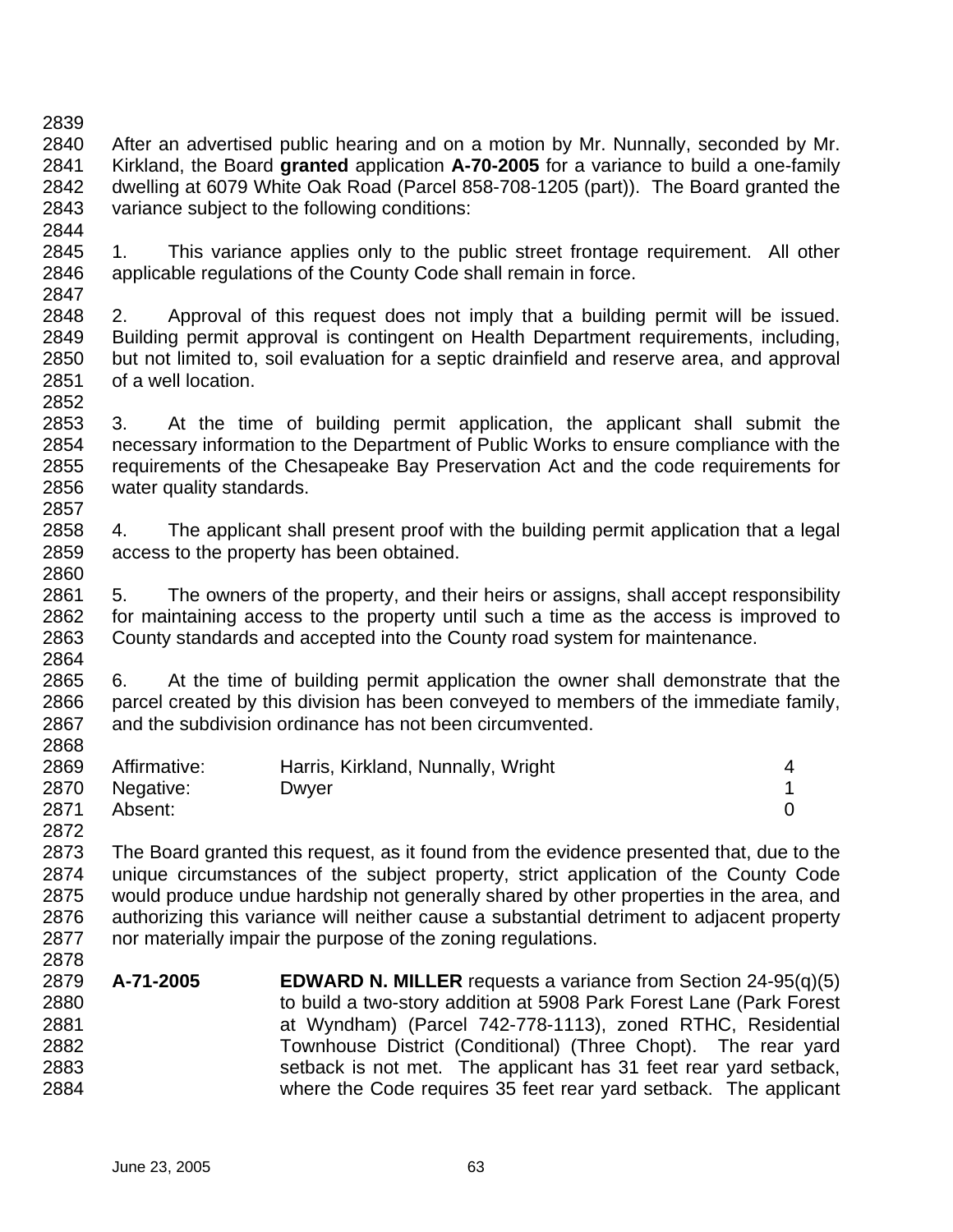2886

2889

2885 requests a variance of 4 feet rear yard setback.

2887 Mr. Wright - Does anyone else desire to speak with reference to this 2888 matter? Would you raise your right hand and be sworn please?

- 2890 Mr. Blankinship Do you swear that the testimony you are about to give is the 2891 truth, the whole truth, and nothing but the truth, so help you God?
- 2892 2893 Mr. Miller - I do. My name is Edward Miller. We would like to build a 2894 two-story addition on the back of our house to accommodate our new family. In 2895 January I asked my father to ask what the setbacks were on the property so I could 2896 proceed with going ahead with doing an addition, and the answer that he got from the 2897 County was that there was a thirty-foot setback, so I continued on from that point with 2898 getting a survey done to show the proposed addition on the survey. You have a copy of 2899 the survey in there. The survey shows that the proposed addition, a 16 by 24 addition, 2900 would be 31 feet from the property line. I showed this plan to one of my proposed 2901 contractors. He also contacted the County to find out what the setback was. His 2902 answer was that it was thirty feet. So I proceeded to get the drawings made, and I put 2903 out proposals for several contractors to bid on this process. Once I ordered the 2904 contract, the permits were turned down, because they said that the setback was 35 feet, 2905 not 30 feet. There seems to be some confusion as to what the zoning on this piece of 2906 property is, and I propose that you give me a variance based on the misinformation that 2907 we've gotten here.
- 2909 Mr. Wright Where did you seek this information? Who did you ask?
- 2911 Mr. Miller Harold Ellis is the person in the Planning Department who 2912 gave us this information, twice. 2913
- 2914 Mr. Kirkland Did he write anything down and hand it to you?
- 2916 Mr. Miller No, he did not. I called Mr. Blankinship after the fact that our 2917 permits were turned down, and asked him to look up the piece of property, and the first 2918 thing out of his mouth also was that it was a 30-foot setback, so there seems to be 2919 some confusion here, and I have made plans for my whole family, based on this 2920 misinformation. We have sold a house; I have gotten married; this is my wife Allyson; 2921 and we're bringing four children into this house that is frankly not large enough to live in 2922 right now, and I'm not pleased with the information that I've received.
- 2923

2908

2910

2915

- 2924 Mr. Wright Mr. Blankinship, did you say that you told him it was a thirty-2925 foot setback?
- 2926

2927 Mr. Blankinship - He said "the first thing out of my mouth was 30." He had 2928 already warned me that it was an unusual case, so the second thing out of my mouth 2929 was, "but let me look it up," and doing the further research, it is a very complicated case. 2930 It is Townhouse zoning, and we no longer allow single-family detached dwellings in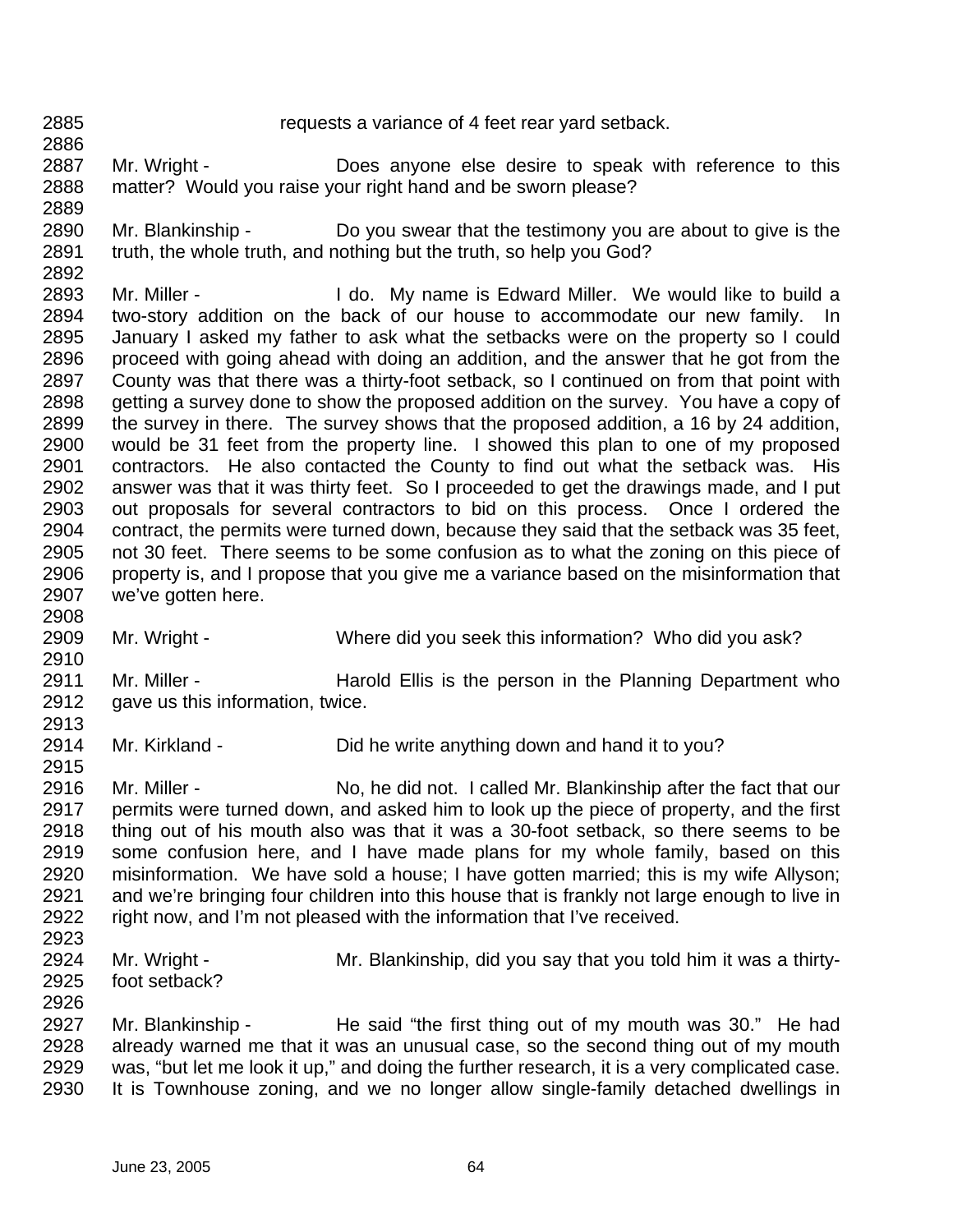2931 Townhouse districts, but at the time this was built, that was allowed. If you were 2932 building single families in the Townhouse District, you had to meet the R-3 standard. 2933 The R-3 standard would be a 40-foot setback, but this is also a Controlled Density 2934 development. I had never heard of a Controlled Density Townhouse Development; this 2935 is probably the only one we've got. That brings in a third Code Section, which is where 2936 we come up with the 30 feet. 2937 2938 Mr. Wright - Is there any way that you could interpret it to 35? Evidently 2939 he's been told by other people in the Planning Office that it was 35, I mean 30. 2940 2941 Mr. Blankinship - He was told 30; it is 35. I don't see how we could. Once you 2942 look it up and trace all the steps, you see which requirement does apply. It would either 2943 be 40 or 35. It would only be 30 if these were townhouses. 2944 2945 Ms. Harris - But the property is zoned for residential townhouses. 2946 2947 Mr. Blankinship - It's zoned for Townhouses, and we no longer allow detached 2948 dwellings in Townhouse Districts, but we did at this time. 2949 2950 Ms. Dwyer - Probably for this reason. 2951 2952 Mr. Wright - And there's nothing to the rear of this property; it's open 2953 area? 2954 2955 Mr. Miller - It's about 300 feet to the nearest house behind me, and it's 2956 all woods and creek. 2957 2958 Ms. Miller - We do have the signatures of all the neighbors indicating 2959 that they concur with the original zoning or the variance that we are seeking. 2960 2961 Mr. Kirkland - The wooded area that does separate your home from the 2962 home behind you, is that a conservation area, a reserved area, or what? 2963 2964 Mr. Miller - It is a flood plain. 2965 2966 Mr. Kirkland - A flood plain, so nothing can be built in there, is that correct? 2967 2968 Mr. Miller - That's correct. 2969 2970 Ms. Dwyer - Would there be any possibility of your acquiring some rear 2971 yard from that conservation area? 2972 2973 Mr. Miller - I have not investigated that. It is also set aside by the 2974 Wyndham neighborhood as a recreational area, so I would have to see about acquiring 2975 it from the Wyndham Foundation also. 2976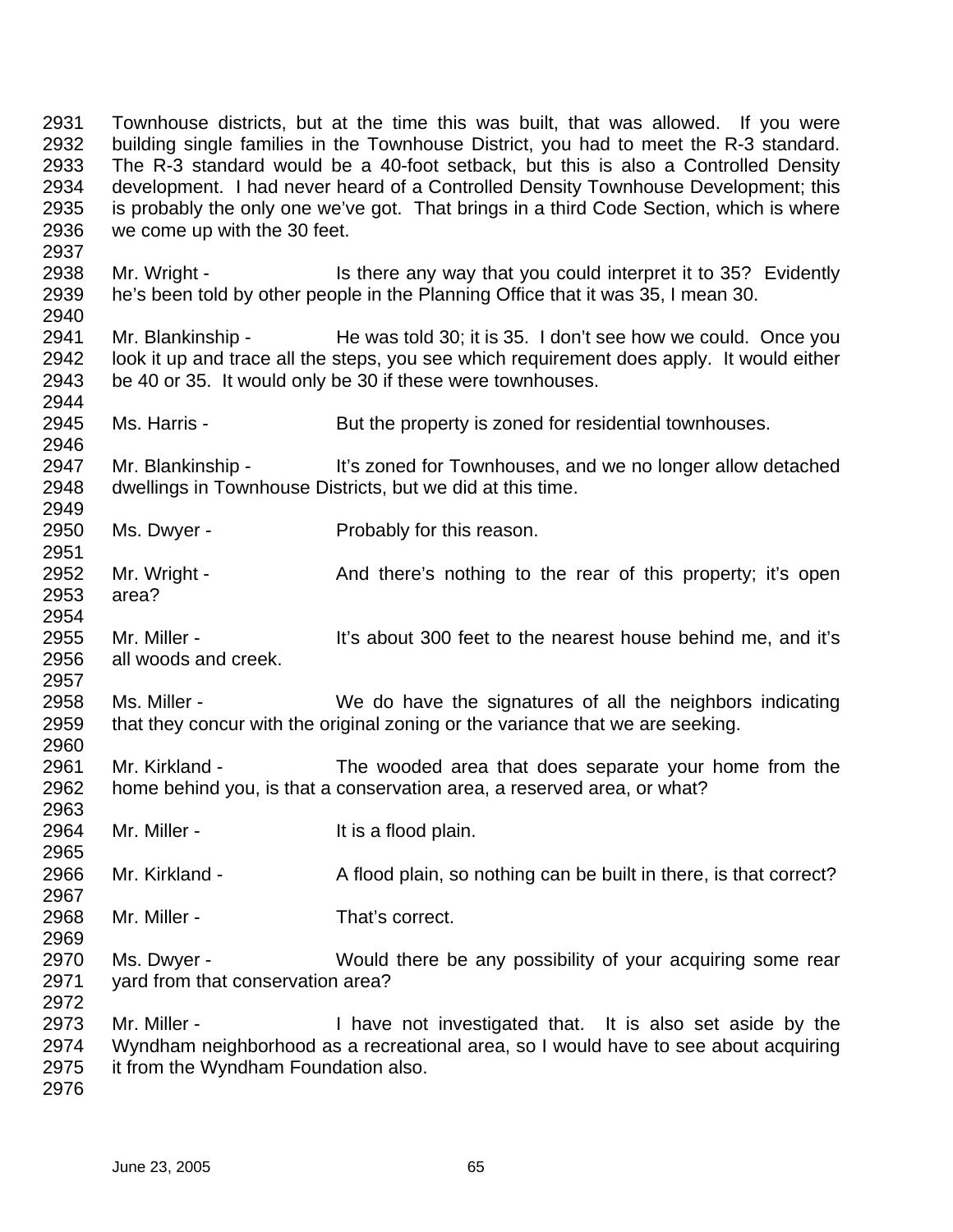2977 Ms. Dwyer - I was just thinking if they were amenable to that, then you 2978 could agree to some sort of arrangement where you purchase the property, but there 2979 would be a permanent easement to the Foundation, granted over that extra five feet, 2980 some way that would accommodate both your needs and theirs. Just a thought. 2981 2982 Mr. Miller - Okay. I'm still going back to this original zoning here as 2983 being 30 feet, and you giving me some variance on that zoning. I understand that your 2984 Supreme Court hearings keep you from giving variances based on the setbacks, but 2985 this zone is a 30-foot zone. 2986 2987 Mr. Wright - Any further questions of the Board? Is anyone here in 2988 opposition to this request? Hearing none, that concludes the case. A-71-2005. 2989 2990 Mr. Nunnally - I move we approve it. 2991 2992 Ms. Harris - Second the motion. 2993 2994 Mr. Wright - Motion's made and seconded that we approve A-71-2005. 2995 Any discussion? 2996 2997 Ms. Harris - This is the case where we had the townhouse zoning 2998 requiring one thing, so I think we have an exception here. 2999 3000 Mr. Wright - A lot of confusion. 3001 3002 Ms. Harris - That we have an exception to this single home being built in 3003 this zoning district. The neighbors are consenting. 3004 3005 Mr. Wright - Any further discussion? All in favor of approval, say aye. 3006 Opposed, no. 3007 3008 Ms. Dwyer - No 3009 3010 Mr. Wright - One "no." It's approved. 3011 3012 After an advertised public hearing and on a motion by Mr. Nunnally, seconded by Ms. 3013 Harris, the Board **granted** application **A-71-2005** for a variance to build two-story 3014 addition at 5908 Park Forest Lane (Park Forest at Wyndham) (Parcel 742-778-1113). 3015 The Board granted the variance subject to the following conditions: 3016 3017 1. This variance applies only to the rear yard setback. All other applicable 3018 regulations of the County Code shall remain in force. 3019 3020 2. The new construction shall match the existing dwelling as nearly as practical in 3021 materials and color. 3022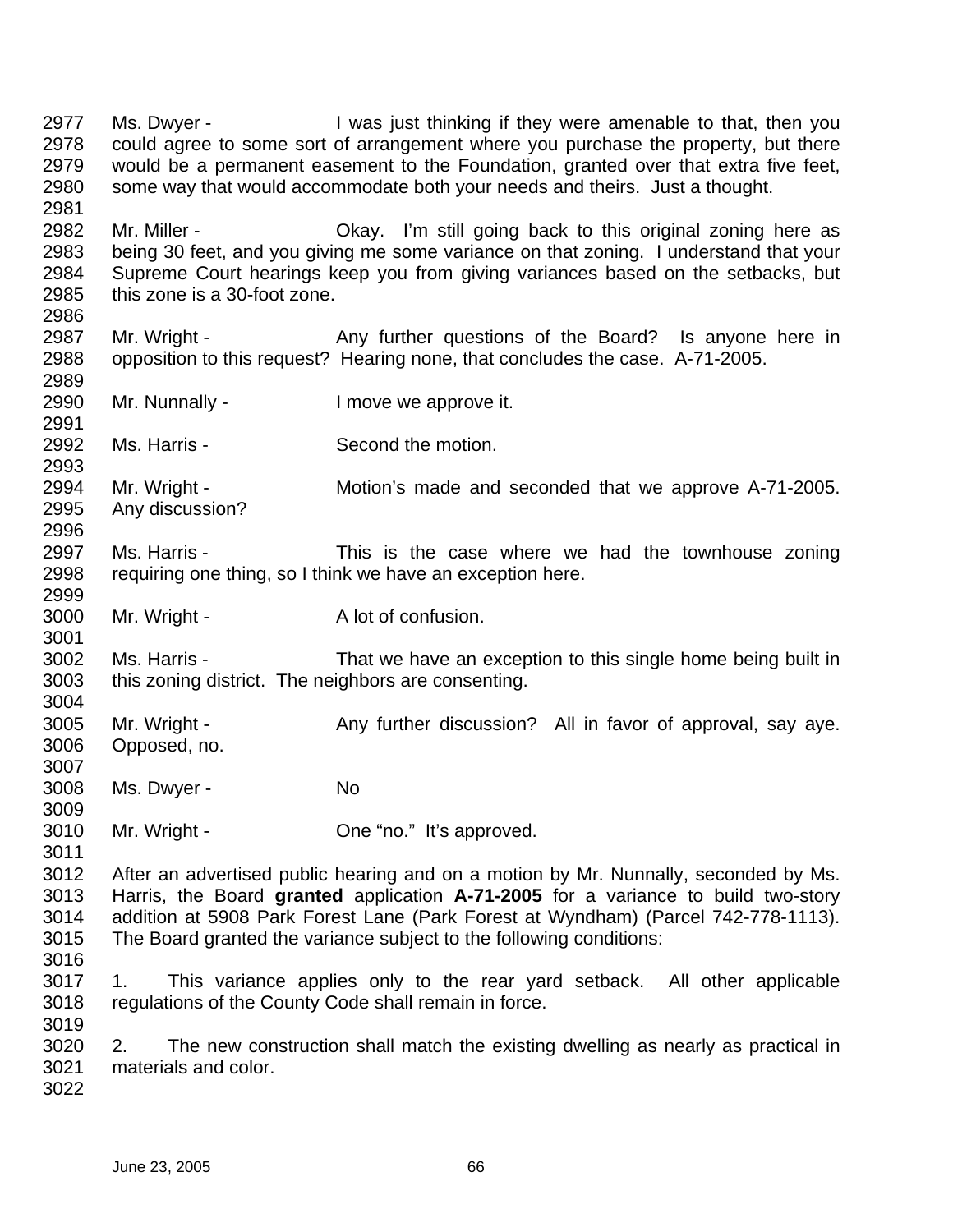| 3023 | Affirmative: | Harris, Kirkland, Nunnally, Wright |  |
|------|--------------|------------------------------------|--|
| 3024 | Negative:    | Dwyer,                             |  |
| 3025 | Absent:      |                                    |  |

3026

3040

3043

3053

3055

3027 The Board granted this request, as it found from the evidence presented that, due to the 3028 unique circumstances of the subject property, strict application of the County Code 3029 would produce undue hardship not generally shared by other properties in the area, and 3030 authorizing this variance will neither cause a substantial detriment to adjacent property 3031 nor materially impair the purpose of the zoning regulations. 3032

- 3033 **A-72-2005 EDWIN HOUCHENS AND DIANA CHASE** request a variance from 3034 Section 24-94 to build a two-story addition at 203 Sunset Drive 3035 (Westham) (Parcel 757-735-8478), zoned R-1, One-family 3036 Residence District (Tuckahoe). The rear yard setback is not met. 3037 The applicants propose 42 feet rear yard setback, where the Code 3038 requires 50 feet rear yard setback. The applicants request a 3039 variance of 8 feet rear yard setback.
- 3041 Mr. Wright Does anyone else desire to speak with reference to this 3042 case? Would you raise your right hand and be sworn please?
- 3044 Mr. Blankinship Do you swear that the testimony you are about to give is the 3045 truth, the whole truth, and nothing but the truth, so help you God? 3046
- 3047 Mr. Shearman I do. My name is Michael Shearman. I'm the architect on 3048 the project, representing my client who couldn't be here today. Based on hearing some 3049 of the earlier cases, perhaps my argument on this case has changed a little. It seems 3050 that you are no longer granting variances on setbacks. I was here in January on 3051 another project and was granted a variance. Is this something that has happened 3052 since?
- 3054 Mr. Wright This has all developed since that time.
- 3056 Mr. Shearman This is a project that is proposing a first floor Florida room 3057 and second floor master bedroom extension to this house. As you can see, the size is 3058 trapezoidal in nature; it's much closer to the rear yard property line on one side than the 3059 other. The next question is, then why isn't the addition on the other side of the house, 3060 and that was something that we looked at very early on, but obviously nobody wants to 3061 go through applying for a variance, even when we knew one wasn't available, but 3062 functionally it doesn't work for the house. The children's bedrooms are on the other 3063 side of the house. They're very small, and it's not really possible to do it over there. So 3064 we looked at doing it on this side of the house; we do come eight feet into the setback 3065 line because of the nature of the site. That's a diagonal line that cuts across the back of 3066 the addition. One corner of the addition is actually inside the setback line, and this is a 3067 strict interpretation of the writing of the Code. It's 50 feet perpendicular to the property 3068 line itself, puts us eight feet inside the setback line if you actually go 50 feet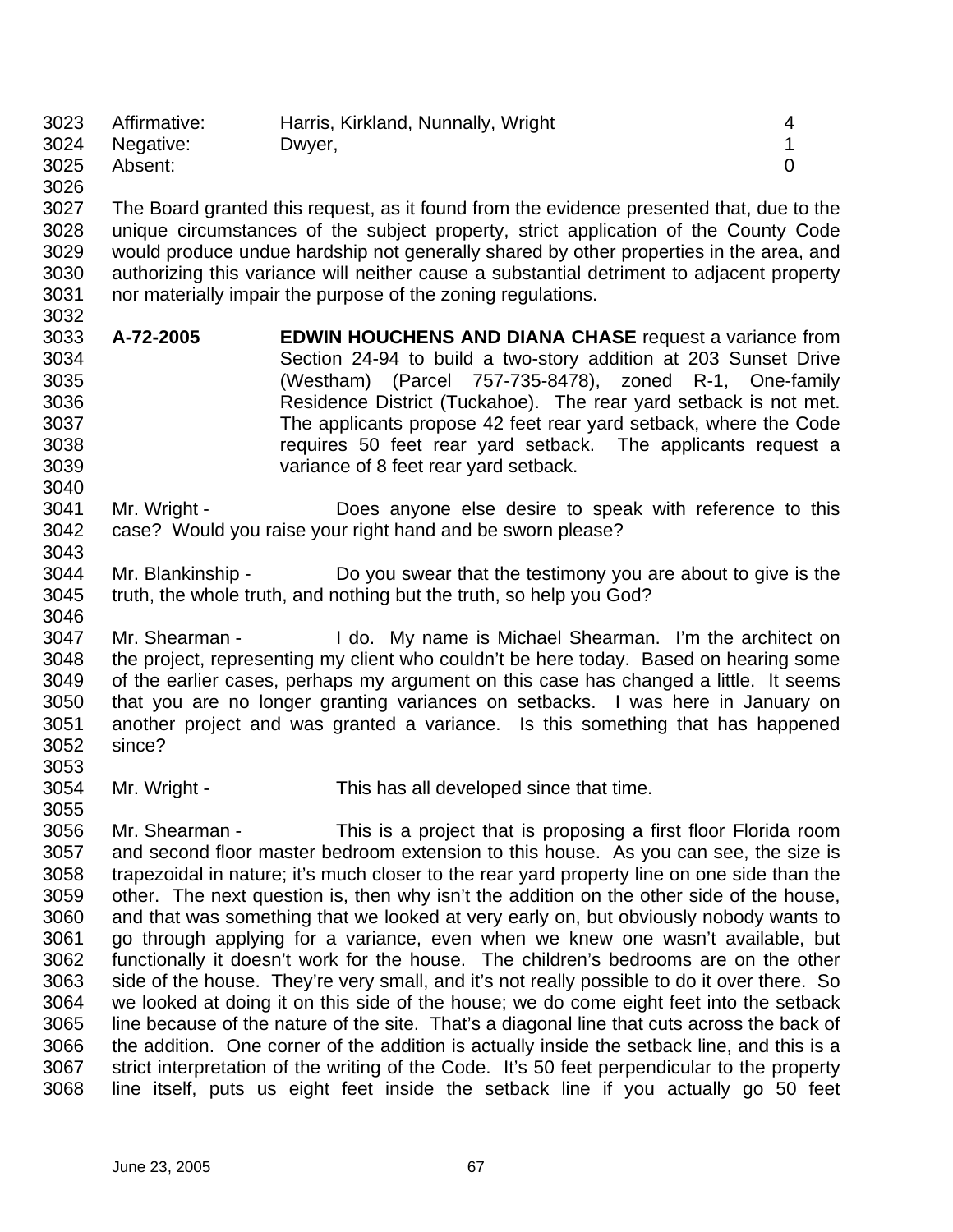3069 perpendicular to the house, we're actually 53 feet from the property line. As you read 3070 the Code, being perpendicular to the property line, we are eight feet over. I don't know 3071 if that makes any difference at all. 3072 3073 Ms. Dwyer - Good thought. 3074 3075 Mr. Shearman - It's a try at least. There's nothing in this addition that is 3076 keeping them from using this house. It's an expansion of an existing house, which is 3077 too small for them now. They're either going to move or build this addition. We looked 3078 at putting the addition on the opposite side of the site, where it's deeper and wouldn't 3079 require a variance, but it just completely rearranges and destroys the house, really. 3080 3081 Ms. Dwyer - So from an architect's view, this is the best solution. 3082 3083 Mr. Shearman - Absolutely, not just functionally, but also aesthetically, 3084 because there's an addition on that side of the house that was done in 1999, that 3085 doesn't really keep the same character of the original Colonial Williamsburg house, and 3086 we're trying to cover some of that up and bring some of that character back, so it would 3087 actually present a better face to the neighbors than is currently there. 3088 3089 Ms. Dwyer - I've admired your work in the Westham area; I've seen some 3090 of it. You do a very good job. 3091 3092 Mr. Shearman - Do we have any argument here? Is there any possibility of 3093 an interpretation of the setback as being perpendicular to the house instead of being 3094 perpendicular to the property? 3095 3096 Mr. Blankinship - That would be a disaster. 3097 3098 Mr. Dwyer - We appreciate that it's a difficult lot with the trapezoidal 3099 shape, but there's just no way around our obligation to comply with the law. 3100 3101 Mr. Shearman - And so this Supreme Court – I'm going to need to relay this 3102 to my client, so I have a couple of questions. The Supreme Court decision, basically, 3103 means that you can't hear or consider setback variances of any kind? 3104 3105 Mr. Blankinship - You have to show that without the variance, you cannot 3106 make any reasonable use of the property. 3107 3108 Mr. Shearman - Presumably, if the property's already being used, then it's a 3109 pretty difficult argument to make. 3110 3111 Ms. Dwyer - As a practical matter, you're right. They didn't come out and 3112 say "no setbacks will ever be approved by a BZA," but in effect, that seems to be the 3113 practical result. 3114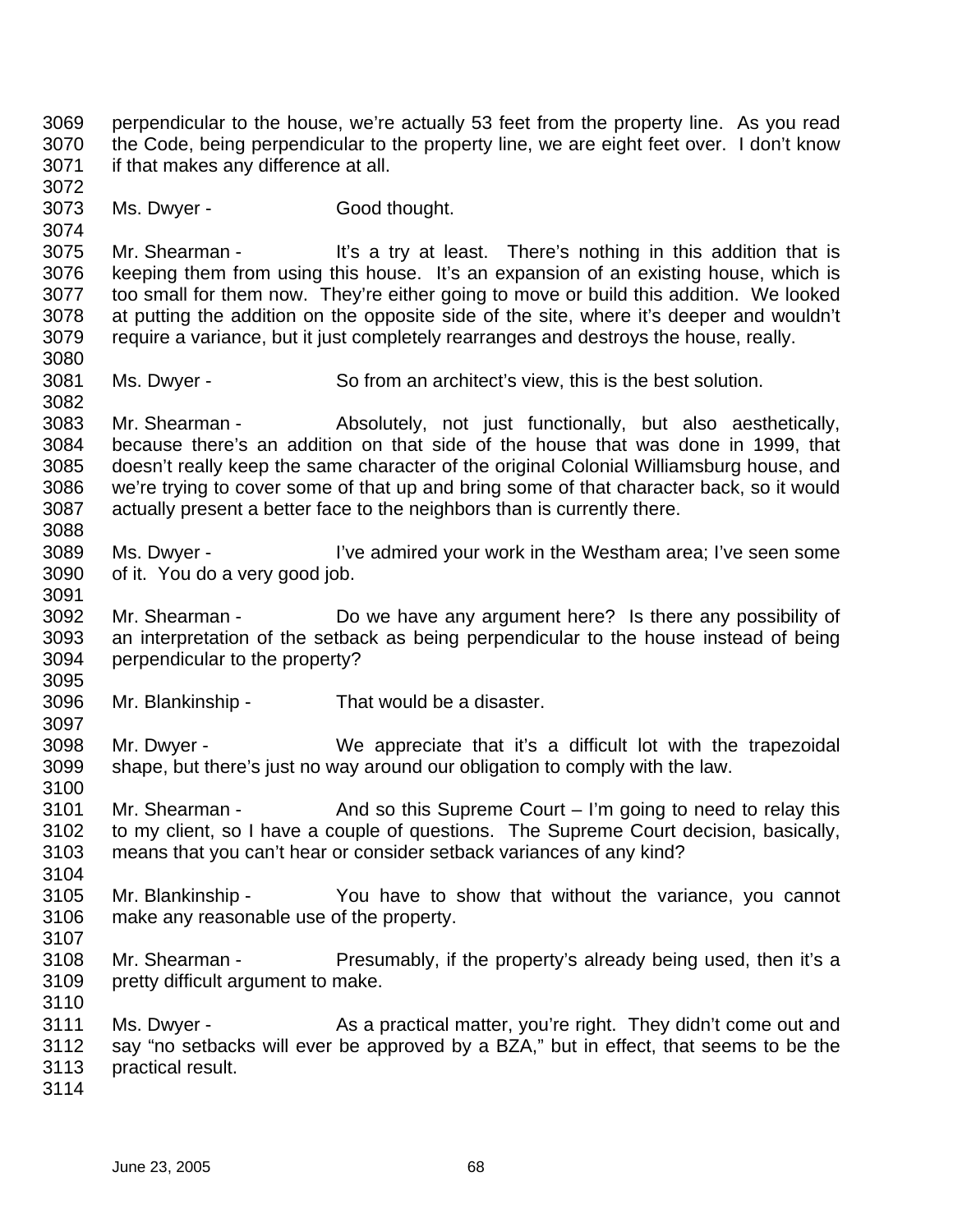3115 Mr. Shearman - The second question they're going to ask me is why this 3116 wasn't brought up when we filed for the variance, because they paid the \$300 fee, and it 3117 doesn't seem like a case that should even have been heard. 3118 3119 Mr. Blankinship - They should have been told. 3120 3121 Mr. Shearman - There's nothing in the evaluation that we received in the mail 3122 that even mentions this; in fact, it leads you to believe that this is a case that can be 3123 argued. It says that requests for additions into required setbacks are common. It says 3124 that the proposed addition's impact on neighboring properties should be somewhat 3125 mitigated by existing landscaping. There's nothing -- It just seems like …………….. 3126 3127 Mr. Blankinship - At the top of page two it says "if this variance were not 3128 granted, the applicant would still have use of the property as a one-family residence." 3129 Right above that it says that the Code of Virginia and the Henrico County Code 3130 authorize the Board of Zoning Appeals to grant a variance after making four findings. It 3131 says one of those four findings is that there has to be some clearly demonstrable 3132 hardship approaching confiscation, and our evaluation was that it does not. 3133 3134 Mr. Shearman - The other variances that I've brought before you in the past, 3135 that's a pretty standard statement. 3136 3137 Mr. Blankinship - That's true. 3138 3139 Mr. Shearman - Because that's always the case. 3140 3141 Mr. Wright - We've taken a little liberty before the Supreme Court came 3142 down on this issue, and there's no more question now. It's not open to interpretation. 3143 3144 Mr. Shearman - I understand that. It just seems this is a case that the 3145 application should never have been accepted. I just wanted to make that point. 3146 3147 Mr. Wright - We're trying to do all we can now to inform people that the 3148 chances are slim. 3149 3150 Ms. Dwyer - And that's one of the reasons we've taken the time today to 3151 explain, as cases have come up, the basis for our consideration, and to discuss the 3152 Supreme Court case, because as a Board, we would like to inform, to make sure that 3153 information gets out. My understanding is, after a meeting we had a week or two ago, 3154 that staff is ……………… 3155 3156 Mr. Blankinship - ……………..in 16-point type. 3157 3158 Ms. Dwyer - ……………..informing applicants as well. 3159 3160 Mr. Blankinship - Kate Teator took in that application, and I know that she has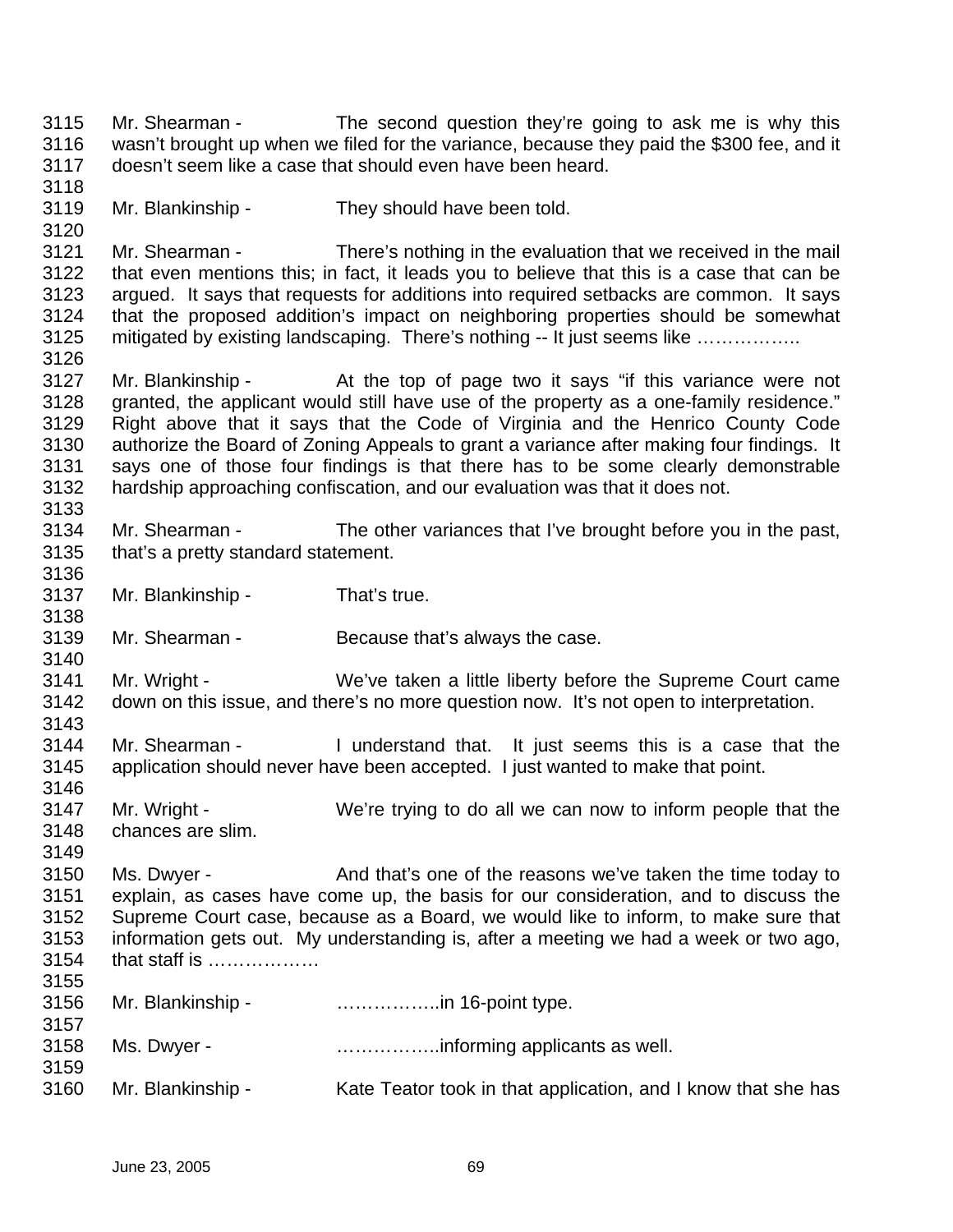3161 been telling people that since the first hearing when the Board discussed that case. 3162 She's been trying to persuade applicants not to apply, mostly without success.

3164 Mr. Shearman - So this isn't a case that you're even going to vote on, right, 3165 so there's no point in me staying.

3167 Mr. Blankinship - All votes will be taken at the end of the docket. 3168 3169 Mr. Wright - We'll vote on it, yes sir. 3170 3171 Mr. Shearman - But there's no way it'll be passed. 3172 3173 Mr. Wright - Thank you very much for appearing. A-72-2005. 3174 3175 Ms. Dwyer - My motion is that we deny the application. 3176 3177 Mr. Wright - Motion's made that we deny it. Second? 3178 3179 Mr. Kirkland - Second. 3180 3181 Mr. Wright - Do you want to give a basis for that? 3182 3183 Ms. Dwyer - The reason again is under the reading of the Cochran case; 3184 this applicant has reasonable use of the property as a residence without the variance. 3185 3186 Mr. Wright - Any further discussion? All in favor of denial, say aye. 3187 Opposed, no. It's denied. 3188 3189 After an advertised public hearing and on a motion by Ms. Dwyer, seconded by Mr. 3190 Kirkland, the Board **denied** application **A-72-2005** for a variance to build a two-story 3191 addition at 203 Sunset Drive (Westham) (Parcel 757-735-8478). 3192 3193 Affirmative: Dwyer, Harris, Kirkland, Nunnally, Wright 5 3194 Negative: 0 3195 Absent: 0 3196 3197 The Board denied the request as it found from the evidence presented that there was 3198 no "hardship approaching confiscation" as required by § 15.2-2309 of the Code of 3199 Virginia to justify a variance. 3200 3201 **A-73-2005 COMFORT HOMES** requests a variance from Section 24-94 to 3202 build a one-family dwelling at 4160 E Williamsburg Road (Parcel 3203 849-712-4147 (part)), zoned A-1, Agricultural District (Varina). The

3163

3166

3204 lot width requirement is not met. The applicant has 50 feet lot 3205 width, where the Code requires 150 feet lot width. The applicant

3206 requests a variance of 100 feet lot width.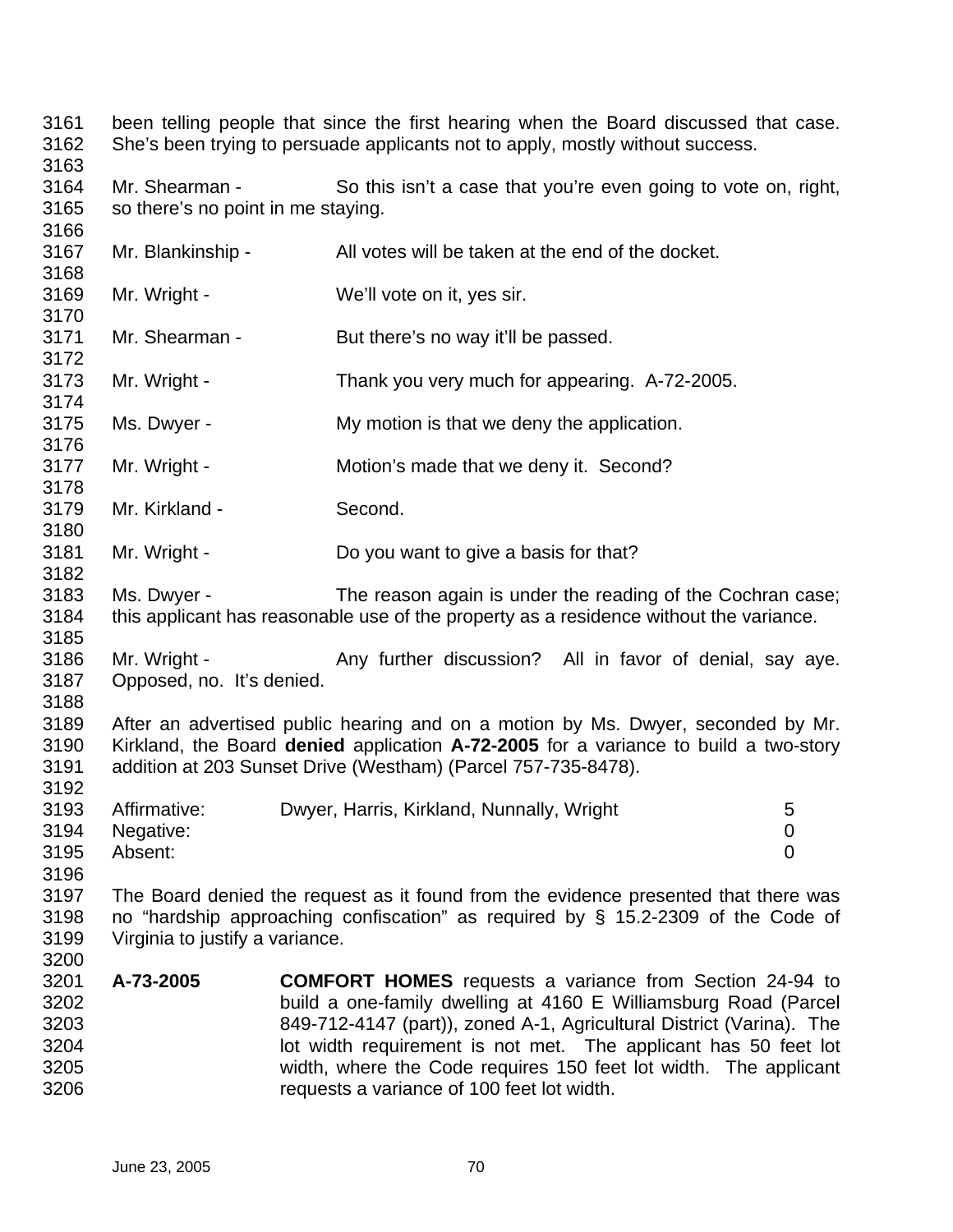3207 3208 Mr. Wright - Does anyone else desire to speak with reference to this 3209 case? Would you raise your right hand and be sworn please? 3210 3211 Mr. Blankinship - Do you swear that the testimony you are about to give is the 3212 truth, the whole truth, and nothing but the truth, so help you God? 3213 3214 Mr. Heath - I do. My name's Warren Heath; I'm with Comfort Homes. 3215 I'm contractor with Mr. Thomas Brown, who's here with me today, to buy this piece of 3216 property at 4160 East Williamsburg Road, and we're requesting a variance for the front 3217 setback line. 3218 3219 Mr. Nunnally - What's the size of the lot you're buying? 3220 3221 Mr. Heath - It's 3.93 acres. 3222 3223 Ms. Dwyer - Is this a family division of property? 3224 3225 Mr. Heath - I don't believe so. Mr. Brown, it's not a family division, is it? 3226 3227 Mr. Brown - No. 3228 3229 Ms. Dwyer - If this property were rezoned to Residential zoning, then this 3230 variance would not be required, is that correct? 3231 3232 Mr. Blankinship - Yes ma'am, that's correct. 3233 3234 Ms. Dwyer - It does have 50 feet lot width. Is that sufficient for an R-3? 3235 3236 Mr. Blankinship - No, they'd need 80, but they could divide it differently. 3237 3238 Mr. Nunnally - Are you buying this land for Mr. Brown for ........... 3239 3240 Mr. Heath - That's correct. I'm under contract with Mr. Brown, who's the 3241 property owner. 3242 3243 Mr. Nunnally - And you're going to build a spec house on it? 3244 3245 Mr. Heath - Yes sir. Single family dwelling on that property. It appears 3246 to be a flag lot. 3247 3248 Ms. Harris - Who lives at 4150? 3249 3250 Mr. Heath - Mr. Brown owns that property as well. I'm purchasing that 3251 also. 3252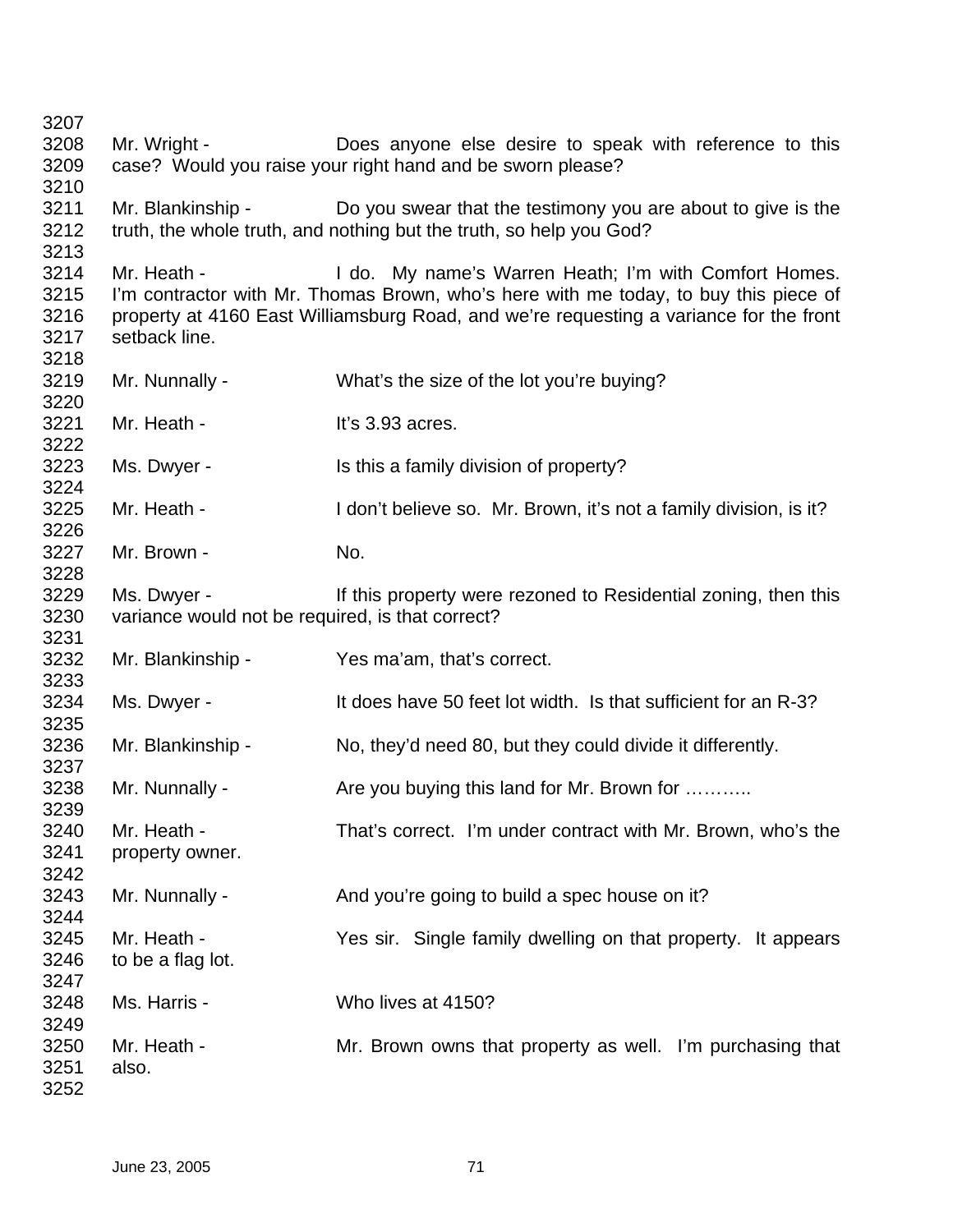3253 Ms. Dwyer - So what are your plans? You're just going to put two 3254 houses, there are just going to be two houses on this entire parcel? 3255 3256 Mr. Heath - At this point, that's the proposal. We're purchasing this 3257 existing dwelling on 4150 and then the 3.93 acres, we're proposing to purchase that, 3258 and at this point, just want to make sure we can get one single family dwelling on there. 3259 3260 Ms. Dwyer - If you rezoned it, you wouldn't have an issue either dwelling 3261 or perhaps more dwellings. Have you thought about that? 3262 3263 Mr. Heath - Yes ma'am. 3264 3265 Ms. Dwyer - Why have you opted not to rezone the property, to 3266 accurately reflect its ……………… 3267 3268 Mr. Heath - I don't own the property, so that would be something that ... 3269 3270 Ms. Dwyer - But as the contractor, why would that not be an option that 3271 you would choose? 3272 3273 Mr. Heath - In order to get more than one home on that property? 3274 3275 Ms. Dwyer - Well, that's a possibility. That may happen anyway if you get 3276 these two, and then you could come in later and ask for another lot -- that's certainly a 3277 possibility. It seems to me that when the zoning doesn't accurately reflect what's 3278 happening, what we have here is a single-family development, it seems to me more 3279 appropriate that it be zoned properly, and then we don't have the problems that we had 3280 in the last case for example, when it was zoned RTH, but a single family home was built 3281 on it, and then we get very confused about what setbacks are and how the property can 3282 be developed. 3283 3284 Mr. Heath - As a builder, I wanted to make sure that this lot would be 3285 useable, of course. That's why we're here today, to insure that the lot is going to be at 3286 least capable of building one home on. If the property could be rezoned to accept more 3287 property, that would be something that I would look into at a later date. 3288 3289 Mr. Kirkland - On the home you plan to build, are you going to be on well 3290 and septic? 3291 3292 Mr. Heath - Yes sir. 3293<br>3294 Mr. Kirkland- So any future homes would also have to be on a well and 3295 septic system, is that what you're saying? 3296 3297 Mr. Heath - Yes sir, that is correct. 3298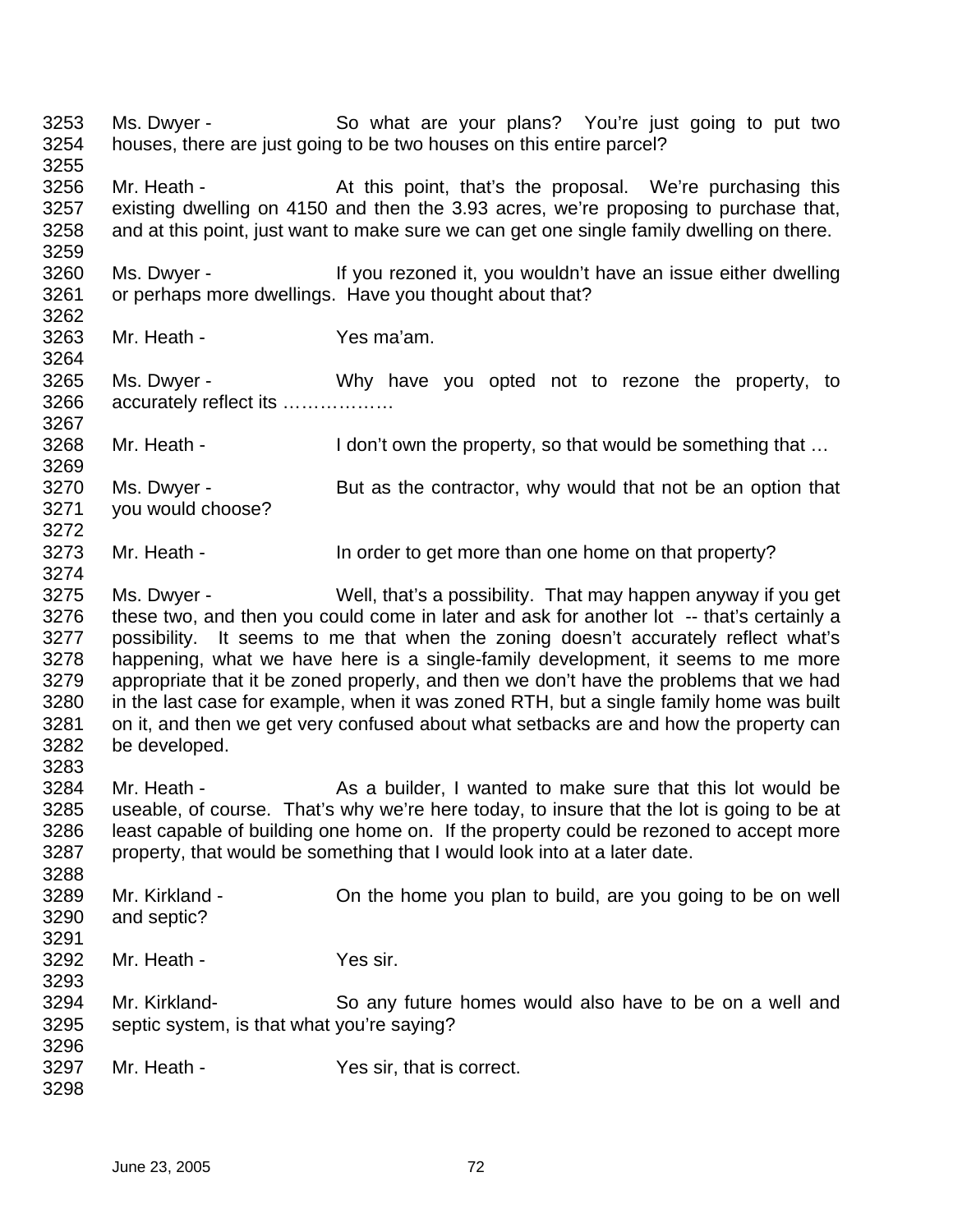3299 Mr. Kirkland - Is there any public water and sewer in the area? 3300 3301 Mr. Heath - The property owner says there is not. 3302 3303 Mr. Kirkland - So that would limit the number of homes that you could build 3304 back there, because you need drainfield, so many feet for a well. 3305 3306 Mr. Heath - Yes sir, that is correct, so it would probably be a stretch to 3307 think that you could get more than two, even if it was rezoned. 3308 3309 Ms. Dwyer - The Board of Supervisors eliminated flag lots from 3310 developments several years ago – were you aware of that? 3311 3312 Mr. Heath - I was not, no. 3313 3314 Mr. Wright - Any further questions of the Board? Is anyone here in 3315 opposition to this request? Hearing none, that concludes the case. 3316 3317 Mr. Wright - A-73-2005. 3318 3319 Mr. Nunnally - Move we deny it. 3320 3321 Mr. Kirkland - Second 3322 3323 Mr. Blankinship - Motion to deny by Mr. Nunnally; second by Mr. Kirkland. 3324 3325 Mr. Wright - Any discussion? Hearing none, all in favor of denial, say 3326 aye; opposed, no. It's denied. 3327 3328 After an advertised public hearing and on a motion by Mr. Nunnally, seconded by Mr. 3329 Kirkland, the Board **denied** application **A-73-2005** for a variance to build a one-family 3330 dwelling at 4160 E Williamsburg Road (Parcel 849-712-4147 (part)). 3331 3332 Affirmative: Dwyer, Harris, Kirkland, Nunnally, Wright 5 3333 Negative: 0 3334 Absent: 0 3335 3336 The Board denied your request as it found from the evidence presented that there was 3337 no "hardship approaching confiscation" as required by § 15.2-2309 of the Code of 3338 Virginia to justify a variance. 3339 3340 **A-74-2005 D. KEITH WELLS** requests a variance from Section 24-94 to build 3341 a two-story addition at 806 Colony Bluff Place (Riverlake Colony) 3342 (Parcel 741-740-2440), zoned R-1, One-family Residence District 3343 (Tuckahoe). The minimum side yard setback is not met. The 3344 applicant proposes 15 feet minimum side yard setback, where the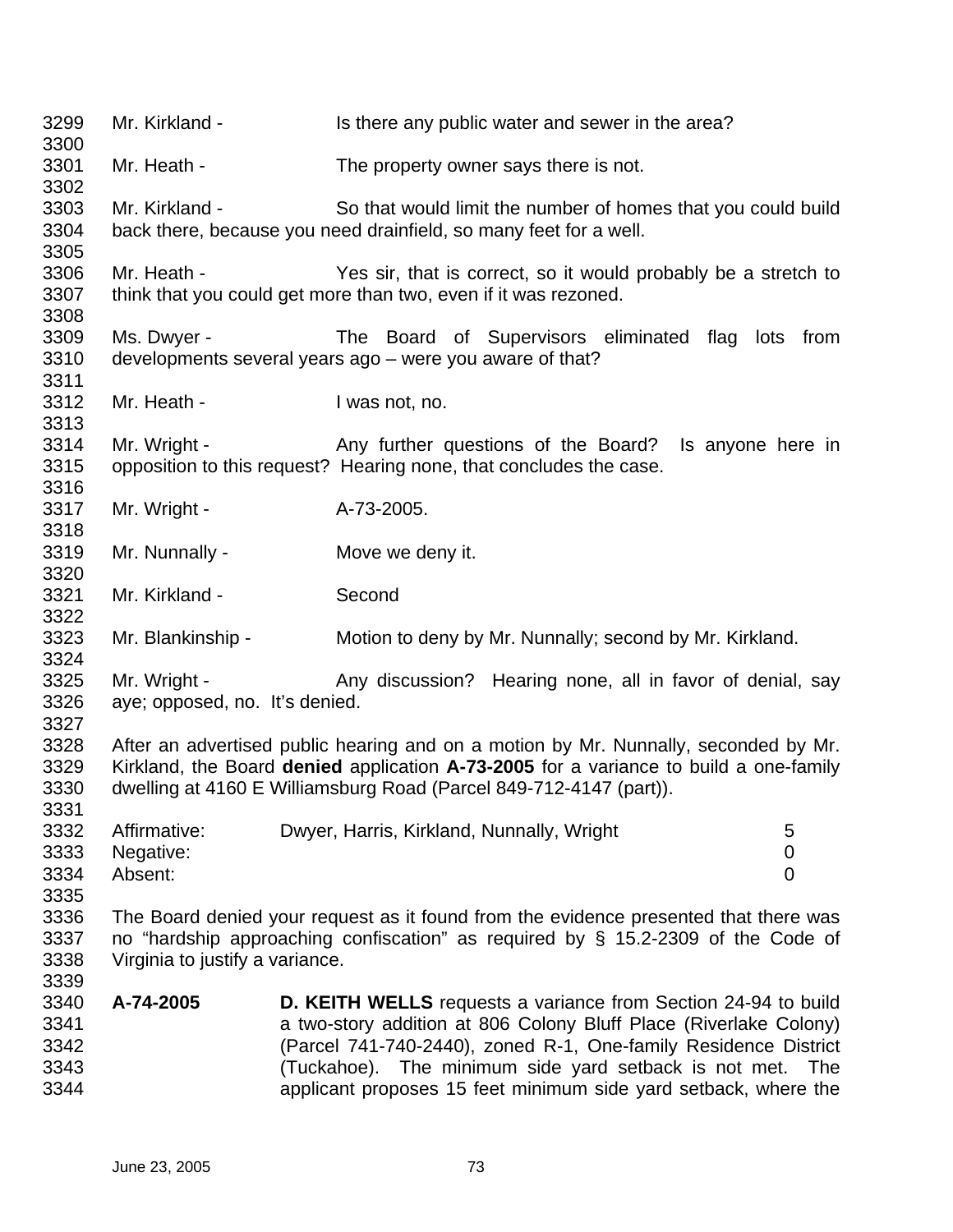3345 Code requires 20 feet minimum side yard setback. The applicant 3346 requests a variance of 5 feet minimum side yard setback. 3347 3348 Mr. Wright - Does anyone else desire to speak with reference to this 3349 case? Would you raise your right hand and be sworn please? 3350 3351 Mr. Blankinship - Do you swear that the testimony you are about to give is the 3352 truth, the whole truth, and nothing but the truth, so help you God? 3353 3354 Mr. Phillos - I do. Angelo Phillos, the architect, and ………….. 3355 3356 Mr. Wells - ………. and Keith Wells. Can I start by asking one 3357 question? I'm not wordsmithing, but the Supreme Court ruling – can you repeat that to 3358 me? There's been "reasonable" placed in a couple of different sections as it's been 3359 repeated today. As I present, I understand your interpretation of the "reasonable" use of 3360 property and residence. 3361 3362 Mr. Wright - The Supreme Court left nothing up in the air, no indecision 3363 on this. The decision says that if all reasonable uses of the property can be made, 3364 taken as a whole, without the variance, then this Board of Zoning Appeals has no 3365 authority to grant the variance to reasonable uses of the property taken as a whole. If 3366 you have a residence that's already on the property, that you've been using as a 3367 residence, occupying as a residence, then that is a reasonable use of the property, and 3368 therefore you would not be able to get a variance to do something, add something 3369 additional, add something to the front, back or side yard, because you've already got a 3370 reasonable use of the property. 3371 3372 Mr. Wells - Does size of a family, or growth of a family, have any input 3373 on the "reasonableness"? 3374 3375 Mr. Wright - No, the Supreme Court didn't look at that. They just came 3376 out and said "That's it." 3377 3378 Mr. Blankinship - Do you have a 3500 square foot home, is that accurate? 3379 3380 Mr. Wells - Yes sir. 3381 3382 Mr. Wright - That unfortunately is the way it's come down, and not only 3383 did they say that, they said the Board of Zoning Appeals has no authority. They left 3384 nothing to your imagination or any discretion or any determination. We've had a 3385 meeting with our legal counsel of the County to review all of this and insure that this is 3386 the interpretation which has been applied to this, and it's being applied to all 3387 surrounding counties in the same way. 3388 3389 Mr. Wells- My thought process was really on reasonable use size and 3390 how that interpretation goes, and so I'll present my case. I am a widowed father of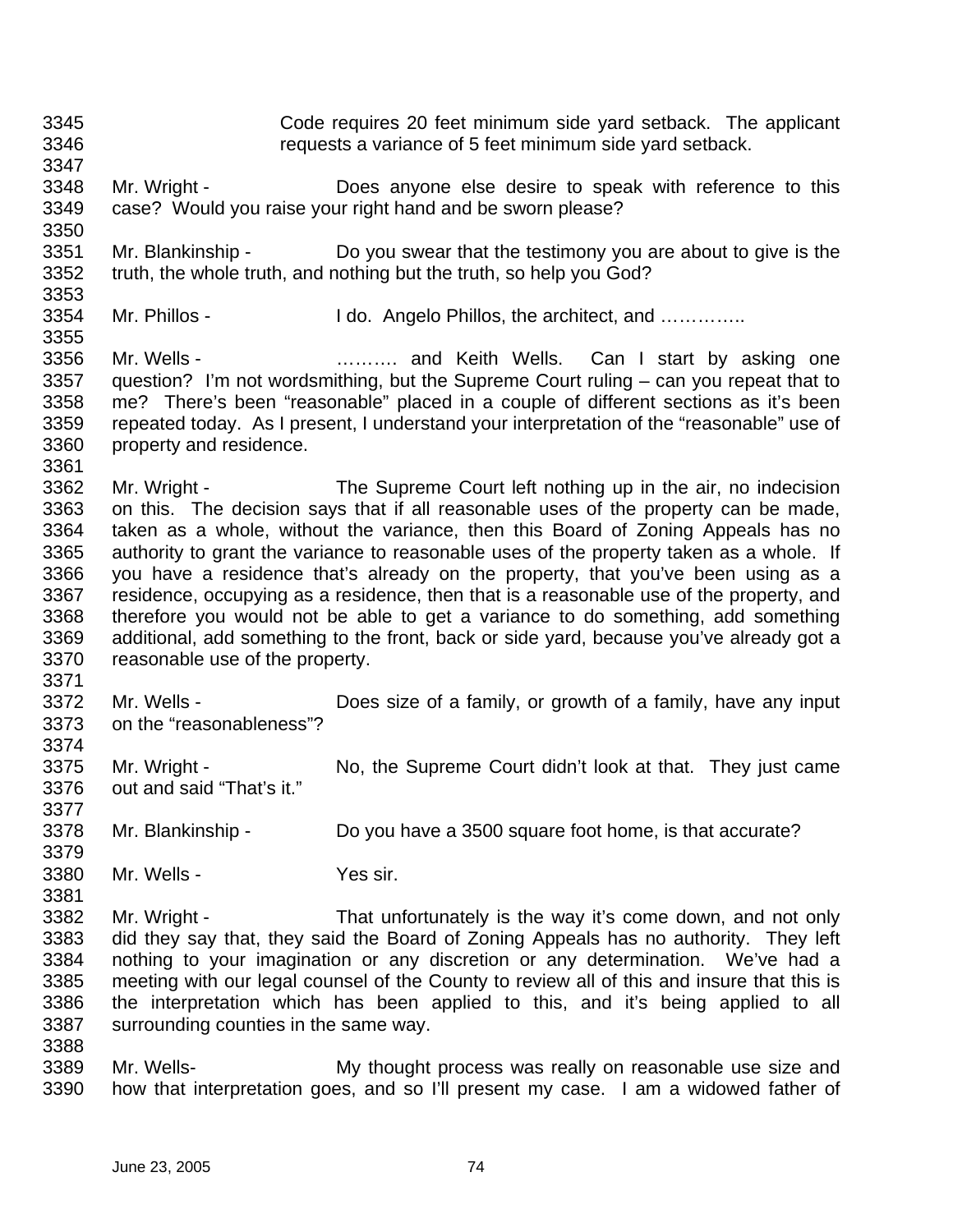3391 three sons. I have a live-in aupair, and I have my three boys. I bought the house and 3392 lot in 1995, built the house, and family has changed since I built the house in this 3393 location. I am restricted in use on my south side by a gas line that goes right along 3394 through my property where there's an easement, and I am at that stage of my family, 3395 where my family's needs are for a playroom plus an extra bedroom, as I look to grow 3396 my family. The current situation is with another lady and two more kids, so it's a 3397 situation of size, functional use of my house, plus fitting into the neighborhood and the 3398 design I looked at, and I hired an architect to look at trying to go in the rear of the house. 3399 I actually spent a lot of money to have that planned, but by the time we got through it, 3400 the functionality of having to move out of the house for a couple of months with school-3401 age children, was not reasonable in terms of what I needed to do to maintain the 3402 continuity for my kids, as we live in this neighborhood, and they go to elementary 3403 school. What we did was look at the next best alternative, which was to go to the right 3404 side, the north side of my house, where there is a tree-lined buffer with 9901 Carrington 3405 Place, and design a wing that matches aesthetically with the front of my house, so that it 3406 goes on the left hand to the right hand, and build a first-floor master bedroom with a 3407 playroom above it, so that the house would be reasonably functional for my use in this 3408 location, so that I would not be put into a position of having to move three children, who 3409 have had a lot of trauma in their lives, out of their existing location and potential 3410 neighborhood, to accommodate a growing family situation. My architect is here; if there 3411 are any other questions, we've designed what we feel fits the neighborhood. My house 3412 at 3500 square feet, is actually small for the neighborhood. My neighbor at 9901 has 3413 verbally told me he has no problems with the encroachment. I guess the last question I 3414 would ask within the Tuckahoe District is the 20-foot setback, is that throughout the 3415 whole Tuckahoe District on a side yard setback?

- 3416
- 3417 Ms. Dwyer Throughout the County, for property zoned R-1. It just 3418 depends on the zoning, but the zoning applies County-wide. 3419
- 3420 Mr. Wells Is there, as the previous architect had asked, a situation 3421 whereby two months ago before the Supreme Court came out and stated that you no 3422 longer have that power to provide, but is there not a precedent, and is there not actually 3423 a situation where it has been routinely given within certain neighborhoods or with certain 3424 areas, and now to basically stop that, is there not an unfairness doctrine that is imposed 3425 on me as a resident, homeowner, have I not been jeopardized by the change or the 3426 reinterpretation whereas we've consistently gone on. A couple months back, just as the 3427 previous architect had said, I have been told for the last two and a half, or three, or four 3428 months, as I've gone through these different plans and met with architects and spent a 3429 lot of money, that my opportunity to come in here and present this was a normal course 3430 of business.
- 3431

3432 Mr. Blankinship - If you had felt aggrieved by a previously approved variance, 3433 you would have had the right to appeal that, if you felt that a variance the Board granted 3434 three or four months ago was inappropriate or caused you some harm, you could have 3435 appealed that.

3436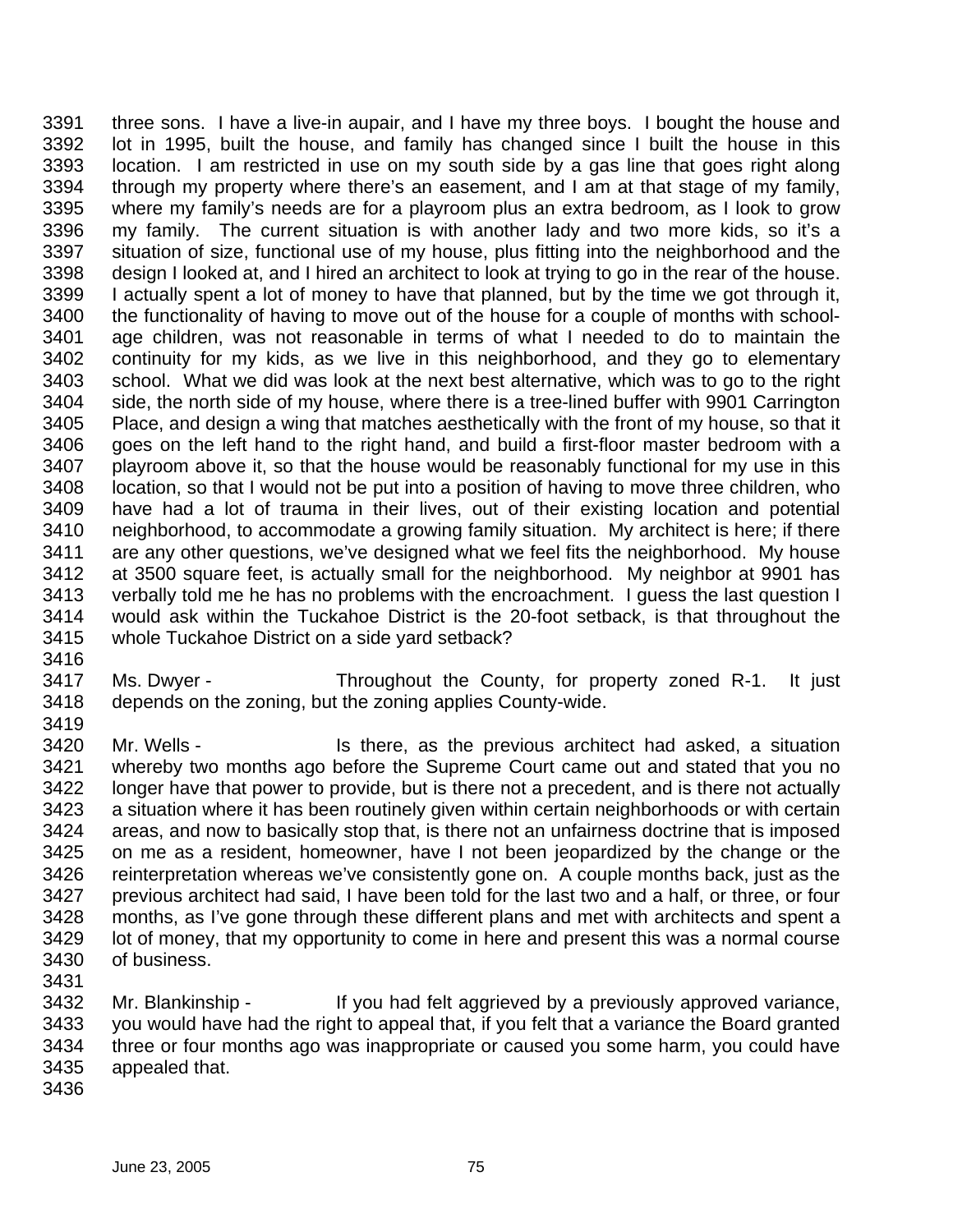3437 Mr. Wells - Would it not have caused me some harm if it was approved 3438 and now in the same process, you have been stripped of the power to continue to 3439 approve a consistent use, and I would believe there is a consistency doctrine that within 3440 my neighborhood or the whole County or Tuckahoe District, I have been harmed by a 3441 change in a consistent use or consistent approval basis, of a side yard variance, 3442 whereas, without this Supreme Court, if there was the likelihood of your approving it 3443 was, as I was assured by builders in this County, and architects who work in this 3444 County, just a matter of course. There has been a change, just in the interpretation, not 3445 in the law, not in the ordinances.

- 3446<br>3447 Mr. Wright - The law has been the same all along. Unfortunately, we're 3448 presumed to know the law. That gets into a very difficult area. It's just the fact that the 3449 Supreme Court has now interpreted the law so clearly. In the past, we thought we had 3450 some discretion. And they say it wasn't there to start with. It's just unfortunate that 3451 we're bound with this now. As I've told folks, if you talk with your supervisor, and to 3452 your legislator, there could be some relief if the statute were amended to permit this 3453 Board some discretion in this type of cases. Right now we don't have any. It's just 3454 unfortunate, but we're bound by this ruling, this decision of the Supreme Court, and it's 3455 just so clear, it's just unfortunate that it's come down this way. Those in the past that 3456 were approved, they were lucky. They were just fortunate to get it in.
- 3458 Mr. Wells Didn't you state yourself that you have the opportunity to 3459 determine "reasonable"?
- 3461 Mr. Wright No. The Supreme Court has determined that in the cases 3462 that were before it were very similar to this. It clearly stated that if you have been using 3463 this property over several years, that is considered a reasonable use, and to add 3464 something to it, doesn't take away from that. It enhances it, but still, you've had a 3465 reasonable use of the property, and that is what they consider "taken as a whole." 3466
- 3467 Ms. Dwyer Looking at the case, the Supreme Court says that our 3468 responsibility is to prevent an unconstitutional result, which would be taking of the 3469 property without compensation, and "no taking occurs, in circumstances unless the 3470 regulation that is the zoning law that sets the setback, interferes with all reasonable, 3471 beneficial uses of the property, taken as a whole." You'd have to show that reasonable 3472 uses of your property are taken away, which is not the case, because it can still be used 3473 as a residence, smaller than you might desire, but still a beneficial use. So all 3474 reasonable, beneficial uses must be taken away in order for us to step in and prevent 3475 that unconstitutional result.
- 3476

3457

3460

3477 Mr. Wells - Don't you think that eliminates the current owner's 3478 opportunity to present what's reasonable? Really what you're saying is, anyone who 3479 can live in it reasonably, essentially eliminates the option of being able to present that 3480 you no longer can live there reasonably.

3481

3482 Ms. Dwyer - If there's any reasonable use, by this applicant or anybody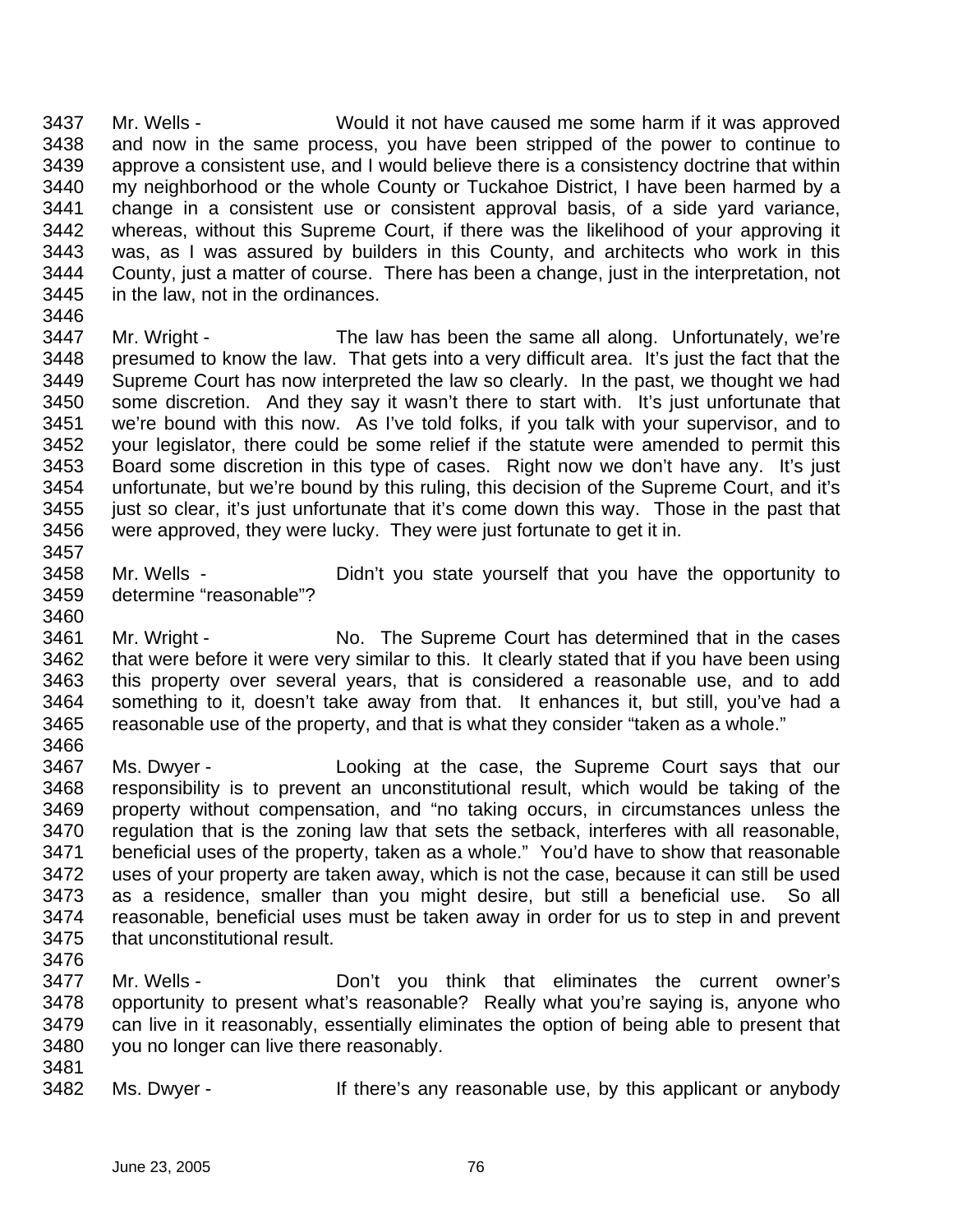3483 else, and he has a reasonable, beneficial use, he can live there, in a home, not maybe 3484 as large as he might like, but he can live in there and use it as a home. If we were 3485 going to put a road through his property and prevent him from living in his home, we 3486 would be taking his property. That would be an unconstitutional act by the government. 3487 The Zoning Ordinance, as it applies now, does not prevent him from living there and 3488 using it as a residence.

3490 Mr. Wells - I respectfully disagree, because you're eliminating his 3491 specific situation from the equation, which makes it really easy. There's really nothing 3492 to discuss. If you eliminate his specific ………………… As you can see from the gas 3493 easement, I think there is yet another special situation, and I don't know if that fits in at 3494 all, but I am restricted.

3496 Mr. Wright - You knew that when you bought the property.

3498 Mr. Wells - I did.

3500 Mr. Blankinship - If you believe that the Board is applying the law incorrectly, 3501 and they do in fact, of course no decision has been made yet, if they were to deny this 3502 variance and you believe they took the wrong view of the law, then you would be able to 3503 appeal that to the Circuit Court. 3504

3505 Mr. Wright - You've got relief, but ………………..

3507 Mr. Wells - My intent is to work with you, and to provide within the 3508 "reasonableness doctrine," the opportunity for you to interpret the variance, even within 3509 the Supreme Court's view, because of extenuating circumstances. Our attempt is to 3510 work with you and provide opportunities or angles so that it makes a decision that you 3511 can make to assist us in the variance change. Thank you very much. 3512

3513 Mr. Wright - We understand, and we are sympathetic, but unfortunately, 3514 we are bound by the law.

3515

3489

3495

3497

3499

3506

3516 Mr. Wells - The degree of variance has no bearing, does it, once you 3517 exceed the minimum setback. It doesn't matter if it's one foot, two feet, or four feet, 3518 there are no degrees? 3519

- 3520 Mr. Blankinship If there were a hardship, then that would be the next 3521 question. The thing about the Supreme Court's decision that I felt was a change in the 3522 law, was that they said the hardship was now a threshold question. If the Board does 3523 not make the finding of a hardship, then they should not go any farther. If they did find a 3524 hardship, then they would start looking into the other questions about exceptional 3525 conditions, what is the least that you could get by with, and those questions would then 3526 be germane.
- 3527

3528 Mr. Wells - In one light, the "reasonableness doctrine," I can clip off the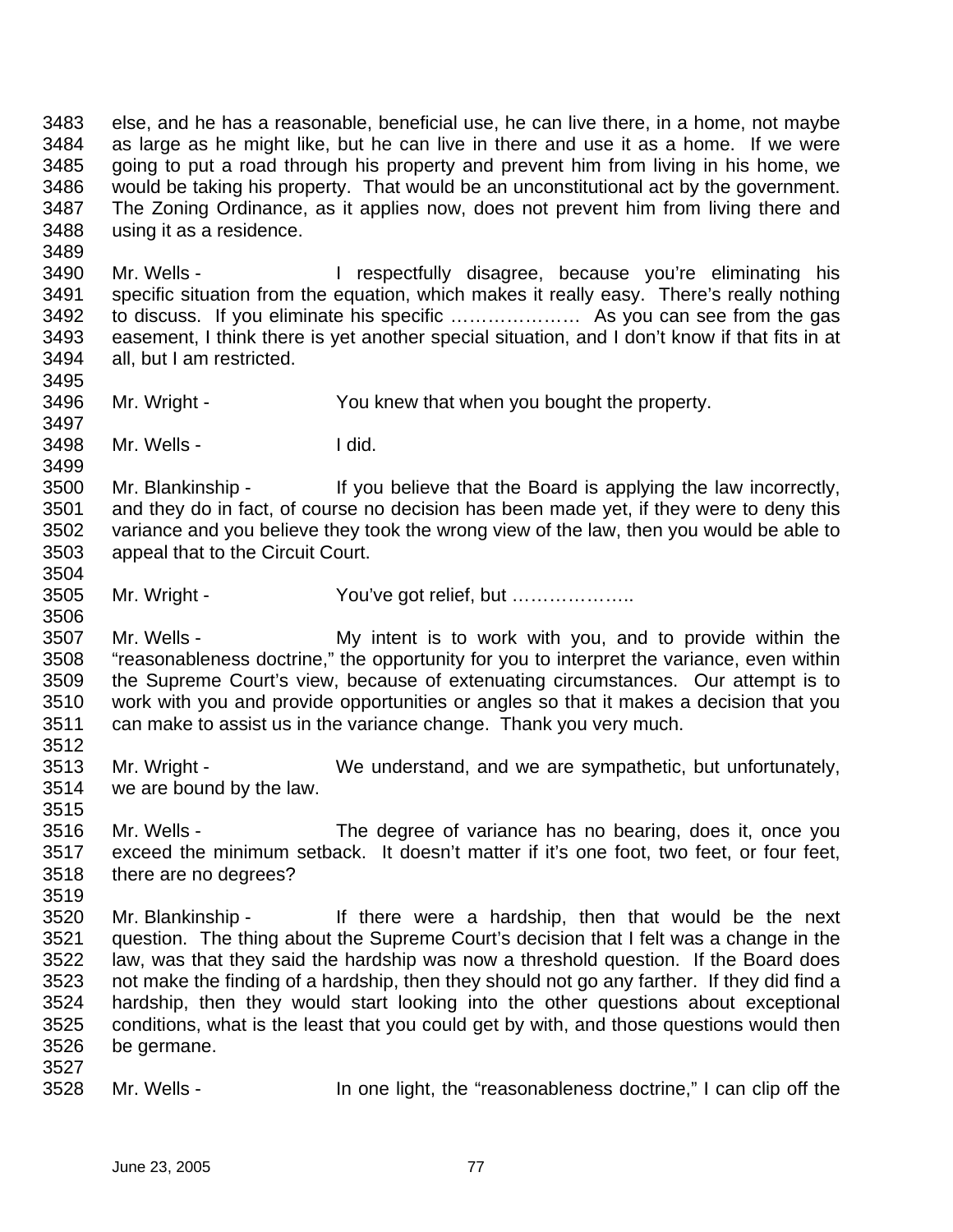3529 corner of my house, of the new addition, so that it has a knocked-off corner, so that it is 3530 right on the twenty-foot setback ………………….. 3531 3532 Mr. Blankinship - Or you could move the addition, or you could abandon the 3533 project. 3534 3535 Mr. Wright - That's what they said, "you could abandon the project." 3536 3537 Mr. Blankinship - That's the language the Supreme Court used, in all three of 3538 the variances that they threw out. 3539 3540 Mr. Wells - So I could build it without the variance change and have a 3541 clipped off corner, and everybody in the neighborhood, and "reasonableness," and tax-3542 based, it wouldn't be a good decision to do. 3543 3544 Mr. Kirkland - It would be unique. Case in point, there's a house in the 3545 west end that's trapezoidal just for that reason. The house is eight feet on one end and 3546 27 feet on the other, and the roofline looks really unique, but there is one like that, just 3547 because they built right to the setback lines. 3548 3549 Mr. Wells - I appreciate your consideration. 3550 3551 Ms. Harris - I'm processing this too, brand new, but I have to keep in 3552 mind that we can't re-write the Zoning Ordinance from this Board, and that's what so 3553 many people are asking us to do, to change the law, but that's not within our authority. I 3554 think that what's in your authority, however, is to be very creative in conforming to the 3555 ordinance, and I'm sure you have a good architect who can probably do that for you. 3556 3557 Mr. Wright - A-74-2005. 3558 3559 Ms. Harris - I move that we deny. 3560 3561 Ms. Dwyer - Second. In reading the Cochran versus Fairfax BZA case, 3562 this particular landowner has reasonable, beneficial use of the property without the 3563 variance. It can be used and in fact, is being used, as a residence. 3564 3565 Mr. Wright - Any further discussion? All in favor, say aye. Opposed, no. 3566 It's denied. 3567 3568 After an advertised public hearing and on a motion by Ms. Harris, seconded by Ms. 3569 Dwyer, the Board **denied** application **A-74-2005** for a variance to build a two-story 3570 addition at 806 Colony Bluff Place (Riverlake Colony) (Parcel 741-740-2440). 3571 3572 Affirmative: Dwyer, Harris, Kirkland, Nunnally, Wright 5 3573 Negative: 0 3574 Absent: 0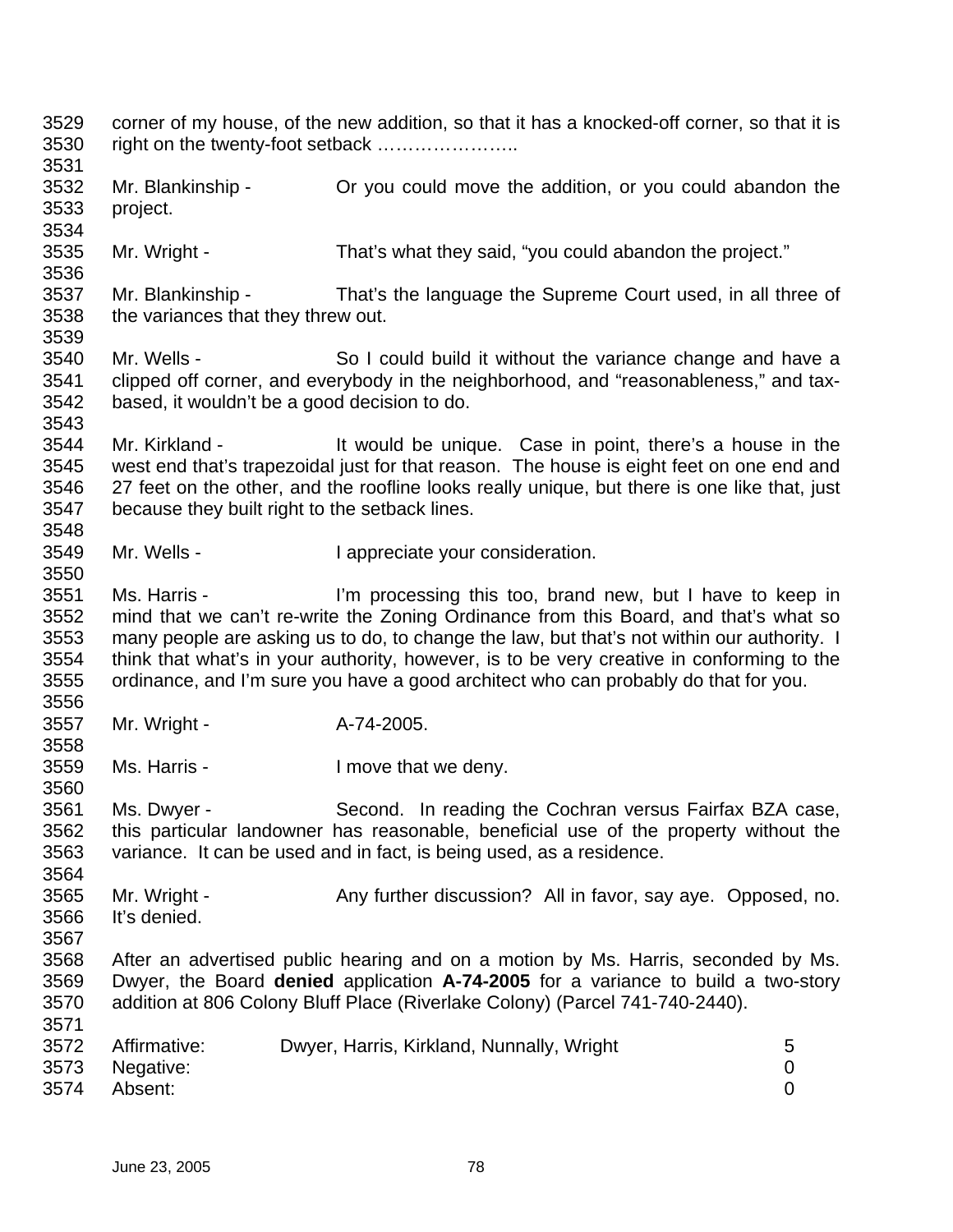- 3575 3576 The Board denied your request as it found from the evidence presented that there was 3577 no "hardship approaching confiscation" as required by § 15.2-2309 of the Code of 3578 Virginia to justify a variance.
- 3580 Mr. Wright Next case.

3579

3581

3589

3592

3600

3602

3604

3606

3609

3611

3618

- 3582 **A-75-2005 CLINTON S. CARTER, JR.** requests a variance from Section 24-94 3583 to build a one-family dwelling at 120 N Cedar Avenue (Highland 3584 Springs) (Parcel 822-726-9040 (part)), zoned R-4, One-family 3585 Residence District (Varina). The total lot area requirement is not 3586 met. The applicant has 5,000 square feet total lot area, where the 3587 Code requires 6,000 square feet total lot area. The applicant 3588 requests a variance of 1,000 square feet total lot area.
- 3590 Mr. Wright Does anyone else desire to speak with reference to this 3591 case? Would you raise your right hand and be sworn please?
- 3593 Mr. Blankinship Do you swear that the testimony you are about to give is the 3594 truth, the whole truth, and nothing but the truth, so help you God? 3595
- 3596 Mr. Carter Yes. Clinton Carter. I have a lot that's 50 by 100, and I sent 3597 pictures and things in here. I think you can see the other ones around are all the same 3598 size lots. There's nothing else to do with the piece of property. Right now it's just 3599 vacant, and people throw trash and stuff in it a lot.
- 3601 Mr. Nunnally Are you going to build this home for yourself, Mr. Carter?
- 3603 Mr. Carter No sir.
- 3605 Mr. Nunnally Are you a builder?
- 3607 Mr. Carter I renovate houses and re-sell them. I'm in the construction 3608 business.
- 3610 Mr. Wright Are there any other 50-foot lots on this street in this area?
- 3612 Mr. Nunnally I counted them the other day; there are about fifteen other 3613 houses on that one block that are on 50-foot lots. 3614
- 3615 Mr. Carter I also sent pictures. We took pictures of the lot and the 3616 houses beside it and across from it, and we're going to put the same type of house, with 3617 the same setbacks that are required, just like the other houses are.
- 3619 Mr. Kirkland In other words, you have an option to purchase this lot, 3620 pending the variance, is that correct?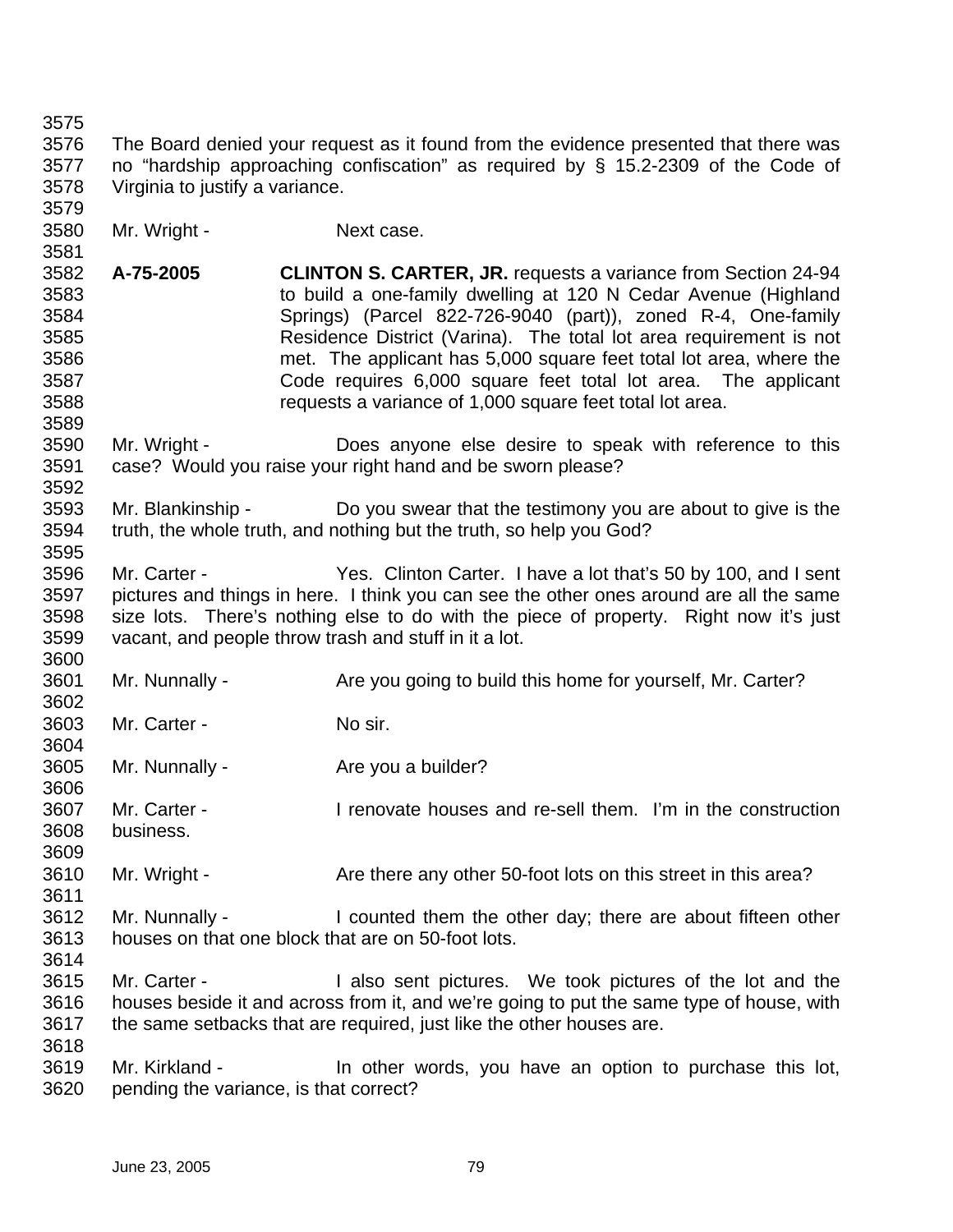| 3621         |                                                                                  |                                                                                             |  |  |
|--------------|----------------------------------------------------------------------------------|---------------------------------------------------------------------------------------------|--|--|
| 3622         | Mr. Carter -                                                                     | No, I already own it.                                                                       |  |  |
| 3623         |                                                                                  |                                                                                             |  |  |
| 3624<br>3625 | Mr. Kirkland -                                                                   | You already own it?                                                                         |  |  |
| 3626<br>3627 | Mr. Carter -                                                                     | Yes.                                                                                        |  |  |
| 3628         | Mr. Blankinship -                                                                | And do you own the adjoining lot behind it?                                                 |  |  |
| 3629<br>3630 | Mr. Carter -                                                                     | Yes.                                                                                        |  |  |
| 3631<br>3632 | Ms. Dwyer -                                                                      | So six out of the 36 lots in this neighborhood are 50-foot lots,                            |  |  |
| 3633<br>3634 | is that correct, according to the staff report?                                  |                                                                                             |  |  |
| 3635         | Mr. Nunnally -                                                                   | How many? There are fifteen lots over there with the                                        |  |  |
| 3636         |                                                                                  | houses on them on that one block; they originally were 25-foot lots, then built on 50 feet. |  |  |
| 3637         | That water tank up on the corner of Cedar Avenue takes up about a quarter of the |                                                                                             |  |  |
| 3638         |                                                                                  | block. Have you checked on that lot across the street from you?                             |  |  |
| 3639         |                                                                                  |                                                                                             |  |  |
| 3640         | Mr. Carter -                                                                     | No, I haven't.                                                                              |  |  |
| 3641         |                                                                                  |                                                                                             |  |  |
| 3642         | Mr. Nunnally -                                                                   | There's one 50-foot lot over there and houses on each side                                  |  |  |
| 3643         |                                                                                  | of it, that the people cut the grass right up to the line, and that one lot has grass about |  |  |
| 3644         | 15 inches tall right now.                                                        |                                                                                             |  |  |
| 3645         |                                                                                  |                                                                                             |  |  |
| 3646         | Mr. Carter -                                                                     | I started to check on that. I'm not sure if one of the                                      |  |  |
| 3647         |                                                                                  | neighbors own that, because sometimes people would have double lots beside them.            |  |  |
| 3648         |                                                                                  | Someone's keeping that one groomed, and it's cleared really nice.                           |  |  |
| 3649         |                                                                                  |                                                                                             |  |  |
| 3650         | Mr. Wright -                                                                     | Any further questions of the Board? Is anyone here in                                       |  |  |
| 3651         |                                                                                  | opposition to this request? Hearing none, that concludes the case.                          |  |  |
| 3652         |                                                                                  |                                                                                             |  |  |
| 3653         | Mr. Wright -                                                                     | A-75.                                                                                       |  |  |
| 3654         |                                                                                  |                                                                                             |  |  |
| 3655         | Mr. Nunnally -                                                                   | I move we approve it.                                                                       |  |  |
| 3656         |                                                                                  |                                                                                             |  |  |
| 3657         | Mr. Wright -                                                                     | Motion's made that we approve A-75-2005.<br>Is there a                                      |  |  |
| 3658         | second?                                                                          |                                                                                             |  |  |
| 3659         |                                                                                  |                                                                                             |  |  |
| 3660         | Ms. Harris -                                                                     | Second.                                                                                     |  |  |
| 3661         |                                                                                  |                                                                                             |  |  |
| 3662         | Mr. Blankinship -                                                                | Motion to approve by Mr. Nunnally, second by Ms. Harris.                                    |  |  |
| 3663         |                                                                                  |                                                                                             |  |  |
| 3664         | Mr. Wright -                                                                     | Any discussion? All in favor, say aye. Opposed, no. It's                                    |  |  |
| 3665         | approved.                                                                        |                                                                                             |  |  |
| 3666         |                                                                                  |                                                                                             |  |  |
|              |                                                                                  |                                                                                             |  |  |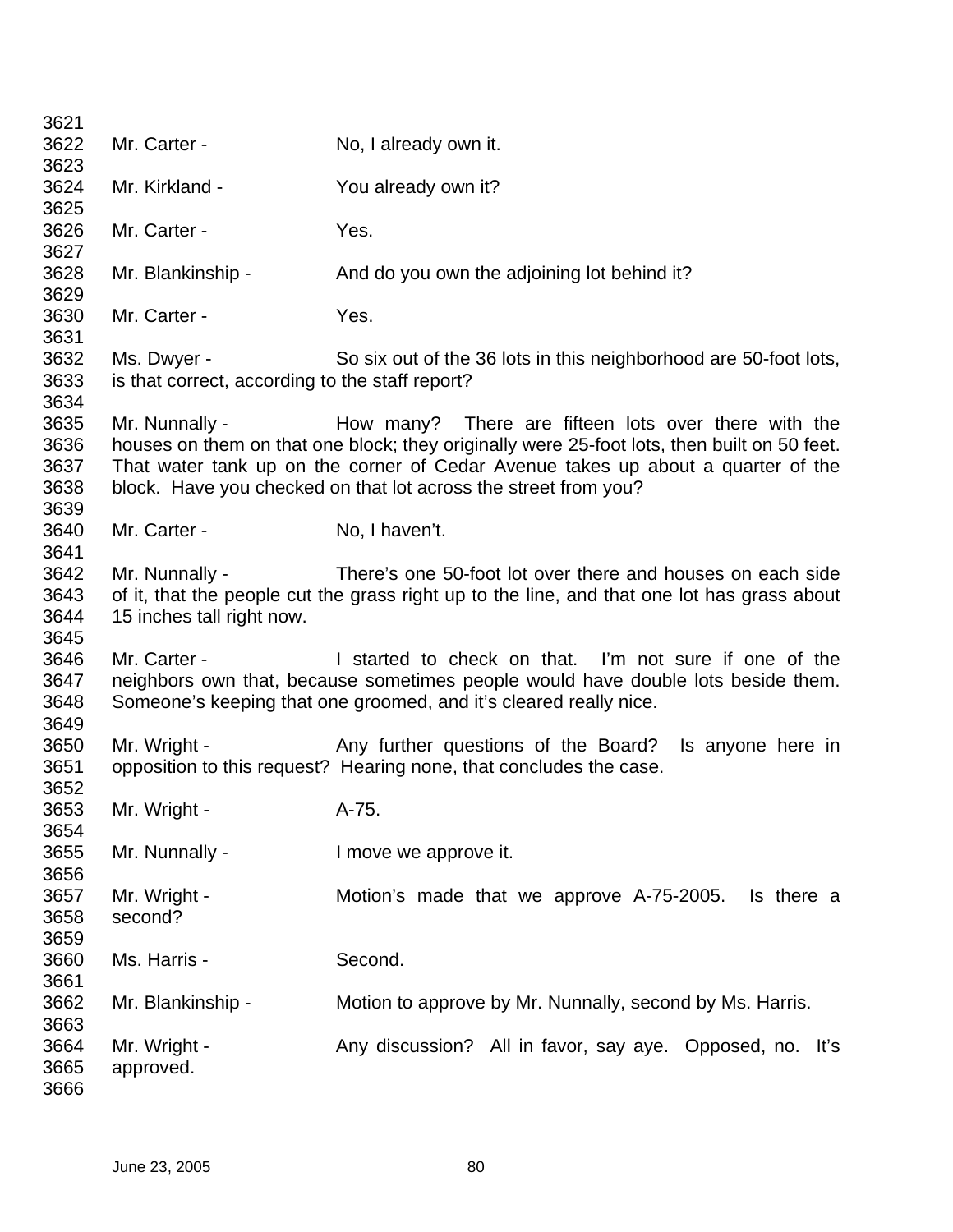3667 After an advertised public hearing and on a motion by Mr. Nunnally, seconded by Ms. 3668 Harris, the Board **granted** application **A-75-2005** for a variance to build a one-family 3669 dwelling at 120 N Cedar Avenue (Highland Springs) (Parcel 822-726-9040 (part)). The 3670 Board granted the variance subject to the following conditions: 3671 3672 1. This variance applies only to the total lot area requirement. All other applicable 3673 regulations of the County Code shall remain in force. 3674 3675 2. The proposed dwelling shall be set back 35 feet from the right-of-way of N Cedar 3676 Avenue, as shown on the sketch submitted with the application. 3677 3678 Affirmative: Dwyer, Harris, Kirkland, Nunnally, Wright 5 3679 Negative: 0 3680 Absent: 0 3681 3682 The Board granted this request, as it found from the evidence presented that, due to the 3683 unique circumstances of the subject property, strict application of the County Code 3684 would produce undue hardship not generally shared by other properties in the area, and 3685 authorizing this variance will neither cause a substantial detriment to adjacent property 3686 nor materially impair the purpose of the zoning regulations. 3687 3688 Mr. Wright - Next case. 3689 3690 Mr. Blankinship - Mr. Chairman, the next two cases are companions. I'm 3691 going to call them together, but we definitely need to vote on them separately when the 3692 time comes, but I think we can have one hearing. 3693 3694 **UP-12-2005 ROSS RUN LLC** requests a conditional use permit pursuant to 3695 Section 24-12(b) to Operate a private nonprofit recreation facility at 3696 Kidwelly Lane (Castleton) (Parcel 825-692-8035 (part)), zoned R-3697 3AC, One-family Residence District (Conditional) (Varina). 3698 3699 **A-76-2005 ROSS RUN LLC** requests a variance from Section 24-96(c) to park 3700 **in the front and side yards at Kidwelly Lane (Castleton) (Parcel 825-**3701 692-8035 (part)), zoned R-3AC, One-family Residence District 3702 (Conditional) (Varina). The parking lot location requirement is not 3703 met. The applicant proposes parking in the front and side yards of 3704 the proposed recreation center, where the Code allows parking in 3705 the rear yard. 3706 3707 Mr. Wright - Does anyone else desire to speak with reference to this 3708 case? Would you raise your right hand and be sworn please? 3709 3710 Mr. Blankinship - Do you swear that the testimony you are about to give is the 3711 truth, the whole truth, and nothing but the truth, so help you God? 3712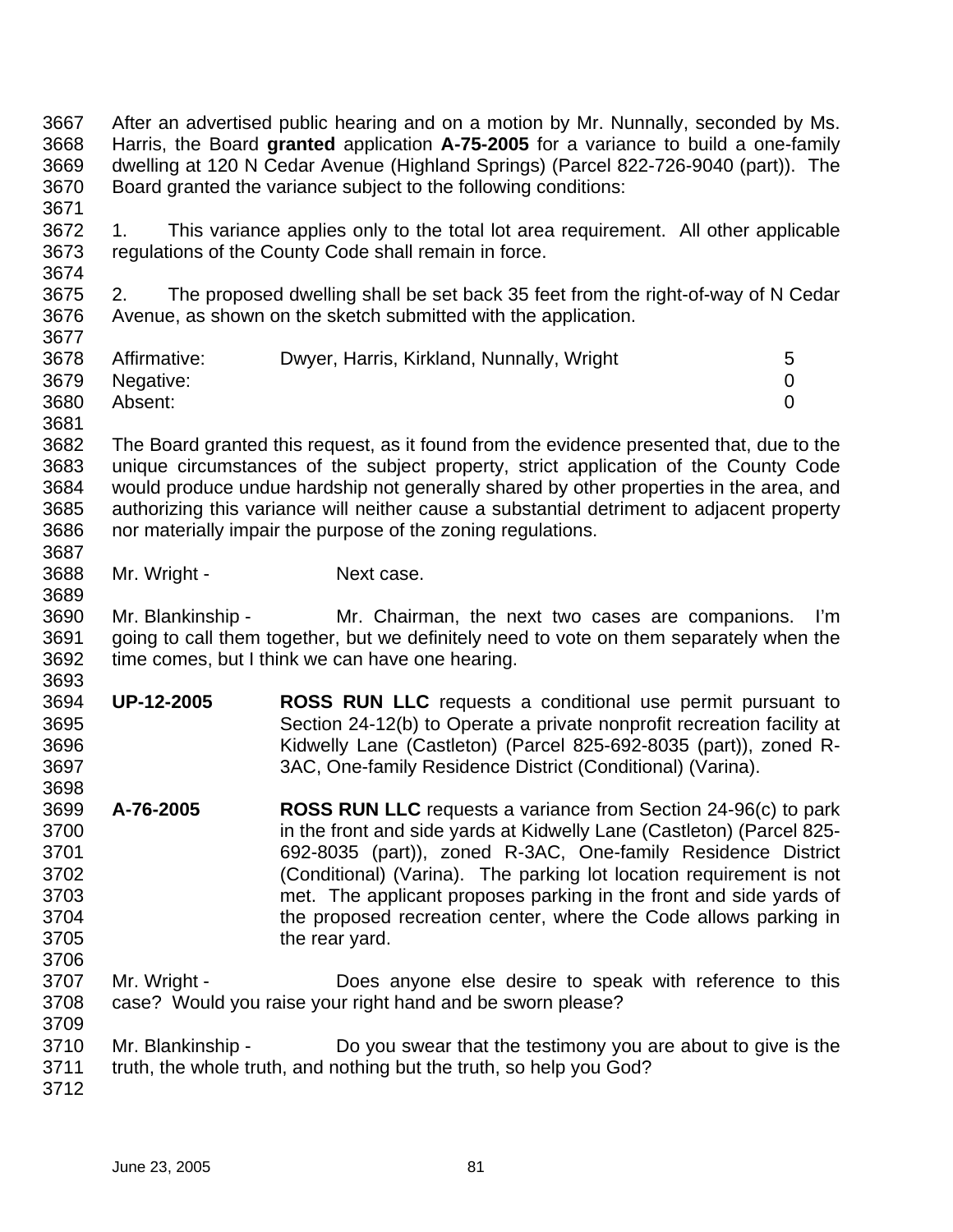3713 Mr. Merner - I do. My name is Kenneth Merner; I'm with Boyd Homes. 3714 We're the developers of the property, which is Ross Run LLC. I'm glad I'm not here to 3715 ask for a variance on a setback. We do have two cases here. We have a power point 3716 presentation, if I can figure out to use it on here, that I'd like to go through. We are the 3717 developers of a planned subdivision or community, known as Castleton. It's a little over 3718 200 acres, with a 494-lot development, of various size lots. The property was rezoned 3719 in 1989 and 1990 by a developer, and we had purchased it within the past year to re-3720 develop it as a single-family subdivision.

- 3721
- 3723

3722 Ms. Dwyer - When you say re-develop it, what does that mean?

3724 Mr. Merner - It was an agricultural piece of property; it was rezoned in 3725 1989 and 1990, right about that time, about four rezoning cases. A little piece of it was 3726 business, but the majority of the property was R-2A and R-3A, which I believe was 9500 3727 square for lots of about 1300, 1305, around that range. In my presentation I'll show you 3728 a little bit about the development before we actually go into why we are here. We're 3729 here for a conditional use permit to build a private non-profit recreational facility in a R-3730 3A zoning district, and also a variance to allow parking in the front and side yards in the 3731 Residential District. The drawings I'll show you a little bit later. 3732

- 3733 This is the proposed subdivision; it's located at the intersection of Doran Road, Four 3734 Mile Creek, I-295, and Darbytown Road. This location is where the recreational facility 3735 is defined as. This is a master plan. The overall development that was set up and 3736 approved through Planning Commission and the Board of Supervisors to develop this 3737 entire community. As you see, the location of the recreational facility is located down 3738 here. We are bounded by Four Mile Creek, which is a substantial amount of wetlands. 3739 We are bounded by I-295 here, Doran Road, and Darbytown Road to the right side.
- 3740

3741 The sections you see in here are identified as sections 1-7. This is a 7-section 3742 development, which as you see, numerated per the development as we're going to 3743 build. Second one, as identified here, which gets us a roadway that we're going to be 3744 connecting from Doran Road straight in through this development. By the way, the 3745 smaller lots and then the larger lots are on this side of Four Mile Creek that comes up. 3746 Section 1 gets us into here, building this development. In addition to that, we're building 3747 the recreational facility almost simultaneously, or if not, the entire recreational facility will 3748 be bonded to get approval for Section 1.

3749

3750 Section 2 carries us out because of a loop connection over 50 lots, which will tie into 3751 Doran, which doesn't show on here, but is basically running in this particular location.

3752

3753 Section 3 happens to be the larger lots over in this particular development. Part of the 3754 development that we have, we are building about two miles of off-site sanitary sewer. 3755 This particular piece of property does not have gravity sewer, except for one little 3756 portion over in this particular development. We're working with the County now. The 3757 County is building a pump station on the south side of Route 5, and we're taking it from 3758 Route 5, which is down here, up through some wetlands, over to a sanitary sewer stub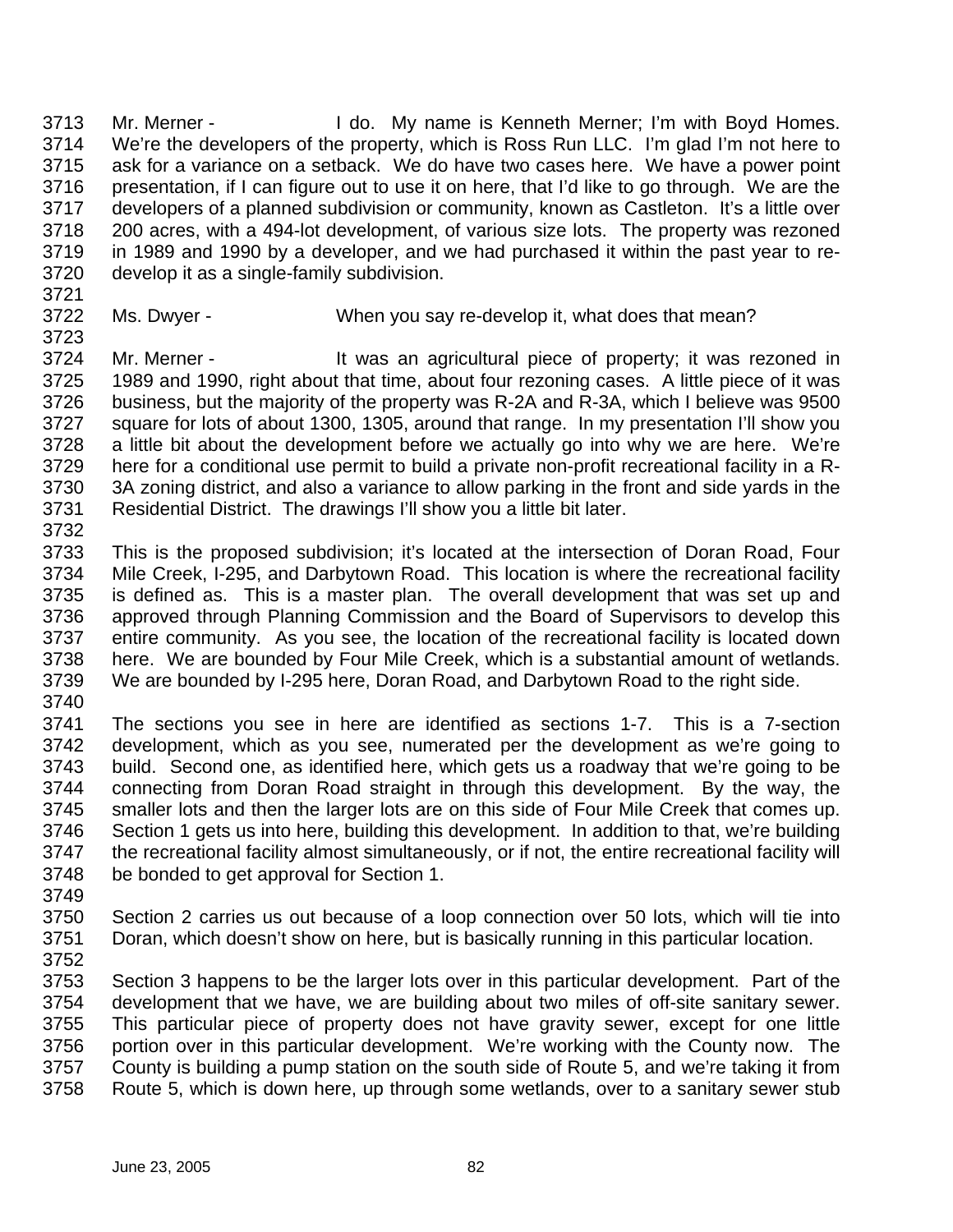3759 that is provided around the creek. Right at the creek we were crossing it and running it 3760 up in the property to serve this property and approximately 3,000 acres, so we're talking 3761 substantial line, approximately 24 to 36-inch sanitary sewer line. We've been in the 3762 works with this for the last couple of years. We're working with staff, and we're working 3763 with Utilities on making that happen.

- 3765 Ms. Dwyer Did you say how many lots were in Castleton? 3766 3767 Mr. Merner - This subdivision is 494 lots.
- 3768

3791

3764

- 3769 Ms. Dwyer And you only have two access points? 3770
- 3771 Mr. Merner Two access points, that's correct. We at one particular point 3772 were going to have three, over in the Windsor Oaks Subdivision, over here, but when 3773 we went into the rezoning, the Windsor Oaks community did not want us to tie to them. 3774 They wanted to feel more independent, and that's why you see this odd cul-de-sac in 3775 here, because the road comes in as a temporary cul-de-sac right there now on the 3776 property, so we could not make the connection. It was a recommendation by Planning 3777 Commission to put this cul-de-sac in and not make the connection for approval. We 3778 have a main entrance connection feature in here, a little boulevard effect on both ends 3779 of the property. You can see on this particular plan this is the location of the 3780 recreational facility. Again, this layout was primarily approved by the Planning 3781 Commission of the Board of Supervisors at the location. 3782
- 3783 Additional features that are unique to this community that were somewhat proffered, but 3784 since this is an old case, some of these things were not, we are actually providing 3785 several features, such as some streetscapes, street lighting. The streetscapes that we 3786 are providing consist of street trees, about two per every lot that front the street, and 3787 then there will be a light about every other lot line, which will be unique to this 3788 development, because most subdivisions do not require street trees. We're also doing 3789 lot landscaping that we provided in the front yards that are devoid of any of the trees, 3790 pedestrian and bicycle paths throughout the roadway systems.
- 3792 Mr. Wright I'm having difficulty here. We're not here to approve 3793 anything with respect to this subdivision. I want to hear something about your use of 3794 this use permit.
- 3795 3796 Mr. Merner - I can speed forward through all this, but I wanted to give you 3797 an idea. Well, here we are, recreational facility. The zoning case mandated the 3798 requirement of a recreational facility on the property. Unfortunately, it sits in the R-3A 3799 zoning exception, which requires a conditional use permit. We are here to provide a 3800 non-commercial recreational facility, which includes, but is not limited to a swimming 3801 pool, tennis complex, play field, and passive recreational area. That's the zoning case. 3802
	- 3803 Here's a picture of the potential location of the clubhouse and parking lot. We're here 3804 for two things, one for the conditional use permit to allow it; the second is to allow us to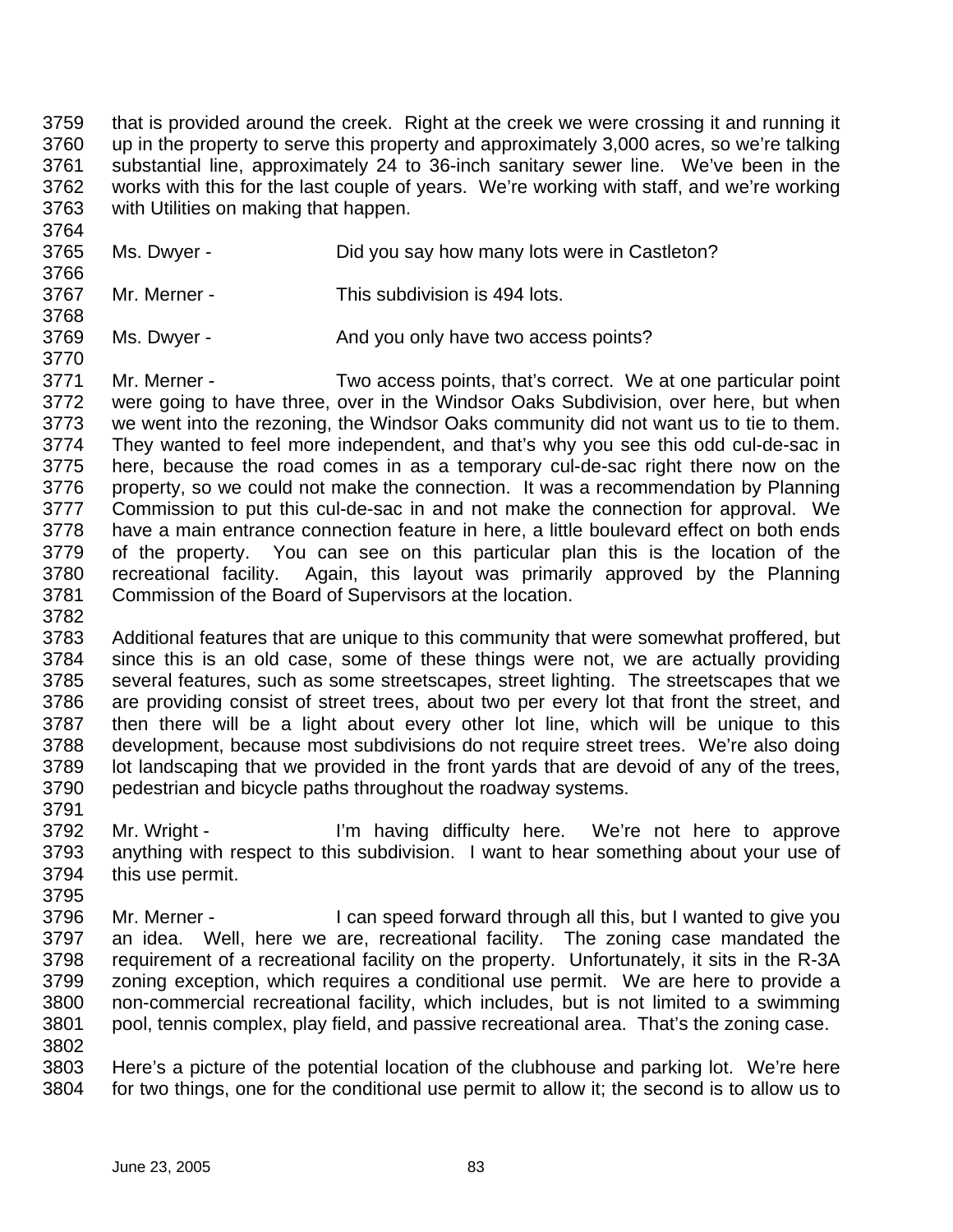3805 build a parking lot in the front yard of the lot. The lot's over six acres. The front yard – 3806 this is Section 1 subdivision, which comes up and dead ends right now with the 3807 roadway. We're going to be building a cul-de-sac at this particular location, but the 3808 property is encumbered. There's the parking lot. Here's the multi-purpose field, that 3809 we're building for soccer fields, basically a regulation sized soccer field for the 3810 community. Here are the tennis courts, recreation facility with pool and tot lot, all 3811 required.

3813 The reason why we're here is also for the location of the parking. We're encumbered by 3814 this Dominion Power easement. We also have a Colonial Pipeline easement through 3815 this particular location. We have substantial topography over on this side of the 3816 property, which is also Four Mile Creek. We are restricted by the RPA and buffers and 3817 by this 50-foot buffer that we have along the interstate.

3819 I understand that there are several conditions that we need to meet, which requires the 3820 variance to be – if it's substantial detriment to the adjacent property and the character of 3821 the district, will not be changed. Since the site is bounded by all these restrictions, we 3822 feel that the location of that clubhouse will be more desirable as we show it, so that we 3823 can have the use of the parking underneath the power line easement and the Colonial 3824 Pipeline easement. We've had some conversations with Dominion Power to build the 3825 parking lot underneath the power lines; they don't have any problem with it, as long as 3826 we keep 25-30 feet away from their transmission tower, which dictates the shape of that 3827 parking lot, as you see. You can kind of see the tower in the middle of that circular area 3828 where the parking has been provided. We are not sure about the hours of operation of 3829 the facility at this particular point. There is going to be a homeowners association on 3830 this, which will dictate the hours of operation.

- 3832 Mr. Wright We dictate the hours, based on this type of facility. Mr. 3833 Clark, I have to question # 3. Hours of operation shall be limited to 6:00 am to 10:00 pm 3834 ………" – that's standard, isn't it, that we use for these recreation associations?
- 3836 Mr. Blankinship Yes sir, we just took the standard conditions from the last 3837 two or three that we've approved.
- 3839 Mr. Wright Did we allow to go to 12:00 midnight for indoor activities?
- 3841 Mr. Blankinship In some cases you have; in some cases you've allowed it till 3842 11:00 at night. It depends on the surrounding property. 3843
- 3844 Mr. Kirkland Then we did the weather thing in the most recent case.
- 3846 Ms. Dwyer So we would want to give this organization the same 3847 opportunities to operate later for swim meets, for example, if there were delays, or the 3848 option to operate till midnight – isn't that what we did in the last case? 3849
- 3850 Mr. Blankinship I took the last case to have been somewhat of an anomaly

3812

3818

3831

3835

3838

3840

3845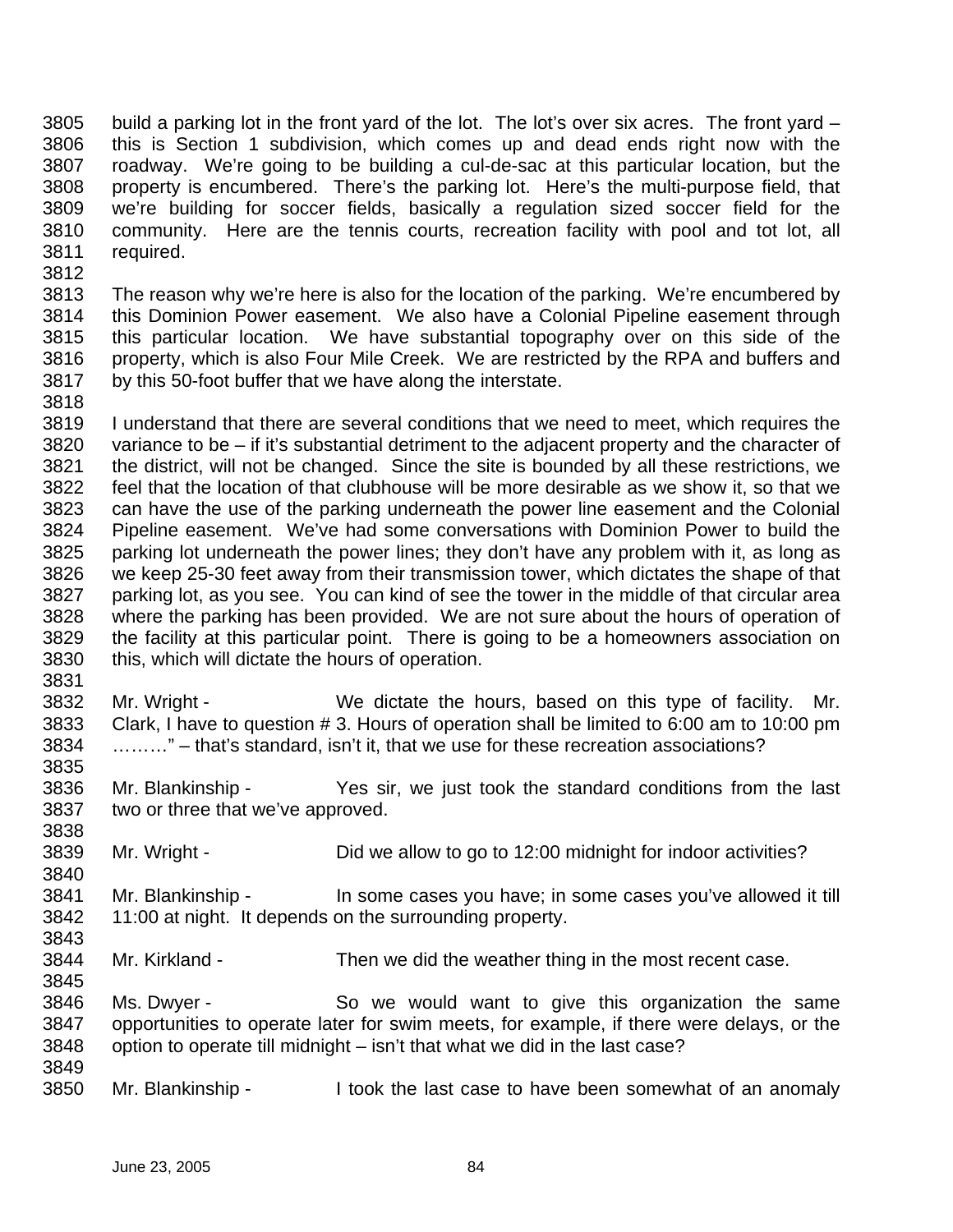3851 because of the history of the property. There were some houses; then there was the 3852 recreation center; then there were more houses; and then changes to the recreation 3853 center. There seemed to be more give and take. Here, where the recreation center is 3854 being built early as a part of this development and is serving these neighbors, I just 3855 went back to what you had done in the past. 3856 3857 Mr. Kirkland - The neighbors that back up to this recreation area are going 3858 to be right on top of it, so we should think about them in the future. 12:00 o'clock is a 3859 long time. 3860 3861 Mr. Blankinship - I got out of a swim meet at 11:05 last night because we had 3862 a weather delay. 3863 3864 Ms. Dwyer - It's only four times a year for swim meets. I didn't read 3865 ahead. I'm looking at paragraph  $\sharp$  4 now. It's only four times a year for swim meets. 3866 3867 Mr. Merner - I also read that condition. Is that a normal condition to put in 3868 for standard? 3869 3870 Mr. Kirkland - Yes it is. 3871 3872 Mr. Blankinship - The last case they approved last month, they didn't use the 3873 standard condition. They chose to make it a little more limited, a little tighter than they 3874 had done previously. 3875 3876 Mr. Wright - We said 11:00 o'clock except where weather caused a delay 3877 or something, of the meet, and then they could extend it beyond that till 12:00. 3878 3879 Mr. Merner - Would that just be for swim meets. What about other 3880 events? So for just swim meets it's open four times from 10:00 to midnight. If there's 3881 any other type of function, like a community party that they may have, they're not 3882 allowed ………………… 3883 3884 Mr. Nunnally - Condition 4 is what we're talking about, up to four times a 3885 year, extend it to 12:00 midnight for swim meets. 3886 3887 Mr. Merner - But that was only for swim meets. So if there was a 3888 community gathering, that they wanted to use the pool, from 10:00 pm to midnight, they 3889 could not. Just for the meets. 3890 3891 Mr. Blankinship - 10:00 o'clock for outdoor and midnight for indoors. 3892 3893 Mr. Merner - And that's a County standard? So we're not being restricted 3894 by anything different than what the County standard normally is? 3895 3896 Mr. Kirkland - No, you're getting the same thing everybody else got.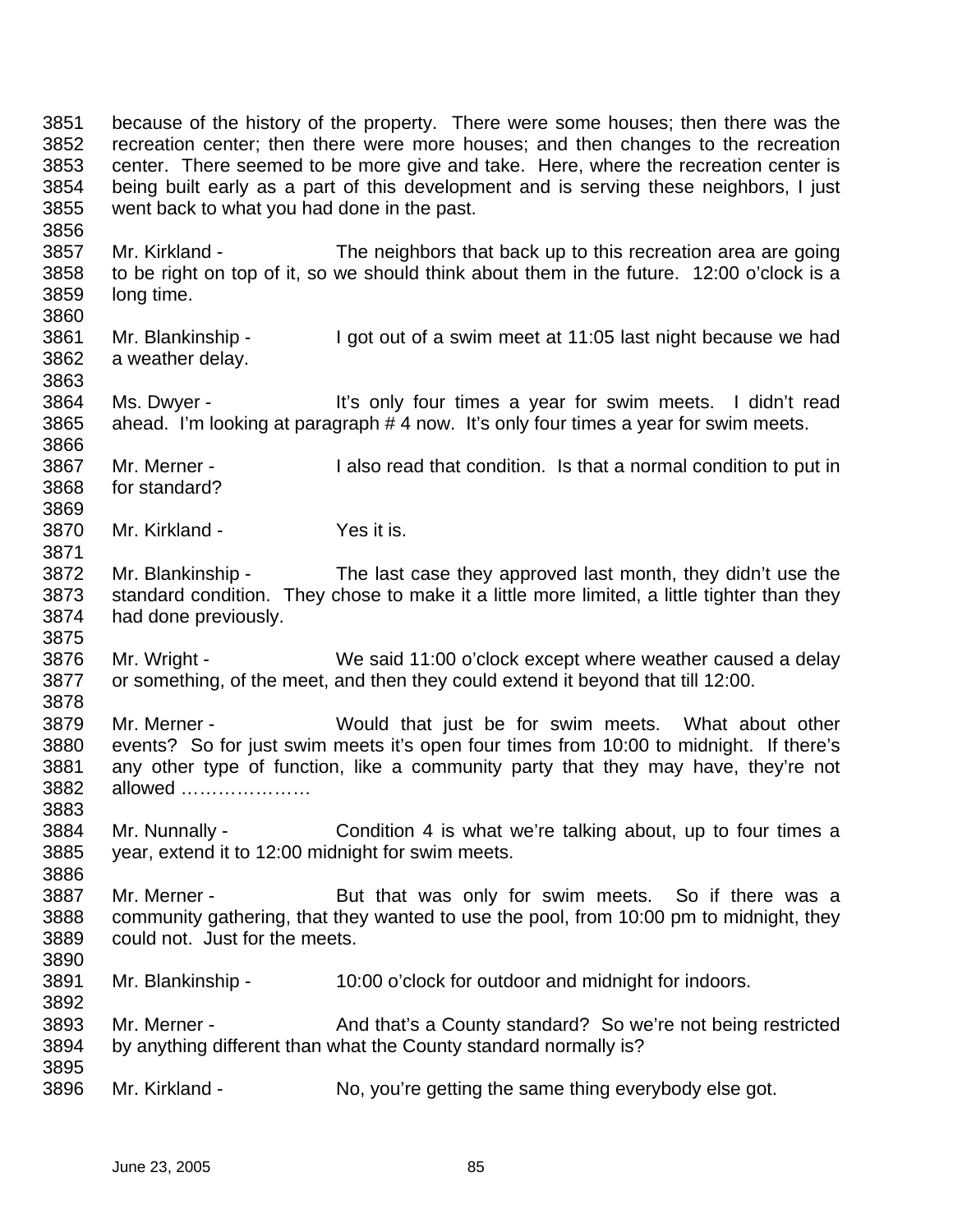3897 3898 Mr. Merner - Item # 9 in here also restricts the height of the privacy fence 3899 for the swimming pool. I wouldn't want to restrict that to six feet high. I'd want to restrict 3900 that to whatever the County Code is. 3901 3902 Mr. Blankinship - That is six feet. 3903 3904 Mr. Merner - It is six feet, not 54 inches or something like that? 3905 3906 Mr. Blankinship - For enclosing the swimming pool, it's actually a building 3907 code requirement. 3908 3909 Mr. Merner - So it's no less than six feet? 3910 3911 Mr. Blankinship - Right. 3912 3913 Mr. Merner - Okay, this specifically says it has to be six feet. Is it possible 3914 to change it to say "no less than six feet," so we may want to put up a seven foot on the 3915 back side for buffer. I just don't want to be limited to something that exactly says six 3916 feet if we could. 3917 3918 Mr. Wright - Is there any problem with saying "no less than six feet," Mr. 3919 Blankinship? 3920 3921 Mr. Blankinship - As far as I know, that would be fine, Mr. Chairman. 3922 3923 Ms. Dwyer - There may be some limitations about fence height in side 3924 yard, front yard, depending on where that is located on this property, so this is not giving 3925 you permission to violate a standard requirement. It just says that you need to have it at 3926 least six feet tall. 3927 3928 Mr. Merner - Similar to the tennis courts. We're not sure if we're going to 3929 put in a ten-foot or twelve-foot high fence to go around the tennis courts, or for that 3930 purpose, the tot lot may have a fence around it. 3931 3932 Ms. Dwyer - I just want to be clear that this is not giving you permission to 3933 build a fence that's prohibited in some other way. 3934 3935 Mr. Merner - Yes ma'am, it's clear. I also have provided an architectural 3936 elevation of what the building is going to look like, if anyone would like to see that. It's 3937 basically a color rendering of it. 3938 3939 Mr. Wright - I want to address the footing, the parking lot in the front yard. 3940 I take it that the Planning Commission approved the location of this facility, is that 3941 correct? 3942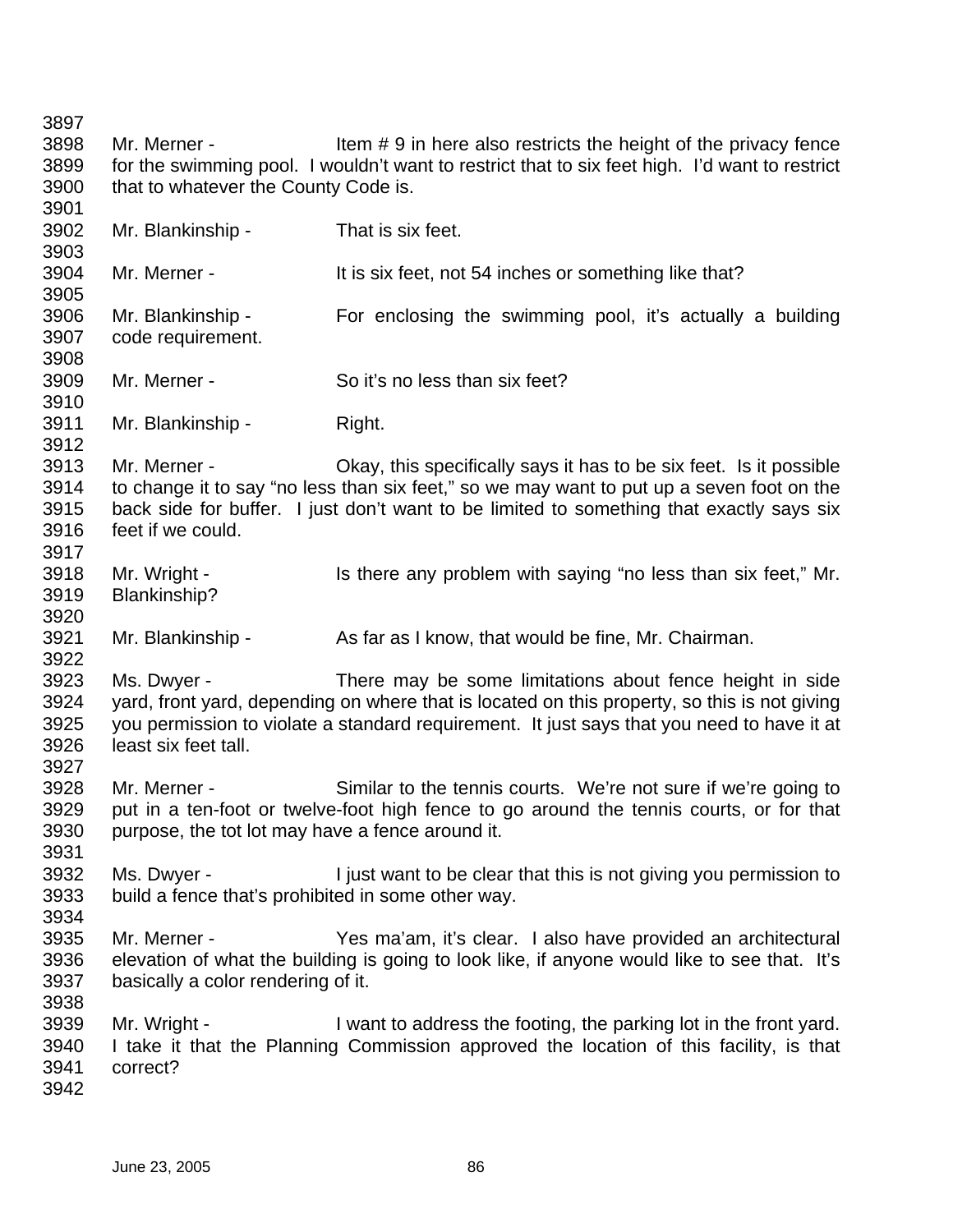3943 Mr. Merner - Yes sir. This plan is substantially in conformance with that 3944 plan that was submitted to Planning Commission by the Board of Supervisors. 3945 3946 Mr. Wright - And the location of the building at this location requires the 3947 parking lot to be in the front yard, is that what you're saying? 3948 3949 Mr. Merner - In this particular layout that we have shown here, I guess in 3950 the R-3A or R-2A zoning district, you're not allowed to park in the front yard or side yard 3951 of your lot. 3952 3953 Mr. Wright - I understand that. 3954 3955 Mr. Merner - So this configuration of parking was shown at that location, 3956 same with the building. No matter if you turn the building around and still park there, 3957 that's still your front yard. 3958 3959 Ms. Dwyer - Is there another zoning category that this recreational facility 3960 could be in that would allow parking in the location that they've selected? 3961 3962 Mr. Blankinship - Not that would be consistent with the subdivision. 3963 3964 Ms. Dwyer - It appears that they've selected a piece of property that has 3965 so many limitations that it's almost a self-imposed problem. 3966<br>3967 Mr. Blankinship - In any R District, that applies. 3968 3969 Mr. Wright - What I'm getting at, could there be a reasonable use of this 3970 property for this purpose without putting the parking in the front yard? 3971 3972 Mr. Merner - I would say yes – you could always orient a building in a 3973 different location, move the building possibly up by a power line, and then you'd park in 3974 the rear of the building, but you couldn't park on the side. When you restrict it by the 3975 interstate and the easement, and you're trying to accommodate the tennis courts, the 3976 play field, and everything else that's required, you'll have to walk a great deal longer to 3977 get to the recreational facility that you're adjacent to if you re-orient the building 3978 somewhere else. You'll also get that building and pool closer to the other residential 3979 lots that are part of the subdivision. 3980 3981 Mr. Wright - Would that require you to go back to the Planning 3982 Commission if you change the location of the building? 3983 3984 Mr. Merner - Yes, it would, because the exhibit was the previously 3985 approved plan. 3986 3987 Mr. Wright - How does that impact on us, Ben? 3988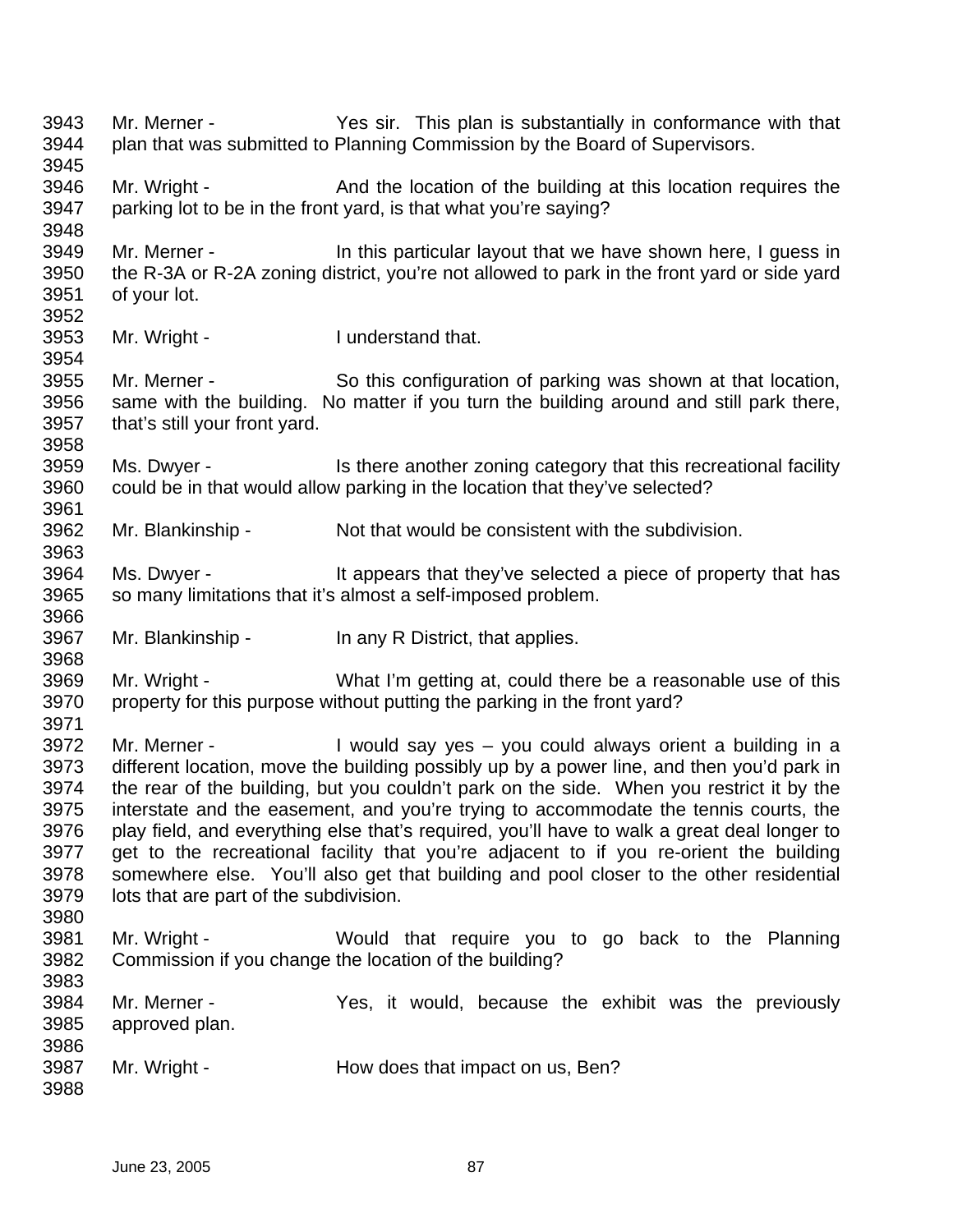3989 Mr. Blankinship - Let's let Mr. O'Kelly.

3990

3995

4011

3991 Mr. O'Kelly - Mr. Chairman, if I may speak to that, the Planning 3992 Commission did not approve this recreational facility. They approved the subdivision of 3993 the property. That's why this case is before you now, for approval of the conditional use 3994 permit to allow a noncommercial recreational facility.

3996 Mr. Wright - He said that the Planning Commission approved the location 3997 of this building. How did that happen? 3998

3999 Mr. O'Kelly - The Planning Commission only approved the subdivision of 4000 the property. They did show the location of the recreational facility to comply with the 4001 proffered conditions, and to show the use of the property, but it wasn't approved by the 4002 Planning Commission. 4003

4004 Ms. Dwyer - The site design was not approved by the Planning 4005 Commission. 4006

4007 Mr. Merner - Just the location of where it was going to sit in the 4008 subdivision was shown on that particular plan. That's why we're here today, for the use 4009 permit to now allow it to be built on the property, which was a separate case we knew 4010 we had to come before you.

4012 Ms. Dwyer - Allowing it is one thing. The fact that you've chosen to put 4013 this recreational facility on a part of this parcel that is so encumbered by Dominion 4014 Power easement, Pipeline easement, buffers, RPA's, and steep topography, it seems to 4015 me that you kind of created this problem. You basically are taking an unusable piece of 4016 land and trying to squeeze a recreational facility on it that has all these limitations and 4017 then asking for a variance to allow you to do that. That's the way it appears to me. 4018

4019 Mr. Merner - Actually, when we originally looked at this, it was always our 4020 intent to put that recreational facility in that particular location. We actually submitted a 4021 POD plan in for review for that location of that clubhouse, coming to find out, after our 4022 application got reviewed, some mistake that happened in the process, that we actually 4023 had to have a variance for the location of the parking to be on there. Not that we had to 4024 get the conditional use permit. We just thought we were going through a POD approval 4025 when we submitted the -- we thought it was the next step. You get the property 4026 rezoned; that's the location of the clubhouse; that's what was shown on the preliminary 4027 plan, even though we know it wasn't approved with the subdivision, but we thought the 4028 next step was, we were thereby right, and we can go ahead now and just submit the 4029 recreational facility site plan in through the POD. We were unaware at that time with the 4030 rezoning that we actually had to go for a conditional use permit procedure. Then when 4031 we did all that, we found out that the parking was also an issue, that it could now not be 4032 allowed there as well because of that requirement. It wasn't that it was just the 4033 identified property. This is where we thought everything would work out best for the 4034 community, and we wouldn't actually be here in the first place with this Board.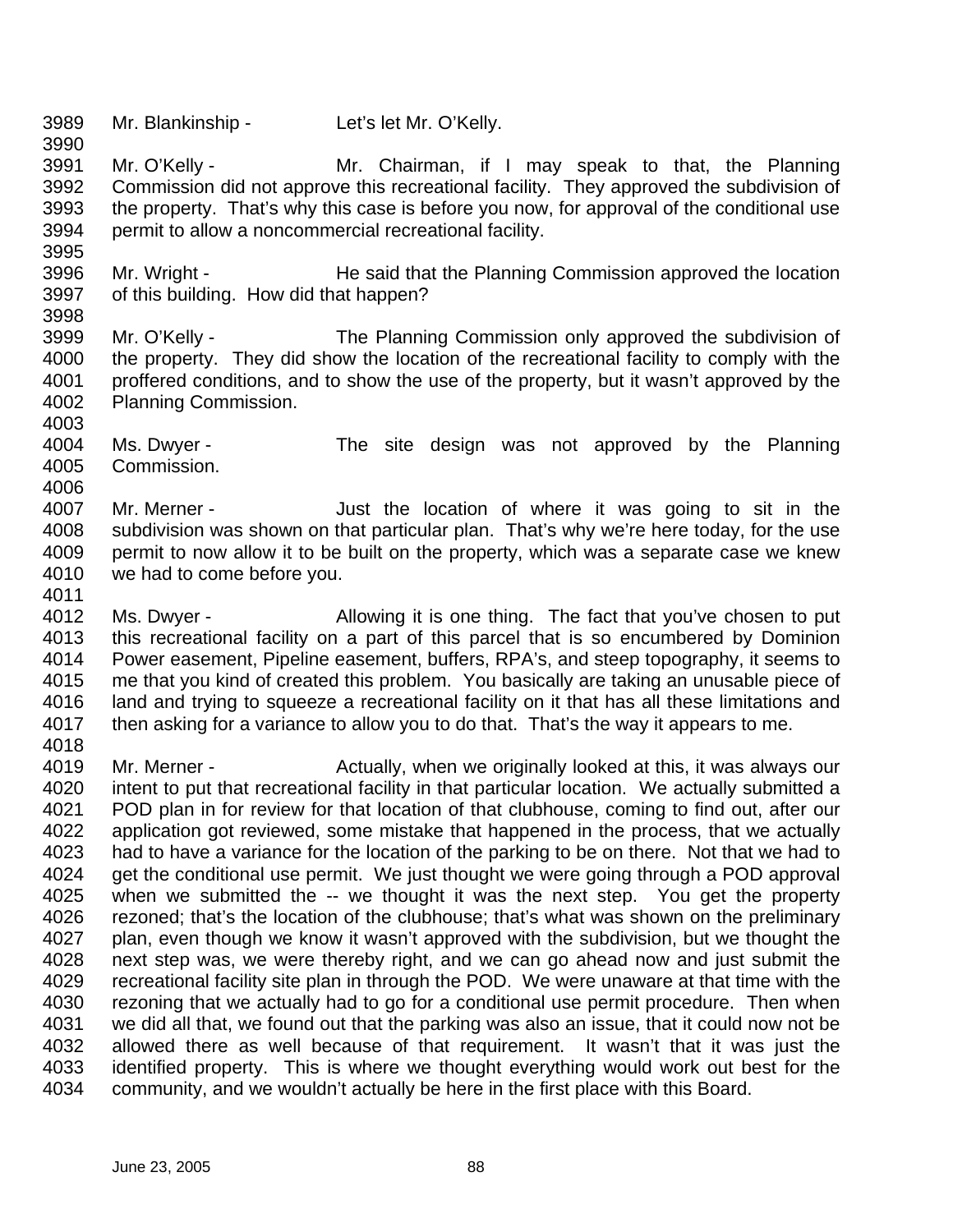| 4035 |                                                                                  |                                                                                              |  |
|------|----------------------------------------------------------------------------------|----------------------------------------------------------------------------------------------|--|
| 4036 | Mr. Kirkland -                                                                   | Mr. Blankinship, if this was zoned A-1, would he have any                                    |  |
| 4037 | problem?                                                                         |                                                                                              |  |
| 4038 |                                                                                  |                                                                                              |  |
| 4039 | Mr. Blankinship -                                                                | I don't think so. The parking standard says "in any R District,                              |  |
| 4040 | parking has to be in the rear yard.                                              |                                                                                              |  |
| 4041 |                                                                                  |                                                                                              |  |
| 4042 | Mr. Kirkland -                                                                   | So if you had this zoned A-1, you wouldn't be here.                                          |  |
| 4043 |                                                                                  |                                                                                              |  |
| 4044 | Mr. Merner -                                                                     | We wouldn't be here, but the property was zoned in 1989                                      |  |
| 4045 |                                                                                  | and 1990 with that zoning condition that this recreational facility will be provided on this |  |
| 4046 | R-3A or R-2A zoned piece of property.                                            |                                                                                              |  |
| 4047 |                                                                                  |                                                                                              |  |
|      |                                                                                  |                                                                                              |  |
| 4048 | Ms. Dwyer -                                                                      | For example, we could approve the use permit for the                                         |  |
| 4049 |                                                                                  | recreational use, but not approve the location of the parking, in which case the solution    |  |
| 4050 |                                                                                  | to the parking might be in A-1 zoning, is that what you're suggesting?                       |  |
| 4051 |                                                                                  |                                                                                              |  |
| 4052 | Mr. Kirkland -                                                                   | Yes, I think he could go back.                                                               |  |
| 4053 |                                                                                  |                                                                                              |  |
| 4054 | Mr. Merner -                                                                     | I would assume that there are many other options. One, go                                    |  |
| 4055 |                                                                                  | back and rezone it to something else; two, move the thing around to reconfigure              |  |
| 4056 |                                                                                  | something so that you wouldn't have the variance in the first place, but again, we didn't    |  |
| 4057 |                                                                                  | even realize that the variance was even a requirement when we went through the               |  |
| 4058 | rezoning.                                                                        |                                                                                              |  |
| 4059 |                                                                                  |                                                                                              |  |
| 4060 | Mr. Kirkland -                                                                   | I understand.                                                                                |  |
| 4061 |                                                                                  |                                                                                              |  |
| 4062 | Ms. Harris -                                                                     | According to our staff report, it says the location of the                                   |  |
| 4063 |                                                                                  | recreation center was agreed to by the Planning Commission.                                  |  |
| 4064 |                                                                                  |                                                                                              |  |
| 4065 | Mr. Blankinship -                                                                | The center would be at that corner of the overall property.                                  |  |
| 4066 |                                                                                  |                                                                                              |  |
| 4067 | Ms. Harris -                                                                     | It goes on to tell us how it's encumbered by the line                                        |  |
| 4068 | easements, so that's 1 and 2 on the staff report.                                |                                                                                              |  |
| 4069 |                                                                                  |                                                                                              |  |
| 4070 | Mr. Wright -                                                                     |                                                                                              |  |
|      |                                                                                  | Any further questions of the Board? Do you have anything                                     |  |
| 4071 | else to report? Is anyone here in opposition to this request? Hearing none, that |                                                                                              |  |
| 4072 | concludes the case.                                                              |                                                                                              |  |
| 4073 |                                                                                  |                                                                                              |  |
| 4074 | Mr. Wright -                                                                     | A-76-2005, with UP-12-2005. Let's talk about the variance                                    |  |
| 4075 | first.                                                                           |                                                                                              |  |
| 4076 |                                                                                  |                                                                                              |  |
| 4077 | Mr. Kirkland -                                                                   | Do you need a motion to talk about it?                                                       |  |
| 4078 |                                                                                  |                                                                                              |  |
| 4079 | Mr. Wright -                                                                     | I guess we would have to have a motion on whichever one                                      |  |
| 4080 | you're going to discuss.                                                         |                                                                                              |  |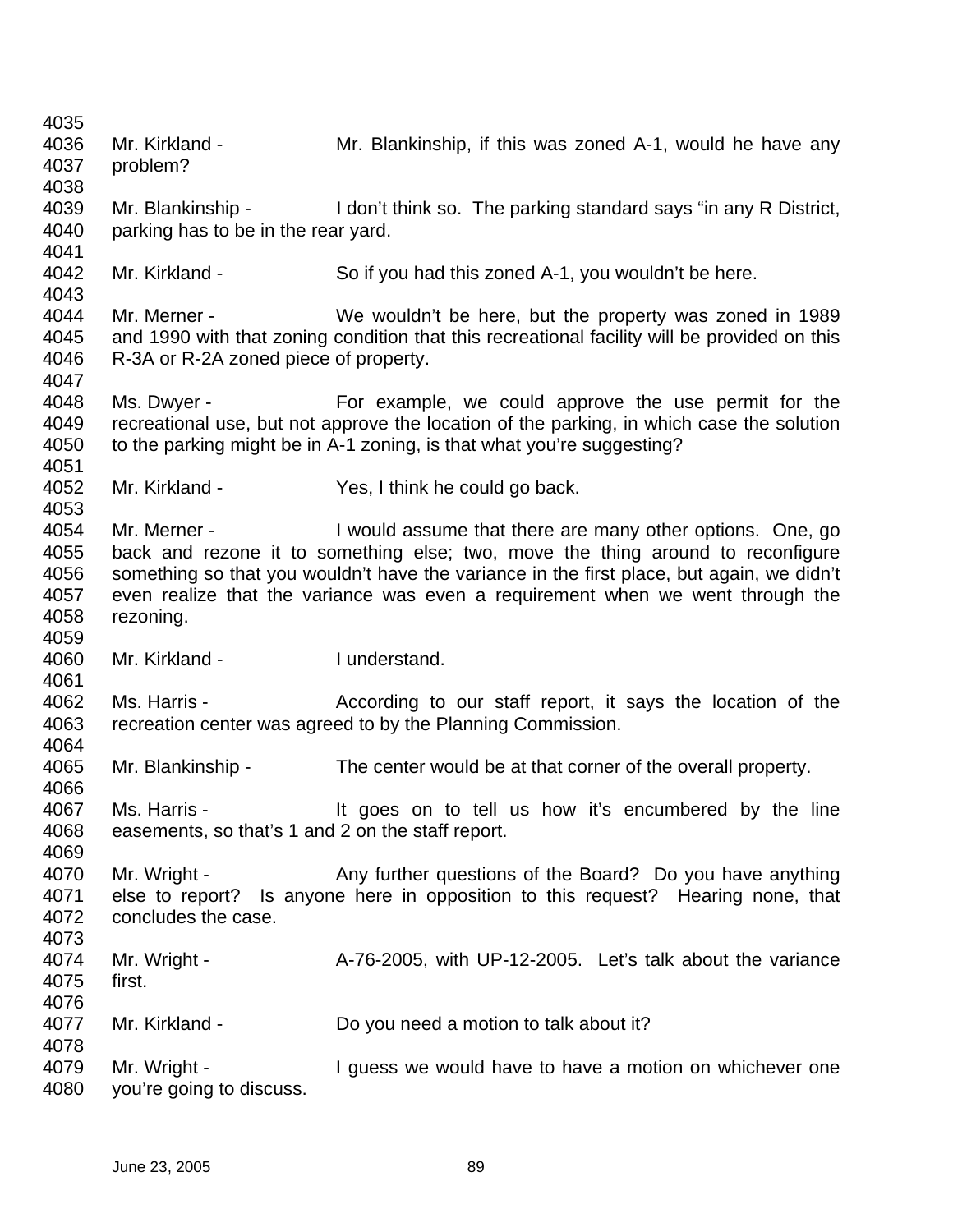4081 4082 Mr. Blankinship - I would prefer we take the use permit first, Mr. Chairman. 4083 The variance is moot unless the use permit is approved first. 4084 4085 Mr. Wright - Let's take UP-12-2005 first. 4086 4087 Mr. Kirkland - I move that we approve UP-12. 4088 4089 Mr. Wright - Motion's made that we approve it. 4090 4091 Ms. Harris - Second motion. 4092 4093 Mr. Blankinship - That's a motion to approve by Mr. Kirkland, seconded by Ms. 4094 Harris. 4095 4096 Mr. Wright - Any discussion? 4097 4098 Mr. Kirkland - The applicant stated that the recreation area had to go on R-4099 3AC property, is that correct? Can that be changed, or is that a fixed thing? 4100 4101 Mr. Blankinship - Let me see if the proffers are in the file. I would be very 4102 surprised if it had to be R-3AC zoning. I would characterize the applicant's statement 4103 as "the property is zoned R-3AC, and we were told we had to have a recreation center 4104 on the property," but let me just see what the proffer reads, because I certainly could be 4105 mistaken. The proffers should be in the file. I'm not seeing where the proffers require a 4106 green belt, public utilities, underground utilities, a green belt, effective covenants, 4107 foundations, minimum floor area, flood plain ………….. 4108 4109 Ms Dwyer - What was your question again? Whether they were required 4110 to zone ……………… 4111 4112 Mr. Kirkland - That they can't rezone the property, that the recreation area 4113 has to be built in an R-3AC. 4114 4115 Ms. Dwyer - That would be an atypical proffer I think. 4116 4117 Mr. Kirkland - He said that. Mr. Merner said that it had to be in R-3AC. If 4118 that can be changed to A-1, …………………… 4119 4120 Ms. Dwyer - Even if that were a proffer, the Planning Commission and 4121 Board could revisit that, but it seems to me that kind ……………….. 4122 4123 Mr. Blankinship - They could have been in the proffer. I can't find the proffer 4124 that requires that they have a recreation center, and I thought sure he referred to that. 4125 4126 Mr. O'Kelly - Mr. Blankinship, may I ask a question? Even if the property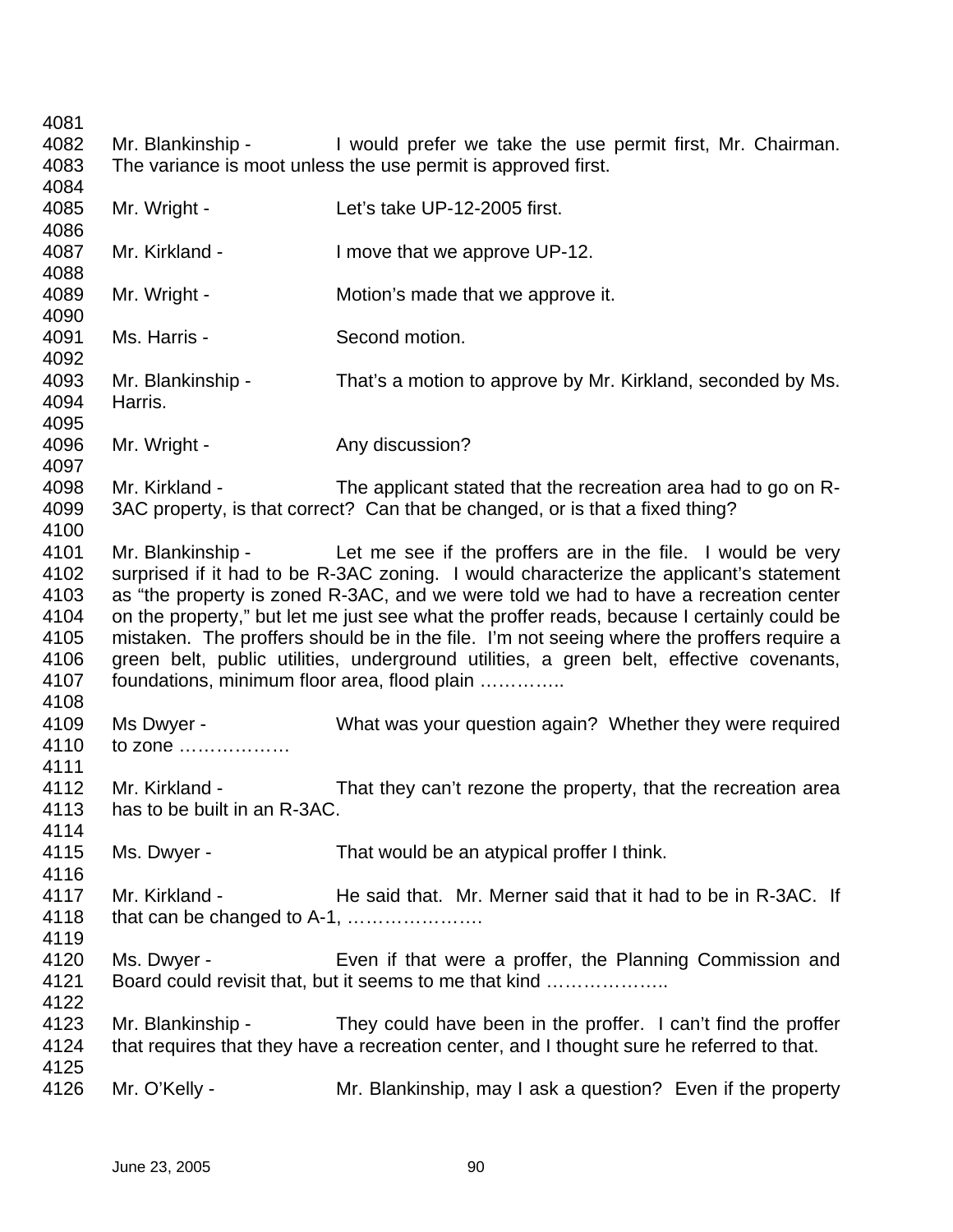4127 were rezoned to A-1 Agricultural, I think perhaps in the A-1 District, you can park 4128 anywhere except in the required minimum front yard. 4129 4130 Mr. Blankinship - I think that's right, yes. 4131 4132 Ms. Dwyer - So what is the required minimum front yard? 4133 4134 Mr. O'Kelly - Fifty feet. 4135 4136 Ms. Dwyer - So that still might give them a lot of parking area. 4137 4138 Mr. Wright - They'd still have a problem. 4139 4140 Ms. Dwyer - I think they would still have a lot of parking area, Mr. 4141 Chairman, if they went back fifty feet. 4142 4143 Mr. O'Kelly - The problem I'm having is I don't have a site plan to look at. 4144 There was nothing in the package. 4145 4146 Mr. Blankinship - It was submitted and it was scanned, and why the reductions 4147 were not put in your packets, I don't know. I apologize for that. 4148 4149 Mr. Merner - I have another copy if you would like to look at it. 4150 4151 Mr. Blankinship - Could we – I think that would be helpful to the Board's 4152 deliberation. Actually it doesn't address A-1 districts at all. It's really small. 4153 4154 Mr. Merner - Mr. Blankinship, there were four rezoning cases, so you may 4155 only have one of the cases there that may be identified in one of the other rezoning 4156 cases on the property. 4157 4158 Ms. Dwyer - The basic question is, if this recreation area were rezoned 4159 for A-1, then parking could by right be placed anywhere other than the front fifty feet of 4160 that parcel? 4161 4162 Mr. Kirkland - What I was thinking, is if we approve the use permit, and if 4163 we turn around and deny the parking part, he would have to go back and get it rezoned 4164 A-1; therefore he could park anywhere he liked. 4165 4166 Ms. Dwyer - Other than that front fifty feet. So there is a remedy. We 4167 don't want to necessarily ……………… 4168 4169 Mr. Kirkland - I was looking for the remedy. 4170 4171 Mr. Wright - I thought there was a fifty-foot requirement from the 4172 interstate.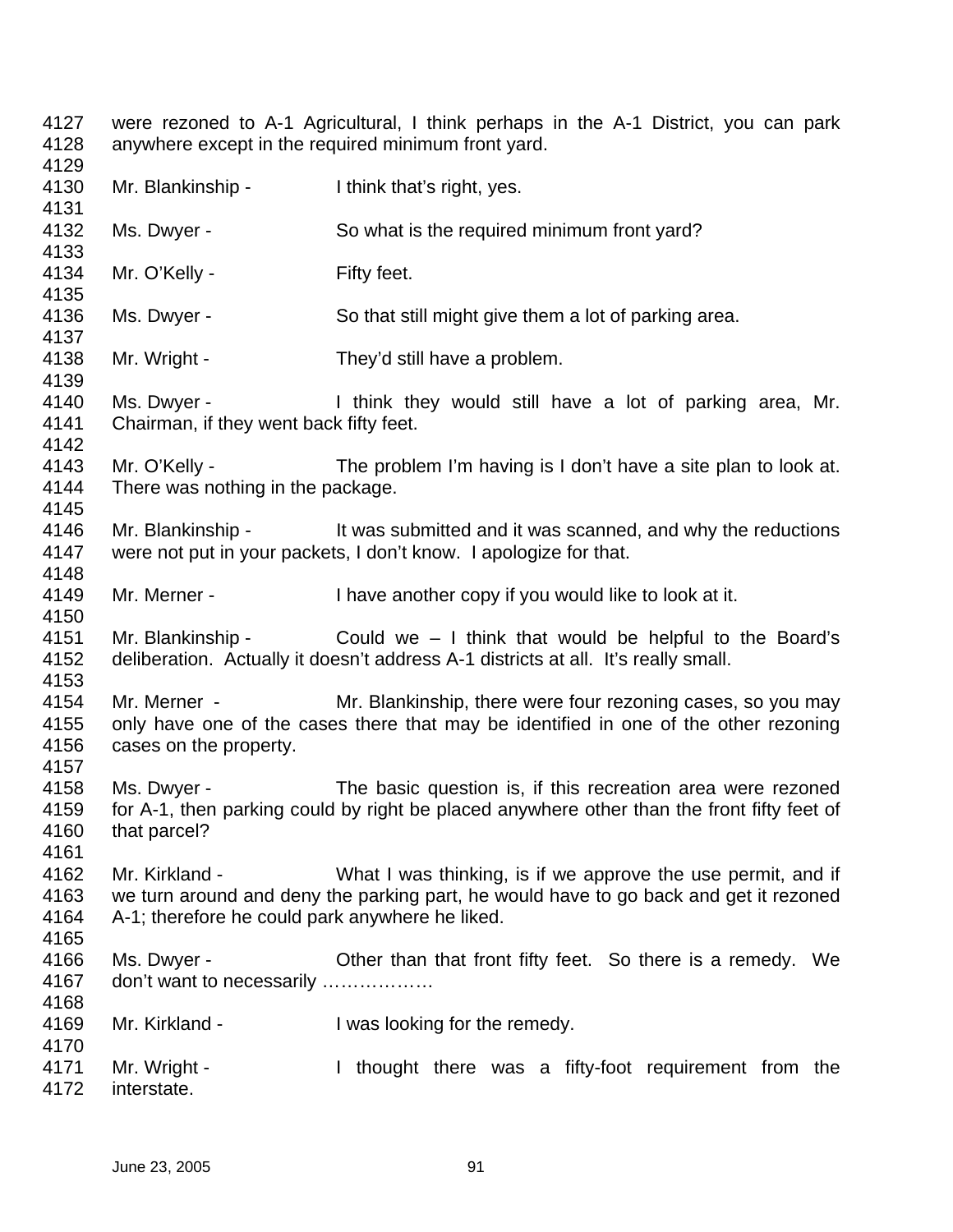| 4173 |                                                                                          |                                                                                         |  |
|------|------------------------------------------------------------------------------------------|-----------------------------------------------------------------------------------------|--|
| 4174 | Ms. Dwyer -                                                                              | But that exists anyway.                                                                 |  |
| 4175 |                                                                                          |                                                                                         |  |
| 4176 | Mr. Kirkland -                                                                           | That's the buffer. You can't park in the buffer. He hadn't                              |  |
| 4177 |                                                                                          | planned on using that anyway. That's like a green belt, like a buffer buffer.           |  |
| 4178 |                                                                                          |                                                                                         |  |
| 4179 | Ms. Dwyer -                                                                              | That's required anyway. We're just saying the A-1 zoning                                |  |
| 4180 |                                                                                          | would prohibit parking within the front fifty feet, and elsewhere parking could be.     |  |
| 4181 |                                                                                          |                                                                                         |  |
| 4182 | Mr. Kirkland -                                                                           | So that's roughly six spaces.                                                           |  |
| 4183 |                                                                                          |                                                                                         |  |
| 4184 | Ms. Dwyer -                                                                              | Depending on what the site plan looks like, but it would give                           |  |
| 4185 | them more leeway.                                                                        |                                                                                         |  |
| 4186 |                                                                                          |                                                                                         |  |
| 4187 | Mr. Blankinship -                                                                        | With a fifty-foot pipeline, it had to be fifty feet.                                    |  |
| 4188 |                                                                                          |                                                                                         |  |
| 4189 | Ms. Dwyer -                                                                              | So they couldn't put $-$ okay, that runs along the proffer line.                        |  |
| 4190 |                                                                                          |                                                                                         |  |
| 4191 | Mr. Blankinship -                                                                        | It would have to be outside of fifty feet.                                              |  |
| 4192 |                                                                                          |                                                                                         |  |
| 4193 | Mr. Wright -                                                                             | I think I'm fine now. So he has a remedy.                                               |  |
| 4194 |                                                                                          |                                                                                         |  |
| 4195 | Mr. Blankinship -                                                                        | So the motion on the table is to approve the use permit.                                |  |
| 4196 |                                                                                          |                                                                                         |  |
| 4197 | Mr. Kirkland -                                                                           | That's correct, and I'll stay with that.                                                |  |
| 4198 |                                                                                          |                                                                                         |  |
| 4199 | Mr. Wright -                                                                             | Made and seconded. Any further discussion? All in favor,                                |  |
| 4200 | say aye; opposed, no. It's approved. Now A-76.                                           |                                                                                         |  |
| 4201 |                                                                                          |                                                                                         |  |
| 4202 | Mr. Kirkland -                                                                           | I make a motion we deny it.                                                             |  |
| 4203 |                                                                                          |                                                                                         |  |
| 4204 | Ms. Dwyer -                                                                              | Second.                                                                                 |  |
| 4205 |                                                                                          |                                                                                         |  |
| 4206 | Mr. Wright -                                                                             | Any discussion? The basis for that is what?                                             |  |
| 4207 |                                                                                          |                                                                                         |  |
| 4208 | Mr. Kirkland -                                                                           | The basis for that is that he has a remedy to have the land                             |  |
| 4209 |                                                                                          | rezoned, which would allow him, if he went to an A-1 Agricultural, to park in the front |  |
| 4210 | yard.                                                                                    |                                                                                         |  |
| 4211 |                                                                                          |                                                                                         |  |
| 4212 | Mr. Wright -                                                                             | So he has a remedy.                                                                     |  |
| 4213 |                                                                                          |                                                                                         |  |
| 4214 | Ms. Dwyer -                                                                              | And even beyond that, there is reasonable use of the                                    |  |
| 4215 | property that is possible without the variance. He could redesign the whole site and not |                                                                                         |  |
| 4216 |                                                                                          | have parking in the front, but put parking somewhere else. The fact that there are      |  |
| 4217 |                                                                                          | limitations to the property were known at the time the property was purchased and       |  |
| 4218 | designed.                                                                                |                                                                                         |  |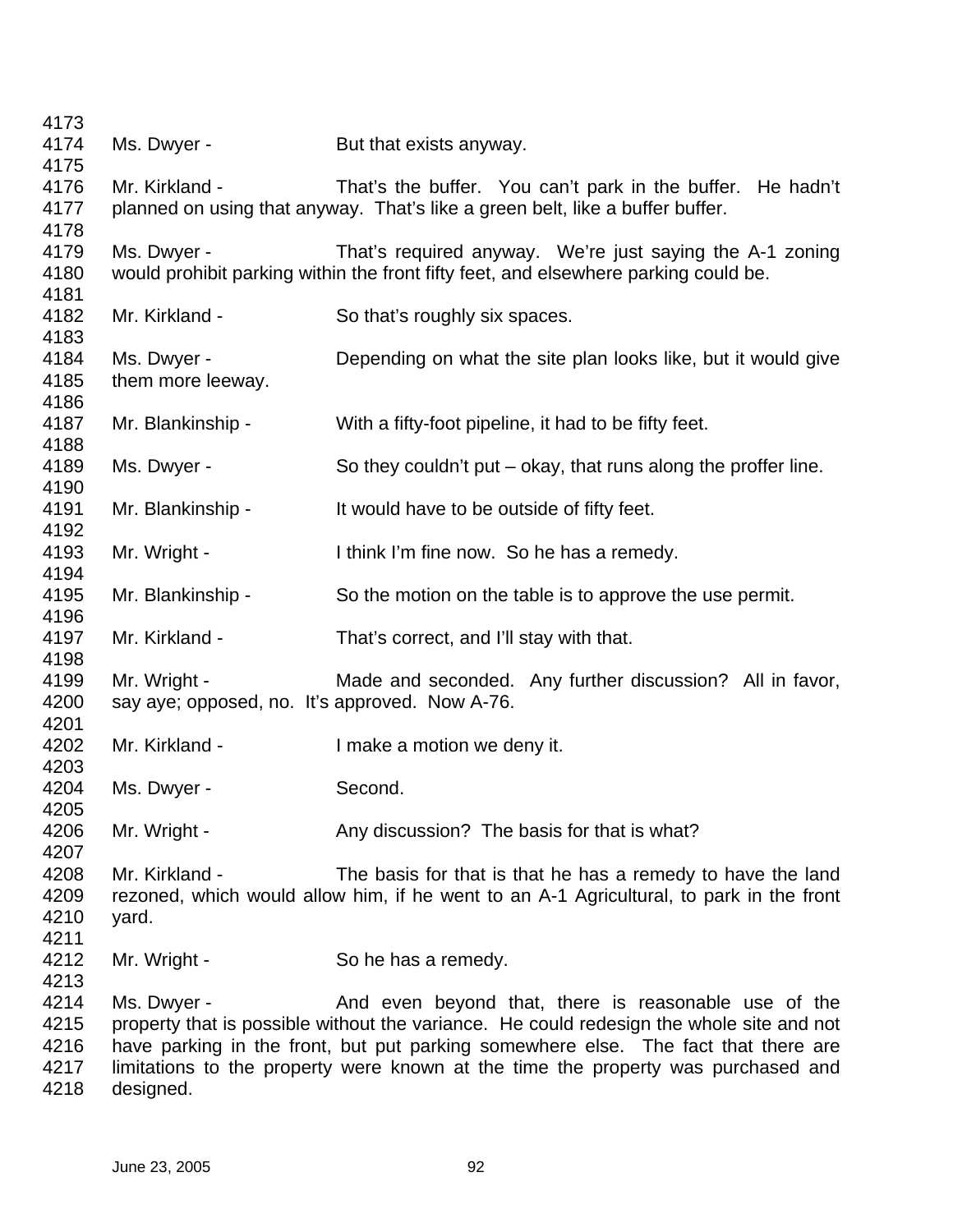June 23, 2005 93 4223 After an advertised public hearing and on a motion by Mr. Kirkland, seconded by Ms. 4224 Harris, the Board **granted** application **UP-12-2005** for a conditional use permit to 4225 operate a private nonprofit recreation facility at Kidwelly Lane (Castleton) (Parcel 825- 4226 692-8035 (part)). The Board granted the use permit subject to the following conditions: 4227 4228 1. The property shall be developed in substantial conformance with the plan filed 4229 with the application. Any changes or additions to the layout may require a new 4230 conditional use permit from the Board of Zoning Appeals. 4231 4232 2. The recreation center shall be operated on a nonprofit basis and be open only to 4233 members and their guests. 4234 4235 3. Hours of operation shall be limited to 6:00 AM to 10:00 PM for outdoor activities 4236 and 6:00 AM to 12:00 midnight for indoor activities. The pool season shall be limited to 4237 May 1 to September 30. 4238 4239 4. Up to four times per year, the pool hours may be extended to 12:00 Midnight for 4240 swimming meets. Public address systems, starter guns and similar equipment may be 4241 used at swimming meets, but at no other time except for emergency purposes. 4242<br>4243 5. The parking lot, driveways, and loading areas shall be subject to the 4244 requirements of Section 24-98 of Chapter 24 of the County Code. 4245 4246 6. The applicant shall present a complete grading, drainage, and erosion control 4247 plan prepared by a Professional Engineer certified in the state of Virginia to the 4248 Department of Public Works for approval. This plan must include the necessary 4249 floodplain information if applicable. 4250 4251 7. A detailed site lighting plan shall be included with the landscaping plans for 4252 Planning Department review and approval. All exterior lighting shall be shielded to 4253 direct light away from adjacent property and streets. For safety and security, lights 4254 beamed only on the swimming pool, and operated on a timer, shall be provided 4255 whenever water is in the pool. 4256 4257 8. All landscaping shall be maintained in a healthy condition at all times. Dead 4258 plant materials shall be removed within a reasonable time and replaced during the 4259 normal planting season. 4260 4261 9. The swimming pool shall be enclosed by a privacy fence at least six feet tall. 4262 The design shall be subject to Planning Department review and approval. 4263 4264 10. Connections shall be made to public water and sewer.

4220 Mr. Wright - Any further discussion? All in favor, say aye. Opposed, no.

4219

4222

4221 It's denied.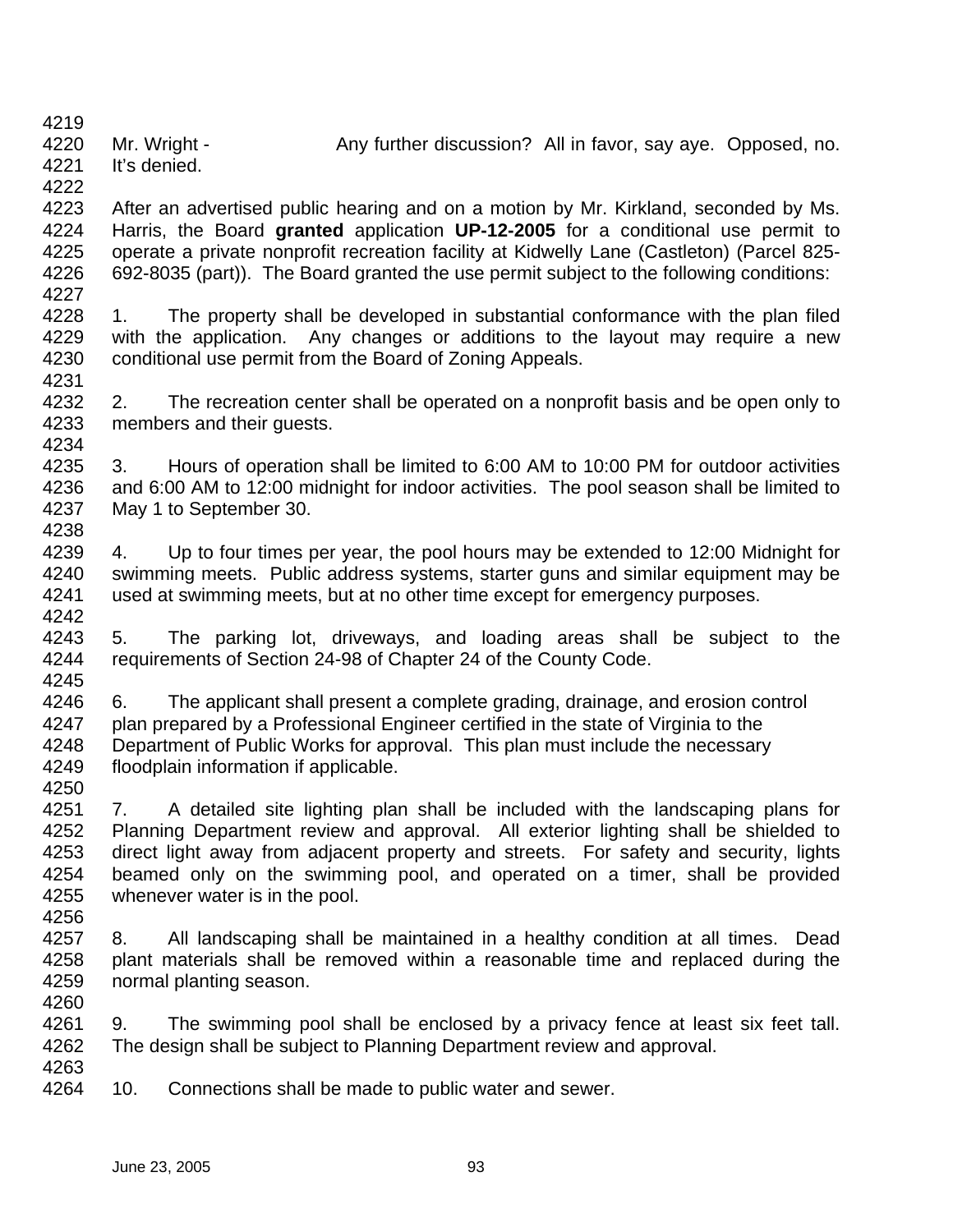| 4265         |                                                                                        |                                                                                                                                        |                  |  |  |
|--------------|----------------------------------------------------------------------------------------|----------------------------------------------------------------------------------------------------------------------------------------|------------------|--|--|
| 4266         | Affirmative:                                                                           | Dwyer, Harris, Kirkland, Nunnally, Wright                                                                                              | 5                |  |  |
| 4267         | Negative:                                                                              |                                                                                                                                        | $\boldsymbol{0}$ |  |  |
| 4268         | Absent:                                                                                |                                                                                                                                        | $\overline{0}$   |  |  |
| 4269         |                                                                                        |                                                                                                                                        |                  |  |  |
| 4270         |                                                                                        | The Board granted the request because it found the proposed use will be in substantial                                                 |                  |  |  |
| 4271         |                                                                                        | accordance with the general purpose and objectives of Chapter 24 of the County Code.                                                   |                  |  |  |
| 4272         |                                                                                        |                                                                                                                                        |                  |  |  |
| 4273         | After an advertised public hearing and on a motion by Mr. Kirkland, seconded by Ms.    |                                                                                                                                        |                  |  |  |
| 4274         | Dwyer, the Board denied application A-76-2005 for a variance to park in the front and  |                                                                                                                                        |                  |  |  |
| 4275         |                                                                                        | side yards at Kidwelly Lane (Castleton) (Parcel 825-692-8035 (part)).                                                                  |                  |  |  |
| 4276         |                                                                                        |                                                                                                                                        |                  |  |  |
| 4277         | Affirmative:                                                                           | Dwyer, Harris, Kirkland, Nunnally, Wright                                                                                              | 5                |  |  |
| 4278         | Negative:                                                                              |                                                                                                                                        | 0                |  |  |
| 4279         | Absent:                                                                                |                                                                                                                                        | $\overline{0}$   |  |  |
| 4280         |                                                                                        |                                                                                                                                        |                  |  |  |
| 4281         |                                                                                        | The Board denied your request as it found from the evidence presented that there was                                                   |                  |  |  |
| 4282         |                                                                                        | no "hardship approaching confiscation" as required by § 15.2-2309 of the Code of                                                       |                  |  |  |
| 4283         | Virginia to justify a variance.                                                        |                                                                                                                                        |                  |  |  |
| 4284         |                                                                                        |                                                                                                                                        |                  |  |  |
| 4285         | Mr. Wright -                                                                           | I think we have the last case coming up.                                                                                               |                  |  |  |
| 4286         |                                                                                        |                                                                                                                                        |                  |  |  |
| 4287<br>4288 | A-77-2005                                                                              | <b>KATHY S. LOCKE</b> requests a variance from Sections 24-95(i)(2)c.<br>and $24-95(q)(5)$ to build an addition at 10231 Acworth Drive |                  |  |  |
| 4289         |                                                                                        | (Bretton Woods) (Parcel 768-765-9425), zoned R-2, One-family                                                                           |                  |  |  |
| 4290         |                                                                                        | Residence District (Brookland). The accessory structure setback                                                                        |                  |  |  |
| 4291         |                                                                                        | and minimum side yard setback are not met. The applicant                                                                               |                  |  |  |
| 4292         |                                                                                        | proposes 2 feet side yard setback and 5 feet accessory structure                                                                       |                  |  |  |
| 4293         |                                                                                        | setback, where the Code requires 10 feet side yard setback and 10                                                                      |                  |  |  |
| 4294         |                                                                                        | feet accessory structure setback.<br>The applicant requests a                                                                          |                  |  |  |
| 4295         |                                                                                        | variance of 8 feet side yard setback and 5 feet accessory structure                                                                    |                  |  |  |
| 4296         |                                                                                        | setback.                                                                                                                               |                  |  |  |
| 4297         |                                                                                        |                                                                                                                                        |                  |  |  |
| 4298         | Mr. Wright -                                                                           | Does anyone else desire to speak with reference to this                                                                                |                  |  |  |
| 4299         |                                                                                        | case? Would you raise your right hand and be sworn please?                                                                             |                  |  |  |
| 4300         |                                                                                        |                                                                                                                                        |                  |  |  |
| 4301         | Mr. Blankinship -                                                                      | Do you swear that the testimony you are about to give is the                                                                           |                  |  |  |
| 4302         |                                                                                        | truth, the whole truth, and nothing but the truth, so help you God?                                                                    |                  |  |  |
| 4303         |                                                                                        |                                                                                                                                        |                  |  |  |
| 4304         | Ms. Locke -                                                                            | I do. Kathy Locke. Mine is pretty straight forward, and after                                                                          |                  |  |  |
| 4305         |                                                                                        | listening to all these variance stories today, I feel like going home, but nonetheless, we'll                                          |                  |  |  |
| 4306         |                                                                                        | go forward with this. I have been in my home for a little over 22 years in the Bretton                                                 |                  |  |  |
| 4307         | Woods Subdivision in the Glen Allen community, and a few years ago, I found out that I |                                                                                                                                        |                  |  |  |
| 4308         |                                                                                        | have a very rare heart condition. I have made attempts to try to move, but every time I                                                |                  |  |  |
| 4309         |                                                                                        | try to do something, someone beats me to the house, they don't have a house to sell, or                                                |                  |  |  |
| 4310         |                                                                                        | there are other circumstances that are out of my control. In the process of trying to                                                  |                  |  |  |
|              |                                                                                        |                                                                                                                                        |                  |  |  |
|              |                                                                                        |                                                                                                                                        |                  |  |  |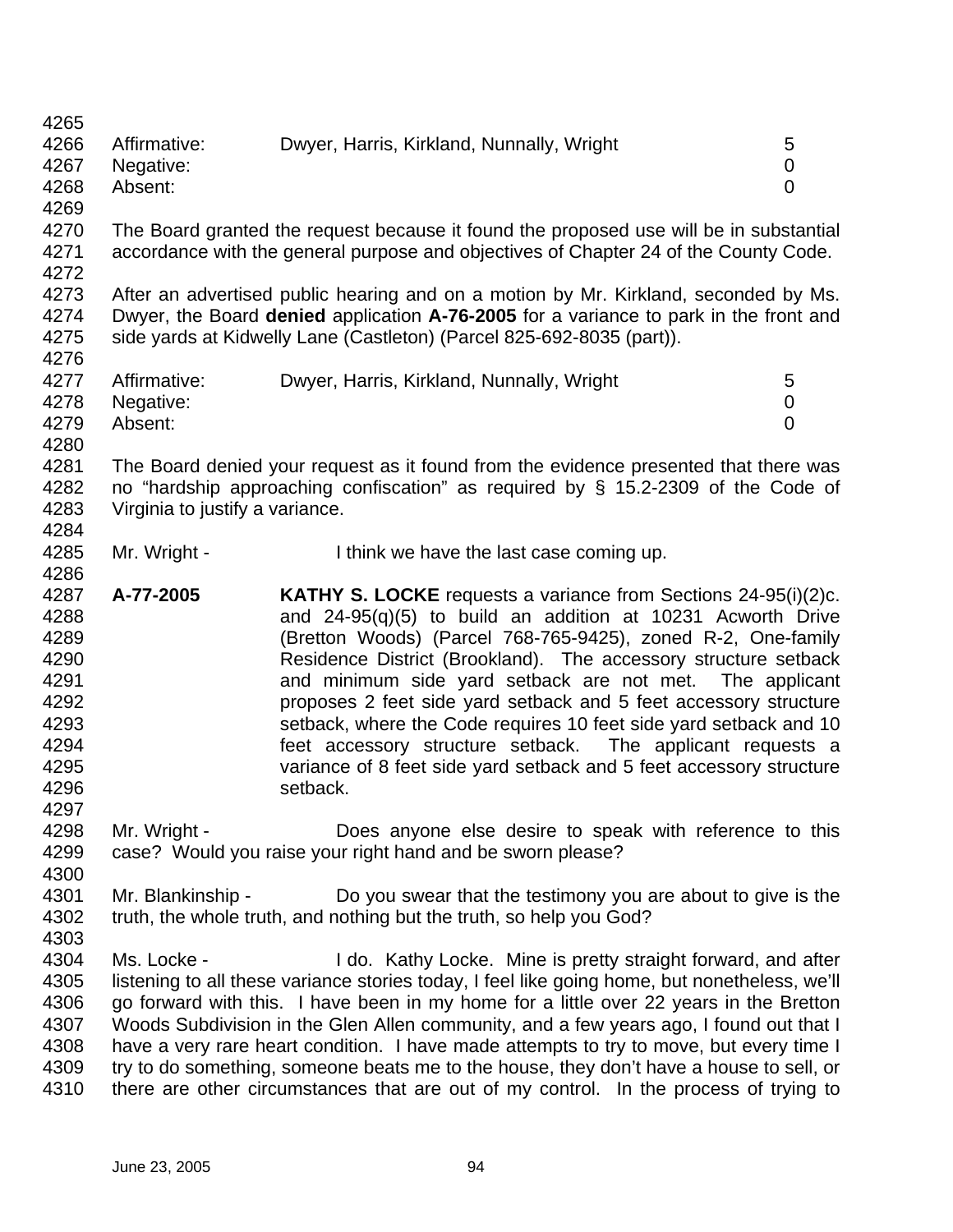4311 decide how to manage the next years of my life, as far as having less stairs to climb, I 4312 guess that's the point I'm trying to make here, stairs are becoming an issue, so I'm 4313 trying to figure out how to avoid that. I came up with the idea of doing this addition; it's 4314 somewhat large; I wanted to keep everything matching as far as the dimensions of the 4315 back of the house so that it wouldn't be an eyesore to anyone behind me or on either 4316 side. I guess that's pretty much it. I'd be happy to answer any questions. 4317 4318 4319 4320 4321 4322 4323 Mr. Wright - I think we're faced with the same thing we've said for the 4324 other cases. Any further questions of the Board? 4325 4326 Ms. Dwyer - I'm wondering – it says a 2-foot and 8-foot side yard setback, 4327 but ………….. 4328 4329 Ms. Locke - I wasn't sure if that was actually – I left earlier to go back to 4330 find out if they had written that correctly. Back in the mid-90's I got a variance to do an 4331 addition, and so there's already an addition there, and so I was going to try to match 4332 that. It's just an additional two feet if you're standing on Acworth, facing my home, 4333 instead of ten feet off the property line, it would be eight feet off the property line. So 4334 I'm only asking for two feet on the right side, and on the left side …………. 4335 4336 Mr. Blankinship - You actually filed the application and then filed a revised … 4337 4338 Ms. Locke - We filed it and then went back to do the measurements, and 4339 then I went back and explained it, and they helped me fill it in. If you face the home, 4340 you have to have ten feet off the property line, and I just needed an additional two feet 4341 on the right side. Am I articulating that well? 4342 4343 Mr. Blankinship - Since we weren't dealing with a survey, we decided to just 4344 advertise it and notify it in the worst case and put it out there. 4345 4346 Ms. Dwyer - So actually she's asking for a two-foot variance and an eight-4347 foot setback, ……………. 4348 4349 Mr. Blankinship - Two-foot variance and an eight-foot setback – how far will 4350 the addition be from the property line? 4351 4352 Ms. Locke - Eight feet. 4353 4354 Mr. Blankinship - So it's a two-foot variance on an eight-foot setback; we've 4355 got it reversed in the way we advertised it, but we did that just to make sure that 4356 whichever way it turned out, it would be properly before you.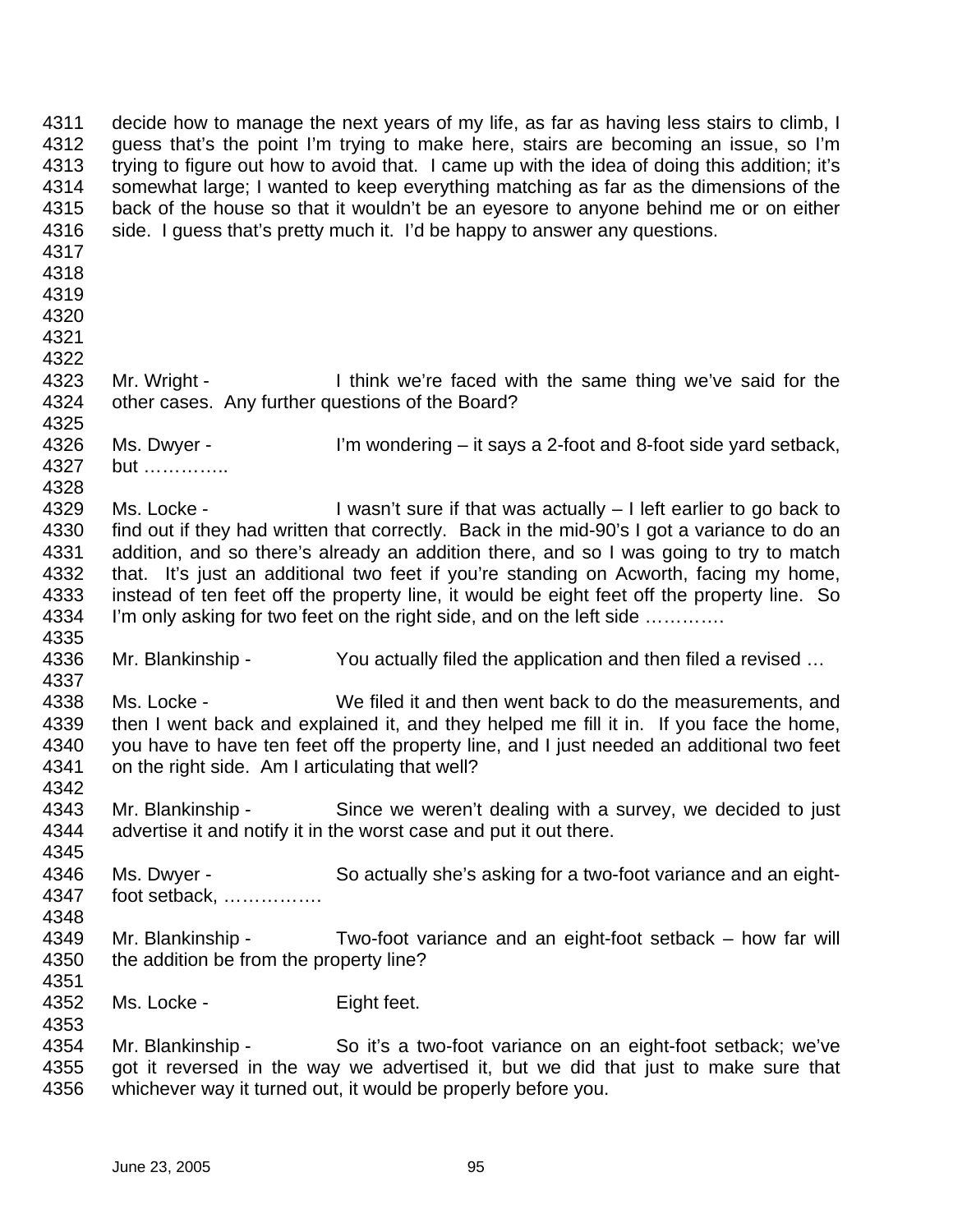4357 4358 Ms. Dwyer - And the accessory structure setback – it's supposed to be 4359 ten feet away, and it's only going be five. 4360 4361 Ms. Locke - With the addition, it would be five feet to walk through to get 4362 to the back yard. It doesn't present a hardship for anyone else, but it's creating a 4363 hardship for me in that over time, the stairs become an issue. 4364 4365 Ms. Dwyer - You could add a smaller addition. 4366 4367 Ms. Locke - Yes, but then it would create the issue of not matching the 4368 dimensions, and I don't know how that would be if something ever happened and the 4369 house had to be sold, or how it's going to look to my neighbors when they come 4370 outside. 4371 4372 Mr. Wright - Anything further? Any further questions of the Board or 4373 staff? Is anyone here in opposition to this request? Hearing none, that concludes the 4374 case. 4375 4376 Mr. Kirkland - Motion to deny, based on the Supreme Court ruling recently, 4377 the applicant has reasonable use of its property without the variance. 4378 4379 Ms. Dwyer - Second. 4380 4381 Mr. Wright - It's seconded. Any further discussion? All in favor, say aye. 4382 It's denied. 4383 4384 After an advertised public hearing and on a motion by Mr. Kirkland, seconded by Ms. 4385 Dwyer, the Board **denied** application **A-77-2005** for a variance to build an addition at 4386 10231 Acworth Drive (Bretton Woods) (Parcel 768-765-9425). 4387 4388 Affirmative: Dwyer, Harris, Kirkland, Nunnally, Wright 5 4389 Negative: 0 4390 Absent: 0 4391 4392 The Board denied your request as it found from the evidence presented that there was 4393 no "hardship approaching confiscation" as required by § 15.2-2309 of the Code of 4394 Virginia to justify a variance. 4395 4396 Mr. Wright - The Board will take a brief recess before making decisions 4397 on the cases. 4398 4399 I would suggest that we go from the back forward since we've got some people here 4400 who were at the end of the docket. Everyone in accord with going from the back 4401 forward? It may be a good idea, as we do these things, to give your reasons. 4402